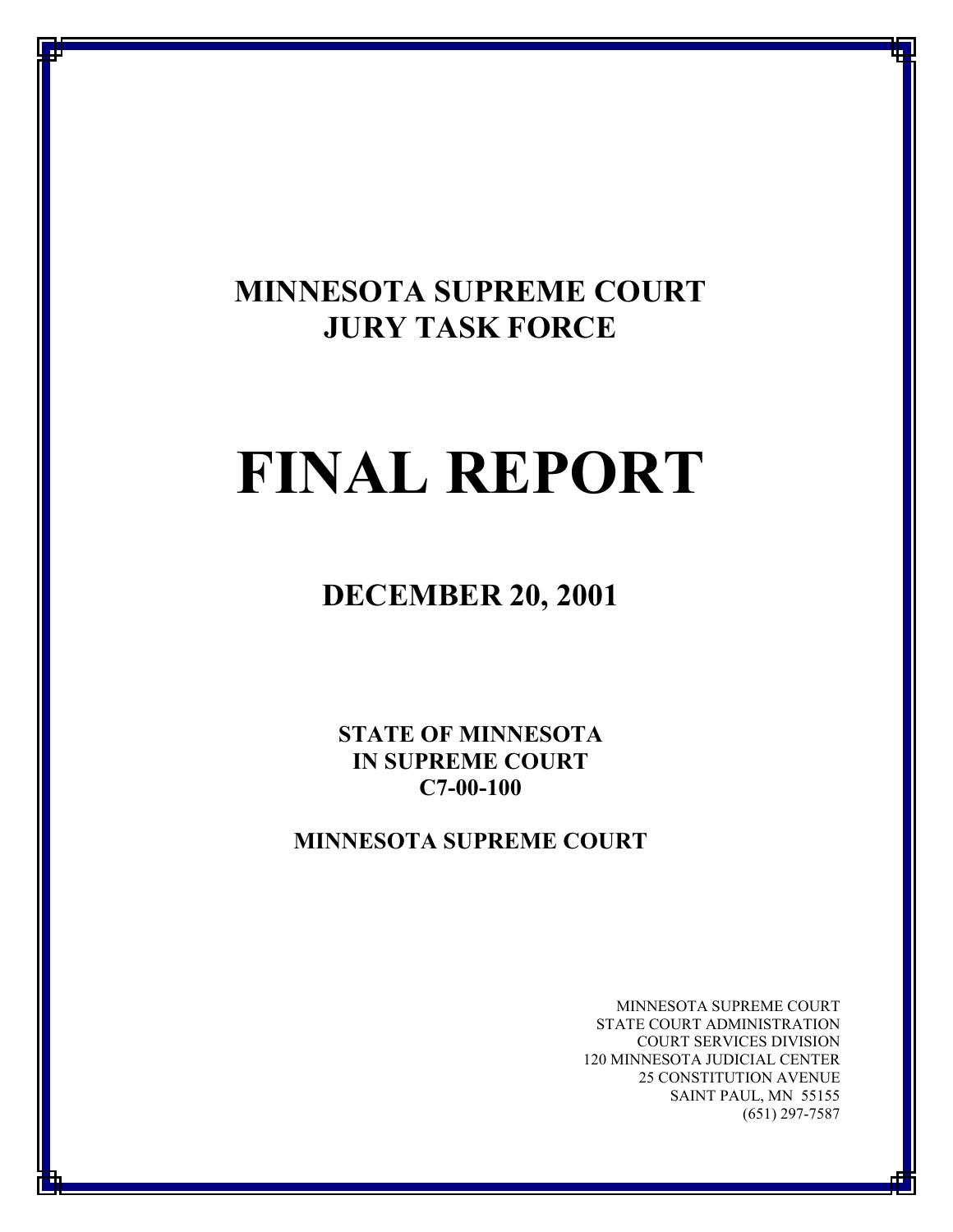# **TABLE OF CONTENTS**

# **Page**

| <b>PART I:</b>   | Α.                                                                                                                                                 |  |
|------------------|----------------------------------------------------------------------------------------------------------------------------------------------------|--|
|                  | <b>B.</b>                                                                                                                                          |  |
| <b>PART II:</b>  |                                                                                                                                                    |  |
|                  | А.<br><b>B.</b>                                                                                                                                    |  |
| <b>PART III:</b> |                                                                                                                                                    |  |
| <b>PART IV:</b>  |                                                                                                                                                    |  |
|                  | A.                                                                                                                                                 |  |
|                  | <b>B.</b>                                                                                                                                          |  |
|                  | $C$ .                                                                                                                                              |  |
|                  | D.                                                                                                                                                 |  |
|                  | E.                                                                                                                                                 |  |
|                  | F.<br>G.                                                                                                                                           |  |
|                  | Recommendations Relating to Juror Stress, District Plans and Implementation 39                                                                     |  |
| <b>PART V:</b>   |                                                                                                                                                    |  |
| <b>PART VI:</b>  |                                                                                                                                                    |  |
| <b>PART VII:</b> | <b>APPENDICES</b>                                                                                                                                  |  |
|                  | Appendix A: Order Establishing the Minnesota Supreme Court Jury Task Force                                                                         |  |
|                  | Appendix B: Terms of Jury Service in Minnesota                                                                                                     |  |
|                  | Appendix C: Memorandum Report to the Minnesota Supreme Court Jury Task Force: Issues<br>to Consider in Planning for Reduced Terms of Juror Service |  |
|                  | Appendix D: Jury Best Practices Guide, Sections I and II                                                                                           |  |
|                  | Appendix E: "Voir Dire: A Trial Judge's View," Hon. Gordon Shumaker (1997)                                                                         |  |
|                  | Appendix F: Sample Juror Thank You Letter and Exit Questionnaire                                                                                   |  |
|                  | Appendix G: Tips for Coping After Jury Duty: From a Maricopa County, Arizona<br><b>Brochure on Juror Stress</b>                                    |  |
|                  | Appendix H: Issues Considered by the Task Force not Resulting in Recommendations                                                                   |  |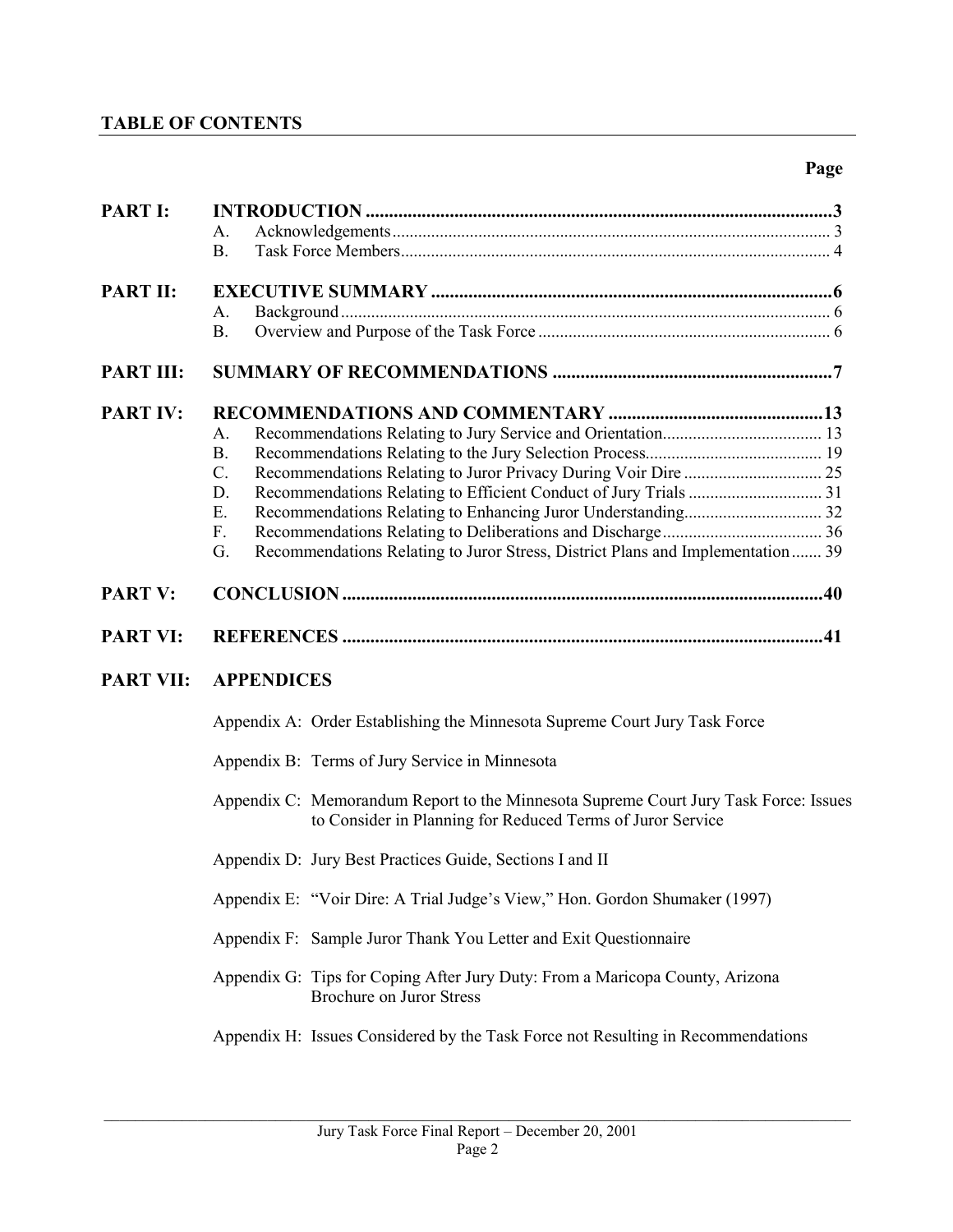# **JURY TASK FORCE – FINAL REPORT**

# **PART I: INTRODUCTION**

# **A. ACKNOWLEDGMENTS**

The members of the Minnesota Supreme Court Jury Task Force wish to thank everyone who assisted in the work of the Task Force. The Task Force wishes to express special gratitude to:

- Those individuals who made presentations to the Task Force, including Judge Ann Alton, Hennepin County District Court; Leonardo Castro, Chief Public Defender, Fourth Judicial District of Minnesota; Tom Munstermann, National Center for State Courts; Frank Broccolina, Maryland State Court Administrator and Jury Consultant; Judge Gary Pagliaccetti, Sixth Judicial District of Minnesota; and Judge Gordon Shumaker, Minnesota Court of Appeals.
- Those Non-Task Force members who attended meetings and contributed greatly to the work of the Task Force, including Mark Wernick, Esq.; Susan McPherson, National Jury Project; Peter Cahill, Esq., Hennepin County Attorney's Office; Kate Flom, Esq., Meshbesher & Spence; Kirsten Hansen, University of Minnesota Law Student; Chris Messerly, Esq., Robins, Kaplan, Miller & Ciresi; and Peter Riley, Esq., Schwebel, Goetz & Sieben.
- The members of the Minnesota State Bar Association (MSBA) Civil Litigation Section, who have worked diligently to improve Minnesota's civil jury trial system since 1993. The MSBA Civil Litigation Section Jury Committee, co-chaired by Peter Riley and Martha Simonett, issued its Civil Juries Report in 1995. The Task Force relied heavily upon their report in adopting many of the recommendations contained in this report. The Task Force is especially grateful to Robert Feigh who presented the MSBA Civil Juries Report findings to the Trial Procedures Subcommittee and to Peter Riley who regularly attended and participated in the meetings of that subcommittee.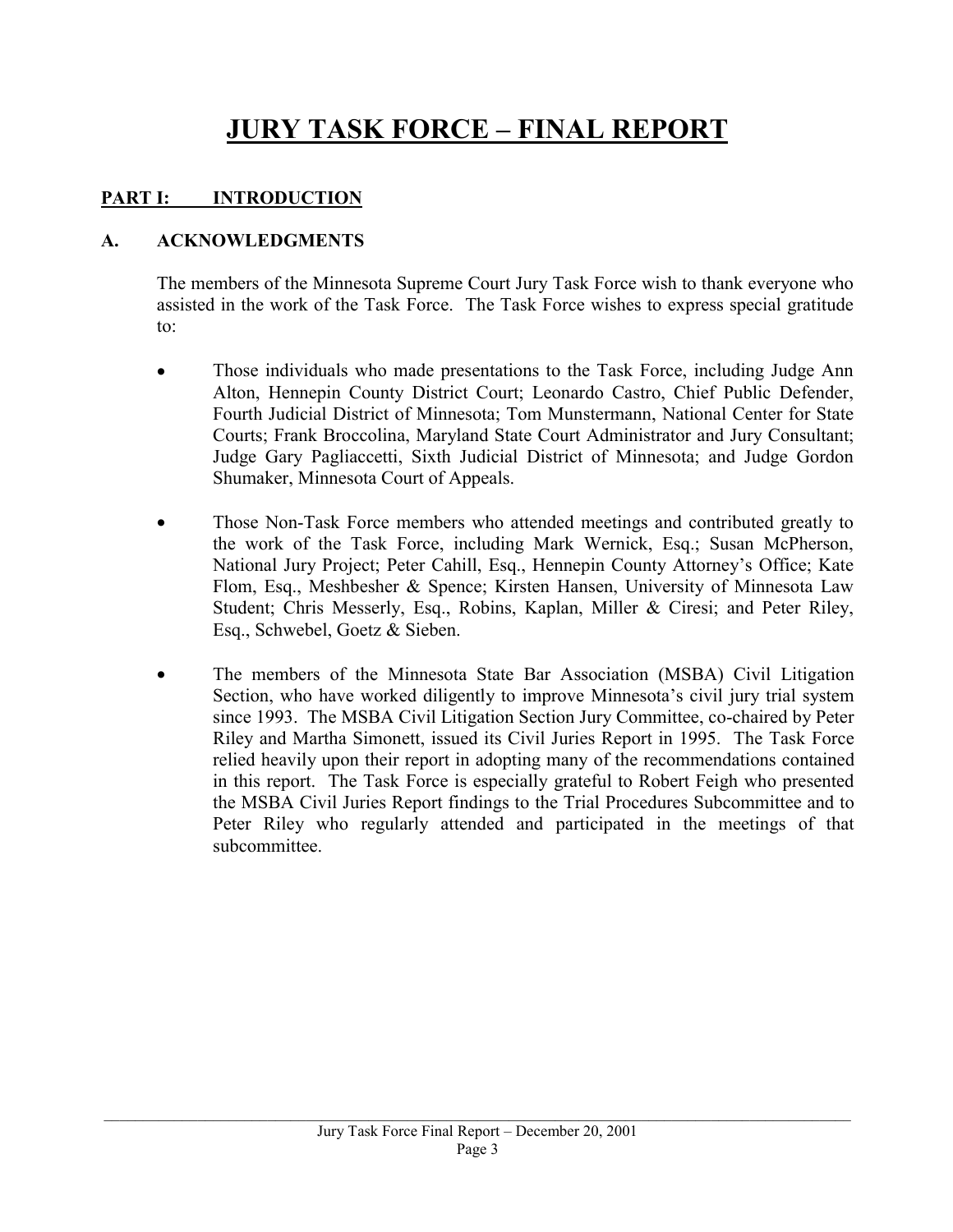#### **B. TASK FORCE MEMBERS**

| TASK FORCE CHAIR: | Honorable William Walker, District Court Judge, |
|-------------------|-------------------------------------------------|
|                   | Seventh Judicial District                       |
|                   |                                                 |

*SUBCOMMITTEE CHAIRS:* 

| <b>Trial Procedures Subcommittee:</b> | <b>Honorable Daniel Mabley, District Court Judge,</b><br><b>Fourth Judicial District</b> |
|---------------------------------------|------------------------------------------------------------------------------------------|
| <b>Juror Treatment Subcommittee:</b>  | Honorable Kathleen Gearin, District Court Judge,<br>Second Judicial District             |

#### *TASK FORCE MEMBERS:*

**Terri Bowman**, Public Member **Representative Sherry Broecker**, Minnesota House of Representatives <sup>1</sup> **Jeffrey Bueche**, Public Member **Dave Carlson**, Blue Earth County Court Administrator <sup>2</sup> **Honorable Joseph Carter**, District Court Judge, First Judicial District **Honorable Frederick Casey**, District Court Judge, Ninth Judicial District **Edward Foley**, Public Member **Honorable Kathleen Gearin**, District Court Judge, Second Judicial District **Don Gerdesmeier**, Representative, Minnesota D.R.I.VE. **Judy Gilbert**, Division Supervisor and Jury Manager, Dakota County District Court **Mark Haakinson**, Jury Manager, Ramsey County District Court **D.J. Hanson**, Ninth Judicial District Administrator<sup>3</sup> **Patricia Hayes**, Public Member <sup>4</sup> **John Himle**, Principal, Himle Horner, Inc. **Hans Holland**, Administrative Supervisor, Blue Earth County District Court **Honorable Mike Jesse**, District Court Judge, Seventh Judicial District **Sam Juncker**, Tenth Judicial District Administrator **Senator Randy Kelly**, Minnesota Senate **Amy Klobuchar**, Hennepin County Attorney **Pat Kuka**, Court Administrator, Kandiyohi County District Court<sup>5</sup> **Sonjia Lien**, Assistant District Administrator, Third Judicial District **John Levine**, Attorney at Law, Dorsey & Whitney, LLP **William Mauzy**, Attorney at Law, Mauzy Law Firm **Honorable Anne McKinsey**, District Court Judge, Fourth Judicial District **Vivian Jenkins Nelson**, Co-Founder, INTER-RACE Institute **David Olson**, Minnesota Chamber of Commerce 1

<sup>&</sup>lt;sup>1</sup> Representative Sherry Broeker withdrew from the Task Force in April, 2001.

 $2^{2}$  Dave Carlson withdrew from the Task Force in August, 2000.

<sup>&</sup>lt;sup>3</sup> D.J. Hanson withdrew from the Task Force in August, 2000.

<sup>4</sup> Patricia Hayes withdrew from the Task Force in May, 2000.

<sup>&</sup>lt;sup>5</sup> Pat Kuka withdrew from the Task Force in May, 2001.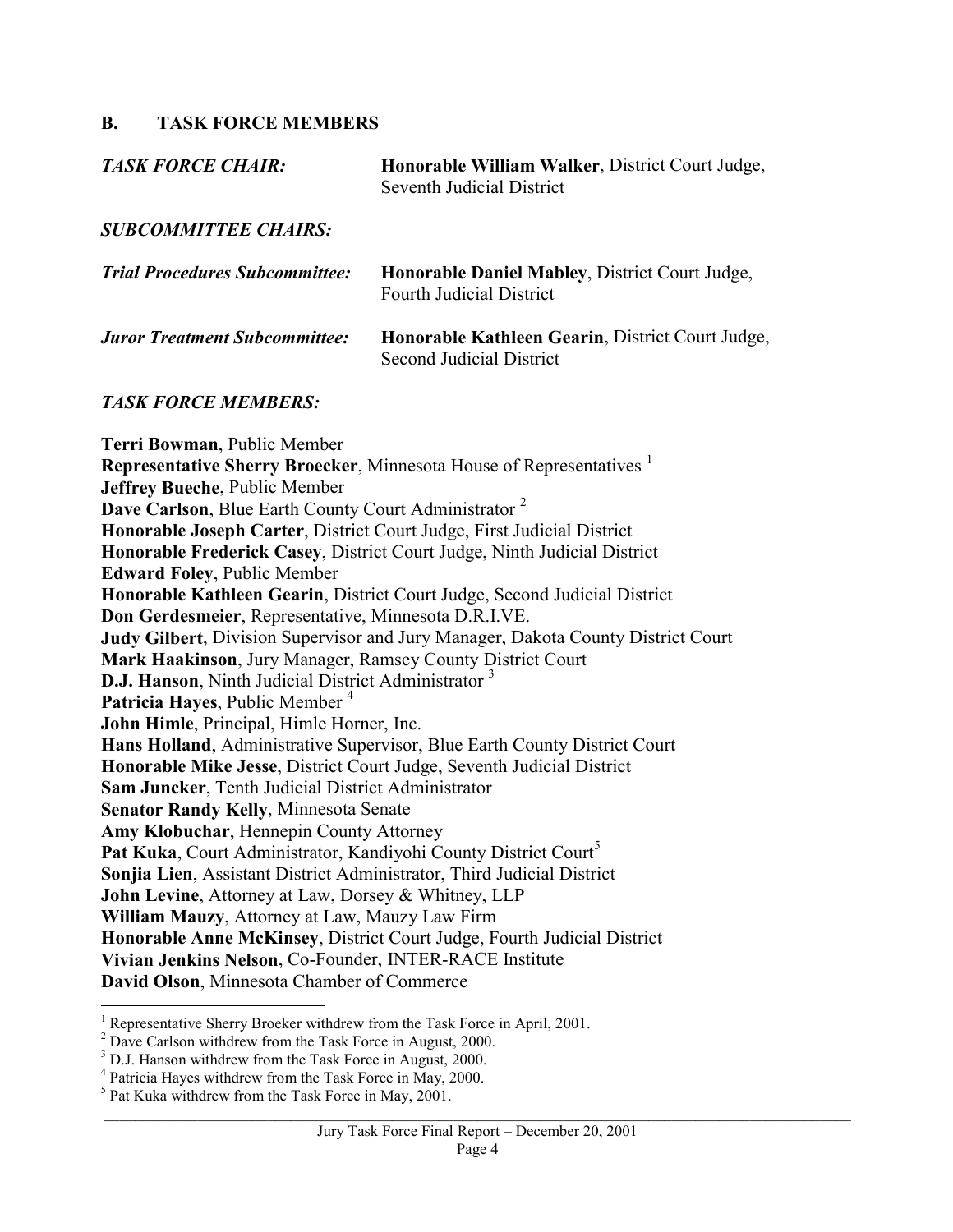**Honorable John Oswald**, District Court Judge, Sixth Judicial District **Professor john powell**, University of Minnesota Law School **Honorable Norb Smith**, District Court Judge, Fifth Judicial District **Richard Solum**, Attorney, Dorsey & Whitney, LLP **John Stanoch**, Vice-President for Minnesota, Qwest

# *STAFF:*

**Nicole Crawford**, Project Specialist, Court Services Division, State Court Administration **Lynae Olson**, Court Services Specialist, Court Services Division, State Court Administration **Amy Turnquist**, Project Specialist, Court Services Division, State Court Administration **Chris Ruhl**, Court Projects Manager, Court Services Division, State Court Administration **Bridget Johnson**, Project Specialist, Court Services Division, State Court Administration

# *SUPPORT STAFF:*

**Christine Reil**, Administrative Secretary, Court Services Division, State Court Administration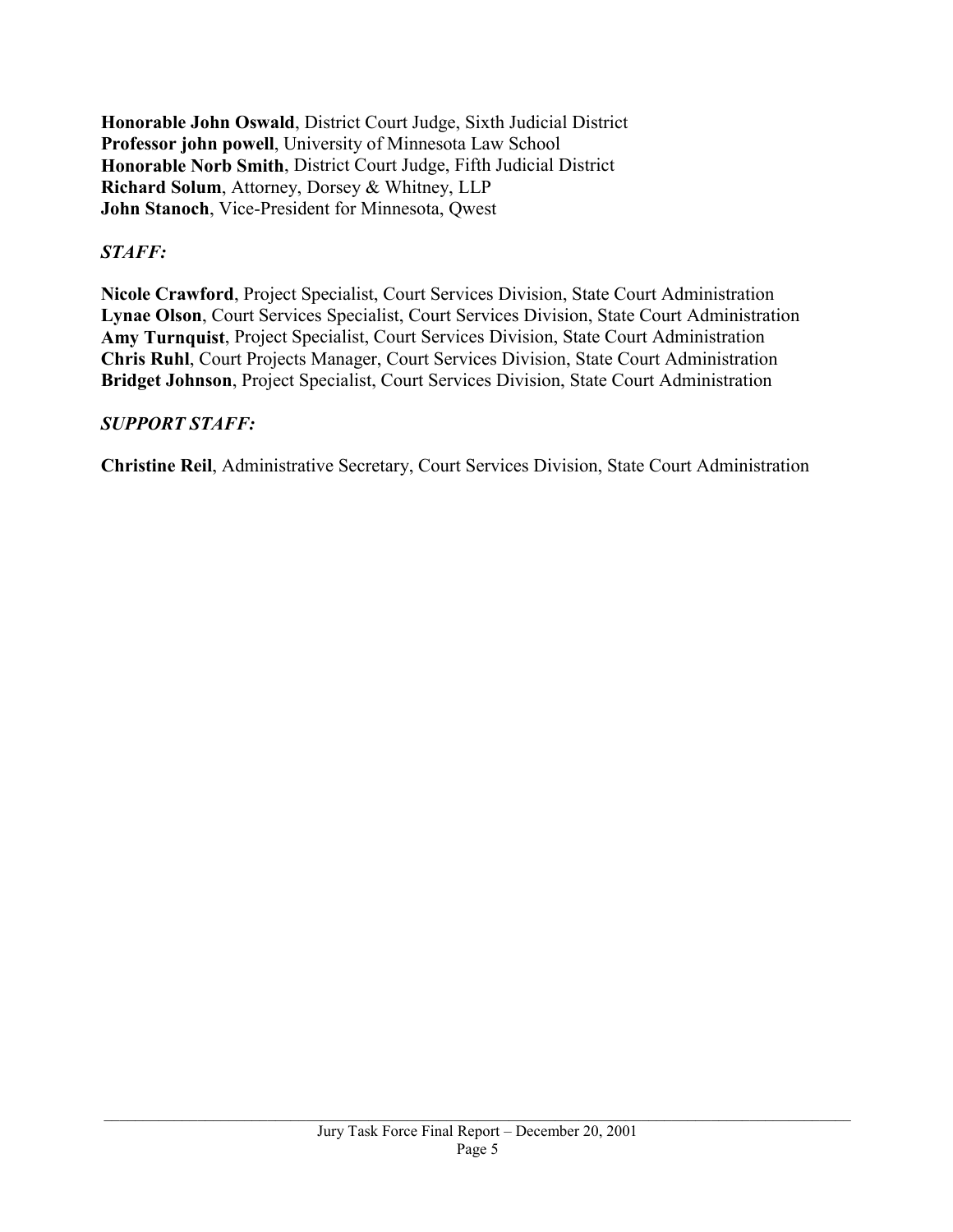# **PART II: EXECUTIVE SUMMARY**

#### **A. BACKGROUND**

In recent years there has been increasing concern over the jury system and its responsiveness to the needs of jurors. Specific concerns include issues of preparation for jury service or selection, treatment and compensation of jurors, juror comprehension of complex facts and of the law, and use of technology for jury management and in jury trials.

In response to these concerns and a legislative request, in the summer of 1999, the state Supreme Court contracted with the National Center for State Courts to evaluate the jury system in Minnesota. Later that summer, the Supreme Court appointed a Juror Compensation Workgroup to review the findings and recommendations of the National Center for State Courts. The Juror Compensation Workgroup issued a report in December of 1999, which recommended further study of the issues. In response to that recommendation, the Supreme Court established the Jury Task Force to further study and make recommendations on jury-related issues.

# **B. OVERVIEW AND PURPOSE OF THE TASK FORCE**

The Supreme Court created the Jury Task Force in March 2000 (see Appendix A for a copy of the Order Establishing the Supreme Court Jury Task Force). The Jury Task Force was directed to make recommendations on:

- Voir dire procedures and protocols;
- Usage and need for sequestration in trials;
- Post-verdict debriefing and protocols to address juror stress;
- Juror privacy rules amendments;
- Juror excusal policies;
- In-court techniques such as juror note taking;
- Trial management practices; and,
- Other jury management issues that may impact juror utilization and treatment.

Since its formation in April 2000, the Jury Task Force, under the leadership of Chair Judge William Walker, has identified and prioritized issues, conducted focus group sessions, and formulated recommendations concerning the jury system in Minnesota. The Jury Task Force developed two subcommittees to study proposed changes to this jury system. Judge Kathleen Gearin chaired the subcommittee addressing juror treatment issues and Judge Daniel Mabley chaired the subcommittee addressing issues of trial procedures affecting jurors.

As the Task Force drafted its recommendations, it became clear that some areas were more appropriate for a rule change, while other areas were better suited to a suggestion of best practices for jury management. When rule changes are recommended, this is noted either in the recommendation itself, or in the comment to the recommendation.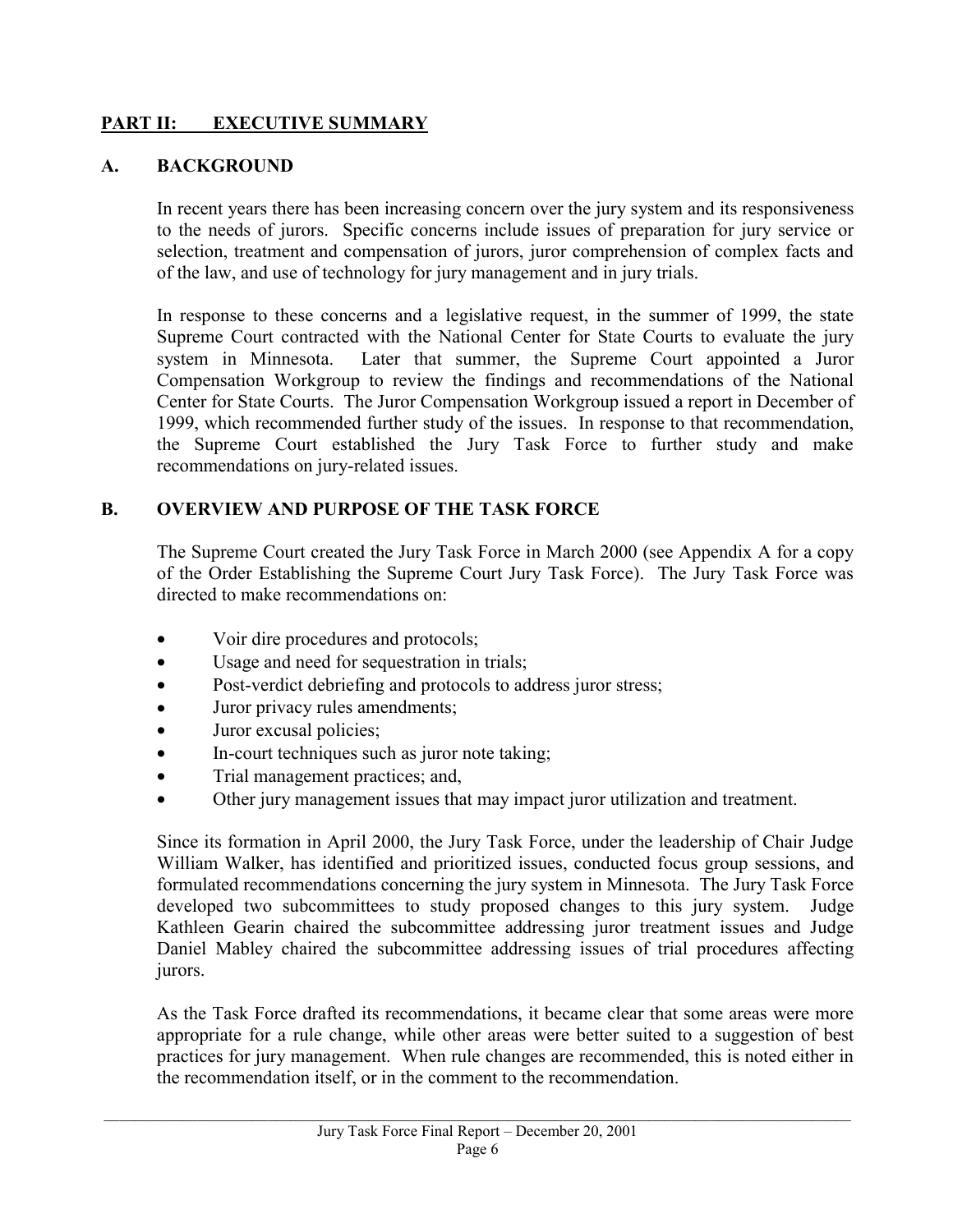# **III. SUMMARY OF RECOMMENDATIONS**

# **A. Recommendations Relating to Jury Service and Orientation**

**Recommendation #1: Updating Juror Orientation Video.** The juror orientation video should be updated to reflect the diversity of the state of Minnesota. The video should be designed in such a way that local court communities can add information specific to their jurisdiction.

**Recommendation #2: Community Education Materials on Jury Service.** The public should have access to useful information about jury service in a variety of formats. This may include handbooks, videos, public education programs in schools and libraries, public service announcements, cable TV programs, and interactive court web sites. Information on jury system policies and procedures made available to the public in any of these formats should be current, practical and easily understood.

**Recommendation #3: Uniform Jury Summons and Handbook.** Uniform and standard jury service communication and education tools should be implemented statewide. The jury summons and juror handbook should be standardized and updated to reflect changes, including the changing needs of jurors. The jury summons and handbook should be designed in such a way that local court communities can add information specific to their jurisdiction.

**Recommendation #4: Juror Orientation.** Juror orientation should be efficient and effective and provide information that could not be provided earlier. Whenever possible, a judicial officer should welcome prospective jurors. Court staff assigned to jurors must remain available to answer questions and deal with juror concerns. Each local courthouse should have staff trained to communicate effectively with jurors.

**Recommendation #5: Term of Service.** Counties designated by the Minnesota Supreme Court should implement a pilot project of a "two day/one trial" term of jury service. Counties selected for the pilot projects should have varying population sizes.

- a. For counties participating in the pilot project, the period of time a juror may be "on call" to report to the courthouse should be no longer than:
	- i. One week in counties with a population of 100,000 or more.
	- ii. One month in counties with a population of less than 100,000 but more than 50,000.
	- iii. Two months in counties with a population of less than 50,001.
- b. Rule 808 (b) (7) of the General Rules of Practice for the District Courts should be amended to reduce the disqualification period from four years to two years.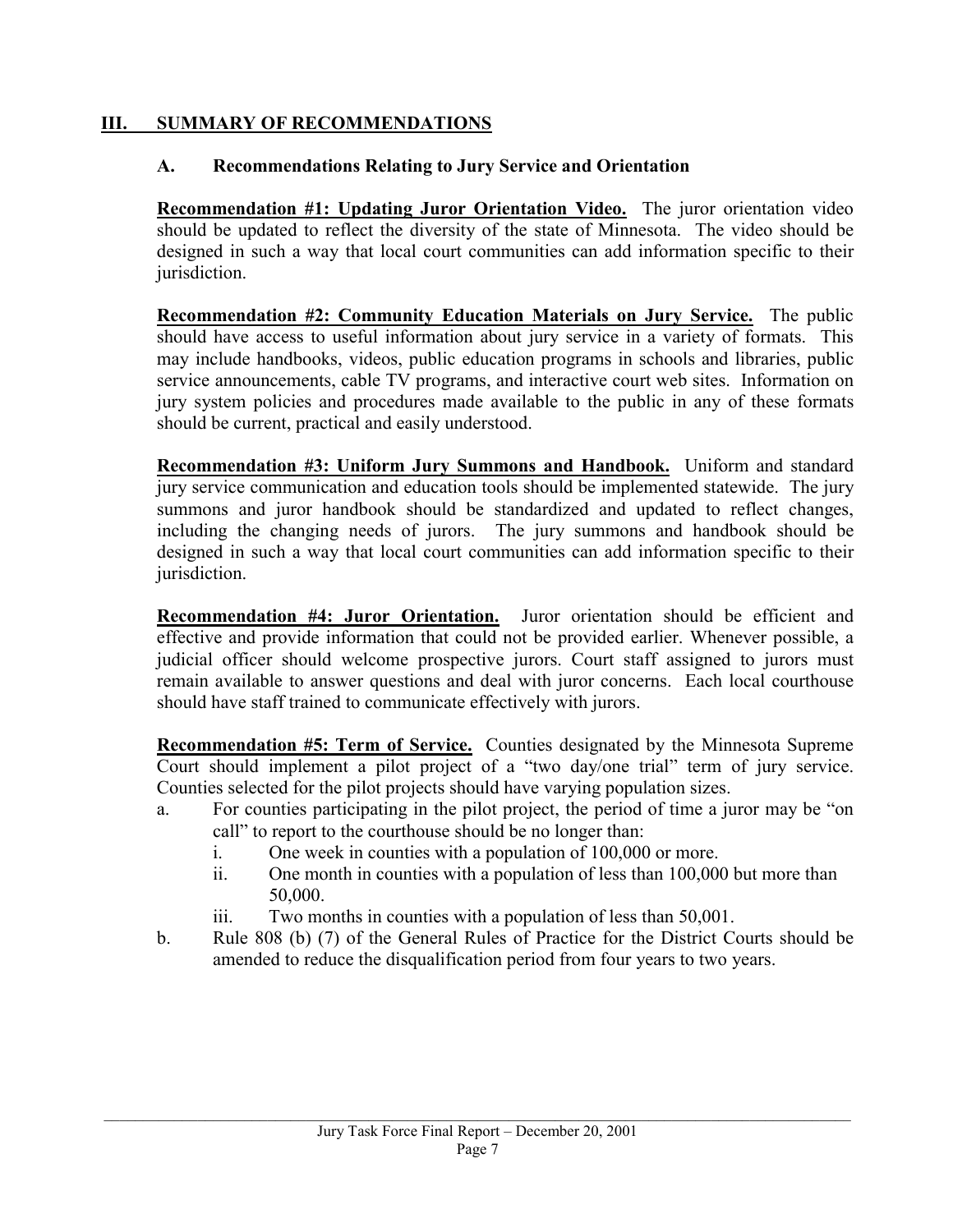**Recommendation #6: Jury Management.** Recognizing that a significant reduction in the terms of jury service also requires a corresponding commitment to efficient and effective jury management, the Task Force recommends that the Jury Best Practices Guide, prepared by a subcommittee of the Rule 803 Committee in 1996, be formally adopted by administrative rule.

**Recommendation #7: Requesting Postponement of Jury Service.** Jurors should be allowed a minimum of one postponement of their service upon request. All requests for postponement should be received by the court within a reasonable amount of time from the date the summons is received by the juror.

**Recommendation #8: Privacy of Qualification Information.** Rule 814 of the General Rules of Practice for District Courts should be amended to meet the privacy needs of jurors by granting courts the authority to restrict personal information and destroy qualification information.

**Recommendation #9: Jury Facilities.** Every judicial district should evaluate its court facilities, using Standard 14 of the American Bar Association Standards Relating to Jury Use and Management. Facilities should meet the ABA Standards and seek to exceed them.

# **B. Recommendations Relating to the Jury Selection Process**

**Recommendation #10: The Judicial Role in Voir Dire.** Judges should exercise control over the jury selection process to ensure that it is properly conducted and should intervene *sua sponte* when appropriate.

**Recommendation #11: Questioning by the Judge.** Judges should initially question all prospective jurors about their general background and experience, including their residence, education, employment, family or other close relationships, and prior court or criminal justice system experience.

**Recommendation #12: Attorney Questioning.** Attorneys should be provided a fair and adequate opportunity to question prospective jurors during the jury selection process.

**Recommendation #13: Proper Purposes of Voir Dire.** Judges and attorneys should know and understand the proper purpose of voir dire so that judges can exercise appropriate control over the jury selection process.

- a. The proper purpose of voir dire is to discover information that could provide the basis for exercising either: (1) a challenge for cause, or (2) an informed peremptory challenge.
- b. As a general principle, voir dire should be used to receive information from prospective jurors about their relevant opinions, beliefs, prior experiences, and relationships in order to permit the exercise of an informed challenge. Voir dire should not be used as a means to give information to prospective jurors about a party's view of the facts or law applicable to the case. However, attorneys may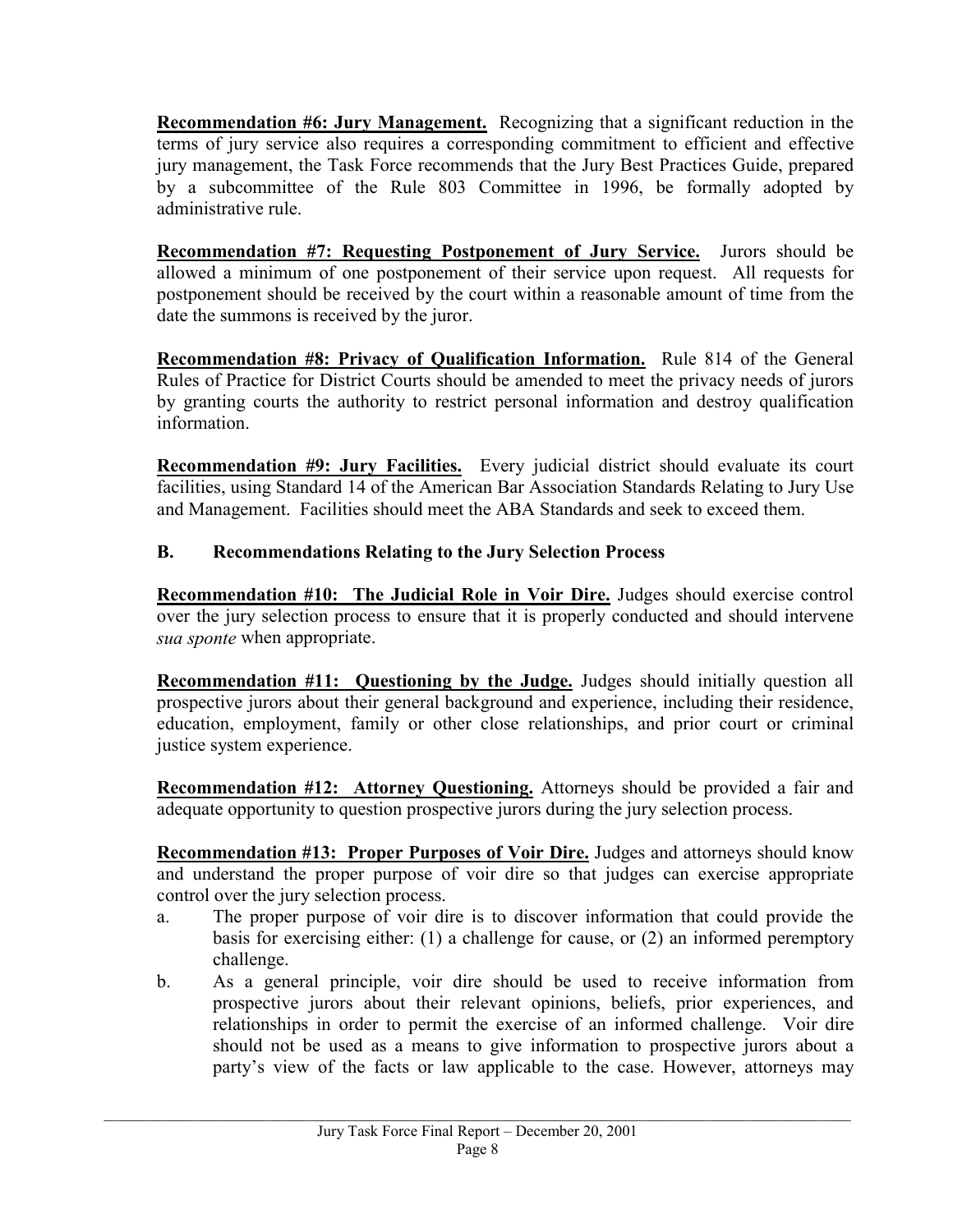provide basic information about the evidence or law when reasonably necessary to frame a question that has a proper purpose.

- c. Judges should generally prohibit voir dire that is conducted for the following improper purposes:
	- i. Educating Jurors- Voir dire should not be used primarily to persuade, instruct, educate or indoctrinate jurors as to the law, arguments, facts, strategies, or problems in the case.
	- ii. Predisposing Jurors- Voir dire should not be used primarily to predispose jurors to be in favor of or against a party, a witness, or some aspect of the case.
	- iii. Speculative Questions- Jurors should not be asked to speculate about how they might decide the case or how they might react to any factual issue in the case.
	- iv. Seeking Commitments- Jurors should not be asked to commit themselves to vote in a certain way.
	- v. Repetitive Questions- Attorneys should not be permitted to repeat questions already asked by the judge, by another attorney, or by a questionnaire to which complete and clear answers have already been given.
	- vi. Establishing Rapport- Attorneys should not ask questions or present information about themselves or their client designed primarily to establish rapport with prospective jurors or to get them to identify with their client or their client's cause.

**Recommendation #14: Time Limits.** Time limits during voir dire are authorized by law, but should be used carefully so as to be reasonable in light of the total circumstances. If they are used, the following procedures are recommended:

- a. Establishing the Need for Time Limits. Time limits should not be imposed from the outset of jury selection but only after the court observes some voir dire and concludes that the questioning is unreasonably time consuming.
- b. Prior Warnings. The judge should warn attorneys in advance that time limits may be imposed.
- c. Extension of Time Limits. If time limits are set, attorneys should be given the opportunity to request additional time with respect to individual jurors if good cause is shown.
- d. Reasonable Time Limits. Time limits must provide attorneys with sufficient time, given the circumstances of the case, to achieve the proper purposes of voir dire and to have a reasonable opportunity to examine each prospective juror.
- e. Inappropriate Judicial Commentary. The judge should not make any comments about the timing process in the presence of the jury.

**Recommendation #15: Unlawful Exercise of Peremptory Challenges.** Judges and attorneys should know and adhere to substantive law and procedure that prohibits race and gender discrimination during jury selection.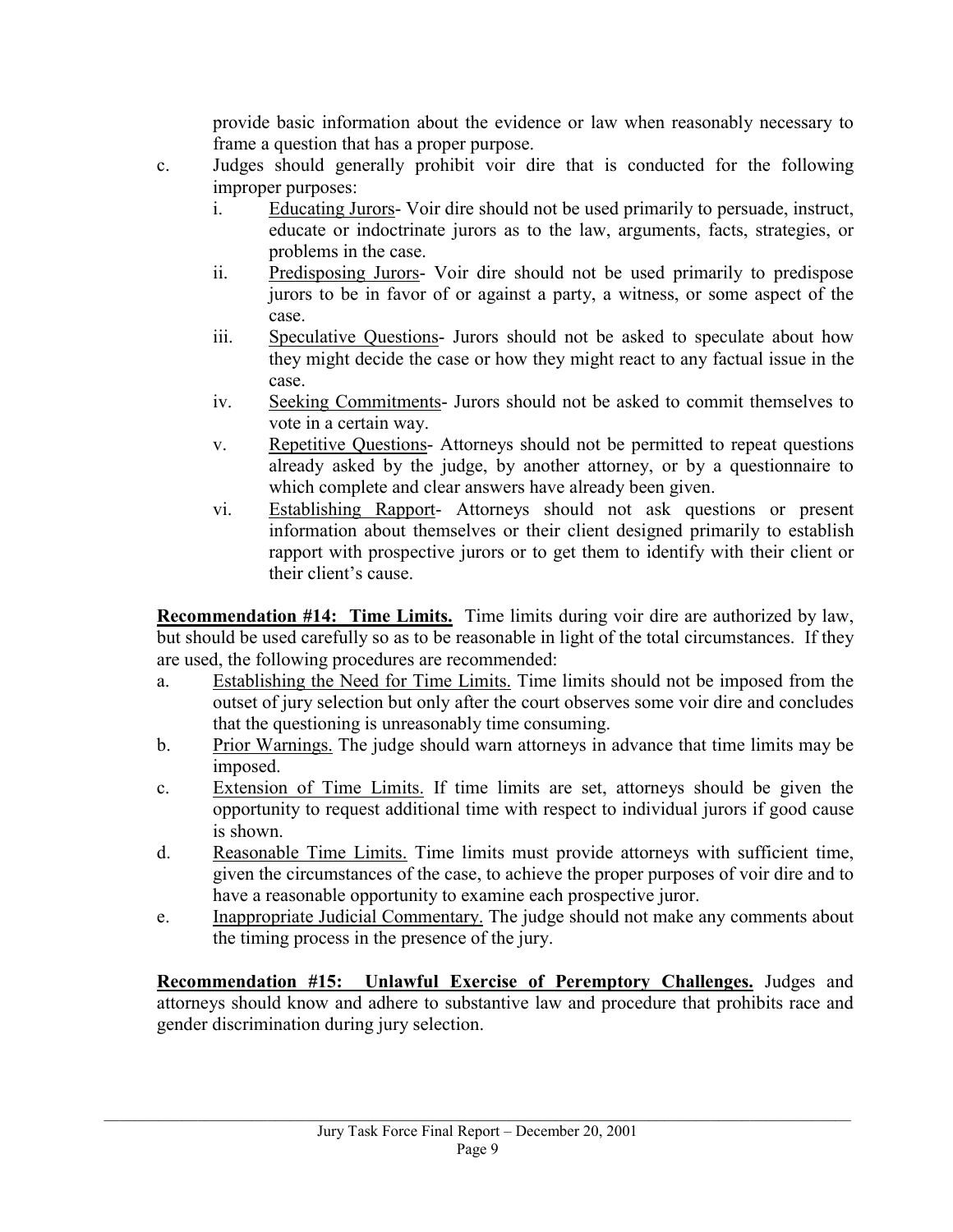**Recommendation #16: Designation of Alternate Jurors.** To ensure that all jurors give their full attention to the proceedings, alternate jurors should not be specially designated or treated differently than other jurors.

**Recommendation #17: Developing Standard Juror Questionnaire.** A standard juror questionnaire should be developed. This standard questionnaire should be completed by all jurors before they are sent to a courtroom and should provide basic background information, which is then made available to the judge and the attorneys.

**Recommendation #18: Use of Case-Specific Juror Questionnaires.** The use of questionnaires during jury selection should be particularly encouraged in cases involving: (1) pre-trial publicity, (2) juror privacy issues (e.g. in child sex abuse cases), or (3) juror security or safety issues; or whenever the use of questionnaires could streamline jury selection.

# **C. Recommendations Relating to Juror Privacy During Voir Dire**

**Recommendation #19: Explaining the Purpose of Voir Dire.** Judges should explain the purpose of voir dire to prospective jurors and should emphasize that it is not designed to invade their privacy but rather to explore viewpoints and life experiences that might affect their ability to be fair and impartial in a particular kind of case.

**Recommendation #20: Protecting Jurors' Privacy During Voir Dire.** To the extent possible, judges should accommodate jurors' privacy concerns during voir dire and take appropriate measures to safeguard that privacy, consistent with the historic public interest in open proceedings. Where interrogation focuses on highly sensitive or personal matters, judges should allow prospective jurors to answer specific questions at the bench, in chambers, or in a courtroom closed to observers, but on the record and with counsel present. Rule 26 of the Rules of Criminal Procedure should be amended to specifically provide for these alternatives.

**Recommendation #21: Retention of Juror Questionnaires.** The rules regarding handling and retention of voir dire questionnaires should be amended to provide that they are not maintained in the public record but are protected from public scrutiny and are destroyed promptly after they are no longer needed for trial or appeal.

**Recommendation #22: Use of Anonymous Juries.** "Anonymous" juries should be used sparingly by judges presiding in high profile cases where possible jury tampering or safety are legitimate and well-founded concerns. Judges should have the discretion in some cases and circumstances to refer to jurors or prospective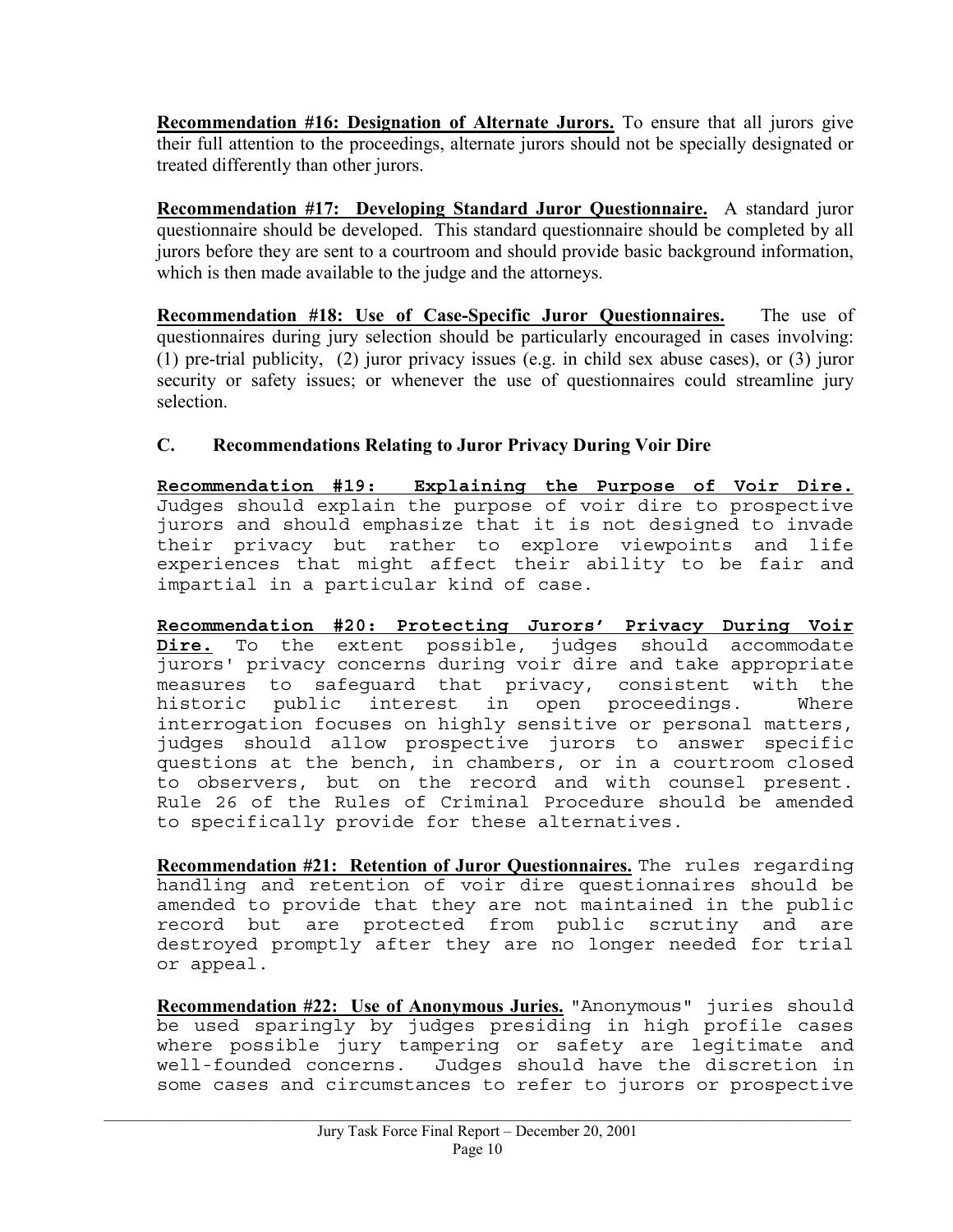jurors by number in open court, even though the jury is not truly "anonymous" -- *i.e.,* identities unknown to the parties.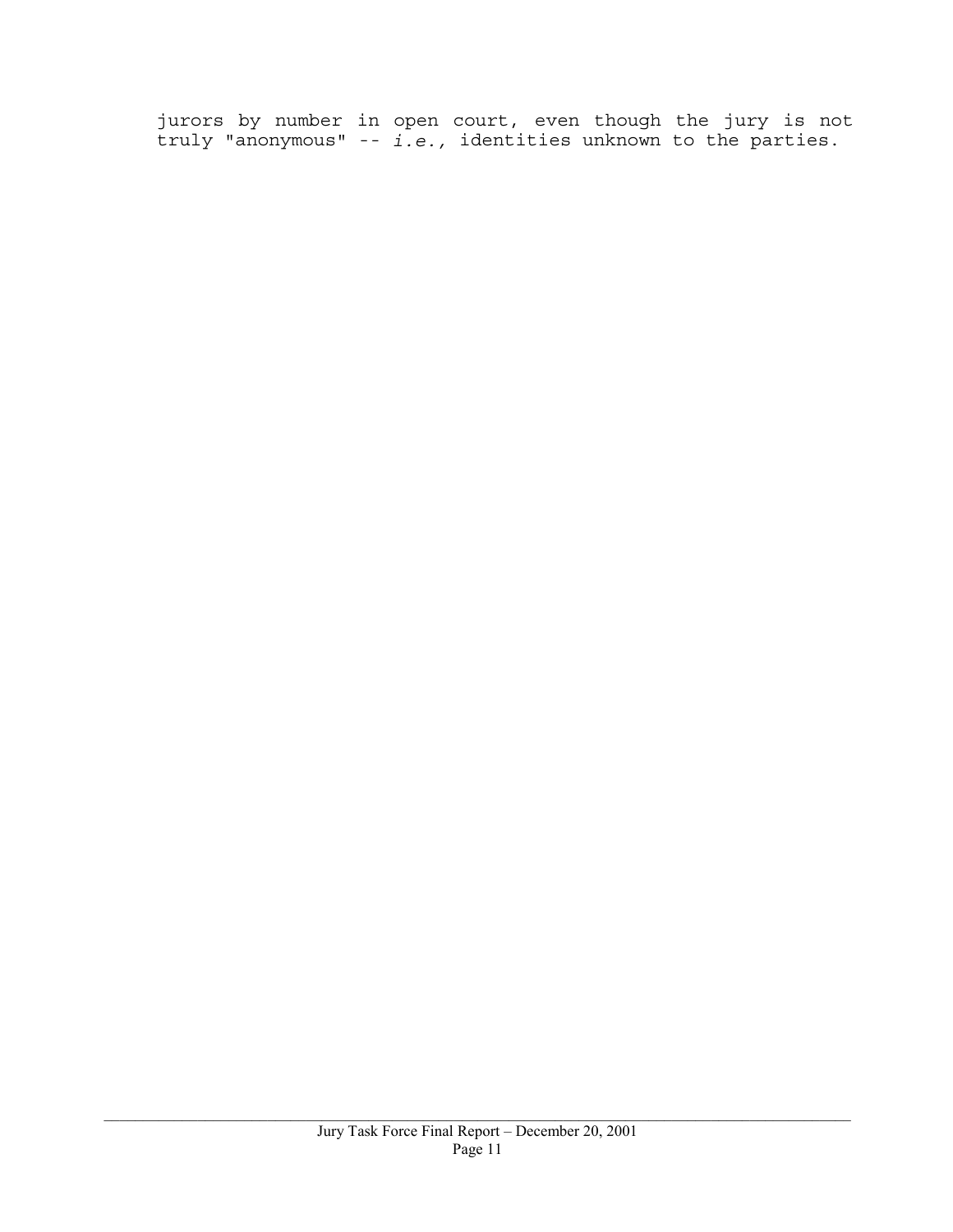# **D. Recommendations Relating to Efficient Conduct of Jury Trials**

**Recommendation #23: Eliminating Unnecessary Delays.** Trials should be conducted so as to reduce or eliminate unnecessary waiting by jurors and to ensure that there are no unnecessary interruptions or breaks during the presentation.

**Recommendation #24: Pretrial Steps.** A number of procedural tasks should be completed by the attorneys and the trial judge before voir dire begins so that the trial may proceed without interruption.

**Recommendation #25: Minimizing Interruptions of "Jury Time."** Judges should discourage the invasion of "jury time." Therefore, unexpected motions or chambers discussions should be held, to the extent possible, before or after court. Similarly, the use of bench conferences should be minimized. Attorneys should be permitted to make a record but not necessarily during "jury time."

**Recommendation #26:** Keeping the Jury Informed. If it is absolutely necessary to interrupt the trial to hear motions or conduct chambers discussions, the jury should be frequently informed of the status of the proceedings and when they will resume.

# **E. Recommendations Relating to Enhancing Juror Understanding**

**Recommendation #27: Juror Note Taking.** Judges should facilitate juror note taking by providing jurors who wish to take notes with the materials to do so.

**Recommendation #28: Simple Language in Jury Instructions.** Jury instructions, whether written or oral, should be simple, understandable and narrowly tailored to the issues in the case.

**Recommendation #29: Written Instructions.** Jurors should be provided with a written copy of the court's jury instructions to take with them into deliberations. Additionally, the court should give each juror an individual copy of the instructions. In cases where the judge finds that it is appropriate to give substantive instructions before opening statement, jurors should be given a copy of the written instructions to keep and use during the trial.

**Recommendation #30: Early Substantive Instructions.** Judges should give substantive jury instructions prior to final argument and in appropriate cases, prior to opening statement.

**Recommendation #31: Submission of Questions by Jurors.** The Rules of Civil and Criminal Procedure and the General Rules of Practice for the District Courts (Part H - Minnesota Civil Trialbook) should be modified to permit the submission of questions to witnesses by jurors in the discretion of the trial judge.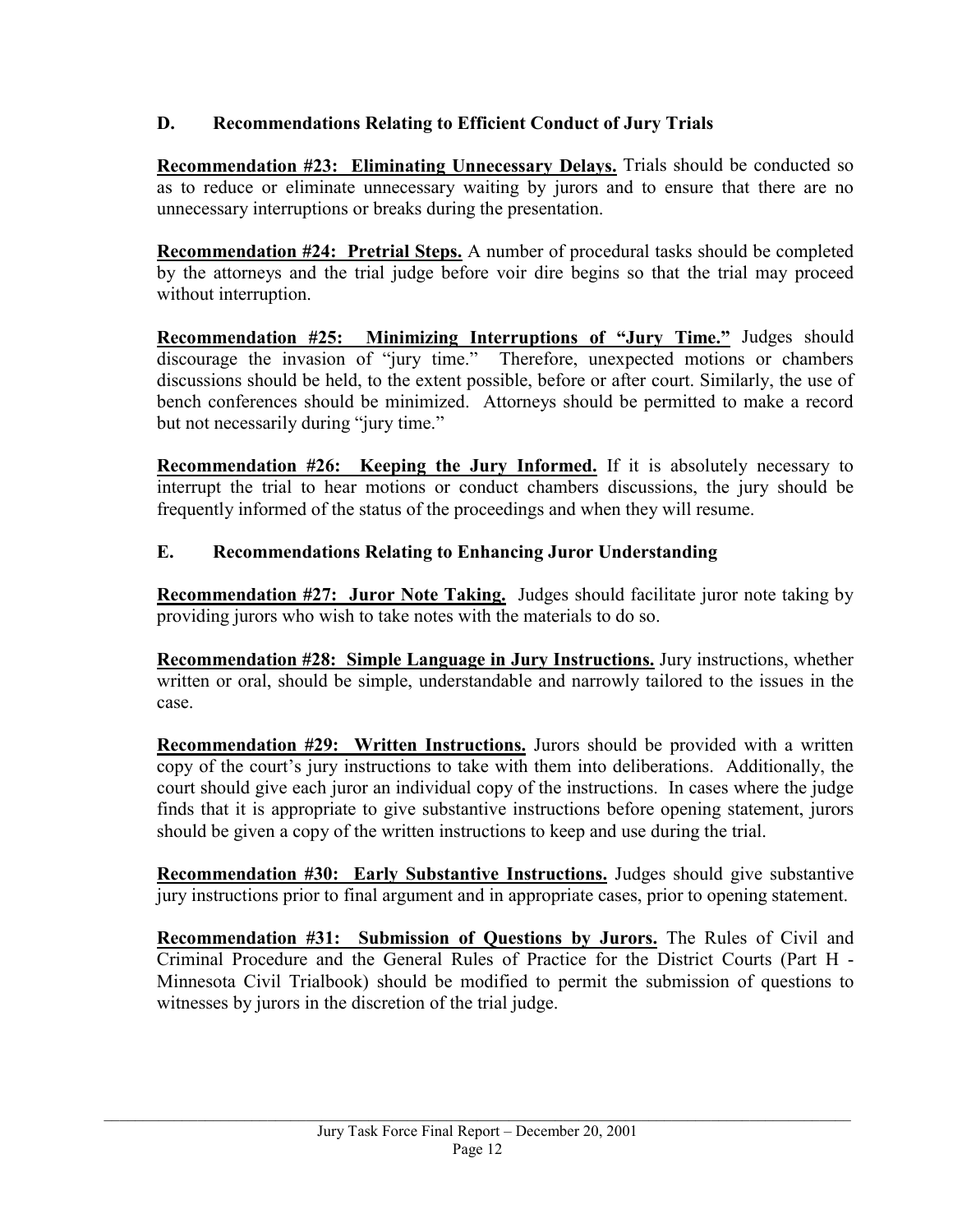# **F. Recommendations Relating to Deliberations and Discharge**

**Recommendation #32: Jury Sequestration.** The Minnesota Rules of Criminal Procedure should be amended to delete the provisions allowing the defendant to demand sequestration of the jury during deliberations. The determination of whether or not to sequester the jury during deliberations should be left to the sound discretion of the trial judge.

**Recommendation #33: Closing Instructions.** At the conclusion of the case, the judge should thank the jury for its service, and should inform the jurors that they are relieved from the court's instruction during trial that they not discuss the case. They should be told that they can discuss the case with anyone they choose, including the judge, attorneys on the case and the media, but they need not discuss the case with anyone. The Minnesota District Judges Association (MDJA) Jury Instruction Guides, both Civil and Criminal, should include a suggested instruction to be given when the jury is discharged.

**Recommendation #34: Thanking Jurors and Evaluating Their Experience.** Judges and jury managers should ensure that both jurors who deliberated and alternates are given an appropriate debriefing session at the end of their service, including an expression of thanks, an opportunity to ask questions about their jury experience and a formal discharge. Every person called for jury service, whether actually seated on a jury or not, should receive the thanks of the court and be given the opportunity to make suggestions and provide feedback on the process.

# **G. Recommendations Relating to Juror Stress, District Plans and Implementation**

**Recommendation #35: Stress Related to Jury Service.** Courts should strive during every contact with jurors to recognize the stress associated with jury service and make efforts to reduce it.

**Recommendation #36: District Juror Treatment Plans.** The District Administrator should assemble a team of key individuals to receive training on juror treatment and sensitivity issues. This team will then prepare, adopt and implement a district-wide plan on improvements for juror service. The plan should identify strategies for raising awareness of juror sensitivity issues and improvements in how the court system treats jurors before, during, and after service.

**Recommendation #37: Implementation Committee.** The Supreme Court should appoint a standing committee to promote and monitor progress toward consideration and implementation of the Task Force's recommendations. This committee should also regularly review all rules and policies related to jurors and jury management system issues, and report regularly to the Supreme Court.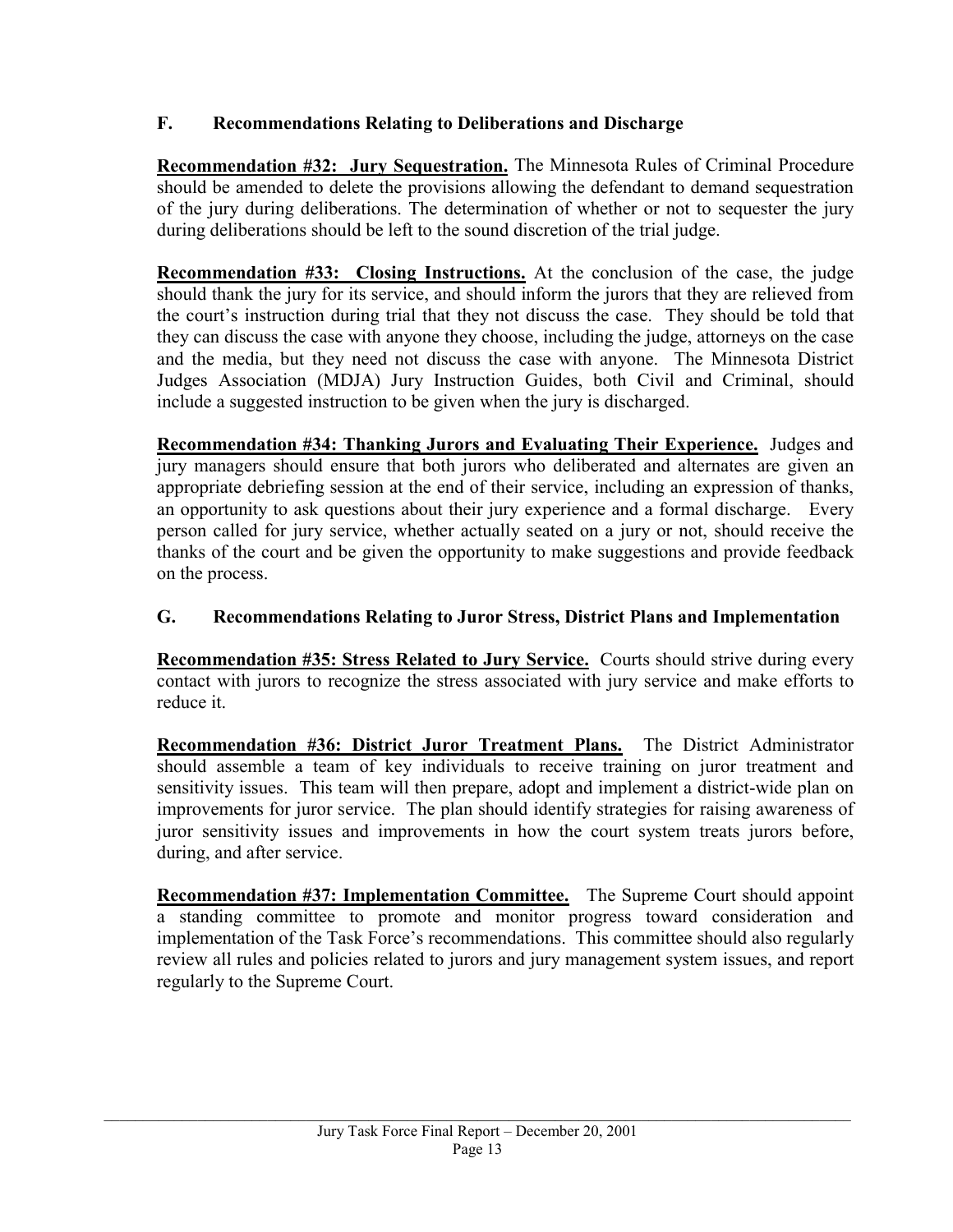# **PART IV: RECOMMENDATIONS AND COMMENTARY**

# **A. Recommendations Relating to Jury Service and Orientation**

**Recommendation #1: Updating Juror Orientation Video. The juror orientation video should be updated to reflect the diversity of the state of Minnesota. The video should be designed in such a way that local court communities can add information specific to their jurisdiction.** 

Comment: The Task Force recognizes that videos are expensive to produce, but the state court system should make funding for such a worthy endeavor a high priority. The Task Force has received feedback from past jurors and jury managers that the current version produced by the Minnesota Supreme Court ("Your Share in Justice") is outdated and does not reflect the diverse communities within Minnesota. Other versions used throughout the state are also in need of updating. A new video should be designed by and produced by the State Court Administrator's Office in order to enhance prospective jurors' understanding of the judicial system and prepare them to serve competently as jurors.

Jury service affords a unique opportunity for citizens to observe and participate in the judicial process. It is the state's responsibility to provide information to alleviate concerns that potential jurors may have. The Task Force strongly encourages that the video be presented in a manner that allows for "closed-captioning" or "real time" for hearing impaired jurors. It should be produced in a generic manner to be aired on TV access channels around the state with a disclaimer that it might not be county-specific, and produced to allow for an "add-on" segment that would provide specific local information.

In addition, the Task Force makes the following suggestions regarding the new video:

- 1. The video should be no longer than 15-20 minutes.
- 2. Judges should review the video.
- 3. The video should incorporate the following changes:
	- a. The term "jury service" should be used in lieu of "jury duty" whenever possible.
	- b. Reference to this service should be "patriotic" as opposed to "civic."
	- c. The speaker should use narration whenever possible -- one-on-one -- as opposed to a large group in the courtroom setting.
	- d. The role of all court staff should be identified.
	- e. Jurors should be encouraged to address questions to local court staff.
	- f. Disqualification and excusal reasons should be cited.
	- g. Courtroom setting participants should be racially diverse.
	- h. The source list and the random selection process under the statewide jury computer program should be explained.
- 4. Judges should address the following:
	- a. The order in which the trial is conducted;
	- b. Random drawing from the pool of jurors;
	- c. The selection process, including the reasons some jurors are excused;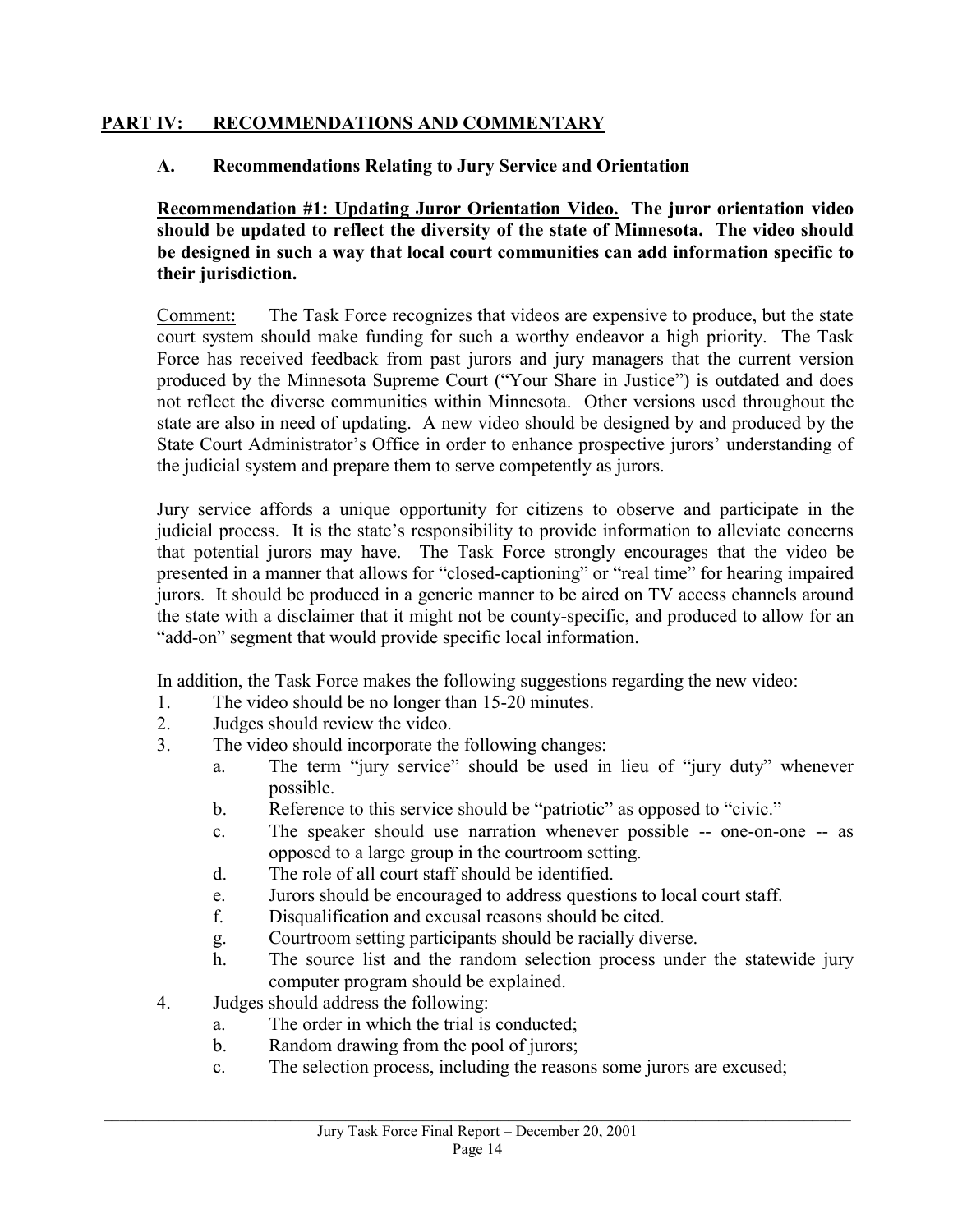- d. The number of jurors required for each type of case and the responsibility of the alternates;
- e. The possibility that jurors may be sequestered;
- f. The deliberation process, including the selection of the foreperson;
- g. The general role of a judge;
- h. Why delays occur during trials.

**Recommendation #2: Community Education Materials on Jury Service. The public should have access to useful information about jury service in a variety of formats. This may include handbooks, videos, public education programs in schools and libraries, public service announcements, cable TV programs, and interactive court web sites. Information on jury system policies and procedures made available to the public in any of these formats should be current, practical and easily understood.** 

Comment: Effective communication between the court and the juror is the key to maintaining public trust and confidence in jury service. The judiciary has an obligation to make its process understandable in a user-friendly manner. Local outreach should be undertaken to acquaint members of the public with the importance of their role as potential jurors and to help alleviate anxieties about jury service. This information should be made available in advance of jurors actually reporting for service.

Access to relevant, timely, accurate information is important: Every high school, junior high school, and middle school should have a copy of the video used by the Minnesota courts for jury orientation purposes. See Recommendation #1 and the Comment thereto. When updated, the video will be relevant, informative, and educational. The Court Information Office should work to implement this recommendation.

**Recommendation #3: Uniform Jury Summons and Handbook. Uniform and standard jury service communication and education tools should be implemented statewide. The jury summons and juror handbook should be standardized and updated to reflect changes, including the changing needs of jurors. The jury summons and handbook should be designed in such a way that local court communities can add information specific to their jurisdiction.** 

Comment: The jury summons and handbook should be reviewed regularly, or at least every three years, by a body appointed by the Supreme Court (see Recommendation #37), which should include representatives of the judiciary, district administration, court administration, former jurors, and practicing members of the bar. The State Court Administrator's Office should create these materials for distribution statewide.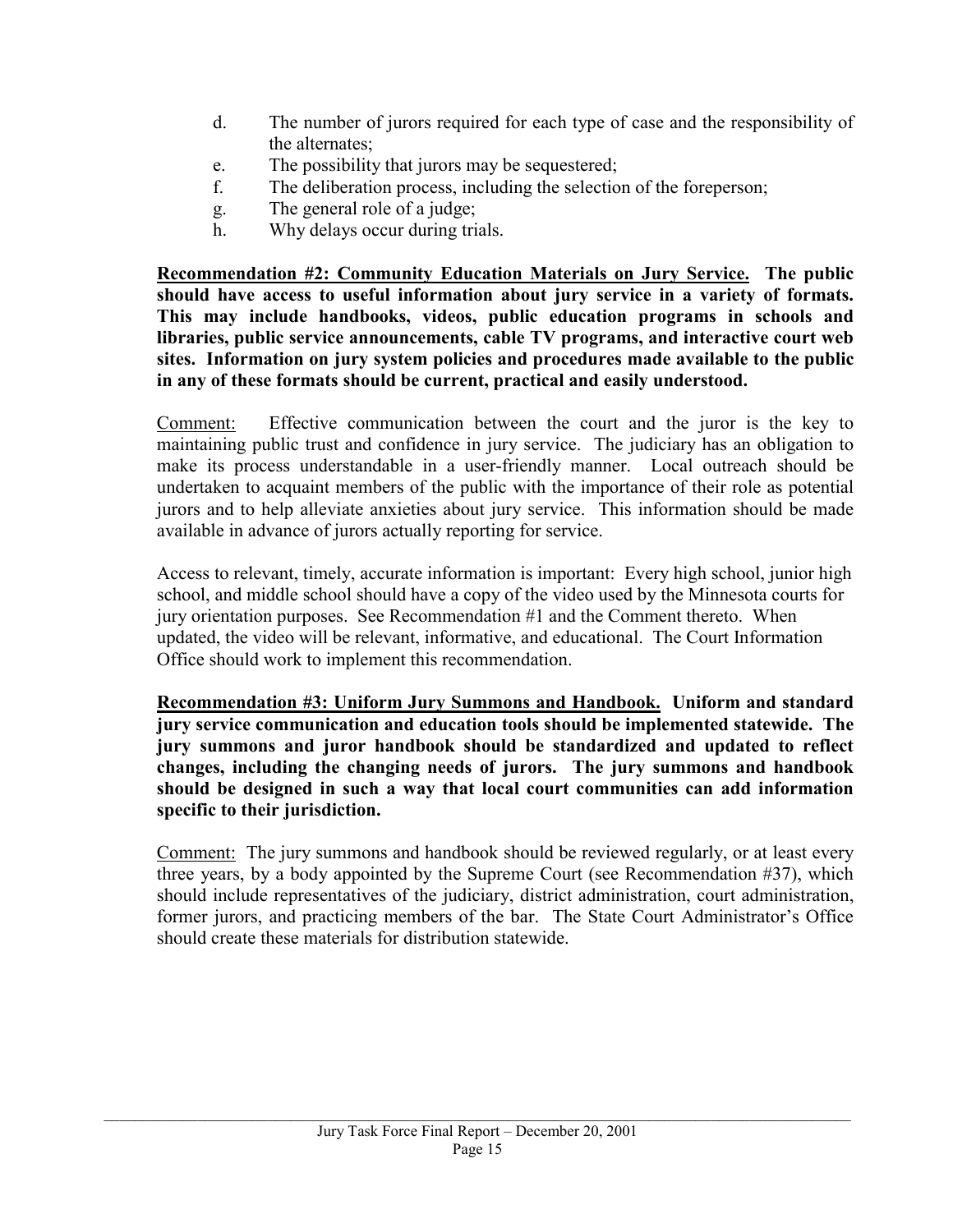**Recommendation #4: Juror Orientation. Juror orientation should be efficient and effective and provide information that could not be provided earlier. Whenever possible, a judicial officer should welcome prospective jurors. Court staff assigned to jurors should remain available to answer questions and deal with juror concerns. Each local courthouse should have staff trained to communicate effectively with jurors.** 

Comment: Jury managers and court staff assigned to jurors have the responsibility of welcoming prospective jurors upon arrival, which conveys common courtesy and appreciation for their commitment and participation. When well delivered, the official "welcome" can be extremely meaningful. In addition, a formal welcome (even if brief) by a judicial officer goes one step further by conveying to the prospective jurors that their time and service is indeed valued and appreciated by the judiciary. It is also beneficial for the judge to see the jurors as they assemble, and in so doing, the judge may become more cognizant of jurors' time and how the court treats them. The Task Force recognizes that judges cannot always do this, as they may have to deal with pretrial issues or other matters.

**Recommendation #5: Term of Service. Counties designated by the Minnesota Supreme Court should implement a pilot project of a "two day/one trial" term of jury service. Counties selected for the pilot projects should have varying population sizes.** 

- **a. For counties participating in the pilot project, the period of time a juror may be "on call" to report to the courthouse should be no longer than:** 
	- **i. One week in counties with a population of 100,000 or more.**
	- **ii. One month in counties with a population of less than 100,000 but more than 50,000.**
	- **iii. Two months in counties with a population of less than 50,001.**
- **b. Rule 808 (b) (7) of the General Rules of Practice for the District Courts should be amended to reduce the disqualification period from four years to two years.**

Comment: Jury expert Frank Broccolina stated that nothing would be of greater significance in the effort for jury improvement than the adoption of reduced terms of service. Advantages of reduced terms of service include: (1) increased citizen participation; (2) improved jury representativeness and inclusiveness; (3) virtual elimination of service excusals; (4) increased service certainty for the prospective juror; and (5) reduced personal cost to the prospective juror, as well as productivity costs related to the juror's employer. Frank Broccolina, "Memorandum Report to the Minnesota Supreme Court Jury Task Force: Issues to Consider in Planning for Reduced Terms of Juror Service" (2001) (unpublished). (See Appendix C for a copy of this report.) According to the Criminal Courts Technical Assistance Project, 40% of U.S. citizens live in jurisdictions that have a one day/one trial term of service. (See Appendix  $C - Page 7$  for a chart showing the jurisdictions with one day/one trial term of service.) The Task Force is suggesting a two day/one trial term of service so that jurors experience more than just one day of orientation before the end of their service. This reduced term of service should be tested in Minnesota to determine if we see benefits similar to those experienced around the country.

The Task Force recognizes that there will be increased costs, including additional jury staff and development of jury management automation, associated with this recommendation.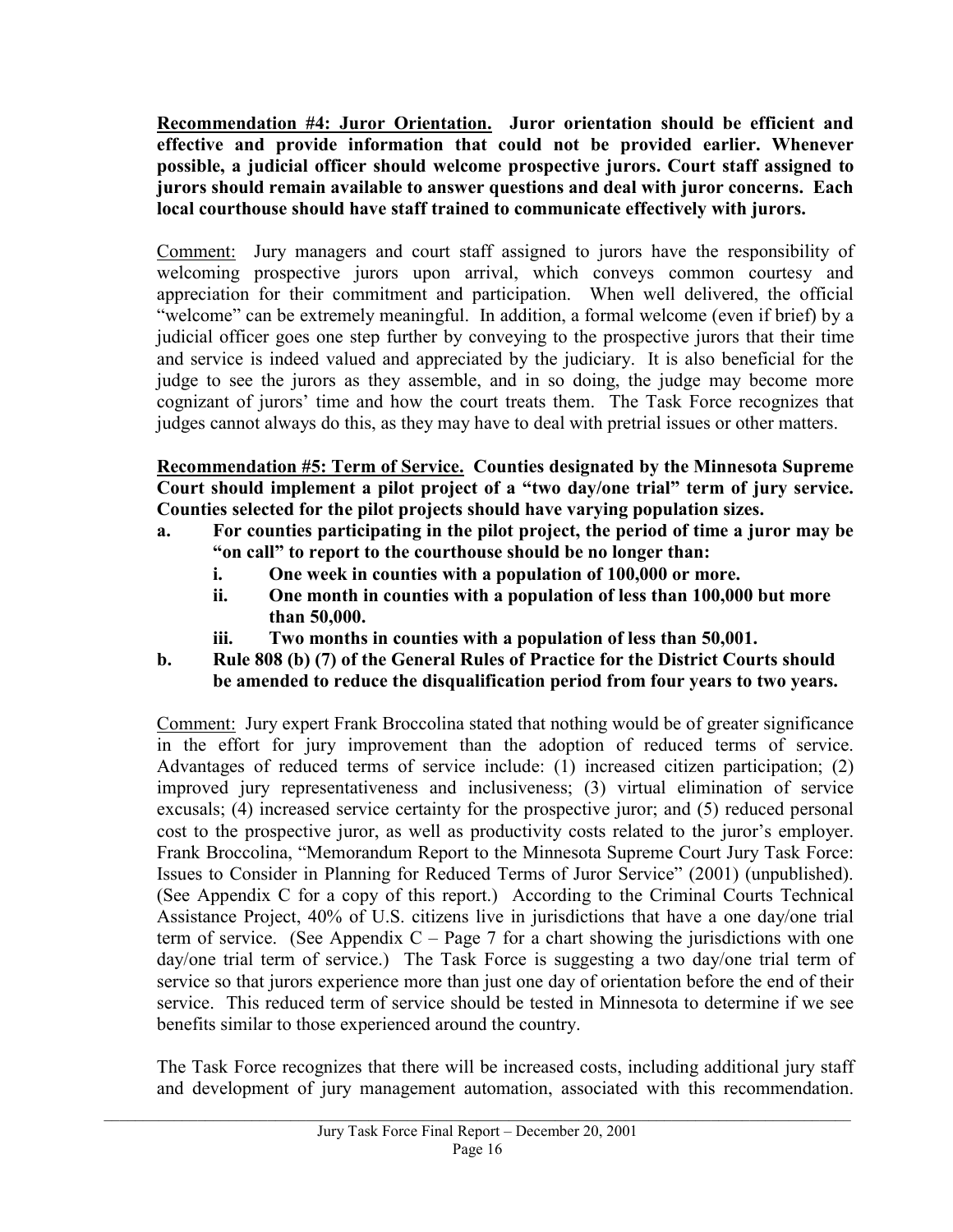This concept is new to Minnesota. For this reason and because the extent of the increased costs is unknown at this time, the Task Force is recommending a pilot project, which would include counties with varying populations so more could be learned about the impact of reduced terms of service on both large and small counties. Counties involved in the pilot project will need to be provided sufficient resources to conduct the pilot project.

Rule 811 of the General Rules of Practice for District Court provides that:

- (a) In counties with a population of 100,000 or more, a term of service must not exceed two weeks or the completion of one trial, whichever is longer.
- (b) In counties with a population of less than 100,00 but more than 50,000, a term of service must not exceed two months. However, no person is required to continue to serve after the person has reported to the courthouse for ten days or after the completion of the trial on which the juror is sitting, whichever is longer.
- (c) In counties with a population of less than 50,001 a term of service must not exceed four months. However, no person is required to continue to serve after the person has reported to the courthouse for ten days or after the completion of the trial on which the juror is sitting, whichever is longer.
- (d) Chief judges and judicial district administrators shall review the frequency of juror use in each county in determining the shortest period of jury service that will enable the greatest number of citizens to have the opportunity to report to the courthouse and participate in the jury system. All courts shall adopt the shortest period of jury service that is practical.

The Task Force recommends that pilot project counties would cut in half the period of time provided in Rule 811 that a juror could be "on call" to report to the courthouse. By piloting shorter "on call" times, together with the "two day/one trial" concept, we could improve the experience for many jurors and move further towards the stated goal of Rule 811 that "the time that persons are called upon to perform jury service and be available for jury service is the shortest period consistent with the needs of justice."

In addition, the Task Force recommends that Rule 808(b)(7) of the General Rules of Practice for District Courts be amended to provide that "A person who has not served as a state or federal grand or petit juror in the past two years." This change will allow counties with a reduced term of service to have an appropriately large pool of eligible jurors on which to draw.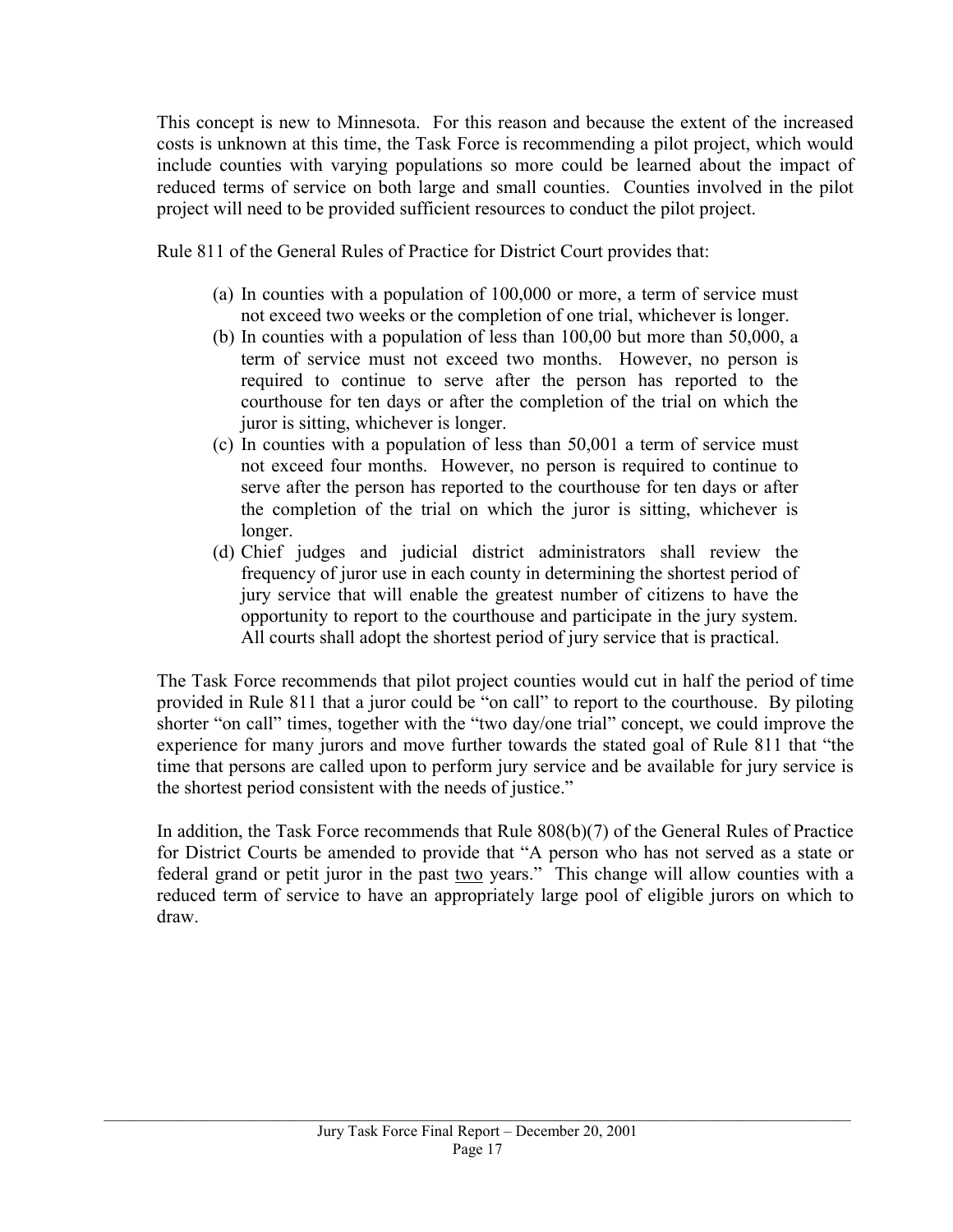**Recommendation #6: Jury Management. Recognizing that a significant reduction in the terms of jury service also requires a corresponding commitment to efficient and effective jury management, the Task Force recommends that the Jury Best Practices Guide, prepared by a subcommittee of the Rule 803 Committee in 1996, be formally adopted by administrative rule.** 

Comment: The Jury Best Practices Guide reflects jury management standards that were developed years ago by the National Center for State Courts and since then have been implemented in many states, including Minnesota. But adherence to the standards varies considerably across counties, and many counties do not actively or effectively manage the qualification, summoning, and jury selection process. The court has responsibility to see that jurors are utilized effectively and efficiently, that the cost of operating the jury system is minimized, and that jury service is viewed as a worthwhile and positive experience. Therefore, the Task Force recommends that the Jury Best Practices Guide be formally adopted by administrative rule. Specifically, the guidelines set forth in "Sections I: Anticipating Requirements for the Pool" and "Section II: Panel Usage" should be followed for successful implementation of reduced terms of service. Sections I and II of the Best Practices Guide are attached as Appendix D for reference.

#### **Recommendation #7: Requesting Postponement of Jury Service. Jurors should be allowed a minimum of one postponement of their service upon request. All requests for postponement should be received by the court within a reasonable amount of time from the date the summons is received by the juror.**

Comment: The Task Force recognizes that jury service will always involve some hardships. Judges have the ultimate responsibility of deciding when this service would cause a hardship so severe that justice requires that an individual be excused. It is important that the courts take a common sense approach when deciding postponement requests. Judges and jury managers need to recognize the special needs of individuals such as those in advanced pregnancy, nursing mothers, parents with newly born or adopted children, students attending schools outside of the state, etc. In addition, once a juror is seated, the judge has discretion to accommodate important events in the juror's lives when setting the trial schedule.

#### **Recommendation #8: Privacy of Qualification Information. Rule 814 of the General Rules of Practice for District Courts should be amended to meet the privacy needs of jurors by granting courts the authority to restrict personal information and destroy qualification information.**

Comment: Rule 814 of the General Rules of Practice for the District Courts should be amended to recognize and balance the competing interests of the First and Sixth Amendments with the privacy interests of jurors. *See* Paula L. Hannaford, " Making the Case for Juror Privacy: A New Framework for Courts Policies and Procedures," National Center for State Courts (2001) at 8. Some juror information merely serves administrative functions and does not further the trial process by identifying potential juror bias or prejudice. Severing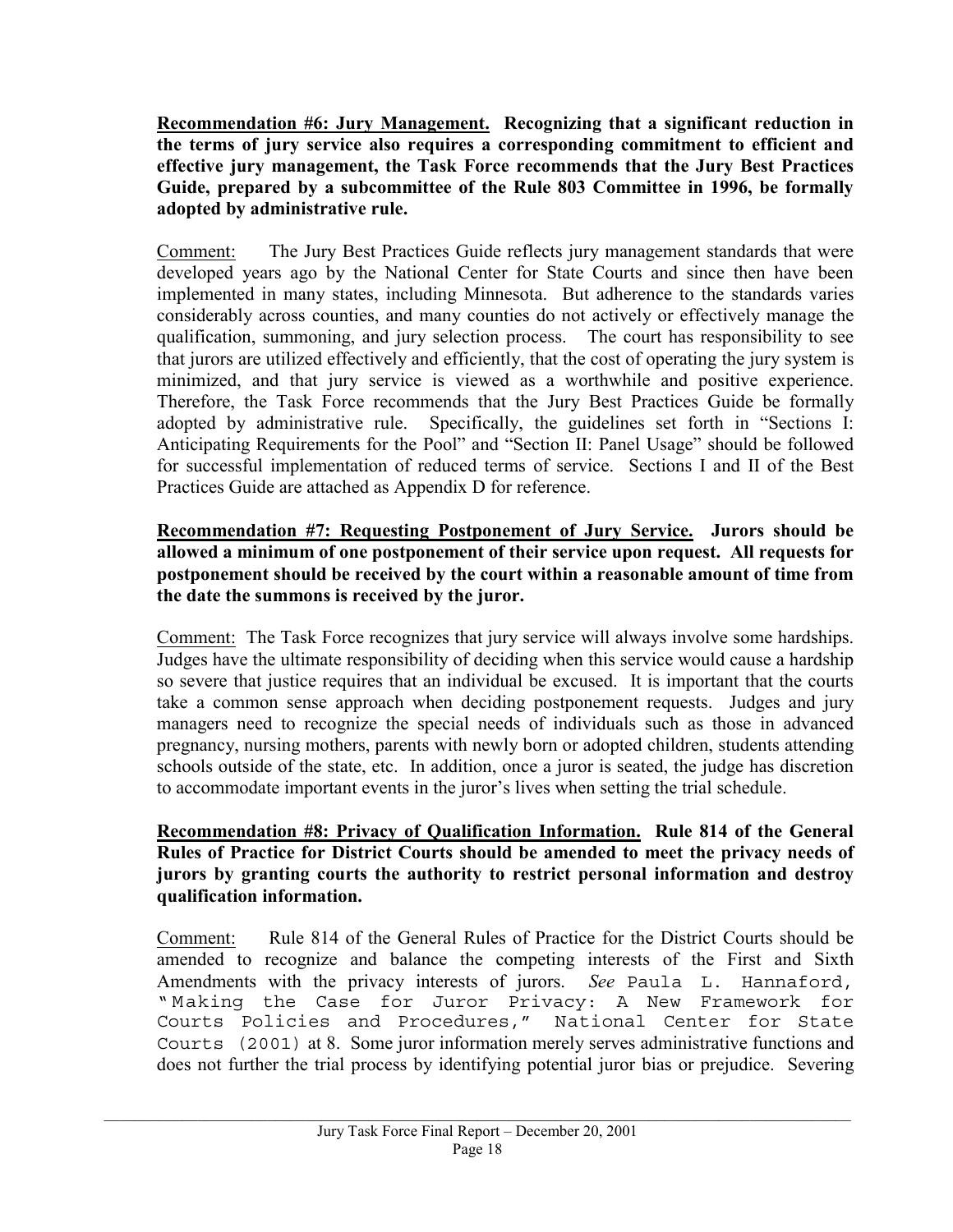the link between a juror's identity and his or her role during the trial can protect juror privacy and prevent retaliatory threats of defendants or post-trial intrusions from the media.

Specifically, The Task Force recommends that Rule 814 (b) and (c) should be amended as follows (proposed new text underlined):

(b) The contents of juror qualification questionnaires must be made available to lawyers upon request in advance of voir dire. The court may restrict access to addresses and telephone numbers of the prospective jurors. (c) The jury commissioner shall make sure that all records and lists are preserved for the length of time ordered by the court. The contents of any records or lists, including juror qualification questionnaires, shall be destroyed promptly after they are no longer needed for trial or appeal, unless otherwise ordered by the court.

Rule 814 currently recognizes and protects juror privacy interests by permitting the court to restrict access to the addresses of prospective jurors. Juror telephone numbers, by analogy, are similarly administrative and do not further the impartiality of jurors. In recognition of this reality, modification of section (b) to include the language "and telephone numbers" is intended to afford juror telephone numbers similar privacy protection by the court.

The purpose of making juror information available to the public is to ensure that those selected for jury service are capable of serving in a fair and impartial manner. Once a verdict has been accepted, however, the continued usefulness of such information is limited. The modification of section (c) by adding "including juror qualification questionnaires, shall be destroyed promptly after they are no longer needed for trial or appeal unless otherwise ordered by the court" is intended to protect juror privacy. The destruction of such information, in both electronic and paper forms, will operate to ensure against unnecessary intrusions into the personal matters of jurors by members of the public. The rules on retention of documents should also be amended in keeping with this recommendation.

**Recommendation #9: Jury Facilities. Every judicial district should evaluate its court facilities, using Standard 14 of the American Bar Association Standards Relating to Jury Use and Management. Facilities should meet the ABA Standards and seek to exceed them.** 

Comment: The American Bar Association Standards Relating to Juror Use and Management, Standard 14: Jury Facilities (1993), provides:

- a. The entrance and registration area should be clearly identified and appropriately designed to accommodate the daily flow of prospective jurors to the courthouse.
- b. Jurors should be accommodated in pleasant waiting facilities furnished with suitable amenities.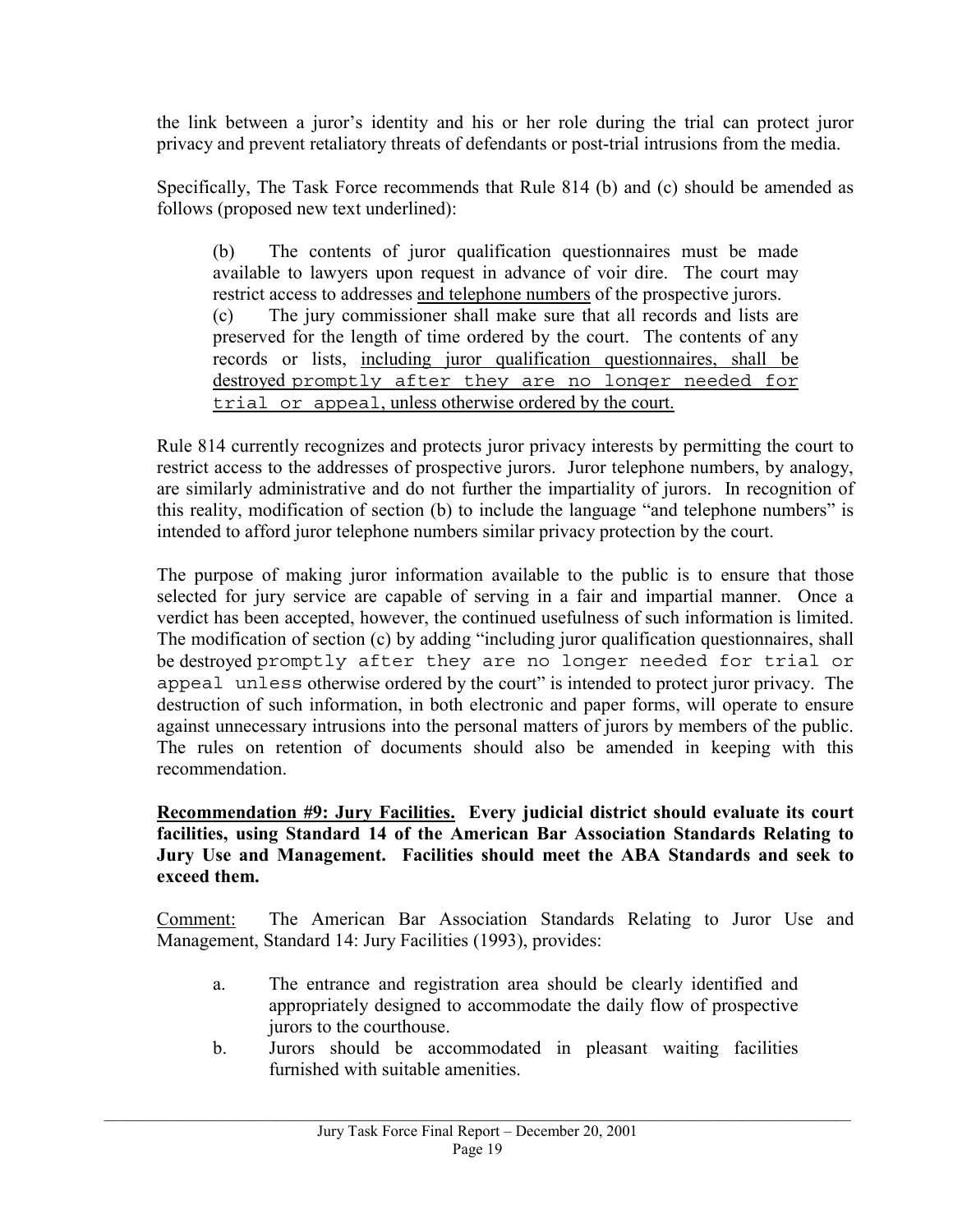- c. Jury deliberation rooms should include space, furnishings and facilities conducive to reaching a fair verdict. The safety and security of the deliberation rooms should be ensured.
- d. To the extent feasible, juror facilities should be arranged to minimize contact between jurors, parties, counsel and the public.

An evaluation team should be formed by the district administrator and should include citizens with recent jury experience. This evaluation team should try to ensure that jurors have separate entrance and exit areas, clear parking and transportation information, and a designated specific juror waiting area apart from the parties. Any juror contact with victims, attorneys, witnesses or parties to a court action should be minimal and eliminated if possible.

In addition, jurors should be afforded the privacy necessary for specific or unique personal needs, such as nursing mothers or individuals with unique medical needs. Courts should make all facilities accommodating to all jurors, including those with disabilities.

For many citizens, jury service is their first exposure to the court system and, for some, the actual court facility. Concise instructions prior to reporting for jury service, in addition to clear signage in court facilities, helps to relieve anxiety and increase juror comfort. Typically, it is necessary for prospective jurors to spend a fair amount of time in the juror waiting room. This area should provide jurors with enough space, comfortable seating, adequate lighting, temperature control, refreshments, workstations and other appropriate jury room services. In addition, jury deliberation rooms should have appropriate amenities and should be comfortable and adequately lighted.

# **B. Recommendations Relating to the Jury Selection Process**

Introduction: The Jury Task Force heard numerous anecdotal accounts about the increasing time it takes to conduct voir dire in criminal cases, especially in urban courts. In Hennepin County, for example, some commentators estimated that in most felony cases, jury selection takes about as long to complete as the trial itself. Moreover, the Task Force heard comments that jury selection is becoming increasingly time consuming and less about discovering a basis for exercising challenges and more about predisposing jurors to favorably view the particular litigant's case. Put a different way, for some lawyers, jury selection has evolved into a process designed primarily to give information to jurors in hopes of persuading them. It is less and less frequently used to achieve its proper purpose: to receive information from jurors in order to exercise an informed challenge.

 It should be acknowledged that law schools and continuing legal education courses regularly encourage trial lawyers to "win" their case in jury selection. Attorneys may also prolong the jury selection process in order to gain additional time in which to prepare or to establish better rapport between the jury and their clients.

Unfortunately, there are no scientific studies available to determine the extent to which these anecdotes reflect a widespread practice or simply isolated instances.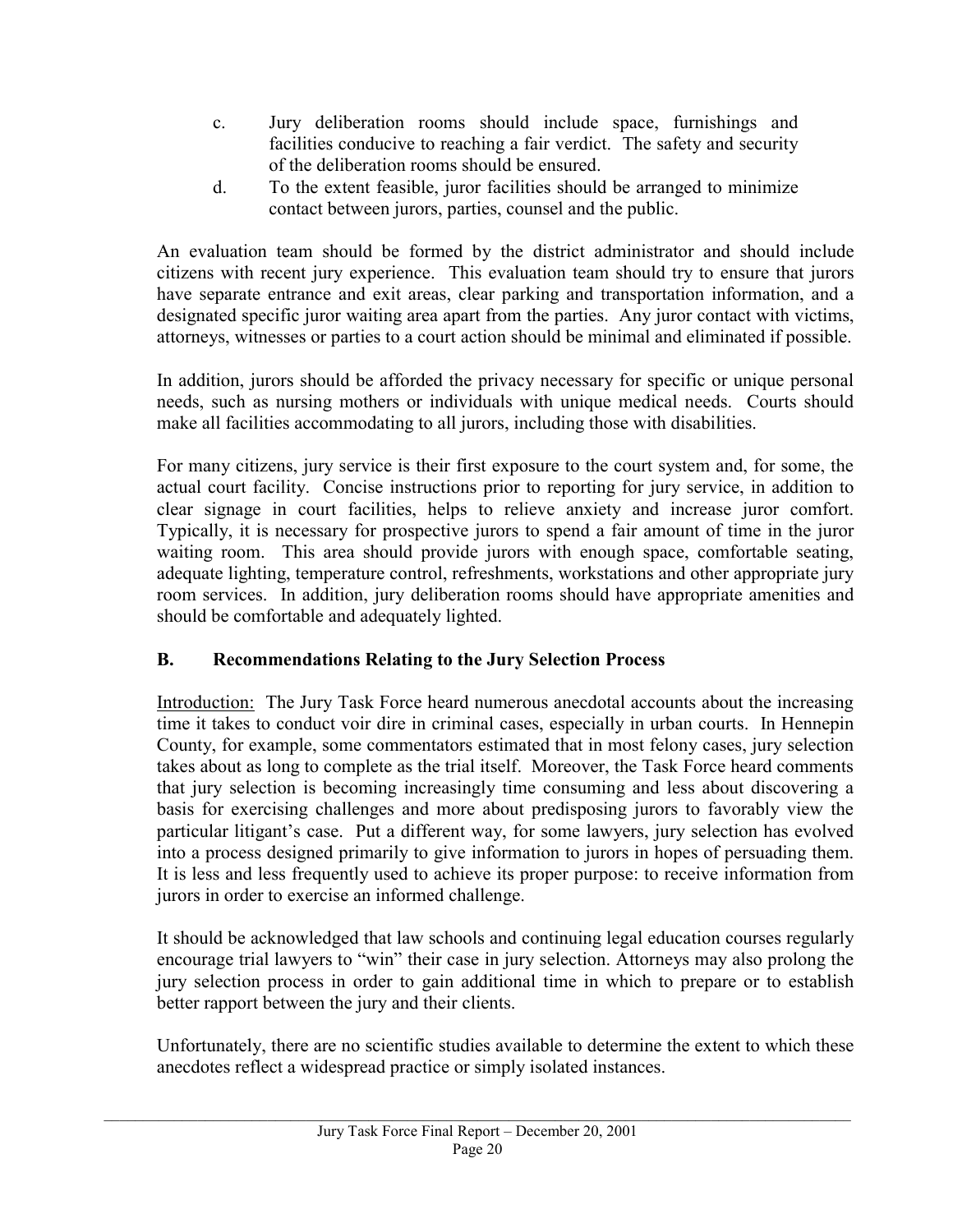From a court system point of view, longer jury selection increases the costs of litigation, not only for the litigants, but also for the court system that must bear the ever-rising costs of providing juries. More importantly, longer trials decrease the court system's capacity to conduct trials. Simply stated, the court system's ability to conduct trials is a finite resource that is exhausted by unnecessarily long trials. The reduction of the capacity to try cases means that litigants wanting to resolve their dispute by means of a jury trial will encounter significant and unnecessary delay in order to do so.

The Task Force heard reports from judges and former jurors from all over Minnesota that jury selection is: (1) tedious and boring because for the most part, jurors do not participate but rather sit for hours listening to the answers of strangers until it is finally their turn to answer questions; (2) repetitive because most attorneys ask the same questions of each juror, frequently repeating questions previously asked by the judge, opposing counsel, or written questionnaires; (3) manipulative because lawyers attempt to persuade jurors and seek commitments on various legal and factual propositions; (4) embarrassing because jurors invariably are unable to correctly answer questions about the law and legal process, (5) invasive of their privacy by requiring jurors to provide personal information about themselves, their families, and their friends that many jurors feel jeopardizes their safety; and (6) most importantly, wastes their time.

A 1995 survey of former jurors conducted by the Minnesota State Bar Association (MSBA) revealed some of these same concerns. However, those jurors also said that they understood why a probing voir dire is an essential safeguard for litigants. They also affirmed that the right to elicit the information required for an informed exercise of challenges should be preserved. In their minds, the fact that the process may be time consuming and tedious was outweighed by the importance of identifying and eliminating potential sources of bias and prejudice. They said that they would want the same procedure to be followed if a case of theirs was to be submitted to a jury. The data from the 1995 MSBA survey demonstrates that public confidence in the fairness of the justice system is maintained by allowing for a thorough, probing voir dire.

The Jury Task Force is mindful of the important role that voir dire plays in assuring that a fair and impartial jury hears the case, whether civil or criminal. The Task Force is also aware that some cases, particularly criminal cases involving sexual assault, abuse, murder and other sensitive topics, require the discussion of subjects about which the jurors, judges, and attorneys are uncomfortable. The Task Force recognizes that searching inquiry of jurors is often necessary to uncover latent attitudes and biases that may affect a juror's impartiality.

The purpose of the following recommended guidelines is to ensure that voir dire is conducted as efficiently and effectively as possible, consistent with its important role in assuring that justice is done in every civil and criminal case.

**Recommendation #10: The Judicial Role in Voir Dire. Judges should exercise control over the jury selection process to ensure that it is properly conducted and should intervene** *sua sponte* **when appropriate.**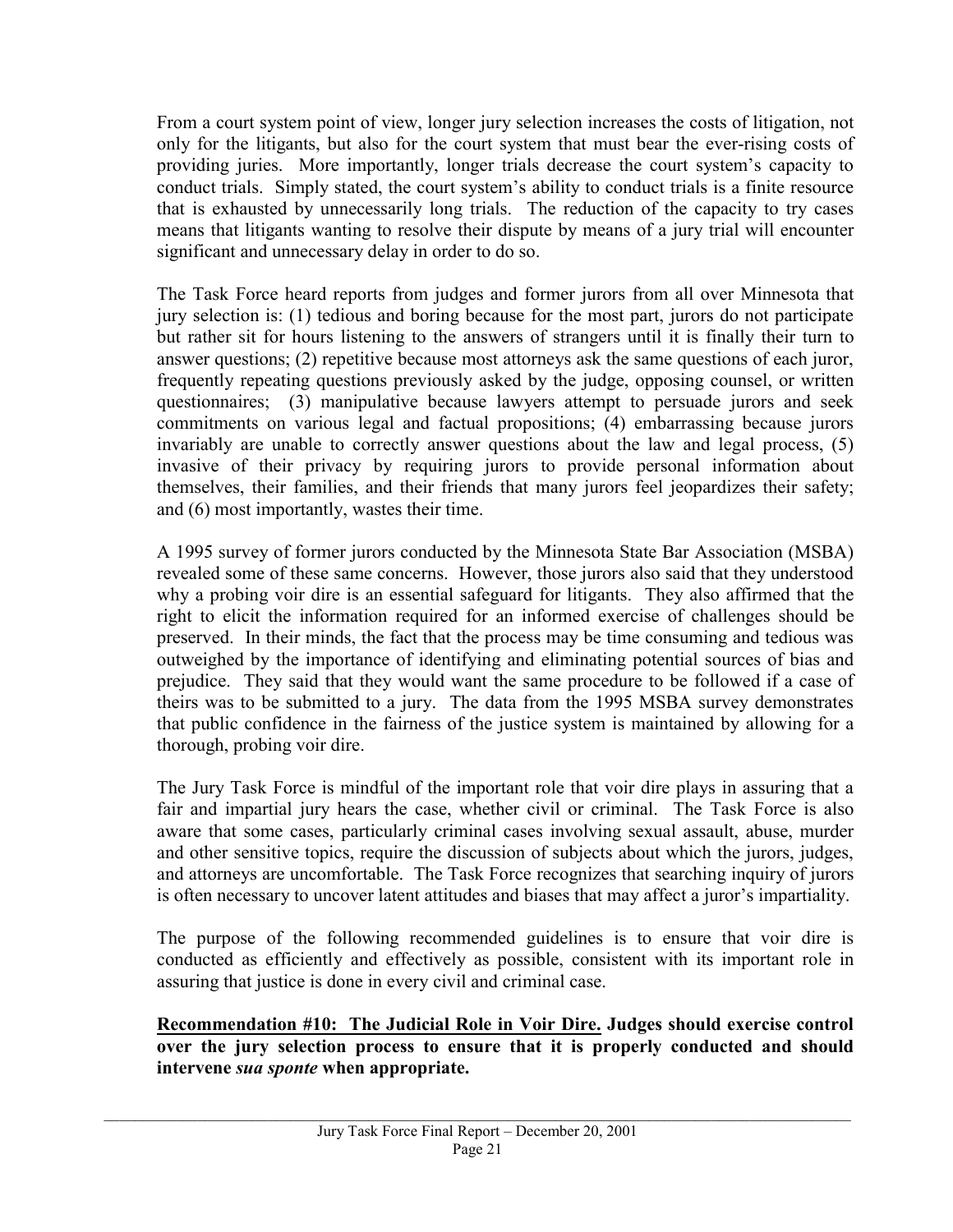Comment: The Task Force found that there is often a significant discrepancy between the law relating to appropriate voir dire and actual practice. Task Force members felt that many of the problems associated with jury selection could be alleviated if judges exercised appropriate supervision over it. In many instances and for a variety of strategic reasons, attorneys are not always motivated to object to improper voir dire. Judges should intervene, even without an objection, if it is appropriate to do so. The Supreme Court has observed:

The trial judge is not a passive moderator at a free-for-all. The trial judge is the administrator of justice and has an affirmative obligation to keep counsel within bounds. . . .

"The adversary nature of the proceedings does not relieve the trial judge of the obligation of raising on his or her initiative, at all appropriate times and in an appropriate manner, matters which may significantly promote a just determination of the trial."

State v. Salitros, 499 N.W.2d 815, 817 (Minn. 1993) (*quoting* I ABA Standards for Criminal Justice, Special Functions of the Trial Judge 6-1.1 (2d ed. 1979)).

#### **Recommendation #11: Questioning by the Judge. Judges should initially question all prospective jurors about their general background and experience, including their residence, education, employment, family or other close relationships, and prior court or criminal justice system experience.**

Comment: The Task Force felt that basic background and "biographical" questioning is best handled by the trial judge rather than the litigants, primarily because judges can accomplish this task more quickly and with less unnecessary intrusion into the privacy of prospective jurors.

# **Recommendation #12: Attorney Questioning. Attorneys should be provided a fair and adequate opportunity to question prospective jurors during the jury selection process.**

Comment: The Task Force supports questioning by attorneys during voir dire. No effort to adopt a "federal" model of judge-only questioning was proposed or considered by the Task Force. Although there have been abuses, the Task Force recognizes that attorney questioning during voir dire is an essential ingredient to a fair trial. Moreover, Minnesota law strongly endorses the critical role of attorney questioning during voir dire. *See* Heydman v. Red Wing Brick Co., 112 Minn.158, 127 N.W.561 (1910).

**Recommendation #13: Proper Purposes of Voir Dire. Judges and attorneys should know and understand the proper purpose of voir dire so that judges can exercise appropriate control over the jury selection process.** 

**a. The proper purpose of voir dire is to discover information that could provide the basis for exercising either: (1) a challenge for cause, or (2) an informed peremptory challenge.**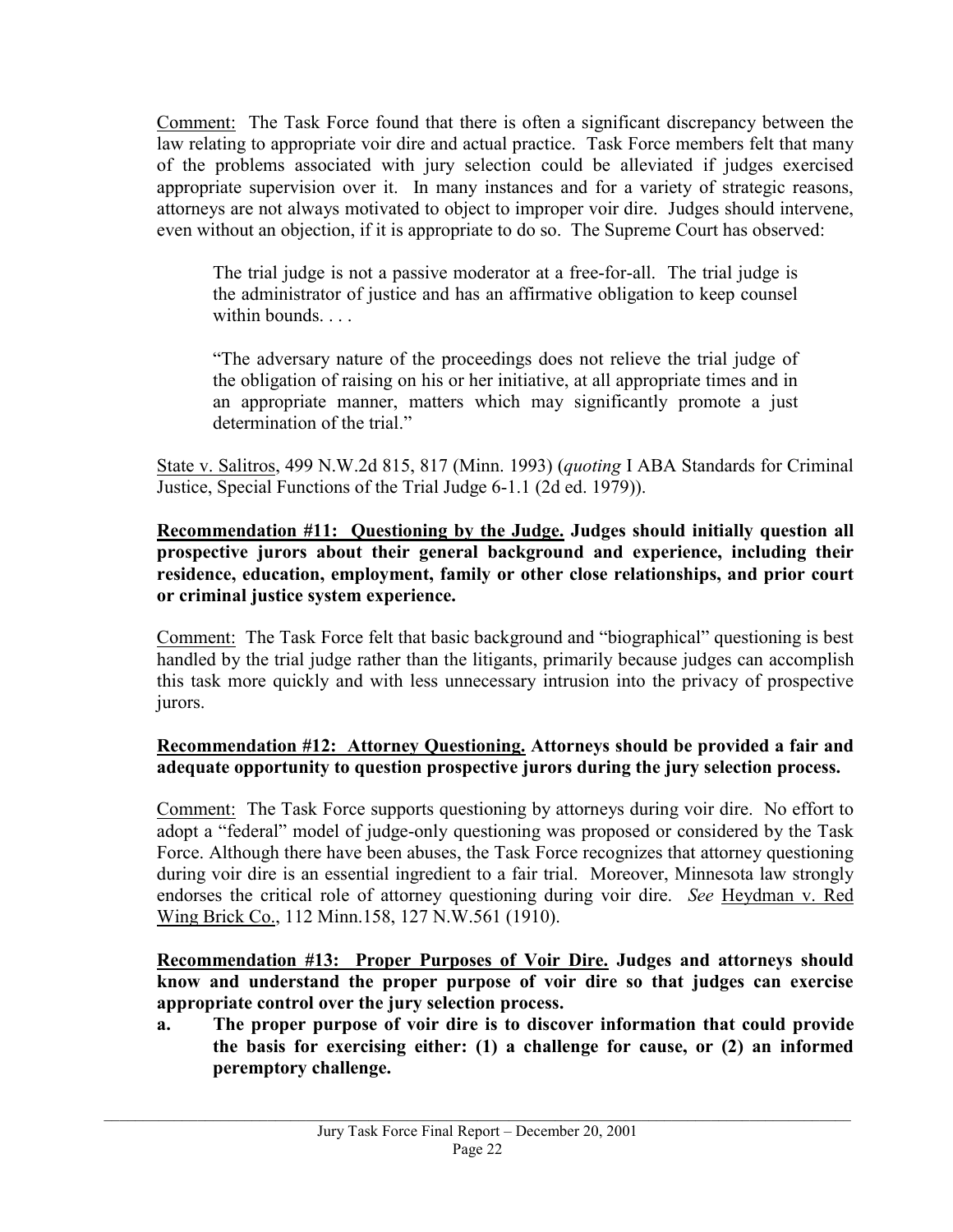Comment: This brief statement of the proper purposes of voir dire comes directly from Rule 26.02 of the Minnesota Rules of Criminal Procedure, and is equally applicable to civil cases. As noted above however, the Task Force observed that, particularly in criminal cases and in metropolitan area jurisdictions, voir dire is frequently conducted for many other improper purposes. The Task Force thus felt that it was appropriate to restate and reaffirm the rule.

**b. As a general principle, voir dire should be used to receive information from prospective jurors about their relevant opinions, beliefs, prior experiences, and relationships in order to permit the exercise of an informed challenge. Voir dire should not be used as a means to give information to prospective jurors about a party's view of the facts or law applicable to the case. However, attorneys may provide basic information about the evidence or law when reasonably necessary to frame a question that has a proper purpose.** 

Comment: The only legitimate way to achieve the proper purposes of voir dire is by questioning which seeks information from the juror. Because many jurors are reluctant to discuss their beliefs and experiences in open court, there is a need for lawyers to encourage disclosure with open-ended questions. A proper purpose of voir dire cannot be achieved by a question primarily designed to give information to the juror.

The preface to an appropriate question may incorporate a brief reference to relevant and undisputed facts or legal principles. Providing a juror with some context is an effective and efficient means of helping the juror determine whether he or she has any relevant opinions, beliefs, or life experiences that should be disclosed during voir dire. The purpose of making a reference to undisputed facts or legal principles must be to frame a question that seeks relevant information from a juror. The purpose cannot be to make an argument.

- **c. Judges should generally prohibit voir dire that is conducted for the following improper purposes:** 
	- **i. Educating Jurors- Voir dire should not be used primarily to persuade, instruct, educate or indoctrinate jurors as to the law, arguments, facts, strategies, or problems in the case.**
	- **ii. Predisposing Jurors- Voir dire should not be used primarily to predispose jurors to be in favor of or against a party, a witness, or some aspect of the case.**
	- **iii. Speculative Questions- Jurors should not be asked to speculate about how they might decide the case or how they might react to any factual issue in the case.**
	- **iv. Seeking Commitments- Jurors should not be asked to commit themselves to vote in a certain way.**
	- **v. Repetitive Questions- Attorneys should not be permitted to repeat questions already asked by the judge, by another attorney, or by a questionnaire to which complete and clear answers have already been given.**
	- **vi. Establishing Rapport- Attorneys should not ask questions or present information about themselves or their client designed primarily to**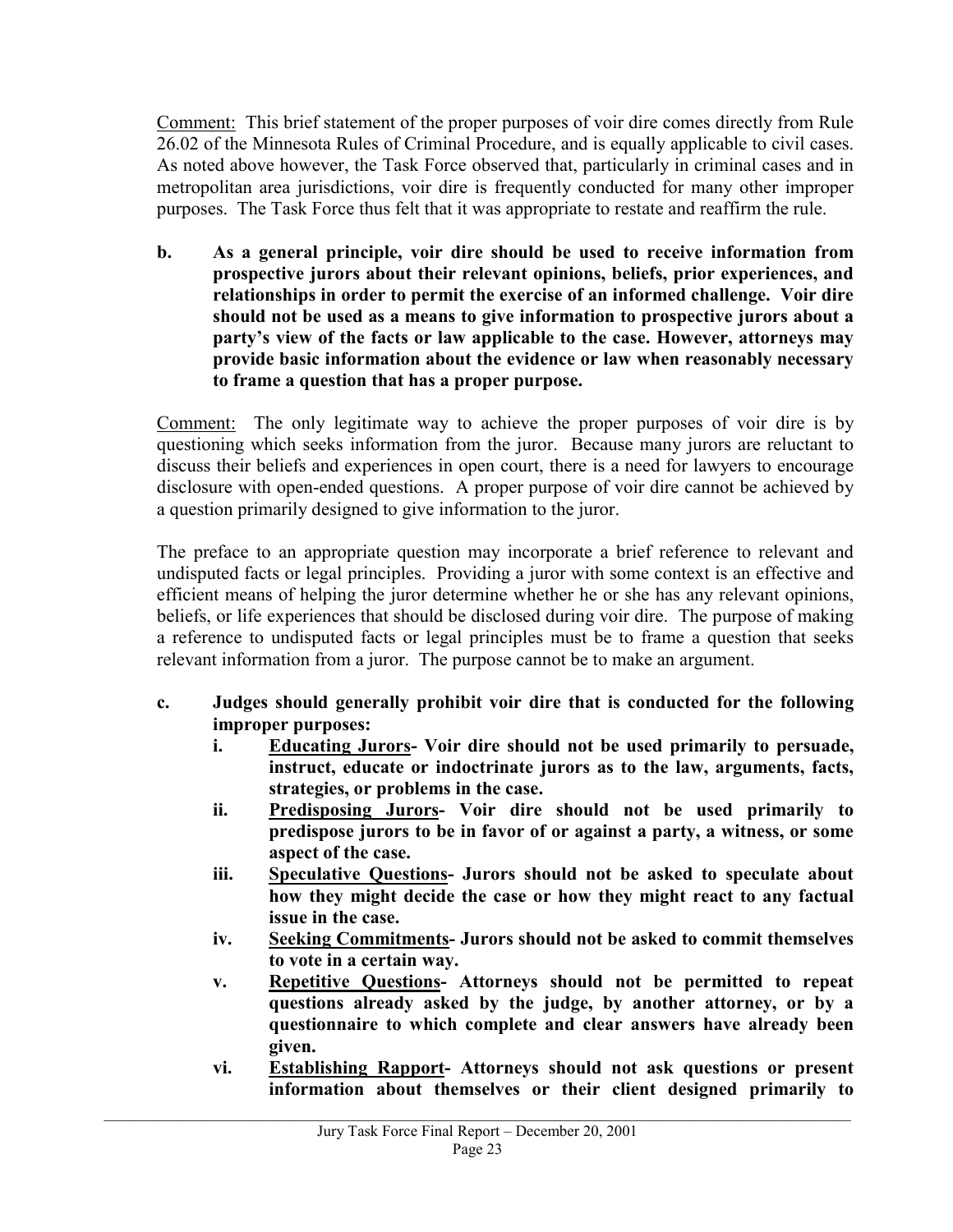#### **establish rapport with prospective jurors or to get them to identify with their client or their client's cause.**

Comment: Current law already provides trial judges with full discretion to prohibit or limit voir dire in all of the above areas. *See* Gordon W. Shumaker, Voir Dire: A Trial Judge's View, (1997), (unpublished). (See Appendix E for a copy of this paper.) For example, the Minnesota Supreme Court stated, "[J]urors are not to undergo a course of instructions on the law at the hands of the attorneys, or to pass an examination therein, or to disclose in advance of the evidence how they will decide the case." State v. Bauer, 249 N.W. 40, 41 (Minn. 1933).

However, under current practice, it is quite common for such improper questioning to nevertheless occur. Because of this gap between law and practice, judges may be hesitant to set appropriate limits during jury selection. The fact that attorneys rarely object to improper voir dire may contribute further to the hesitancy of judges to set limits. By specifying areas of proper and improper voir dire in this report, the Task Force intends to provide judges and attorneys with some guidance in determining where limits should be drawn. Of course, as in most matters involving judicial discretion, these limits should not be inflexibly applied.

**Recommendation #14: Time Limits. Time limits during voir dire are authorized by law, but should be used carefully so as to be reasonable in light of the total circumstances. If they are used, the following procedures are recommended:** 

- **a. Establishing the Need for Time Limits. Time limits should not be imposed from the outset of jury selection but only after the court observes some voir dire and concludes that the questioning is unreasonably time consuming.**
- **b. Prior Warnings. The judge should warn attorneys in advance that time limits may be imposed.**
- **c. Extension of Time Limits. If time limits are set, attorneys should be given the opportunity to request additional time with respect to individual jurors if good cause is shown.**
- **d. Reasonable Time Limits. Time limits must provide attorneys with sufficient time, given the circumstances of the case, to achieve the proper purposes of voir dire and to have a reasonable opportunity to examine each prospective juror.**
- **e. Inappropriate Judicial Commentary. The judge should not make any comments about the timing process in the presence of the jury.**

Comment: Minnesota law clearly authorizes the use of time limits during jury selection as long as those limits are "reasonable in light of the total circumstances of the case." State v. Evans, 352 N.W.2d 824, 827 (Minn. App. 1984). Many judges are reluctant to use time limits because they have been appropriately struck down on appeal in the few cases that have been reviewed. The Task Force believes that time limits should only be imposed when there has been voir dire abuse. Time limits are arguably unnecessary if voir dire is being conducted for proper purposes. However, if a judge does decide to use time limits, the Task Force recommends the above procedures to ensure fairness to the litigants.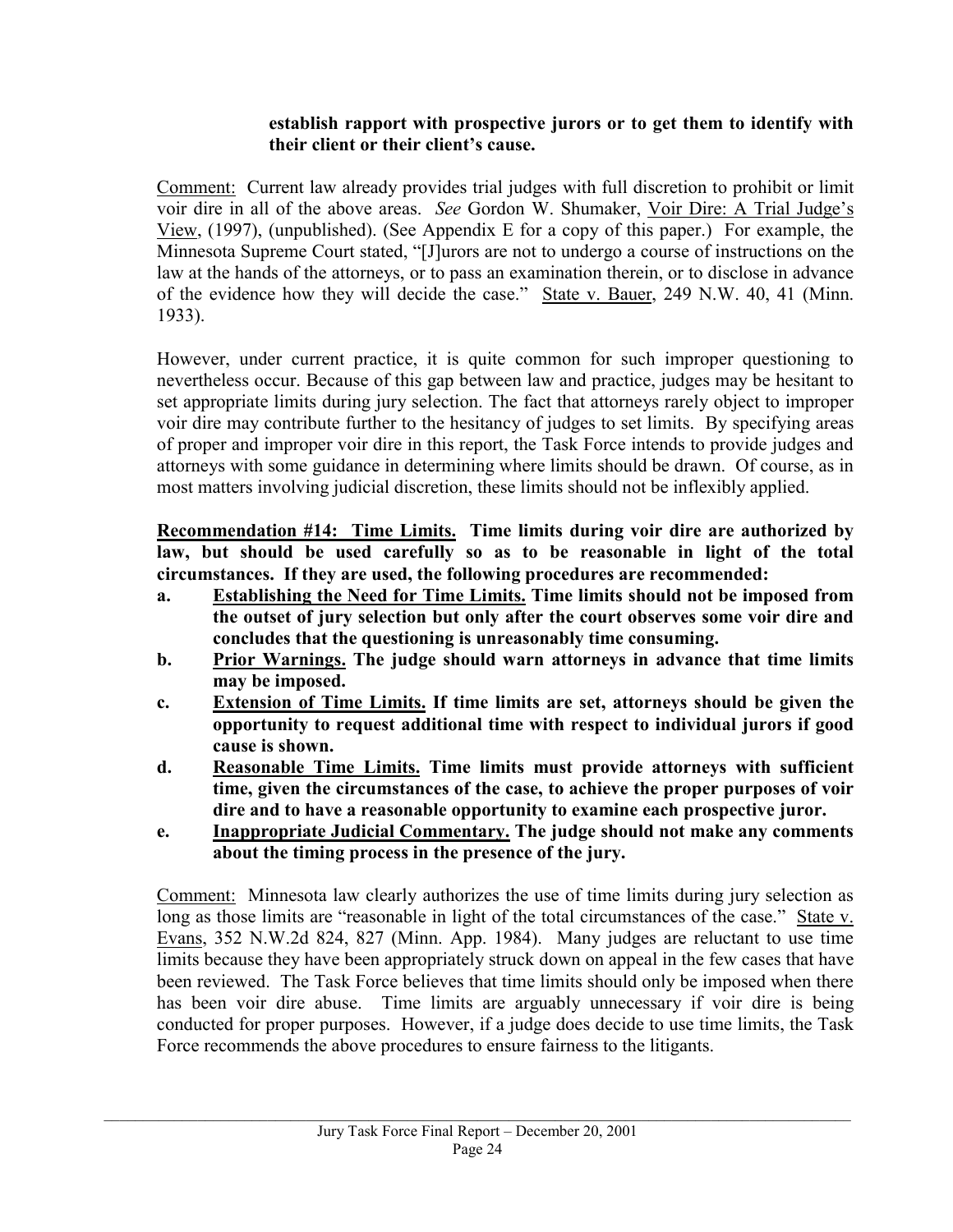#### **Recommendation #15: Unlawful Exercise of Peremptory Challenges. Judges and attorneys should know and adhere to substantive law and procedure that prohibits race and gender discrimination during jury selection.**

Comment: The holdings in Batson v. Kentucky, 476 U.S. 79 (1986), and its progeny have been incorporated into Rule 26.02, subd. 6a of the Minnesota Rules of Criminal Procedure. These holdings also apply to civil cases. *See* Edmonson v. Leesville Concrete Co., 500 U.S. 614 (1991). Rule 26.02, subd. 6a applies only to race and gender discrimination. The United States Supreme Court holdings in this area have also been limited to race and gender discrimination. Some state and lower federal court decisions have extended the Supreme Court holdings to other cognizable groups that are subject to heightened equal protection scrutiny. As noted in the Advisory Committee Comments to Rule 26.02, subd. 6a, judges and lawyers should be familiar with the evolving case law in this area. *See* State v. Davis, 504 N.W.2d 767 (Minn. 1993), *cert. denied*, Davis v. Minnesota, 511 U.S. 1115 (1994) (Batson protections do not apply to religious affiliation). Similarly, judges and lawyers should be familiar with case law that has defined the terms "prima facie showing," "raceneutral explanation," "pretextual reasons," and "purposeful discrimination."

The unlawful exercise of peremptory challenges can best be avoided when voir dire questions and procedures encourage prospective jurors to disclose relevant experiences, attitudes and beliefs. In the absence of such information, attorneys are more likely to base peremptory challenges on race, gender or other factors that may be unlawful.

#### **Recommendation #16: Designation of Alternate Jurors. To ensure that all jurors give their full attention to the proceedings, alternate jurors should not be specially designated or treated differently than other jurors.**

Comment: The purpose of employing alternate jurors in criminal trials is undermined if alternates are explicitly identified prior to jury deliberations. (There are no alternate jurors in civil cases pursuant to Rule 48 of the Minnesota Rules of Civil Procedure.) Although it can be disappointing or frustrating for alternate jurors to discover at the end of the case that they will not be taking part in the jury's deliberation process and verdict, this consideration is outweighed by the need to ensure that alternates pay full attention to all phases and details of the trial should it be necessary for them to actually deliberate. For that reason, judges should refrain from specifically designating or identifying alternates before the jury begins its deliberation.

To help mitigate the potential frustration this may cause for alternate jurors, at a minimum judges should explain very clearly to all jurors at the outset of the trial the role of the alternates, and that not all of the jurors who will be hearing the case will take part in the process of deliberating and reaching a verdict.

**Recommendation #17: Developing Standard Juror Questionnaire. A standard juror questionnaire should be developed. This standard questionnaire should be completed by all jurors before they are sent to a courtroom and should provide basic background information, which is then made available to the judge and the attorneys.**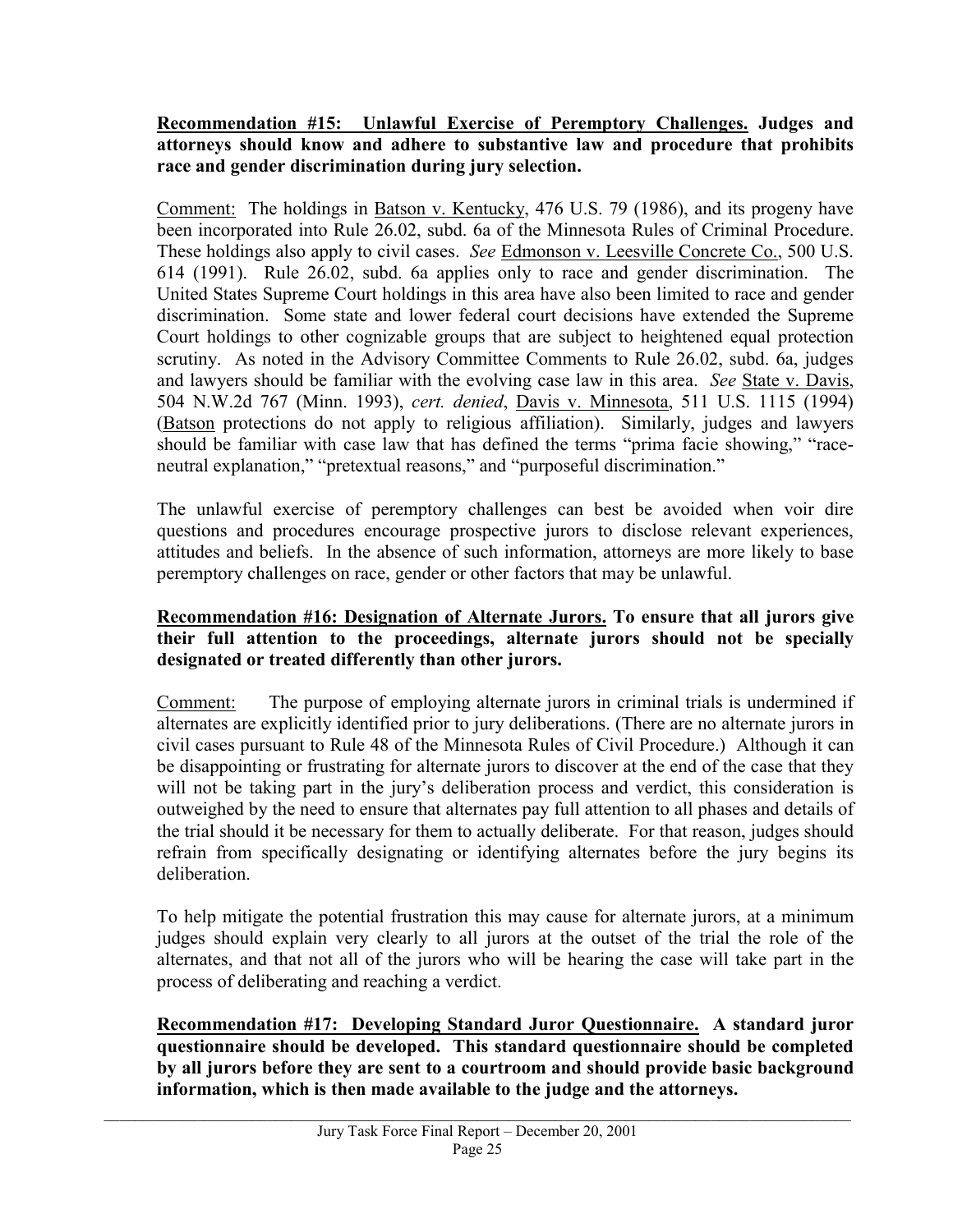Comment: Besides its obvious advantages in reducing the amount of time needed to conduct voir dire, the use of standard questionnaires to be completed by all jurors upon their arrival for jury service would have the additional benefit of addressing many of the criticisms that judges and jurors have raised concerning jury selection. In particular, it would ameliorate the tedium of having to listen to the same questions asked over and over of other jurors, as well as the potential embarrassment and invasion of privacy from being asked for personal information in the presence of attorneys, parties and other jurors and observers. The confidentiality of these questionnaires should be protected pursuant to Recommendation #21.

**Recommendation #18: Use of Case-Specific Juror Questionnaires. The use of questionnaires during jury selection should be particularly encouraged in cases involving: (1) pre-trial publicity, (2) juror privacy issues (e.g. in child sex abuse cases), or (3) juror security or safety issues; or whenever the use of questionnaires could streamline jury selection.** 

Comment: The same considerations that generally militate in favor of using standard juror questionnaires operate particularly strongly in cases involving heightened concern for juror safety and privacy, or pretrial publicity. Similarly, in these types of cases particular care must be taken to maintain the confidentiality of such questionnaires (see Recommendation #21).

#### **C. Recommendations Relating to Juror Privacy During Voir Dire**

Introduction: The issue of how to protect jurors' privacy, while also preserving the important right of litigants to a fair and impartial jury, was the focus of considerable discussion by the Task Force, mirroring national attention to the issue in recent years by courts and commentators. *See*, *e.g*., Paula L. Hannaford, "Safeguarding Juror Privacy: A New Framework for Court Policies and Procedures, " 85 Judicature 18 (July-August 2001); Mary R. Rose, "Expectations of Privacy? Jurors View of Voir Dire Questions, " 85 Judicature 10 (July-August 2001); G. Thomas Munsterman, Paula L. Hannaford & G. Marc Whitehead, Jury Trial Innovations, National Center for State Courts (1997) at 65-67; ABA Standards Relating to Juror Use and Management, Standard 20: Juror Privacy (adopted by ABA House of Delegates, August 1998). The issue was raised repeatedly at the juror focus groups conducted by the Task Force. Letters to the Minnesota Attorney General from jurors expressing concern about privacy issues were shared with the Task Force. Jurors raised two fundamental concerns: invasion of their privacy during voir dire and revelation of their identities and other personal facts to criminal defendants. The following recommendations seek to address some of the expressed concerns, while also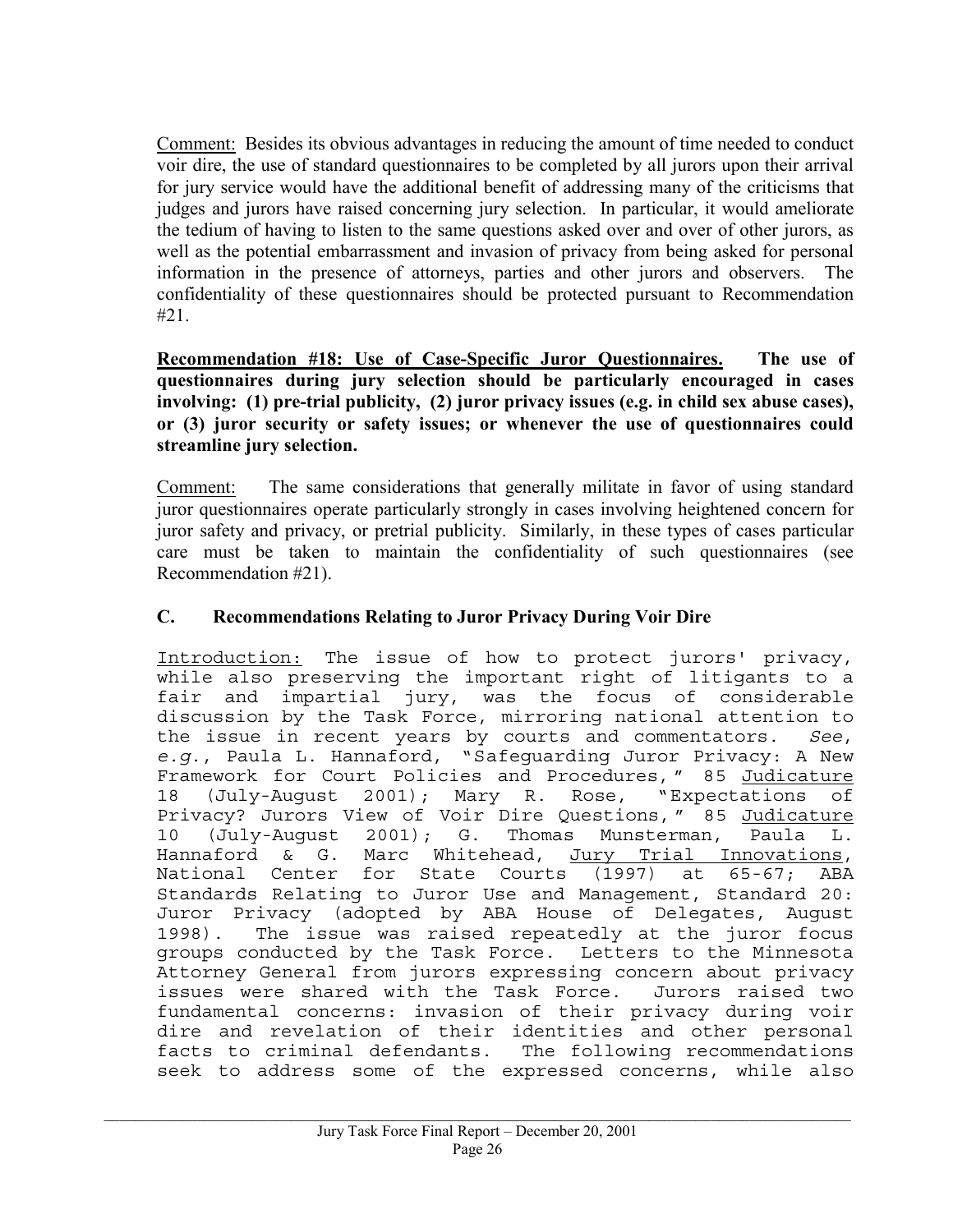attempting to preserve the purpose and intent of the voir dire process from the standpoint of litigants.

**Recommendation #19: Explaining the Purpose of Voir Dire. Judges should explain the purpose of voir dire to prospective jurors and should emphasize that it is not designed to invade their privacy but rather to explore viewpoints and life experiences that might affect their ability to be fair and impartial in a particular kind of case.** 

Comment: Many jurors in the focus groups and whose experiences were otherwise reported to the Task Force indicated that they did not understand why it was necessary for attorneys to ask them personal questions in order to ascertain their ability to serve as fair and impartial jurors. It is appropriate, especially in major criminal cases where the questioning may be lengthy, detailed and probing, for judges to inform prospective jurors before questioning begins why they may be asked personal questions, and the importance of thorough and candid answers. CRIMJIG 1.01 of the Jury Instruction Guides--Criminal, West Group Minnesota Practice Series, vol. 10 (1999) contains no explanation of the purpose and scope of voir dire. The Jury Instruction Guides--Civil, West Group Minnesota Practices Series, vol. 4 (2000), contains no suggested instruction preceding voir dire. It may be appropriate to augment the criminal jury instruction and include a new instruction among the civil jury instructions designed to mitigate the concerns of prospective jurors, and also to explain the process and its importance in order to alleviate defensiveness and resentment among them. It also may be appropriate for judges to tailor their introductions to forewarn jurors of specific areas of inquiry that may be pertinent to particular cases. The introductory remarks may also explain the processes that will be employed to protect the jurors' privacy regarding personal issues, as set forth in the following recommendations.

**Recommendation #20: Protecting Jurors' Privacy During Voir Dire. To the extent possible, judges should accommodate jurors' privacy concerns during voir dire and take appropriate measures to safeguard that privacy, consistent with the historic public interest in open proceedings. Where interrogation focuses on highly sensitive or personal matters, judges should allow prospective jurors to answer specific questions at the bench, in chambers, or in a courtroom closed to observers, but on the record and with counsel present. Rule 26 of the Rules of Criminal Procedure should be amended to specifically provide for these alternatives.**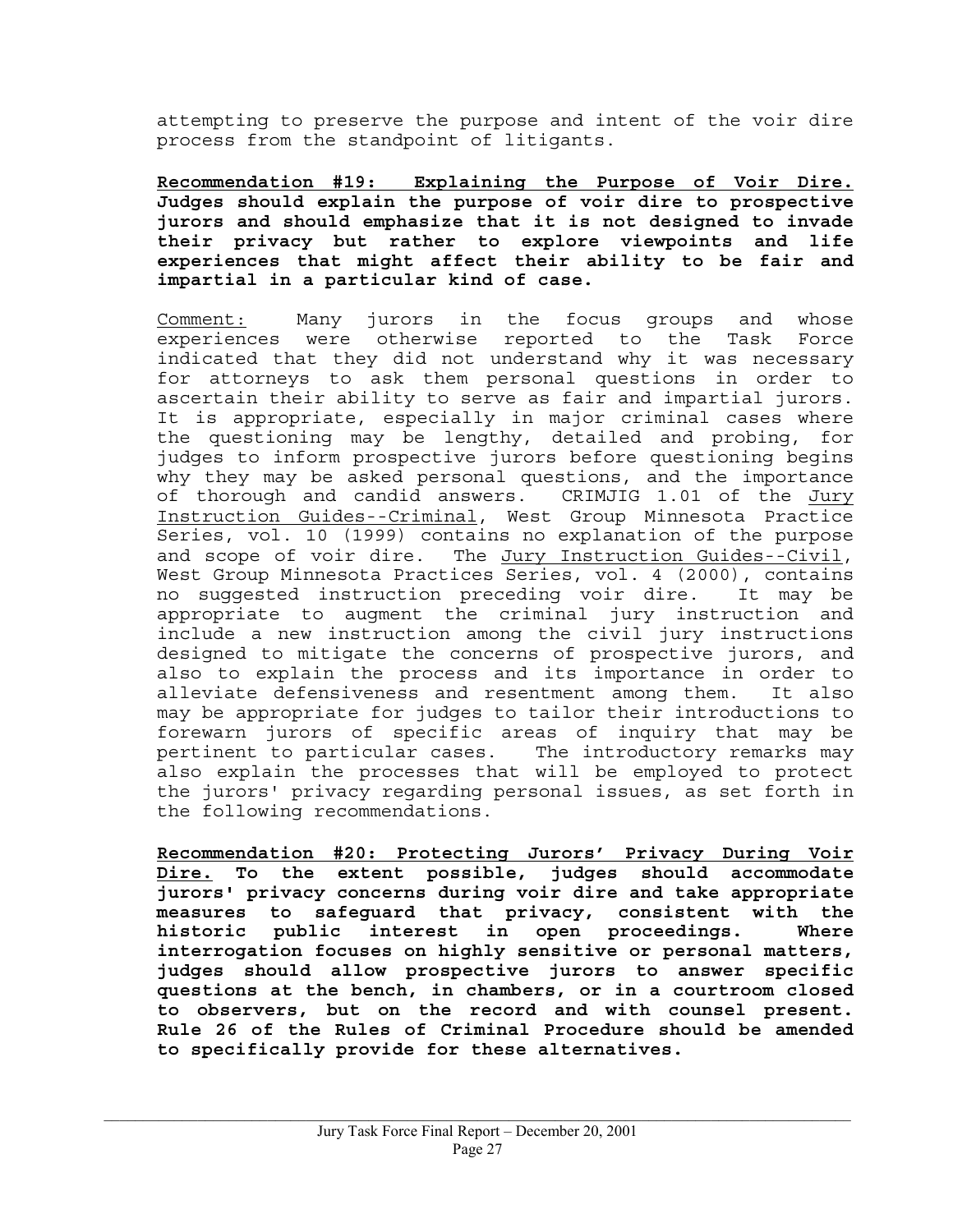Comment: In Press-Enterprise Co. v. Superior Court, 464 U.S. 501 (1984), the Supreme Court established authority for the closing of proceedings or other appropriate measures to safeguard the privacy of potential jurors, and provided guidelines and suggestions for balancing the historic public interest in open proceedings with the legitimate and compelling privacy interests of the potential jurors. The Court commented:

The jury selection process may, in some circumstances, give rise to a compelling interest of a prospective juror when interrogation touches on deeply personal matters that person has legitimate reasons for keeping out of the public domain. The trial involved testimony concerning an alleged rape of a teenage girl. Some questions may have been appropriate to prospective jurors that would give rise to legitimate privacy interests of those persons. For example a prospective juror might privately inform the judge that she, or a member of her family, had been raped but had declined to seek prosecution because of the embarrassment and emotional trauma from the very disclosure of the episode. The privacy interests of such a prospective juror must be balanced against the historic values we have discussed and the need for openness of the process.

To preserve fairness and at the same time protect legitimate privacy, a trial judge must at all times maintain control of the process of jury selection and should inform the array of prospective jurors, once the general nature of sensitive questions is made known to them, that those individuals believing public questioning will prove damaging because of embarrassment, may properly request an opportunity to present the problem to the judge in camera but with counsel present and on the record.

By requiring the prospective juror to make an affirmative request, the trial judge can ensure that there is in fact a valid basis for a belief that disclosure infringes a significant interest in privacy. This process will minimize the risk of unnecessary closure. The exercise of sound discretion by the court may lead to excusing such a person from jury service. When limited closure is ordered, the constitutional values sought to be protected by holding open proceedings may be satisfied later by making a transcript of the closed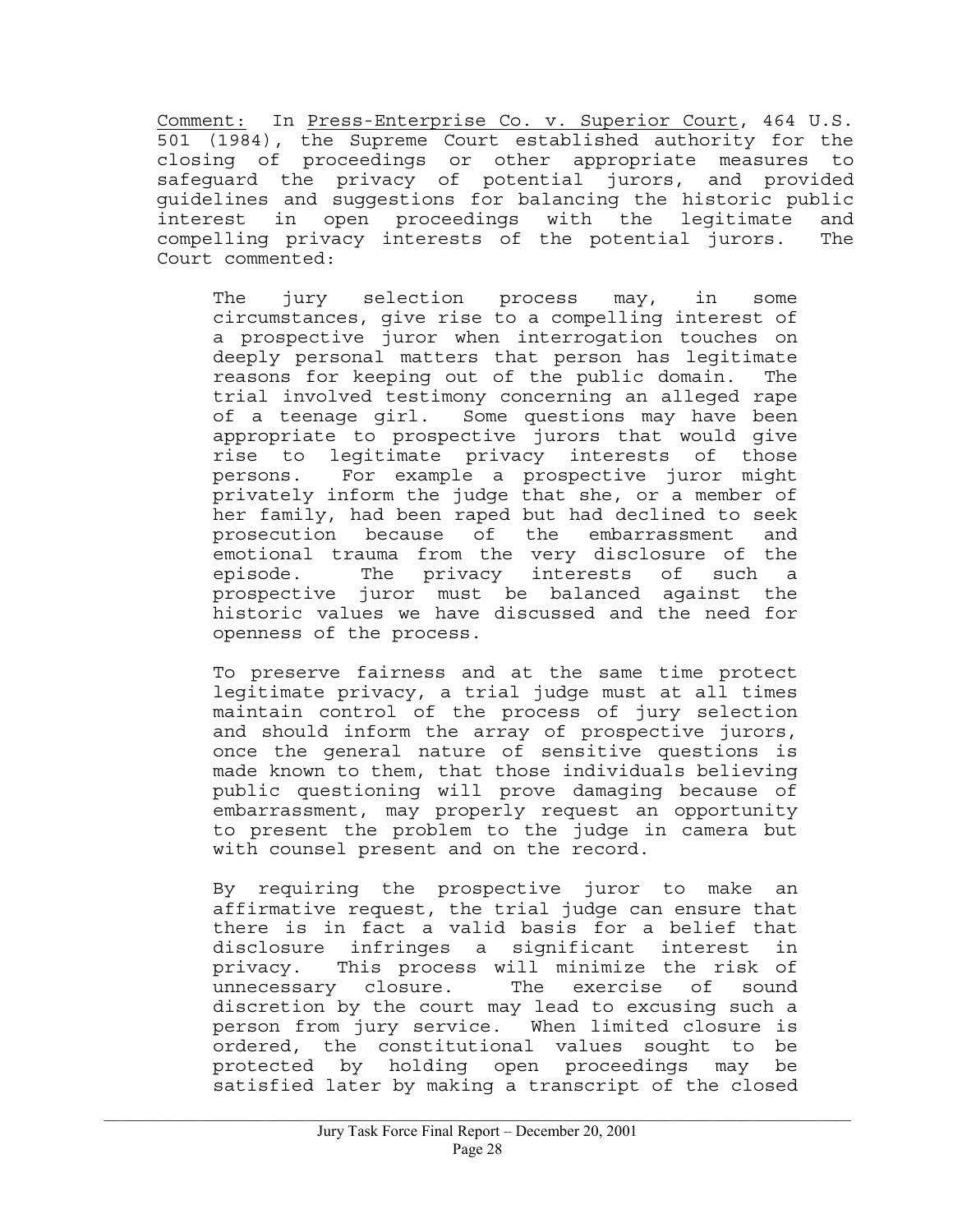proceedings available within a reasonable time, if the judge determines that disclosure can be accomplished while safeguarding the juror's valid privacy interests. Even then a valid privacy right may rise to a level that part of the transcript should be sealed, or the name of a juror withheld, to protect the person from embarrassment.

Id. at 511-12.

Prospective jurors may have legitimate and compelling reasons for preferring not to disclose a variety of personal facts, from prior involvement with the courts or the criminal justice system to matters involving their health and their families. By virtue of the Supreme Court's pronouncement in Press-Enterprise, the trial court has authority to weigh the jurors' privacy interests against the public policy of open proceedings, and to permit voir dire proceedings to be held in private, on the record and with counsel present. Rule 26.02 subd. 4(2) of the Minnesota Rules of Criminal Procedure provides that a juror may be questioned outside the presence of "other chosen and prospective jurors." However, it does not specifically provide that the questioning may take place outside the presence of other observers. The Supreme Court's comments in Press-Enterprise endorsing in camera proceedings would seem to contemplate questioning not only outside the presence of other jurors, but also outside the presence of courtroom observers. One judge commended to the Task Force her practice of allowing prospective jurors to answer a standard question in criminal cases about prior experiences with the criminal justice system at the bench, with counsel present, if any prospective juror requested privacy to answer the question. In the judge's experience, most prospective jurors, having been so advised, did not request privacy to answer the question, but those who did nearly always had legitimate reasons for doing so. The practice would be specifically endorsed by a rule change authorizing judges to take appropriate measures to ensure juror privacy.

The Task Force recommends that Rule  $26.02$  subd.  $4(2)(a)$  of the Rules of Criminal Procedure be amended as follows:

 (a) Court's Discretion. In the discretion of the court the examination of each juror may take place outside of the presence of other chosen and prospective jurors and observers. The court may also take answers to individual voir dire questions touching on sensitive or private issues at the bench or otherwise outside the presence of the venire and observers. When the court or counsel ask voir dire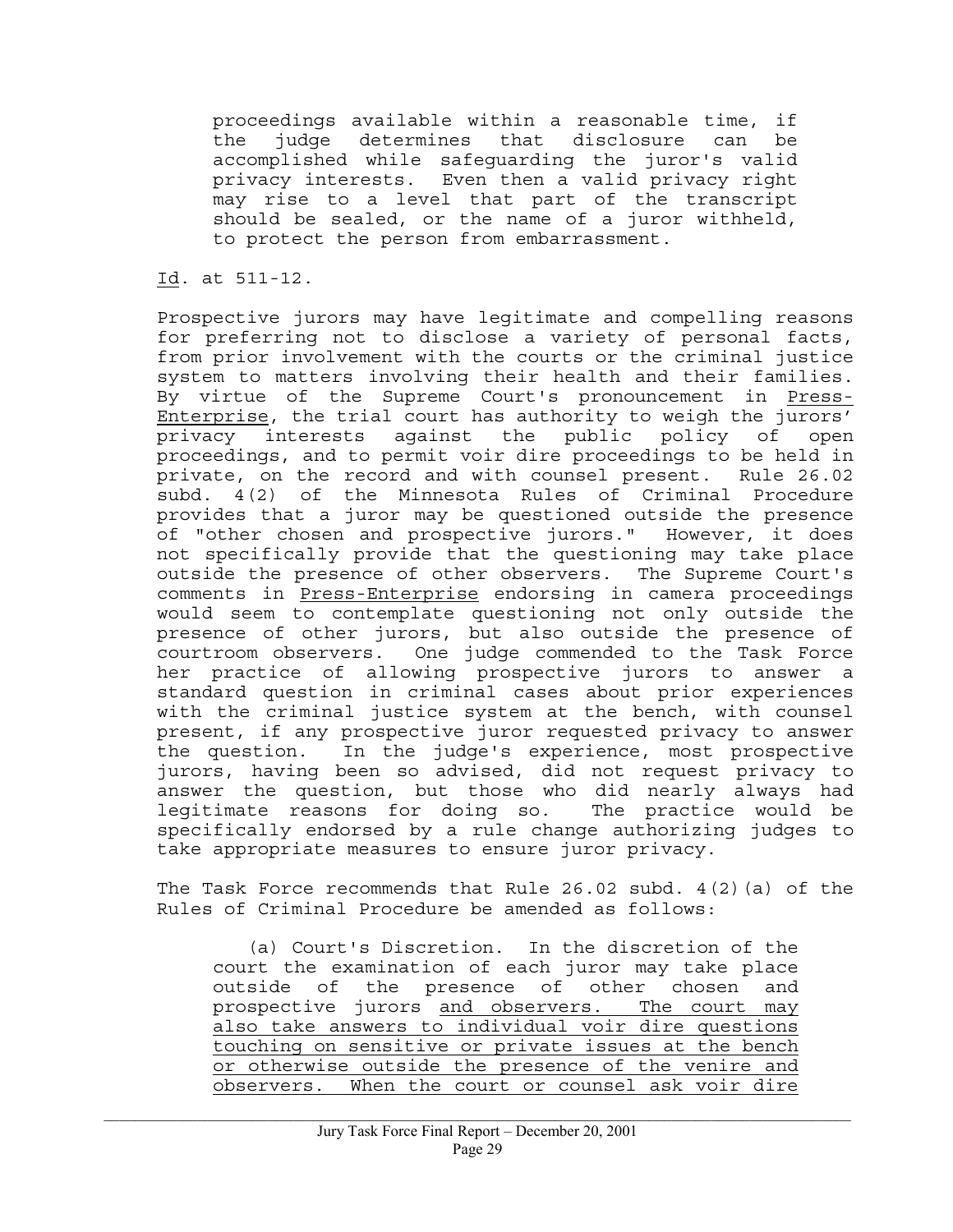questions touching on sensitive or private issues, the court should inform prospective jurors that they may elect to answer the questions in private.

**Recommendation #21: Retention of Juror Questionnaires. The rules regarding handling and retention of voir dire questionnaires should be amended to provide that they are not maintained in the public record but are protected from public scrutiny and are destroyed promptly after they are no longer needed for trial or appeal.** 

Comment: Rule 26.02, subd. 2(2) of the Minnesota Rules of Criminal Procedure provides for the use of questionnaires as a part of the voir dire process. Since voir dire is presumptively a public proceeding, the comment to the rule states explicitly that "the questionnaire is a part of the jury selection process and part of the record for appeal" and that, "[a]s such, the questionnaires should be preserved as a part of the court record of the case." Moreover, Form 50, appended to the Rules of Criminal Procedure as a sample jury questionnaire, includes language instructing prospective jurors that "Your answers to the questions contained in the Questionnaire, like your answers to questions in open court during jury selection proceedings, are part of the public record in this case."

The Task Force's informal survey of judicial practices makes it clear that there is no consistency in the handling of juror questionnaires, and that it appears that many judges disregard the rule and comment and destroy questionnaires after jury selection or at the conclusion of a trial. Moreover, many former jurors expressed to the Task Force their dismay at learning that the current rules presently provide that voir dire questionnaires are a part of the public record. Whatever provisions are made to safeguard juror privacy with regard to questionnaires, they too must conform to the Supreme Court's dictates in Press-Enterprise. (See the Comment to Recommendation #20 above.) The Supreme Court commented that in an appropriate case, a judge may order sealing of a transcript or withholding the name of a juror "to protect the person from embarrassment." It is not unreasonable to assume that findings could be made as to the importance of candor in juror questionnaires, which could be undermined if jurors are advised that the questionnaires are part of the public record.

Specifically, the Task Force recommends the following amendment to Rule 26.02 subd. 2(2) of the Rules of Criminal Procedure (proposed new text underlined):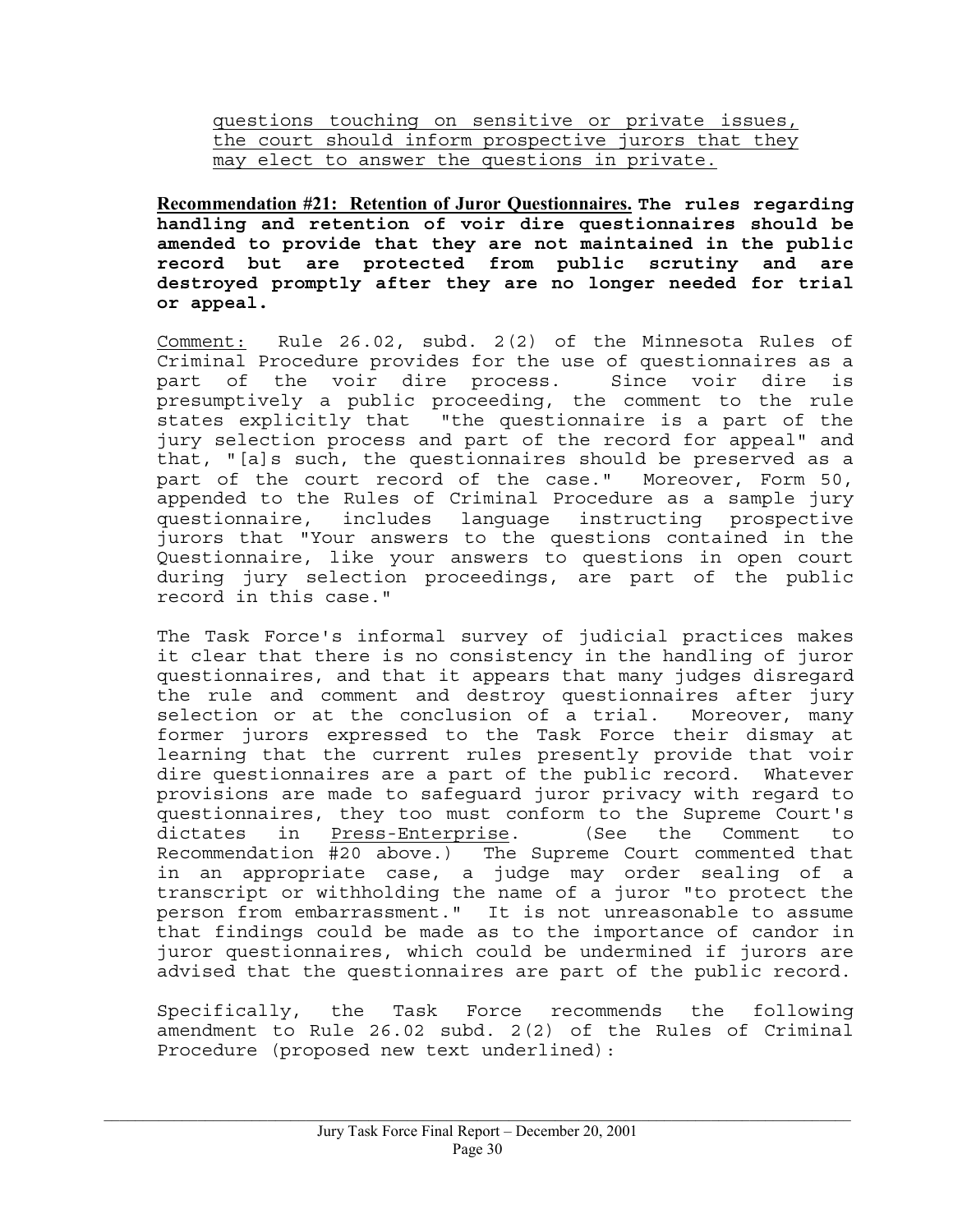(2) *Jury Questionnaire.* As a supplement to oral voir dire, a sworn jury questionnaire designed for use in criminal cases may be used to obtain information helpful to the parties and the court in jury selection before the jurors are called into court for examination. Court personnel may hand out the questionnaire to the prospective jurors and collect them when completed. The court shall make the completed questionnaires available to counsel. If copies of the questionnaires are made for counsel, the copies shall be returned to the court at the conclusion of jury selection and destroyed. The originals and copies of questionnaires completed by jurors not selected for service on the panel for a particular case shall be destroyed immediately following jury selection, unless either party requests that the questionnaire of a particular juror be preserved because of possible appellate issues. Questionnaires completed by jurors who are selected to serve as jurors in a particular case shall be preserved under seal as a part of the court record and shall not be disclosed except by order of the court based upon good cause shown for such disclosure. Upon return of a "not guilty" verdict, or at the conclusion of all appellate proceedings or the expiration of time for appeal in cases in which a verdict of "guilty" is returned, the original questionnaires retained under seal shall be destroyed.

The Task Force further recommends that the second sentence of the preamble to "Form 50. Juror Questionnaire" be stricken and that the following sentence be substituted:

The completed Questionnaire is confidential and will be shared only with counsel and the parties solely for the purpose of jury selection. At the conclusion of jury selection, all copies of the Questionnaire will be destroyed, and your original Questionnaire will be retained by the court "under seal" -- that is, no one will be permitted to have access to it without a court order based upon a showing of good cause. The Questionnaire will be destroyed at the conclusion of all proceedings in the case.

If the foregoing changes to the rule and form are ultimately adopted, the Comment to Rule 26, which states that "prospective jurors cannot be told that the questionnaire is confidential or will be destroyed at the conclusion of the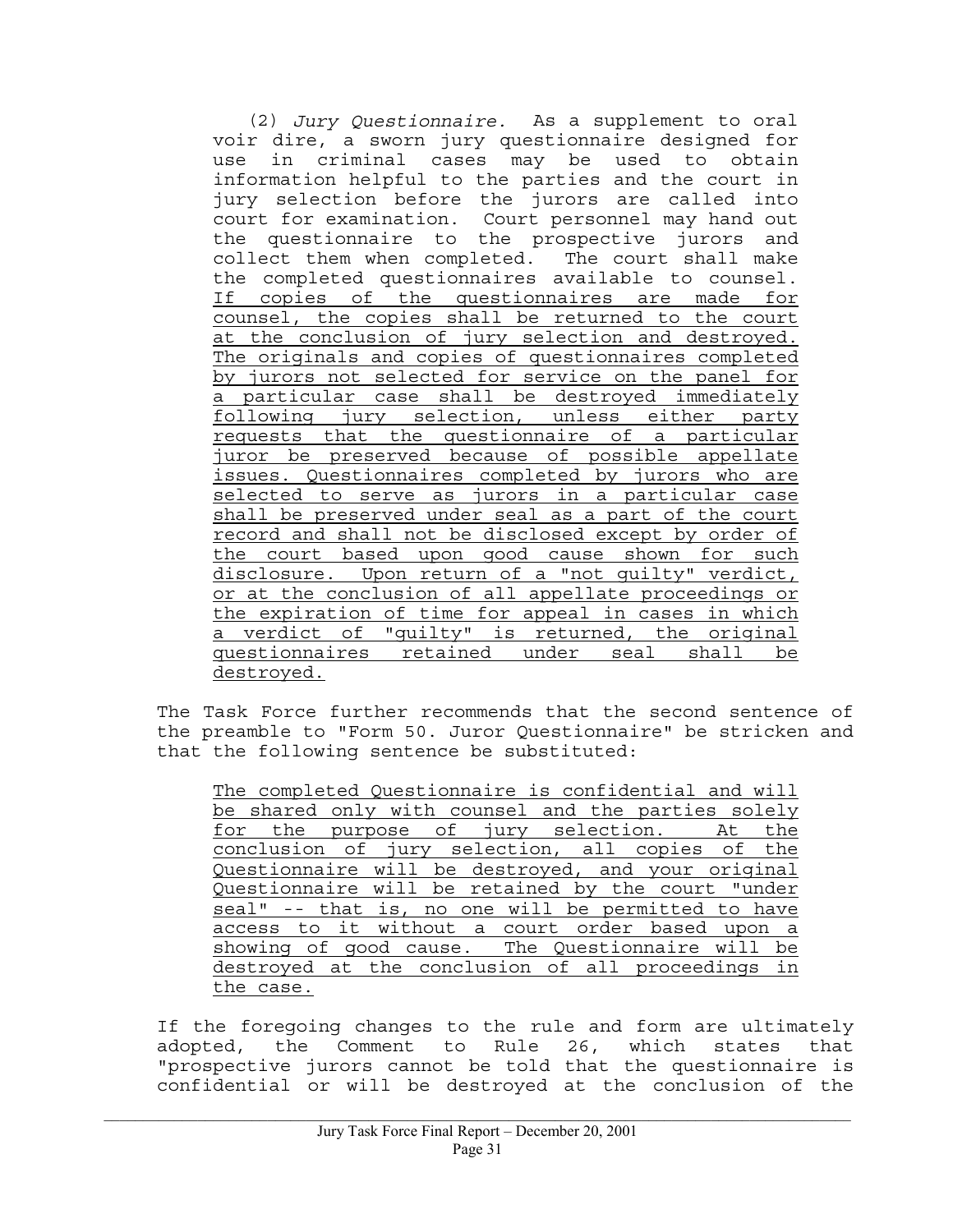case," and that "the public and the press have a right of access to [the questionnaires]" must be revised accordingly.

The Task Force further recommends that the Rules of Civil Procedure be amended similarly to provide both for the use of questionnaires in appropriate cases and also for their confidentiality, consistent with the recommendations made regarding the criminal rules.

Note that the rule changes proposed here refer only to procedures in criminal cases. Rule 47.01 of the Minnesota Rules of Civil Procedure, and Section 6 of the Civil Trialbook, General Rules of Practice, refer to voir dire procedure, but there is no mention of the use of questionnaires in civil cases. However, the report of the Minnesota State Bar Association Committee on Civil Juries, issued in 1995, recommended the use of juror questionnaires in appropriate civil cases "to reduce the time taken up by juror questioning and to increase juror privacy."

The Committee reported that their investigation (including juror focus groups) "indicated that jurors are more willing to be forthcoming in answers if they can do so in written question form, and if jurors are assured that their answers are confidential." Comment to Recommendation 4 (emphasis added). Accordingly, the Task Force recommends that provisions paralleling those for use and retention of questionnaires in criminal cases be adopted for civil cases as well.

**Recommendation #22: Use of Anonymous Juries. "Anonymous" juries should be used sparingly by judges presiding in high profile cases where possible jury tampering or safety are legitimate and well-founded concerns. Judges should have the discretion in some cases and circumstances to refer to jurors or prospective jurors by number in open court, even though the jury is not truly "anonymous" --** *i.e.,* **identities unknown to the parties.** 

Comment: While the use of anonymous juries may help alleviate the privacy and safety concerns of jurors, and was strongly advocated by some former jurors whose views were reported to the Task Force, their general use would contravene historical and constitutional concepts of open, public and fair trials. The Minnesota Supreme Court has endorsed the use of anonymous juries in the discretion of the trial judge in limited circumstances, when the court "(a) determines there is strong reason to believe that the jury needs protection from external threats to its members' safety or impartiality; and (b) takes reasonable precautions to minimize any possible prejudicial effect the jurors' anonymity might have on the defendant."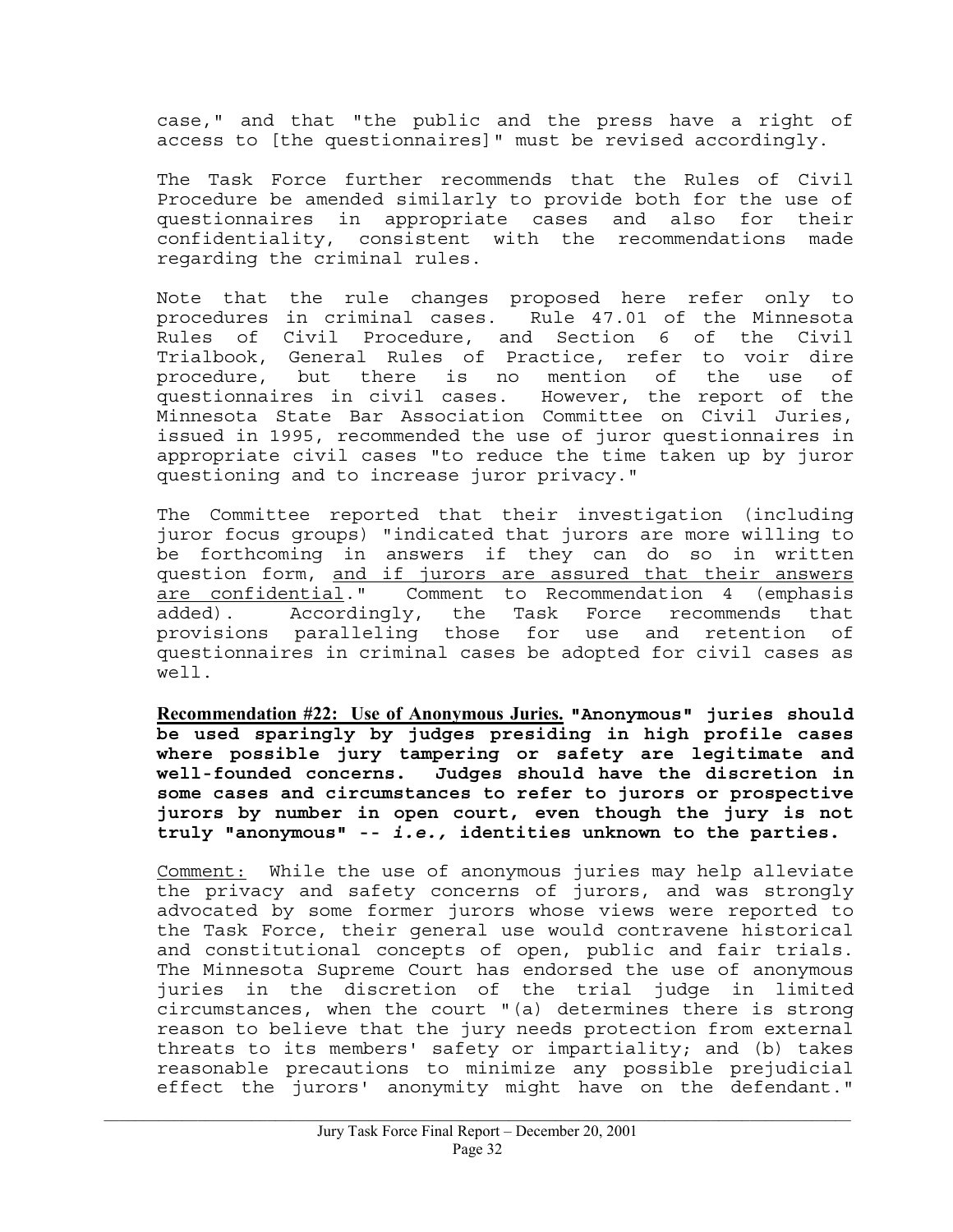State v. Bowles, 530 N.W.2d 521, 530-531 (Minn. 1995). The Supreme Court also noted that, although written findings are not required, the court must state on the record "clear and detailed facts underlying its determination" that an anonymous jury is appropriate. Id. at 531. The Task Force, while recognizing the concerns voiced by jurors, and while noting that the practice is more widespread in other states, does not recommend expansion of the use of anonymous juries.

However, in some cases or circumstances during trial, it may be appropriate to refer to jurors by number even though the panel is not truly "anonymous." For example, two jurors in a high profile murder case in a rural county wrote letters to the Attorney General, which were shared with the Task Force, expressing their concern about the free use of their names in the courtroom during voir dire, and their dismay that when they were polled after returning a jury verdict, their full names were used. In such circumstances, a judge should have the discretion to consider referring to the jurors by number in order to alleviate their anxiety and discomfort, as long as reasonable precautions are taken (including appropriate instructions) to protect a defendant's right to a fair trial by an impartial jury. In addition, if cameras or sketch artists are allowed in the courtroom, no one should be allowed to take a picture or make a sketch that would permit the identification of an individual juror.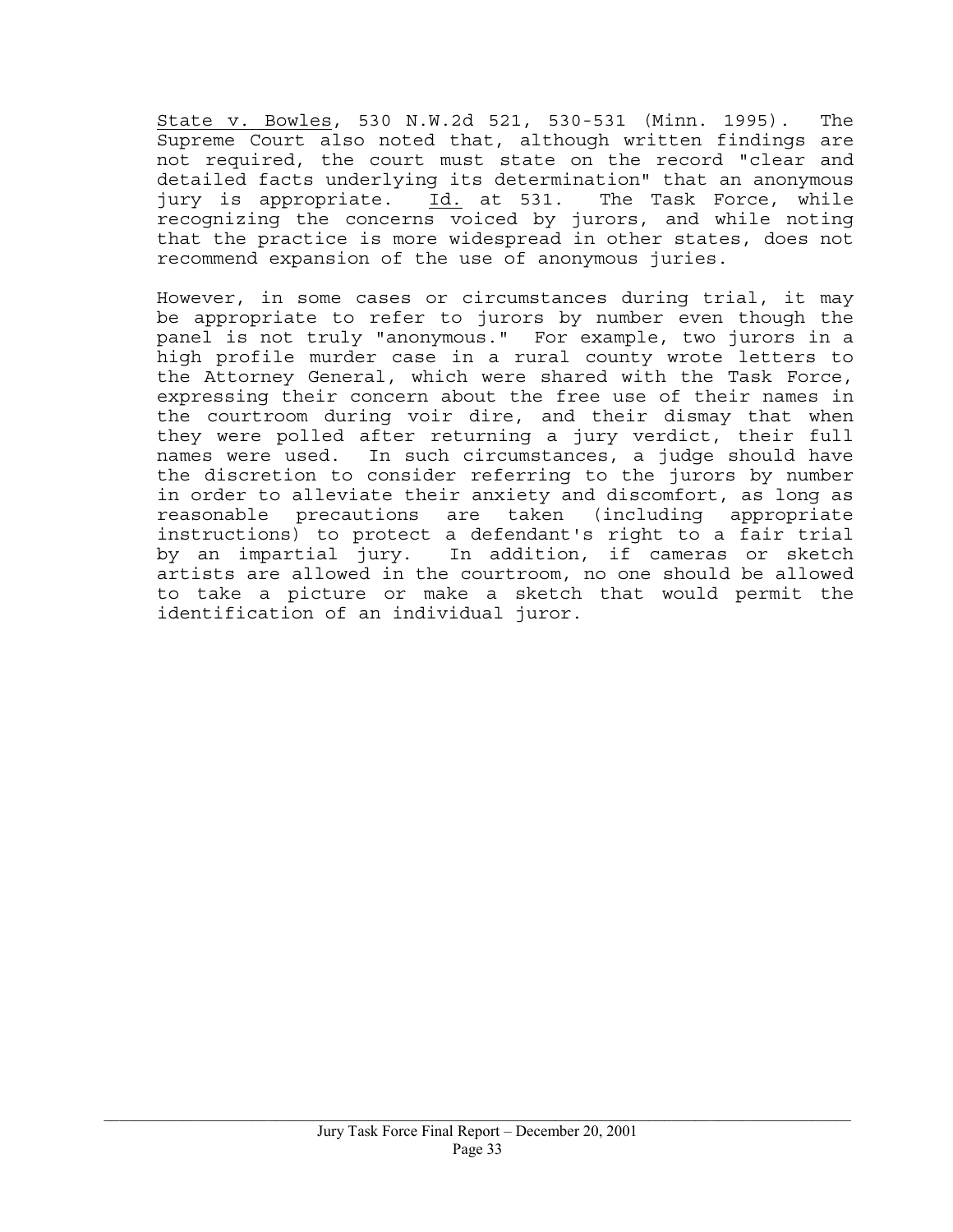# **D. Recommendations Relating to Efficient Conduct of Jury Trials**

Introduction: The amount of time jurors spend waiting was a frequent complaint from the focus group jurors. Jurors felt that such unproductive time was wasteful and commented that they were not adequately informed of the anticipated length and reason for delay. The recommendations in this section are designed to deal with these concerns.

#### **Recommendation #23: Eliminating Unnecessary Delays. Trials should be conducted so as to reduce or eliminate unnecessary waiting by jurors and to ensure that there are no unnecessary interruptions or breaks during the presentation.**

Comment: Judges and jury managers can be creative when designing strategies to reduce delays for jurors. Examples include, but are not limited to: (1) breaking the jury panel into smaller groups so jurors do not spend a long time in the jury box while waiting their turn to be questioned; (2) allowing for a flexible witness order to avoid delays and (3) giving the jurors individual copies of an exhibit that they can examine in the jury room rather than taking a lot of court time to review an exhibit.

# **Recommendation #24: Pretrial Steps. A number of procedural tasks should be completed by the attorneys and the trial judge before voir dire begins so that the trial may proceed without interruption.**

Comment: The tasks that should be accomplished before jury selection may include the following:

- Exhibits should be pre-marked.
- Jury instructions and verdict forms should be finalized to the extent possible.
- All potential omnibus hearing issues and motions in limine should be decided.
- Documentary evidence or transcripts to be submitted to the jury should be edited or redacted.
- In cases that involve numerous potential witnesses or exhibits, the court should consider reviewing the evidence in advance of trial for the purpose of setting appropriate limits to avoid repetition, delay or confusion.
- Litigants should be encouraged to stipulate to evidence that is uncontested.
- In civil cases, the use of deposition summaries may be recommended.
- Litigants should be directed to have sufficient witnesses available to ensure that the trial continues uninterrupted.

**Recommendation #25: Minimizing Interruptions of "Jury Time." Judges should discourage the invasion of "jury time." Therefore, unexpected motions or chambers discussions should be held, to the extent possible, before or after court. Similarly, the use of bench conferences should be minimized. Attorneys should be permitted to make a record but not necessarily during "jury time."** 

Comment: Generally speaking, attorneys must be given a fair opportunity to place relevant matters on the record. However, making a record frequently interrupts the presentation of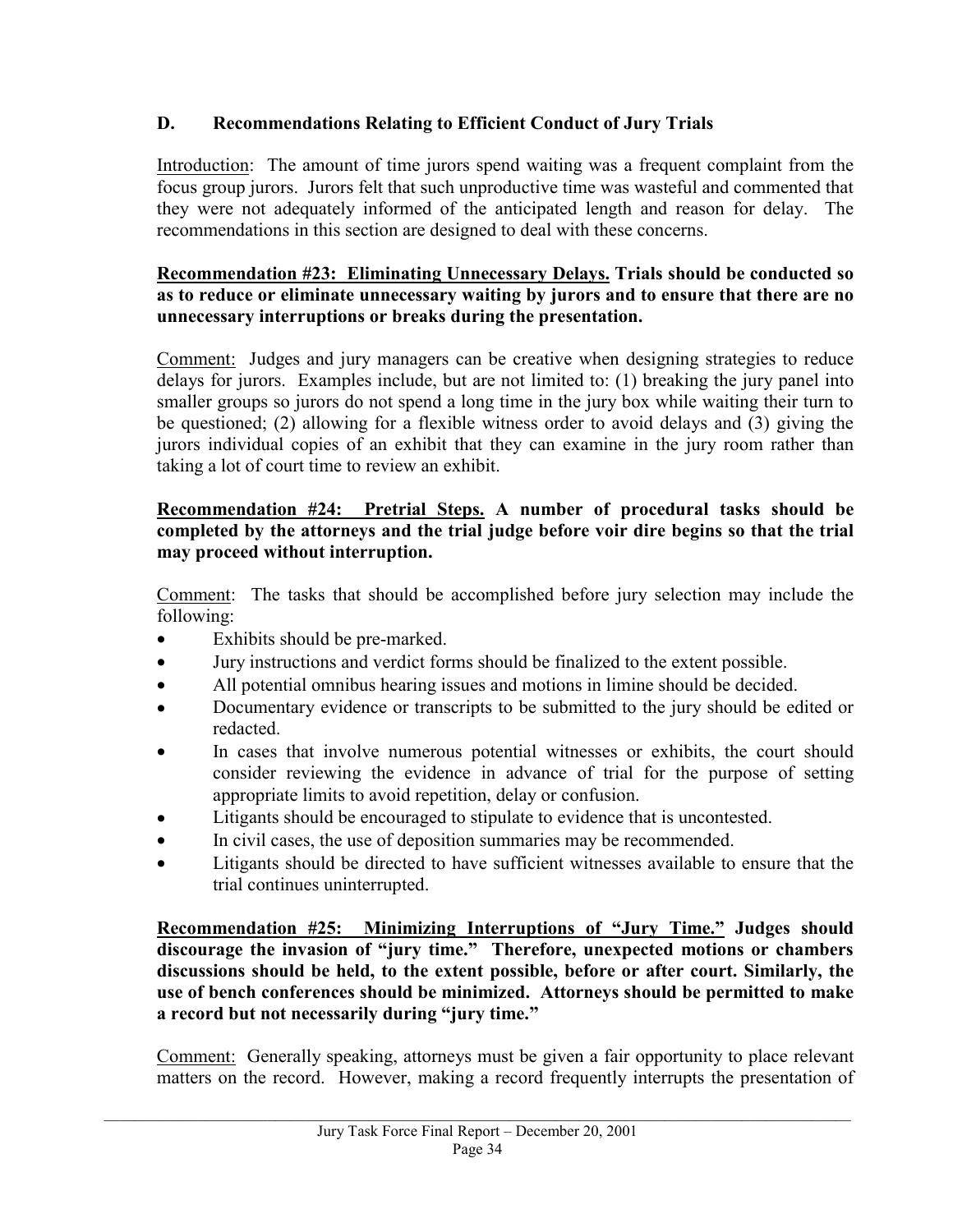the case to the jury and thus adversely affects the quality of the juror experience. In some cases, such interruptions and the resultant waiting is necessary and unavoidable. In other cases, however, the making of the record can be limited with respect to both timing and content such that the interruption and waiting are reduced or eliminated.

As to timing, there is nothing that prohibits a trial judge from requiring that such entries be made before or after the trial is in session and the jury present. Similarly, a record can be made during recesses or by written rather than oral submission. In all of these situations, the quality of the juror's experience would undoubtedly be enhanced without diminishing the quality of the record.

As to content, the law requires only the party be permitted to preserve their objection, the basis for it (if not already apparent from the context), the court's ruling and, if evidence is excluded, an offer of proof as to the substance of the content. More importantly, it is unnecessary to preserve an attorney's argument on the issue. *See* Rule 103 (a) and (b), Minnesota Rules of Evidence.

Finally, the decision to permit attorneys to approach the bench to argue the ruling of the court is discretionary with the judge and should not be granted as a routine matter.

# **Recommendation #26: Keeping the Jury Informed. If it is absolutely necessary to interrupt the trial to hear motions or conduct chambers discussions, the jury should be frequently informed of the status of the proceedings and when they will resume.**

Comment: As a matter of common courtesy, judges and their staffs should make a concerted effort to improve the quality and the quantity of communication with jurors. Jurors repeatedly report that they feel forgotten and ignored as the attorneys and the judge debate over some issue of law in chambers. Meanwhile, jurors are expected to wait for indeterminate lengths of time with no explanation of what is happening and when they might be expected to return to their duties. The issue of improving communication with jurors is by far the easiest and least expensive of the Task Force recommendations to achieve. Yet for reasons unknown, this issue has plagued the courts and jurors for years.

# **E. Recommendations Relating to Enhancing Juror Understanding**

Introduction: Many jury reforms over the past decade have focused on how to improve juror understanding. *See* Robert D. Myers and Gordon M. Griller, "Educating Jurors Means Better Trials: Jury Reforms in Arizona," The Judge's Journal 13 (Fall 1997). The Task Force recognizes that there are many steps courts can take to assist jurors in their role of fact-finder. For example, judges should be receptive to the reasonable use of any audiovisual or technological technique that helps jurors to understand the case, as well as to the use of highlighted or indexed exhibits so that jurors can locate relevant portions. The following recommendations attempt to address larger issues of juror understanding and are in keeping with jury reforms around the country.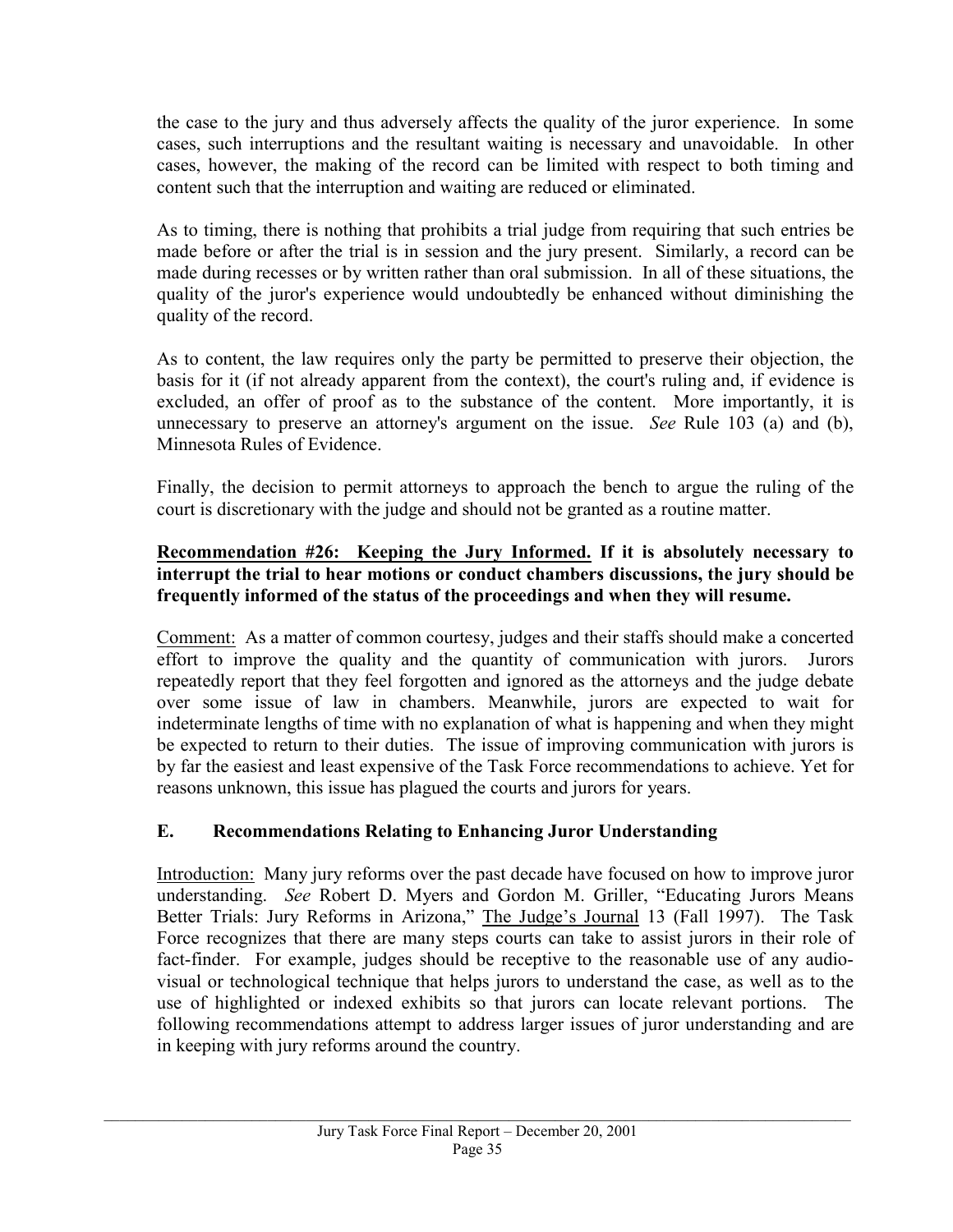#### **Recommendation #27: Juror Note Taking. Judges should facilitate juror note taking by providing jurors who wish to take notes with the materials to do so.**

Comment: Providing jurors with the means to take notes has been studied in trials around the country. *See* Larry Heuer and Steven Penrod, "Increasing Juror Participation in Trials through Note Taking and Question Asking," 79 Judicature 256 (March-April 1996). While the study could not prove that juror note taking serves as a memory aid or increases juror satisfaction with the verdict, it did show that the problems expected by some critics of juror note taking did not materialize. Jurors do not produce a distorted record of the case, note taking does not distract jurors, note takers do not gain an undue influence over non-note takers, and juror notes are an accurate record of the trial. Id. at 258-259. Because jurors are in favor of the opportunity to take notes and experiments in this area have found no harmful consequences, juror note taking should be encouraged.

# **Recommendation #28: Simple Language in Jury Instructions. Jury instructions, whether written or oral, should be simple, understandable and narrowly tailored to the issues in the case.**

Comment: The Minnesota District Judges Association (MDJA) issued a comprehensive revision of the Jury Instruction Guides – Civil in 1999, premised on rewriting the instructions in "plain English." The Task Force recommends that the MDJA undertake a similar revision of the Jury Instruction Guides – Criminal so that instructions are in simple language. Technical language such as "lesser included," "elements," "Spreigl," and "aid and abet," should be avoided.

**Recommendation #29: Written Instructions. Jurors should be provided with a written copy of the court's jury instructions to take with them into deliberations. Additionally, the court should give each juror an individual copy of the instructions. In cases where the judge finds that it is appropriate to give substantive instructions before opening statement, jurors should be given a copy of the written instructions to keep and use during the trial.** 

Comment: Written instructions increase the likelihood that jurors will understand and correctly apply the law. It is unreasonable to expect jurors to be able to commit important principles of law to memory or to be able to accurately take notes in this area. In most jury instructions, every word and every phrase has importance. The Task Force feels that juror comprehension and understanding would be well served by routinely making written instructions available to the jury. For all the reasons stated below (see Recommendation #14) in support of early substantive jury instructions, written copies of the instructions should also be made available to jurors as early as possible. Individual copies for each juror are recommended so that each juror has equal access to this important information.

**Recommendation #30: Early Substantive Instructions. Judges should give substantive jury instructions prior to final argument and, in appropriate cases, prior to opening statement.**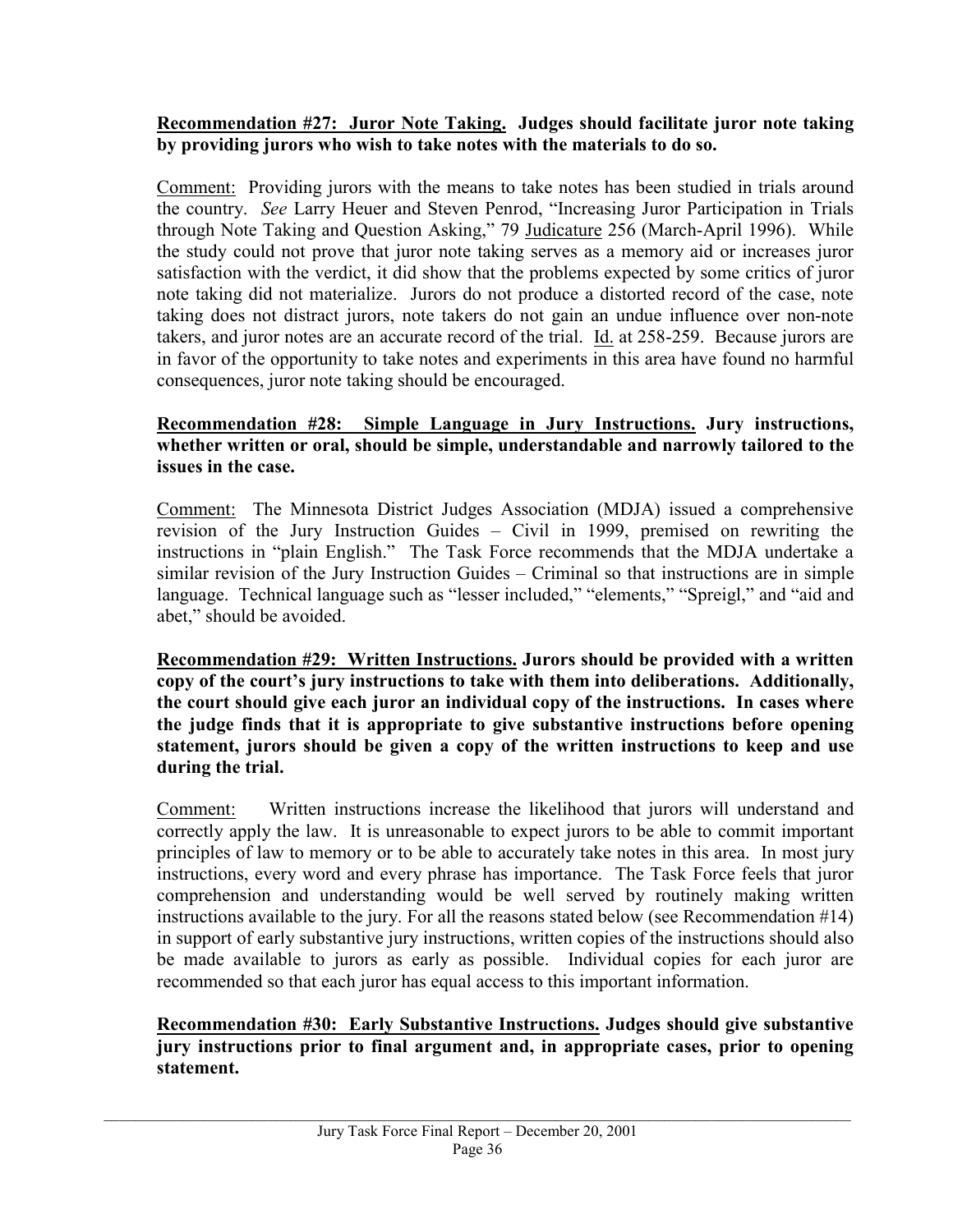Comment: In the traditional trial model, the judge instructs the jury just before they begin their deliberations. Legal scholars and practitioners have long criticized this model and persuasively argued that substantive jury instructions should be given earlier in the trial. Those who argue that the judge should instruct prior to the presentation of final arguments claim these benefits: (1) The jury can more easily follow and analyze the lawyer's legal arguments if they have already been provided with instruction on the law; (2) the jury perceives the judge as the source of the law rather than the lawyers and (3) lawyers are not placed in the awkward position of trying to predict how the judge will instruct the jury.

Similarly, those who argue that substantive instructions on the law should be given before opening statements claim these additional benefits:

- The jury is better able to follow and analyze the testimony of witnesses if they know what to listen for as a result of jury instructions.
- Attorneys do not have to wait until the end of the trial to learn how the judge will instruct the jury. At this point, it is often too late to change a party's theory of the case or to reopen the case for additional testimony. Attorneys can present a more understandable and convincing case if they know in advance the substantive rules that will be applied.
- It is easier for judges to rule on evidentiary objections after a decision has been made on instructions.
- One of the main interruptions in the trial -- the instruction conference at the close of evidence -- can be shortened or eliminated, resulting in a more efficient trial and significantly less waiting for jurors.

However, one problem associated with early instructions in criminal cases must be acknowledged: in some circumstances, the instructions at the end of the trial may not be the same as those given at the outset. This is likely to occur in three particular situations: (1) counts or claims are dismissed or amended during the trial; (2) there is a decision to submit lesser-included offenses to the jury based upon evidence presented during the trial; and (3) evidence involving affirmative defenses is submitted. In each of theses situations, the need to give either additional or different instructions at the end of the case creates at least the potential for jury confusion. In actual practice, however, jurors seem to have little difficulty in dealing with this issue as long as the trial judge clearly and directly explains the changes. The use of written instructions also greatly assists jurors in dealing with these changes. With respect to affirmative defenses, some judges are willing to give substantive instructions on affirmative defenses at the outset of the trial, provided the proponent makes an adequate offer of proof on the record to support the giving of such an instruction. This practice eliminates the possibility of confusing the jury with a new or different instruction at the end of the trial.

**Recommendation #31: Submission of Questions by Jurors. The Rules of Civil and Criminal Procedure and the General Rules of Practice for the District Courts (Part H - Minnesota Civil Trialbook) should be modified to permit the submission of questions to witnesses by jurors in the discretion of the trial judge.**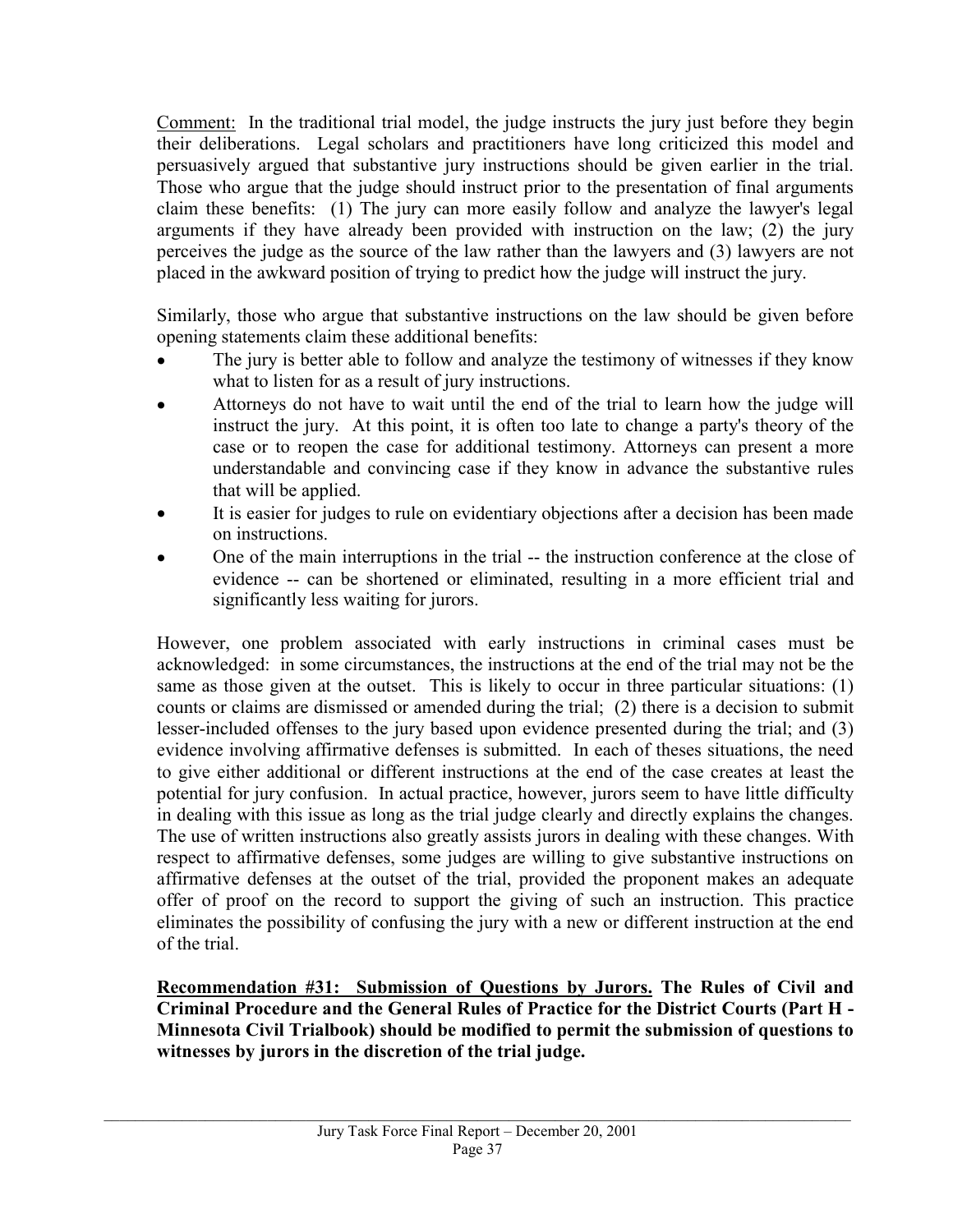Comment: The Task Force reviewed the issue of jurors submitting questions to witnesses with respect to both civil and criminal trials. During the Task Force deliberations, the Minnesota Court of Appeals and the Minnesota Supreme Court both heard the appeal of a criminal case where the trial judge allowed the jurors to submit written questions to witnesses. State v. Costello, 620 N.W.2d 924 (Minn. Ct. App. 2001), *review granted* April 17, 2001, *argued* October 4, 2001 (Minn. C7-00-436). The defendant appealed his conviction, arguing that this practice violated his right to a fair trial by an impartial jury. The Court of Appeals affirmed the conviction, holding that the process of allowing jurors to ask questions is within the sound discretion of the district court exercising its trialmanagement authority, and the exercise of this discretion should be reviewed on a case-bycase basis. Id. at 928. The Minnesota Supreme Court granted review and has heard oral argument in the Costello case, but had not issued a decision as of the submission date of this report.

The Task Force recommends that judges have the discretion to allow jurors to submit questions to witnesses and that the following procedures be followed:

- Prior to the commencement of trial, the judge should discuss with counsel the issue of whether jurors will be permitted to submit questions for the witnesses during the course of trial. Counsel should be given the opportunity to address the issue on the record and the judge should state on the record prior to the commencement of trial that the jurors either will or will not be permitted to submit questions for the witnesses.
- At the beginning of trials in which jurors will be permitted to submit questions to the witnesses, the judge should instruct jurors that they will be permitted to submit questions to the witnesses who testify. The jurors should be told that this practice does not apply to all trials, so as to avoid an expectation of entitlement to a similar opportunity should they be called upon to serve as jurors in other trials. Jurors should be told further that they are not advocates and that their questions should focus on clarifying the testimony of the witness and helping the juror to better understand that testimony.
- The judge's instruction should neither encourage nor discourage questions by jurors.
- The judge should inform the jurors that: (a) a question that violates the rules of evidence will not be submitted to a witness; (b) the jurors are not expected to know the rules of evidence and, therefore, the judge's decision not to submit a particular question should not be taken personally by the juror who asked the question; (c) the jurors are not to draw any inferences or attach any significance to the judge's decision not to submit a particular question to a witness; and (d) the jurors should not place special emphasis on the answers to their own questions or those asked by other jurors.
- At the conclusion of questioning by counsel, and before the witness leaves the stand, the judge should ask whether any juror has a question for the witness.
	- The question should be submitted to the judge in writing.
	- The question should be read on the record but out of the hearing of the jury.
	- Counsel should be given the opportunity to object to the question on the record but out of the hearing of the jury.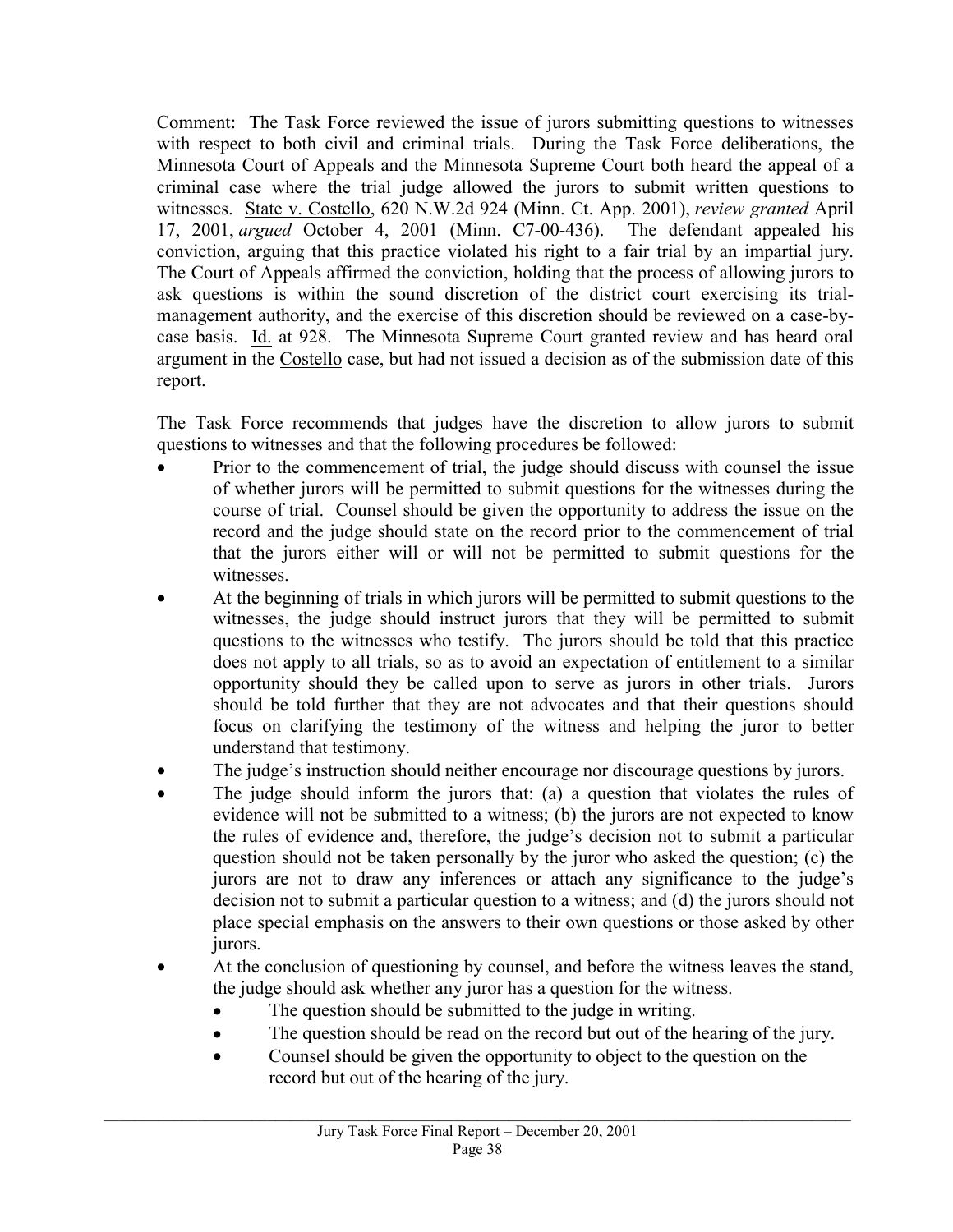- Where possible, the judge should rephrase or modify the form of the question to cure an objection by counsel.
- The judge should rule on any objection on the record but out of the hearing of the jury.
- The question, if allowed, should be read to the witness by the judge.
- Counsel should be permitted to ask follow-up questions that are limited to the facts or issues raised by the juror question.
- If a question asked by a juror is not submitted to the witness, the judge should advise the jury that the rules of evidence do not permit the question to be asked and remind the jury to attach no significance to the fact that some of their questions will be submitted to the witnesses while others will not.

Allowing jurors to ask questions of witnesses has been studied in trials around the country. *See* Larry Heuer and Steven Penrod, "Increasing Juror Participation in Trials through Note Taking and Question Asking," 79 Judicature 256 (March-April 1996). This study found that juror questions to witnesses promote juror understanding of the facts and issues. In addition, counsel in this study were not reluctant to object to inappropriate juror questions, and if the lawyers did object, the jurors were not embarrassed or angry. Overall, the experiments found no harmful consequences and the study authors concluded that this procedure deserves serious consideration as a way to assist jurors with their difficult task. Id. at 260-261.

## **F. Recommendations Relating to Deliberations and Discharge**

**Recommendation #32: Jury Sequestration. The Minnesota Rules of Criminal Procedure should be amended to delete the provisions allowing the defendant to demand sequestration during deliberations. The determination of whether or not to sequester the jury during deliberations should be left to the sound discretion of the trial judge.** 

Comment: Under Rule 26.03, subd. 5 of the Rules of Criminal Procedure, a trial judge may permit a deliberating jury to separate over night during the deliberations only if the defendant consents. Consequently, the decision to sequester the jury during deliberations is one that belongs to the defendant. From a policy perspective, the factors that should enter into the decision to sequester are: (1) the seriousness of the alleged offense; (2) the length and complexity of the trial; and (3) the likelihood that the jurors may be exposed to improper outside influences or information. The consideration and resolution of these factors are particularly well suited to a determination by the trial judge, after input from opposing lawyers. Accordingly, the Task Force recommends that "With the consent of the defendant" be stricken from the second sentence of Rule 23, subd. 5(1) of the Rules of Criminal Procedure.

It should be noted that a decade ago, jury sequestration during deliberations was employed in almost every felony jury trial. In recent years, because of the increased costs and management necessitated by sequestration, the practice is used considerably less frequently. This decreased use of sequestration partially stems from the view that sequestration may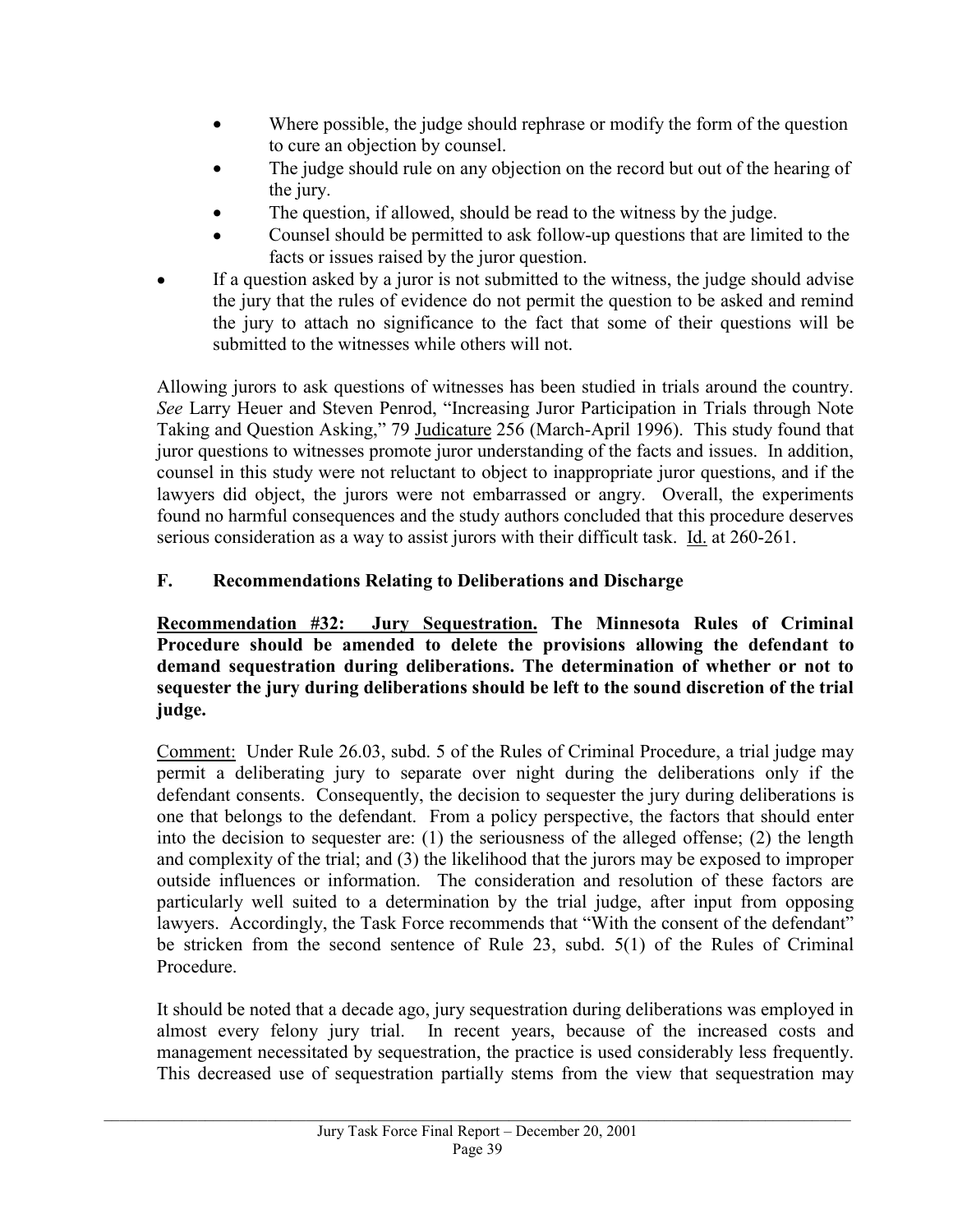compound juror stress or foster juror retaliation against one of the parties out of frustration. *See* James P. Levine, "The Impact of Sequestration on Juries," 79 Judicature 266, 269 (March-April 1996). Moreover, many court administrators believe that the possibility of sequestration contributes significantly to the failure of many citizens to respond to their jury summons. Because of the hardships created for sequestered jurors and the factors that go into the decision to sequester during deliberations, that decision should be the trial judge's alone.

**Recommendation #33: Closing Instructions. At the conclusion of the case, the judge should thank the jury for its service, and should inform the jurors that they are relieved from the court's instruction during trial that they not discuss the case. They should be told that they can discuss the case with anyone they choose, including the judge, attorneys on the case and the media, but they need not discuss the case with anyone. The Minnesota District Judges Association (MDJA) Jury Instruction Guides, both Civil and Criminal, should include a suggested instruction to be given when the jury is discharged.** 

Comment: Jurors are routinely told as part of the opening instructions, and often during the course of the trial, that they must not discuss the case with anyone outside the courtroom or with each other until they retire to consider their verdict. The Task Force learned from jurors, and the literature reflects, that in the absence of instruction by the judge, they do not always know what they are permitted to do with respect to discussion of the case after the trial is over. Moreover, they may be resentful if contacted by attorneys or representatives of the media, and they may be confused about whether they should make any statements. Although the General Rules of Practice for District Courts, Minnesota Civil Trialbook § 18, provides that, "In discharging the jury, the court shall: (1) [t]hank the jury for its service; . . . [and] (3) [a]dvise the jurors that they may, but need not, speak with anyone about the case," neither the Civil nor the Criminal Jury Instruction Guides ("JIGs") include a suggested instruction to be given when the jury is discharged. Although many judges have fashioned their own final remarks to jurors, the Task Force recommends that the MDJA consider adding such an instruction to both the Criminal and Civil JIGs. A report on jury procedures prepared under the auspices of the National Center for State Courts suggested the following closing instruction to jurors:

Now that you have concluded your service on this case, I thank you for your patience and conscientious attention to your duty as jurors. You have not only fulfilled your civic duty, but you have also made a personal contribution to the ideal of equal justice for all people.

You may have questions about the confidentiality of the proceedings. Because the case is over, you are free to discuss the case with any person you choose. However, you do not have to talk to anyone about the case if you do not want to. If you tell someone you do not wish to talk about it and they continue to bother you, let the Court know, for we can protect your privacy. If you do decide to discuss the case with anyone, I would suggest you treat it with a degree of solemnity, so that whatever you say, you would be willing to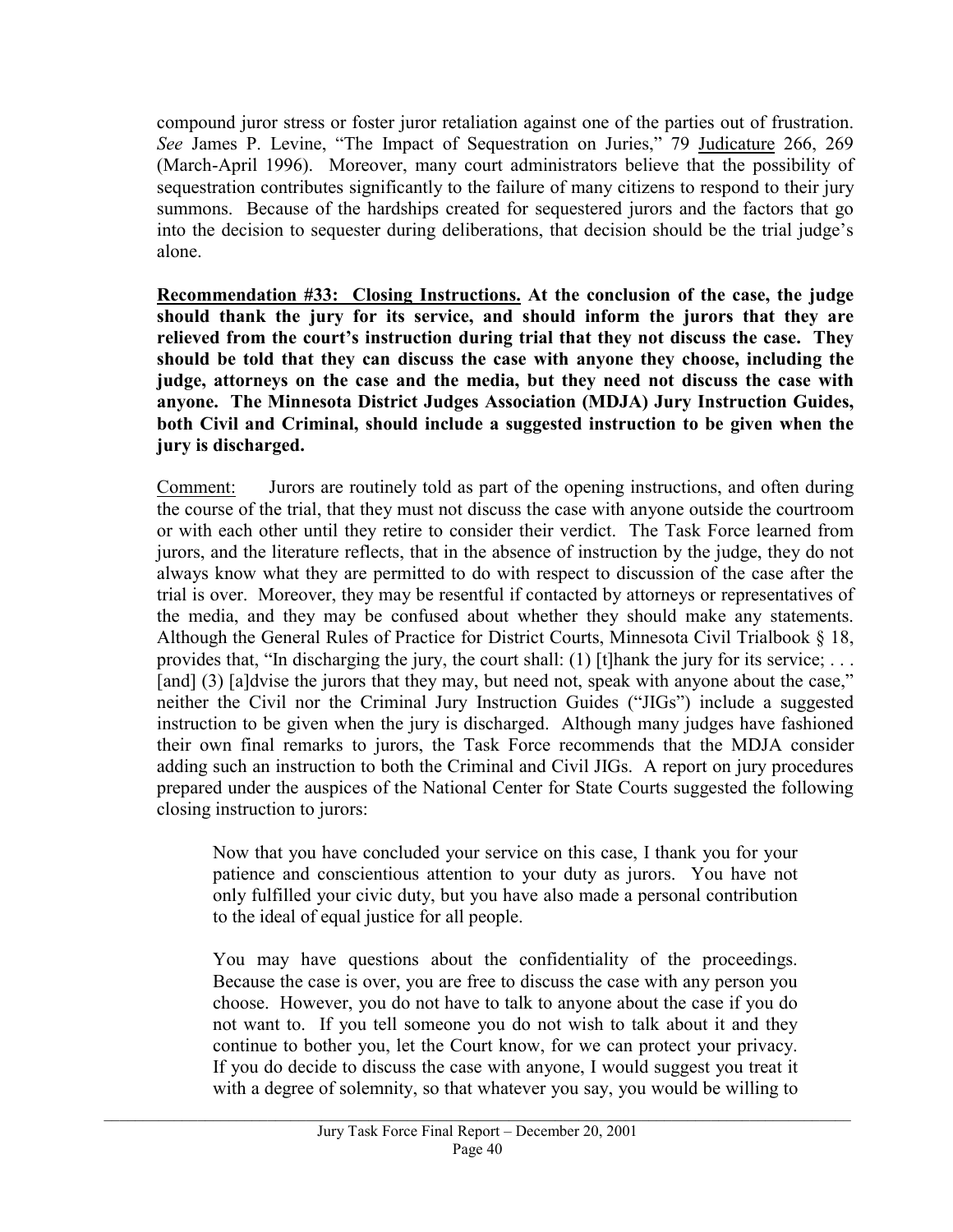say in the presence of your fellow jurors. Your fellow jurors fully and freely stated their opinions in deliberations with the understanding they were being expressed in confidence.

Again, I thank you for your willingness to give of your time away from your accustomed pursuits and faithfully discharge your duty as jurors. You are now excused.

Jury Committee of the Ninth Circuit, A Manual on Jury Trial Procedures 154 (1993), *quoted in* G. Munsterman, P. Hannaford and G. Whitehead, Jury Trial Innovations, National Center for State Courts (1997).

While the Task Force does not specifically endorse the language of the Ninth Circuit instruction, it is recommended that any closing remarks by the judge incorporate the concepts of releasing the jurors from the admonition of silence, informing them that they may but need not discuss the case with anyone, and suggesting that any comments they make should respect the privacy of other jurors and the confidentiality of their deliberations. While the notion that the court can "protect the privacy" of the jurors, as the Ninth Circuit instruction suggests, may be overbroad, especially with regard to media inquiries, the court does have some persuasive ability and even authority to control attorney contacts. Therefore, the Task Force also recommends that the closing comments to the jurors be made in open court with the attorneys present, so that the attorneys understand that the court expects them to respect the privacy of the jurors and any expressed reluctance on their part to discuss the case.

**Recommendation #34: Thanking Jurors and Evaluating Their Experience. Judges and jury managers should ensure that both jurors who deliberated and alternates are given an appropriate debriefing session at the end of their service, including an expression of thanks, an opportunity to ask questions about their jury experience and a formal discharge.** 

**Every person called for jury service, whether actually seated on a jury or not, should receive the thanks of the court and be given the opportunity to make suggestions and provide feedback on the process.** 

Comment: Debriefing is critical for all jurors, including alternates. Since alternate jurors are deprived of the opportunity to deliberate and determine the final verdict, they can have high levels of frustration and anxiety. When judges take the time to meet with the alternates at the end of the trial, answer questions, and thank them for their service, this can alleviate some of their concern.

Judges and court administrators throughout Minnesota currently use a combination of methods to thank jurors for their service. Methods include sending out juror thank you letters and exit questionnaires, thanking the jurors in person, thanking the jurors on the hotline message and providing certificates to jurors who have completed service. Any of these methods are appropriate ways to thank jurors, as long as both prospective and seated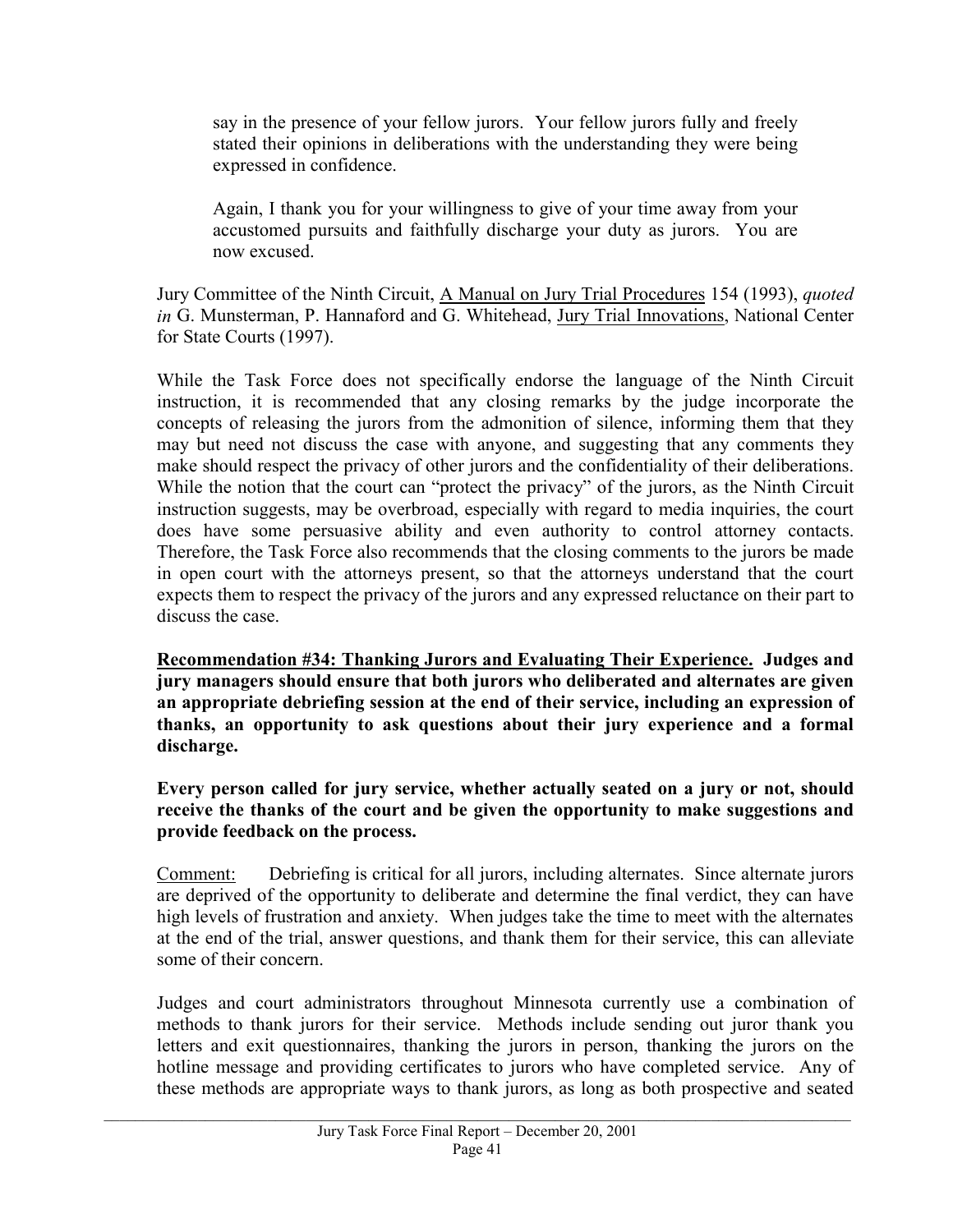jurors receive an expression of thanks and an opportunity to provide feedback on their experience. A sample letter and questionnaire are attached in Appendix F for reference.

## **G. Recommendations Relating to Juror Stress, District Plans and Implementation**

#### **Recommendation #35: Stress Related to Jury Service. Courts should strive during every contact with jurors to recognize the stress associated with jury service and make efforts to reduce it.**

Comment: The Task Force recommends that judges and court personnel have the following:

- Training on the importance of communication with the jurors at every stage of jury service. It is especially important for them to explain as much as possible the reasons for delays and waiting periods (see Recommendation #26). The training should also include techniques for juror debriefing (see Recommendation #34). Trainings should include bailiffs employed by the county sheriff's departments.
- Resource materials to assist with juror stress issues during and after the trial, particularly high profile or traumatic trials. Districts may want to develop a brochure for jurors who are showing signs of stress (see Appendix G for an example of the juror stress brochure distributed in Maricopa County, Arizona).
- Training to recognize when specific jurors are experiencing unusually high levels of stress.
- Information and access to local mental health professionals to consult or to refer when necessary. Uninsured costs of mental health care services should be paid by the State.
- A written plan addressing juror stress issues for high profile or especially violent cases.

The Continuing Education Department should be responsible for creating this training and making it available to court personnel and judges. The National Center for State Courts has collected materials on juror stress in a publication entitled "Through the Eyes of a Juror: A Manual for Addressing Juror Stress," NSCS Publication No. R-209 (1998).

**Recommendation #36: District Juror Treatment Plans. The District Administrator should assemble a team of key individuals to receive training on juror treatment and sensitivity issues. This team will then prepare, adopt and implement a district-wide plan on improvements for juror service. The plan should identify strategies for raising awareness of juror sensitivity issues and improvements in how the court system treats jurors before, during, and after service.** 

Comment: The Task Force concluded that a practical way to ensure heightened awareness of juror treatment and improvements in how the court system treats jurors is through education and training of a group of individuals in each judicial district who will be responsible for preparation and implementation of a Juror Treatment Plan. In addition:

• Each judicial district should annually review and consider updates to the juror sensitivity portion of the district-wide jury plan.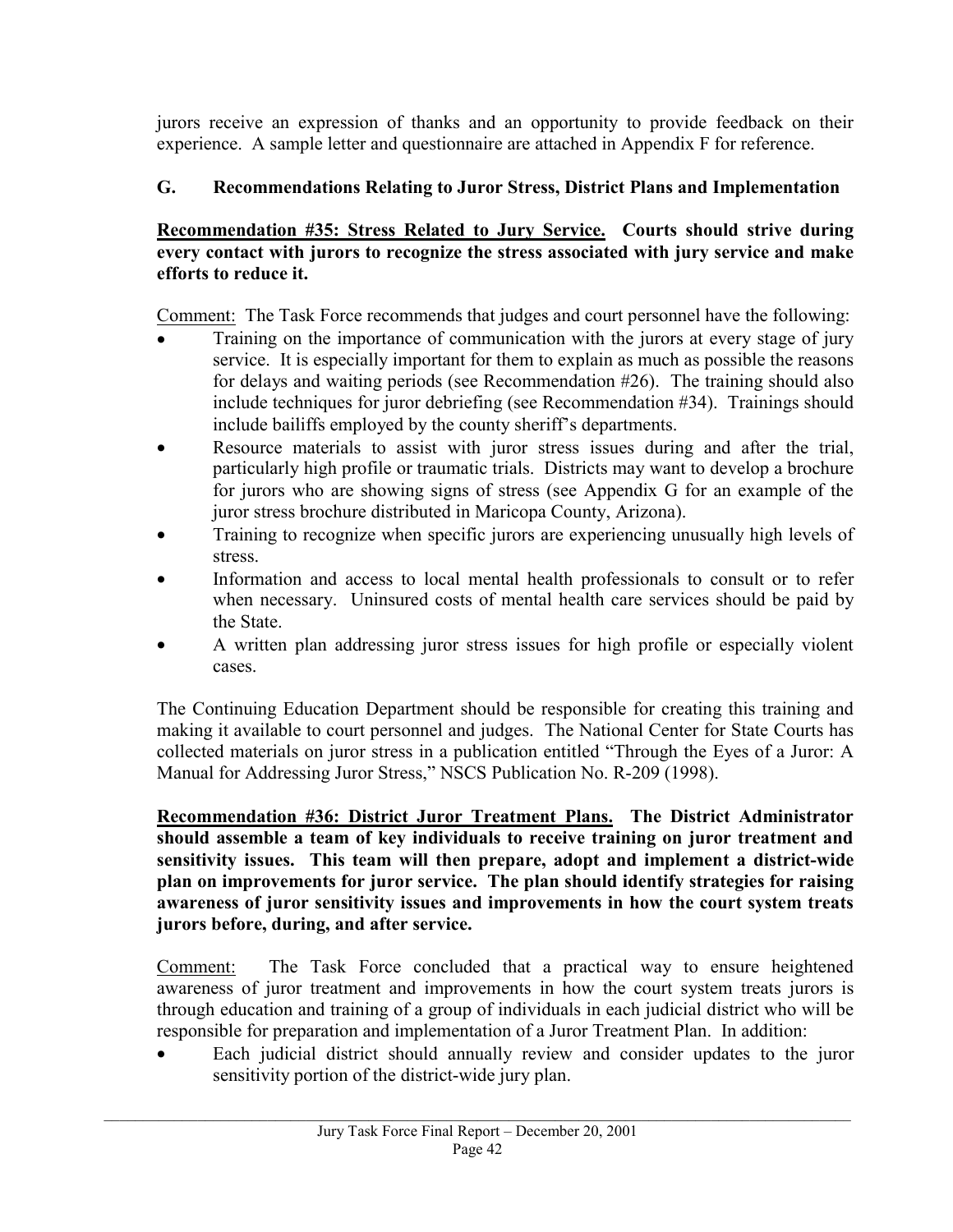- Judicial district administrators should create a district-wide group of jury managers that meets regularly to review critical issues concerning juror treatment and develop action plans to address those concerns.
- All judges should continually monitor jury treatment and sensitivity issues.

**Recommendation #37: Implementation Committee. The Supreme Court should appoint a standing committee to promote and monitor progress toward consideration and implementation of the Task Force's recommendations. This committee should also regularly review all rules and policies related to jurors and jury management system issues, and report regularly to the Supreme Court.** 

Comment: In recommending appointment of a standing committee to monitor juryrelated issues and concerns, the Task Force recognizes the importance of these issues to the public at large, and especially to the many citizens who have been and will be called to serve as jurors. It also recognizes the potential to improve upon the trust and confidence that our citizens have in the criminal and civil justice system. To that end, the Task Force recommends that:

- A prime focus of this committee should be to increase public trust and confidence in our civil and criminal justice system.
- The committee should have broad representation. For example, it may include representatives of the judiciary, district administration, court administration, former jurors and practicing members of the bar.
- The focus of this committee should be to address issues related to: 1) full implementation of the Task Force recommendations; 2) jury service generally, with particular emphasis on issues mentioned in juror exit questionnaires concerning the specific needs of jurors; and 3) efforts to make it easier for citizens to serve as jurors to discover ways to make jury service less of a hardship and more "user-friendly."

## **PART V: CONCLUSION**

As the Order establishing this Task Force states, the effective functioning of the American jury is fundamental to the judicial process and to the public's confidence in the justice system. In order to ensure that Minnesota continues to have an effective jury system, the Task Force has brought together judges, attorneys, court administrators, national experts and members of the public to examine the current system and recommend improvements.

The Task Force recommendations focus on improved juror treatment and trial procedures affecting jurors. By working to make jury service more efficient, to protect juror privacy, and to increase juror understanding of the process, the Task Force presents achievable goals to keep Minnesota a national leader in jury management.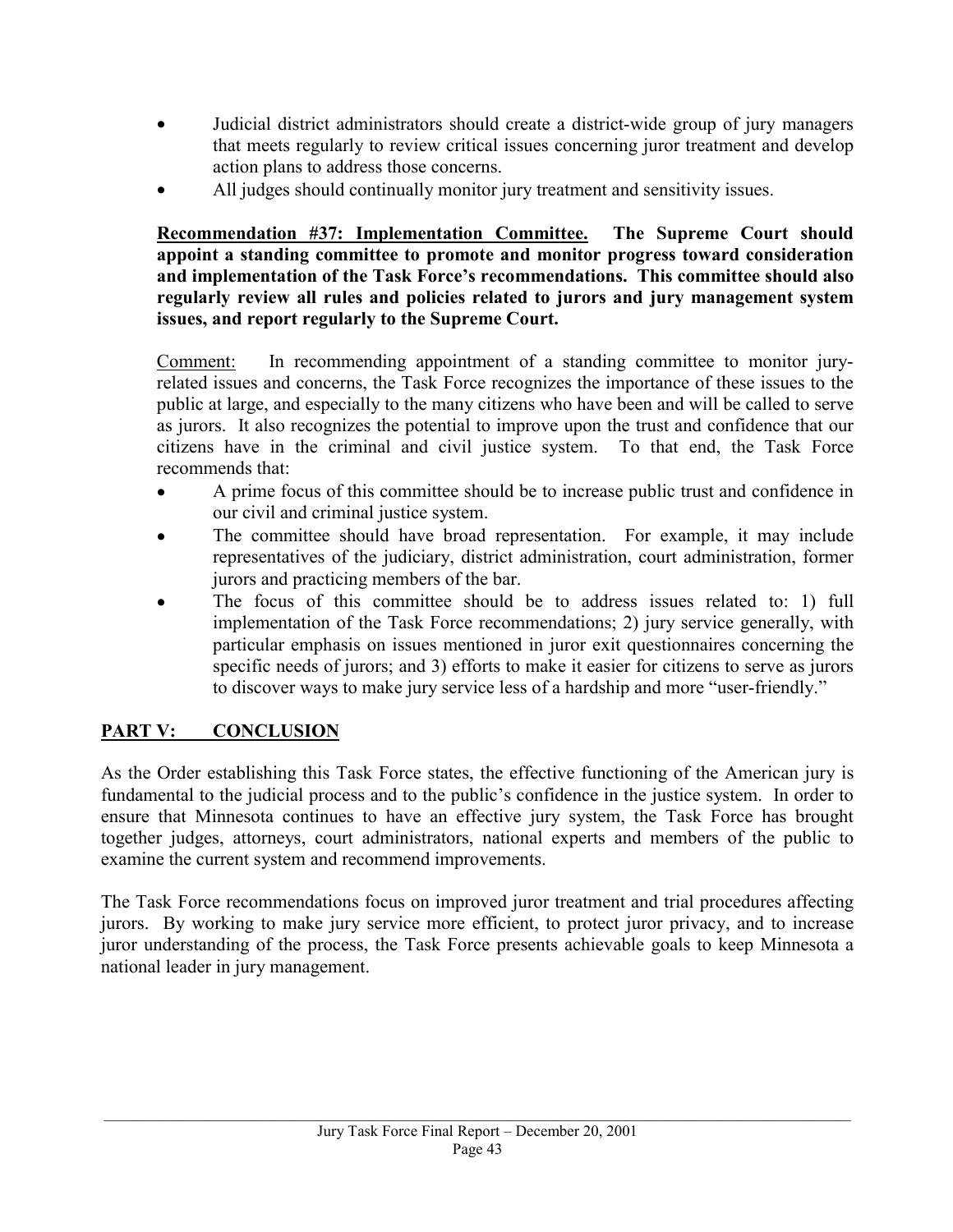#### **PART VI: REFERENCES**

Abrahamson, S. "A View from the Other Side of the Bench." 69 Marquette Law Review 919 (Summer 1986).

Batson v. Kentucky, 476 U.S. 79 (1986).

Cappello, A.B. & Strenio, G.J. "Juror questioning: the verdict is in." Trial 44 (June 2000).

Center for Jury Studies. "Through the Eyes of a Juror: A Manual for Addressing Juror Stress." National Center for State Courts, No. R-209 (1998).

Civil Litigation Section. Committee on Civil Juries. Minnesota State Bar Association (June 1995).

Committee on Jury Standards. Standards Relating to Juror Use and Management. American Bar Association (1993).

Complex Civil Litigation Task Force. Deskbook on the Management of Complex Civil Litigation. Judicial Council of California (October 31, 1999).

Council for Court Excellence. Juries for the Year 2000 and Beyond. Washington D.C.: District of Columbia Jury Project (1998).

Edmondson v. Leesville Concrete Co., 500 U.S. 614 (1991).

Hannaford, P. "Safeguarding Juror Privacy: A New Framework for Court Policies and Procedures." 85 Judicature 18 (July-August 2001).

Hannaford, P. Making the Case for Juror Privacy: A New Framework for Court Policies and Procedures. National Center for State Courts (2001).

Hannaford, P., Munsterman, T. & Whitehead, M. Jury Trial Innovations. National Center for State Courts, No. R-193 (1997).

Heuer, L. & Penrod, S. "Increasing Juror Participation in Trials through Note Taking and Question Asking." 79 Judicature 256 (March-April 1996).

Heydman v. Red Wing Brick Co., 112 Minn. 158, 127 N.W. 561 (Minn. 1910).

Kaye, J. A Judge's Perspective on Jury Reform. 36 The Judge's Journal 18 (Fall 1997).

King Phillips, A. "Creating a Seamless Transition From Jury Box to Jury Room For More Effective Decision Making." 32 University of Michigan Journal of Law Reform 279 (Winter 1999).

Levine, J. "The Impact of Sequestration on Juries." 79 Judicature 266 (March-April 1996).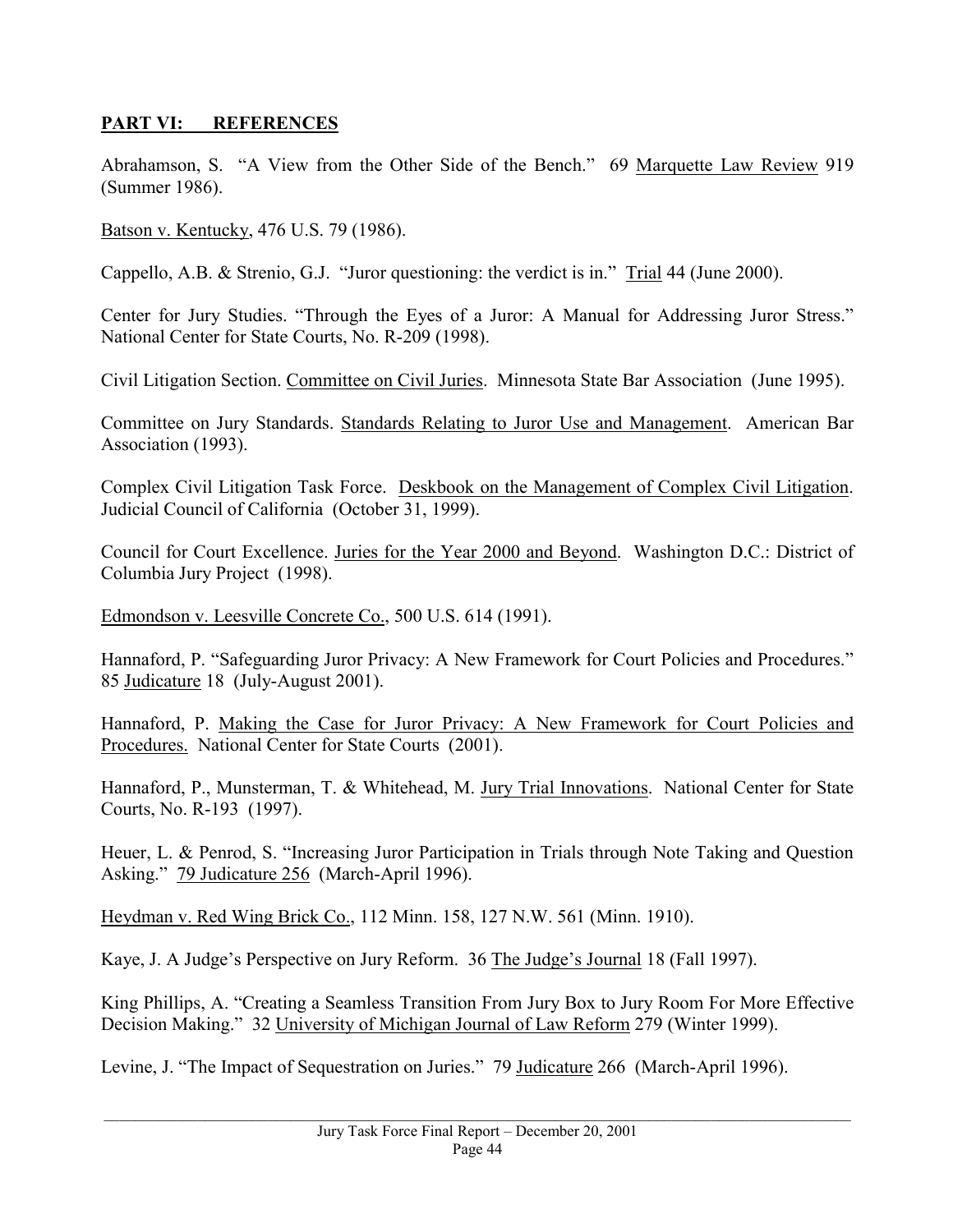Minnesota Supreme Court Advisory Task Force. Minnesota Supreme Court Task Force on Racial Bias in the Judicial System, Final Report. Saint Paul: Research and Planning Office, State Court Administration, Minnesota Supreme Court (May 1993).

Myers, R. & Griller, G. "Educating Jurors Means Better Trials: Jury Reform in Arizona." The Judge's Journal 13 (Fall 1997).

Needham, J. "A Citizen's Suggestions for Minimum Standards for Jury Facilities and Juror Treatment." The Judge's Journal 32 (Fall 1997).

Nordgren, J.C. & Thelen, M. "Helping Jurors Manage Stress: A Multilevel Approach." 82 Judicature 6 (May-June 1999).

Office of the Chief Administrative Judge. The Jury Project. New York State Courts (1997). Accessed online at: http://www.courts.state.ny.us/jury2.htm.

Rose, M. R. "Expectations of Privacy? Jurors View of Voir Dire." 85 Judicature 10 (July-August 2001).

Schumacher, G.W. Voir Dire: A Trial Judge's View (1997) (unpublished).

State v. Bauer, 189 Minn. 280, 249 N.W. 40 (Minn. 1933).

State v. Costello, 620 N.W.2d 924 (Minn. Ct. App. 2001), *review granted* April 17, 2001, *argued* October 4, 2001 (Minn. C7-00-436).

State v. Davis, 504 N.W.2d 767 (Minn. 1993).

State v. Evans, 352 N.W.2d 824 (Minn. App. 1984).

State v. Salitros, 499 N.W.2d 815 (Minn. 1993).

Strauss, M. "Sequestration." 24 American Journal of Criminal Law 63 (Fall 1996).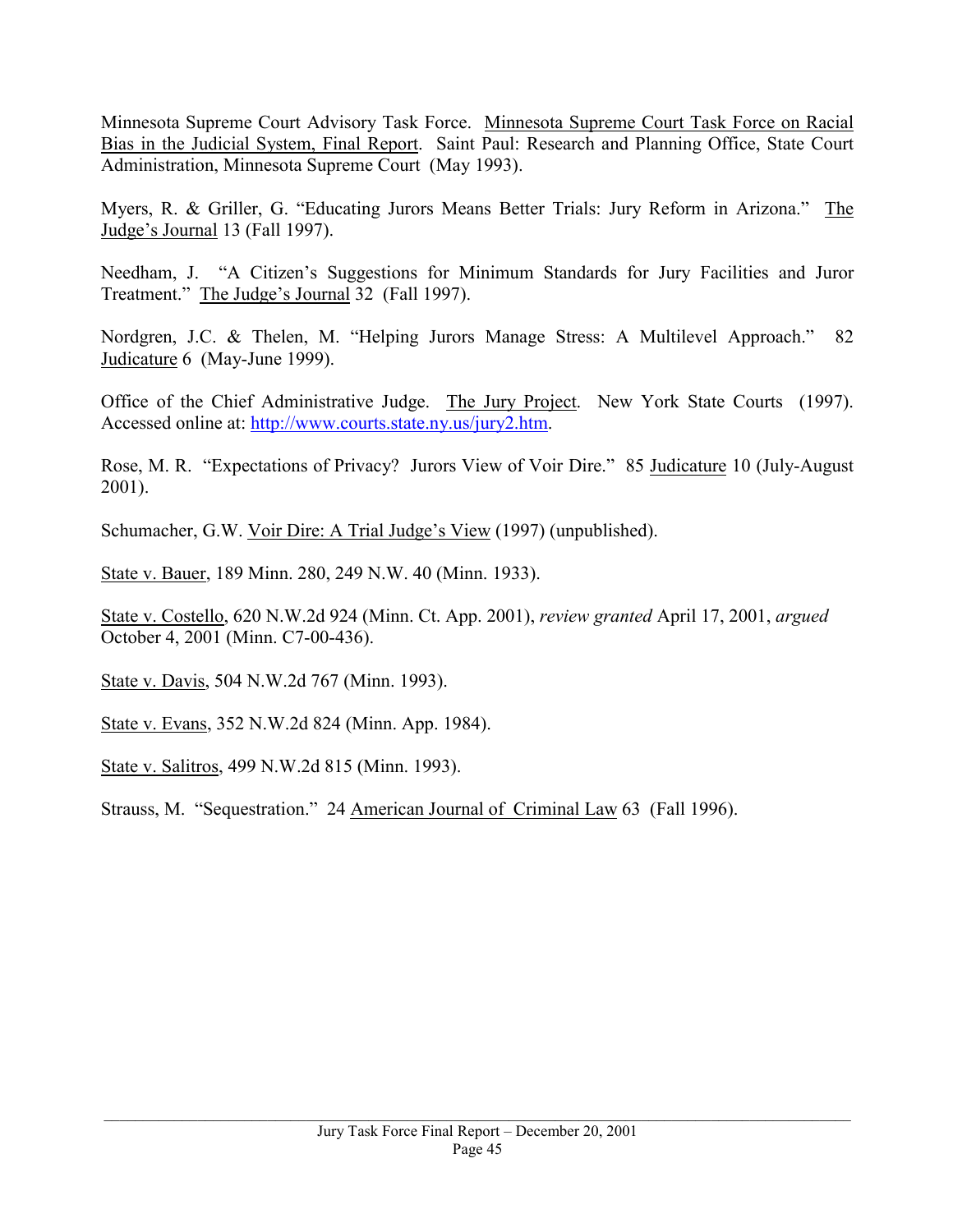## **APPENDIX A**

## **Order Establishing the Minnesota Supreme Court Jury Task Force**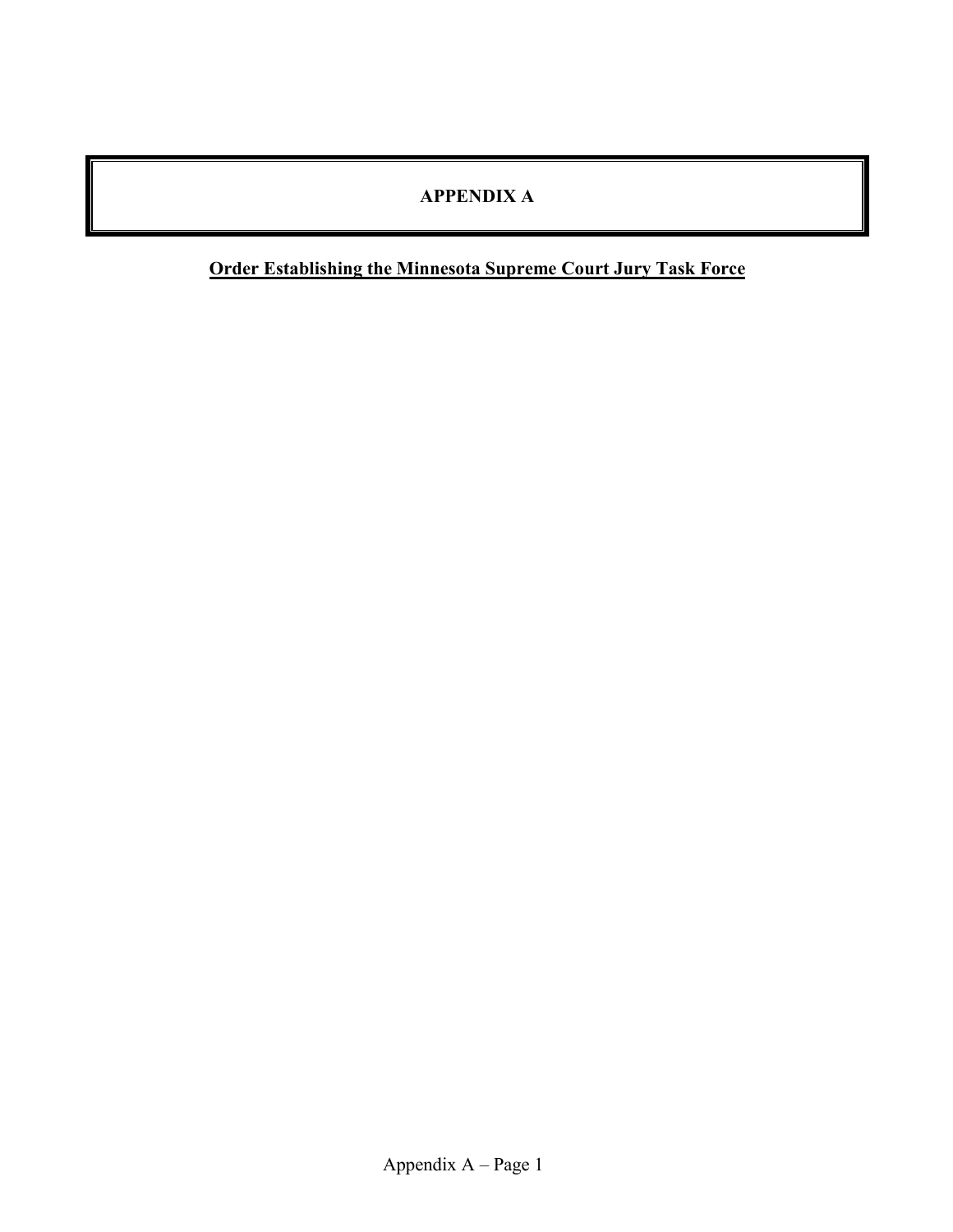## **STATE OF MINNESOTA IN SUPREME COURT**

#### **C7-00-100**

#### ORDER ESTABLISHING THE MINNESOTA **SUPREME COURT JURY TASK FORCE**

**WHEREAS**, the effective functioning of the American jury is fundamental to the judicial process and to the public's confidence in the justice system;

**WHEREAS**, in recent years juries and jury trials have come under increasing scrutiny, study, and criticism relating to issues of representativeness, preparation for jury service or selection, treatment and compensation, juror comprehension of complex facts and of the law, use of technology for jury management and in jury trials, and in general, the justice system's responsiveness to the needs of jurors and juries;

**WHEREAS**, the Minnesota Judicial System recognizes the need to review periodically the state's jury system in order to strengthen the institution of the jury in Minnesota and increase public satisfaction with the jury system and jury service;

**WHEREAS**, in the summer of 1999, the Supreme Court contracted with the National Center for State Courts to evaluate the current state of the jury system in Minnesota;

**WHEREAS**, in August 1999, the Supreme Court appointed a Juror Compensation Workgroup to review the National Center for State Court's findings and recommendations;

**WHEREAS**, the Juror Compensation Workgroup issued a report in December 1999 and made recommendations for improvement and for further study.

**NOW, THEREFORE, IT IS HEREBY ORDERED THAT** the Minnesota Supreme Court Jury Task Force is established to study and make recommendations on:

- 1. Voir dire procedures and protocols;
- 2. Usage and need for sequestration in trials;
- 3. Post-verdict debriefing and protocols to address juror stress;
- 4. Juror privacy rules amendments;
- 5. Juror excusal policies;
- 6. In-court techniques such as juror note taking;
- 7. Trial management practices; and,
- 8. Other jury management issues that may impact juror utilization and treatment.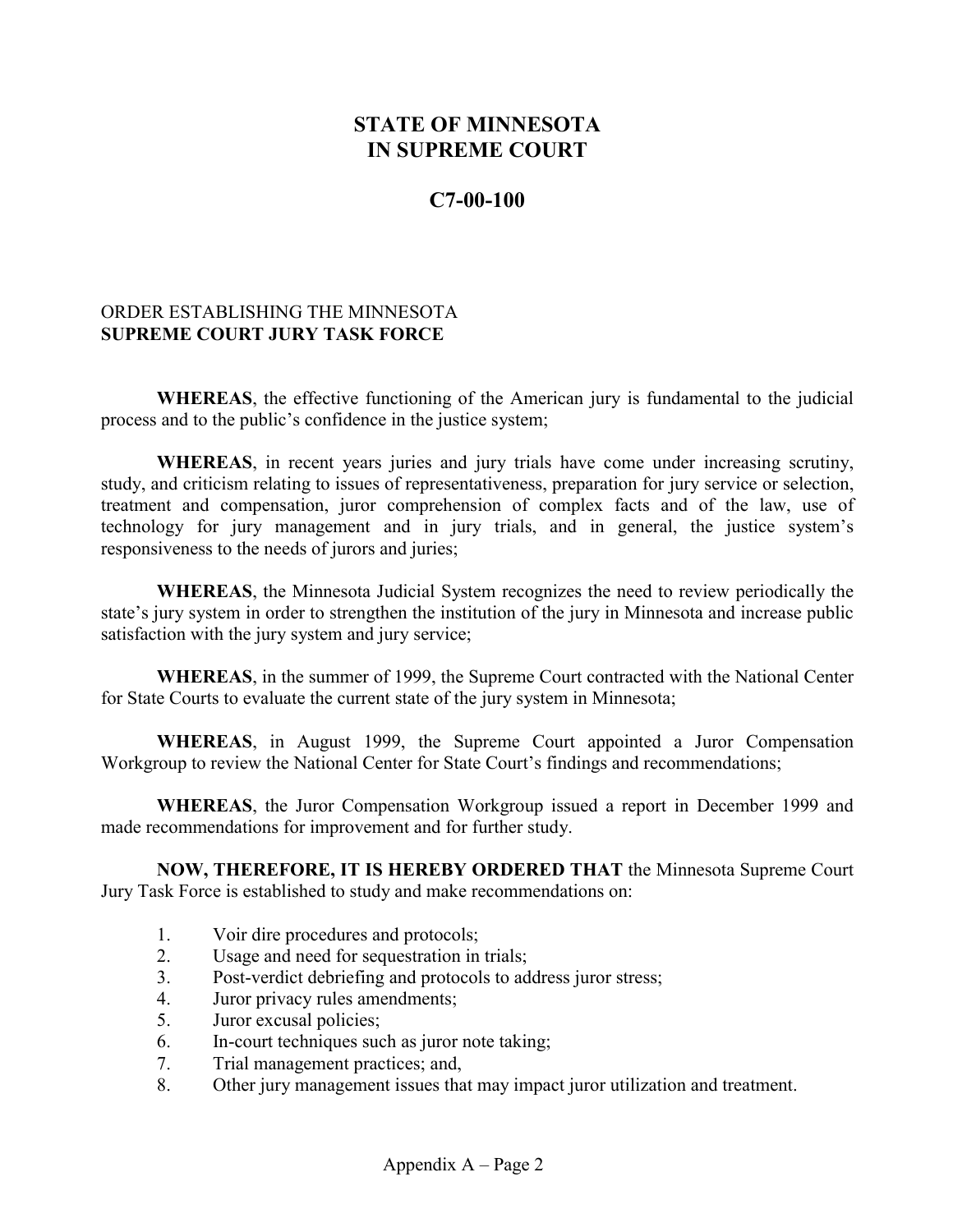The Jury Task Force shall submit its recommendations to the Supreme Court by September of 2001.

**IT IS FURTHER ORDERED THAT** the Honorable William Walker is appointed as Chair of the Jury Task Force, and that the following persons are appointed as members:

 Terri Bowman, Public Member Representative Sherry Broecker Jeffrey Bueche, Public Member Dave Carlson, Blue Earth County Court Administrator Joseph Carter, First District Public Defender Honorable Frederick Casey, Ninth Judicial District Edward Foley, Public Member Honorable Kathleen Gearin, Second Judicial District Don Gerdesmeier, D.R.I.V.E. Judy Gilbert, Dakota County Jury Manager Mark Haakinson, Ramsey County Jury Manager D. J. Hanson, Ninth Judicial District Administrator Patricia Hayes, Public Member John Himle, Public Member Mike Jesse, Benton County Attorney Sam Juncker, Tenth Judicial District Administrator Senator Randy Kelly Amy Klobuchar, Hennepin County Attorney Pat Kuka, Kandiyohi County Court Administrator John Levine, Public Member Honorable Dan Mabley, Fourth Judicial District William Mauzy, Attorney Honorable Anne McKinsey, Fourth Judicial District Vivian Jenkins Nelson, Intl. Institute for Interracial Interaction Dave Olson, Minnesota Chamber of Commerce Honorable John Oswald, Sixth Judicial District Professor john powell, University of Minnesota Law School Honorable Norbert Smith, Fifth Judicial District Richard Solum, Attorney John Stanoch, Attorney General's Office Honorable William Walker, Seventh Judicial District

**DATED:** March 17, 2000 **BY THE COURT:** 

 $/\text{S}/\text{S}$ 

 Kathleen Blatz  **Chief Justice**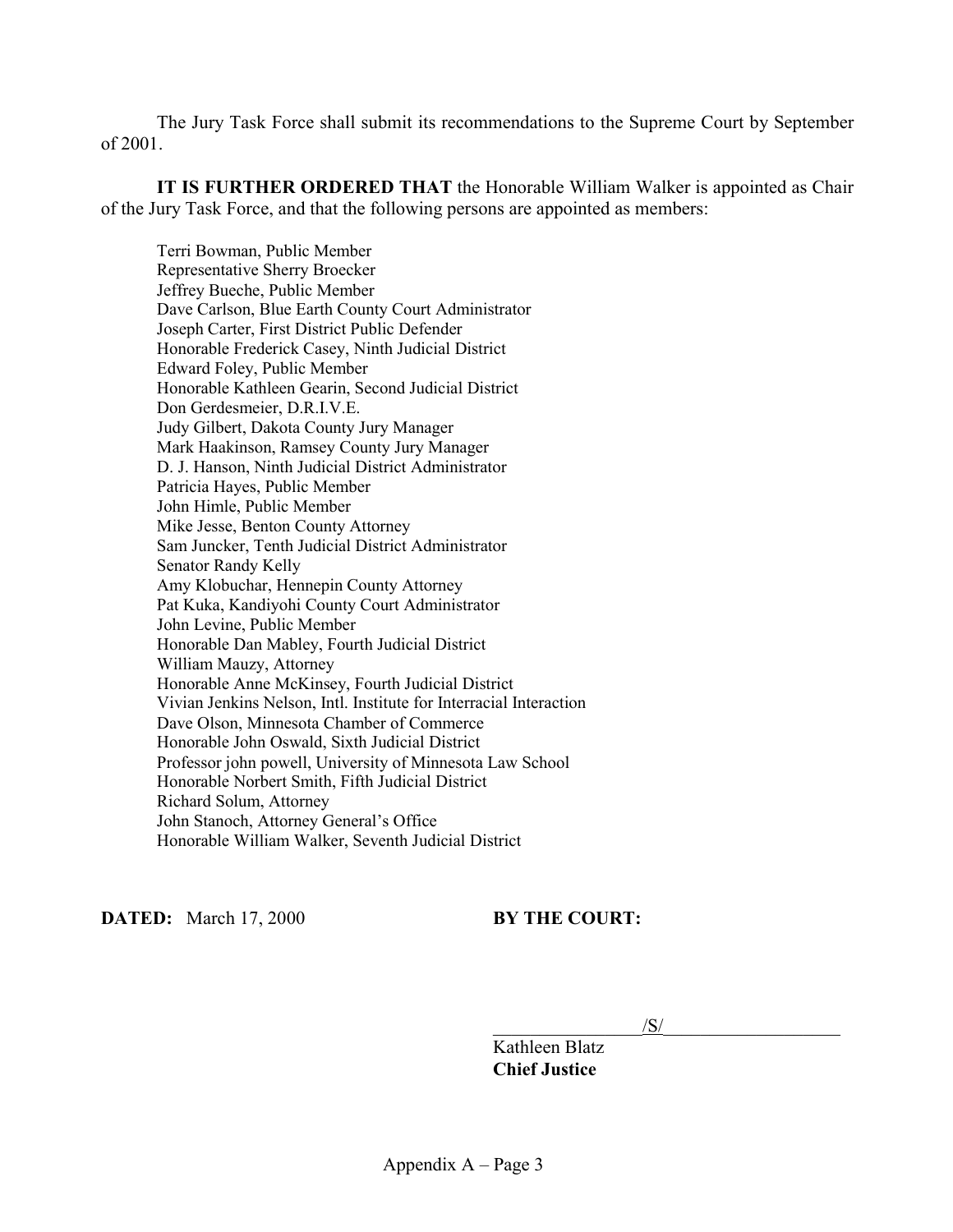## **APPENDIX B**

## **Terms of Jury Service in Minnesota.**

| <b>District</b>        | County            | <b>Term of Jury Service</b> |
|------------------------|-------------------|-----------------------------|
| First District         | Carver            | 2 months*                   |
|                        | Dakota            | 2 weeks or 1 trial          |
|                        | Goodhue           | 3 months*                   |
|                        | LeSueur           | 4 months*                   |
|                        | McLeod            | 4 months*                   |
|                        | Scott             | 3 weeks*                    |
|                        | Sibley            | 4 months*                   |
| <b>Second District</b> | Ramsey            | 1 week                      |
| <b>Third District</b>  | Dodge             | 3 months                    |
|                        | Fillmore          | 2 months                    |
|                        | Freeborn          | 2 months                    |
|                        | Houston           | 2 months                    |
|                        | Mower             | 2 months                    |
|                        | Olmsted           | 2 weeks                     |
|                        | Rice              | 2 weeks                     |
|                        | Steele            | 3 months                    |
|                        | Wabasha           | 3 months                    |
|                        | Waseca            | 3 months                    |
|                        | Winona            | $\frac{1}{3}$ months        |
| <b>Fourth District</b> | Hennepin          | 2 weeks                     |
| <b>Fifth District</b>  | <b>Blue Earth</b> | $\overline{2}$ months       |
|                        | <b>Brown</b>      | 4 months                    |
|                        | Cottonwood        | 4 months                    |
|                        | Faribault         | 4 months                    |
|                        | Jackson           | 4 months                    |
|                        | Lincoln           | 4 months                    |
|                        | Lyon              | 4 months                    |
|                        | Martin            | 4 months                    |
|                        | Murray            | 4 months                    |
|                        | Nicollet          | 4 months                    |
|                        | <b>Nobles</b>     | 3 months                    |
|                        | Pipestone         | 4 months                    |
|                        | Redwood           | 4 months                    |
|                        | Rock              | 4 months                    |
|                        | Watonwan          | 4 months                    |
| <b>Sixth District</b>  | Carlton           | 2 months                    |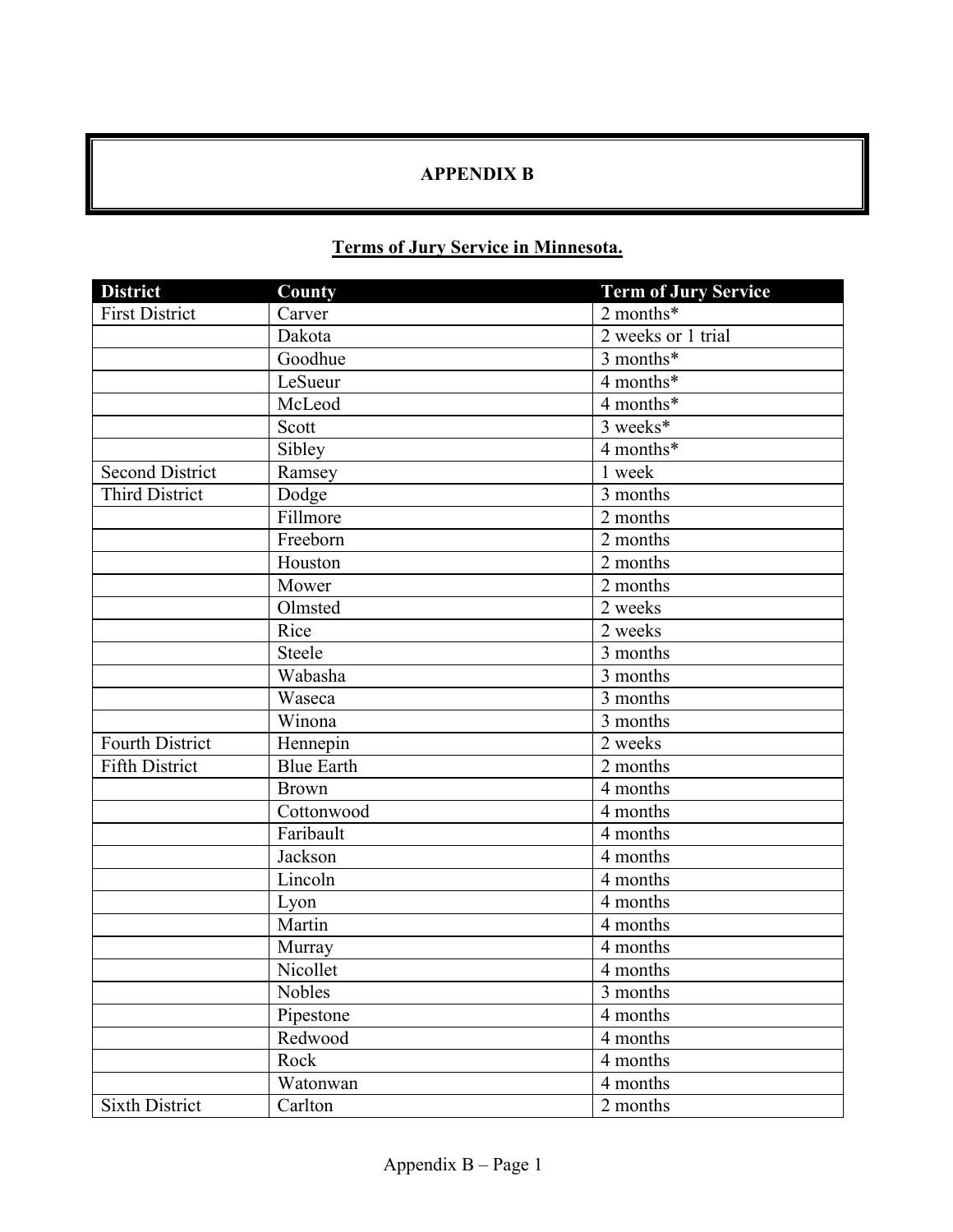| <b>District</b>         | County                         | <b>Term of Jury Service</b>                          |
|-------------------------|--------------------------------|------------------------------------------------------|
|                         | Cook                           | 3 months                                             |
|                         | Lake                           | 4 months                                             |
|                         | St. Louis - Duluth             | 2 weeks                                              |
|                         | St. Louis - Virginia & Hibbing | 1 month                                              |
| <b>Seventh District</b> | Becker                         | $3$ months                                           |
|                         | <b>Benton</b>                  | 3 months                                             |
|                         | Clay                           | 2 months                                             |
|                         | Douglas                        | 3 months                                             |
|                         | Mille Lacs                     | 2 months                                             |
|                         | Morrison                       | 3 months                                             |
|                         | Otter Tail                     | 2 months                                             |
|                         | <b>Stearns</b>                 | 2 weeks                                              |
|                         | Todd                           | 3 months                                             |
|                         | Wadena                         | 4 months                                             |
| Eighth                  | <b>Big Stone</b>               | 4 months                                             |
|                         | Chippewa                       | 4 months                                             |
|                         | Grant                          | 4 months                                             |
|                         | Kandiyohi                      | 1 month                                              |
|                         | LacQuiParle                    | 4 months                                             |
|                         | Meeker                         | 4 months                                             |
|                         | Pope                           | 4 months                                             |
|                         | Renville                       | 4 months                                             |
|                         | <b>Stevens</b>                 | 4 months                                             |
|                         | Swift                          | 4 months                                             |
|                         | Traverse                       | 4 months                                             |
|                         | Wilkin                         | 4 months                                             |
|                         | <b>Yellow Medicine</b>         | 4 months                                             |
| Ninth                   | Aitkin                         | 4 months or 10 days served                           |
|                         | Beltrami                       | 4 months or 10 days served                           |
|                         | Cass                           | 4 months or 10 days served                           |
|                         | Clearwater                     | 4 months or 10 days served                           |
|                         | Crow Wing                      | 4 months or 10 days served                           |
|                         | Hubbard                        | 4 months or 10 days served                           |
|                         | Itasca                         | 4 months or $10$ days served                         |
|                         | Kittson                        | 4 months or 10 days served                           |
|                         | Koochiching                    | $\overline{4}$ months or $\overline{1}0$ days served |
|                         | Lake of the Woods              | 4 months or 10 days served                           |
|                         | Mahnomen                       | 4 months or 10 days served                           |
|                         | Marshall                       | 4 months or 10 days served                           |
|                         | Norman                         | 4 months or 10 days served                           |
|                         | Pennington                     | 4 months or 10 days served                           |
|                         | Polk                           | 1 month or 10 days or 1 trial                        |
|                         | Red Lake                       | 4 months or 10 days served                           |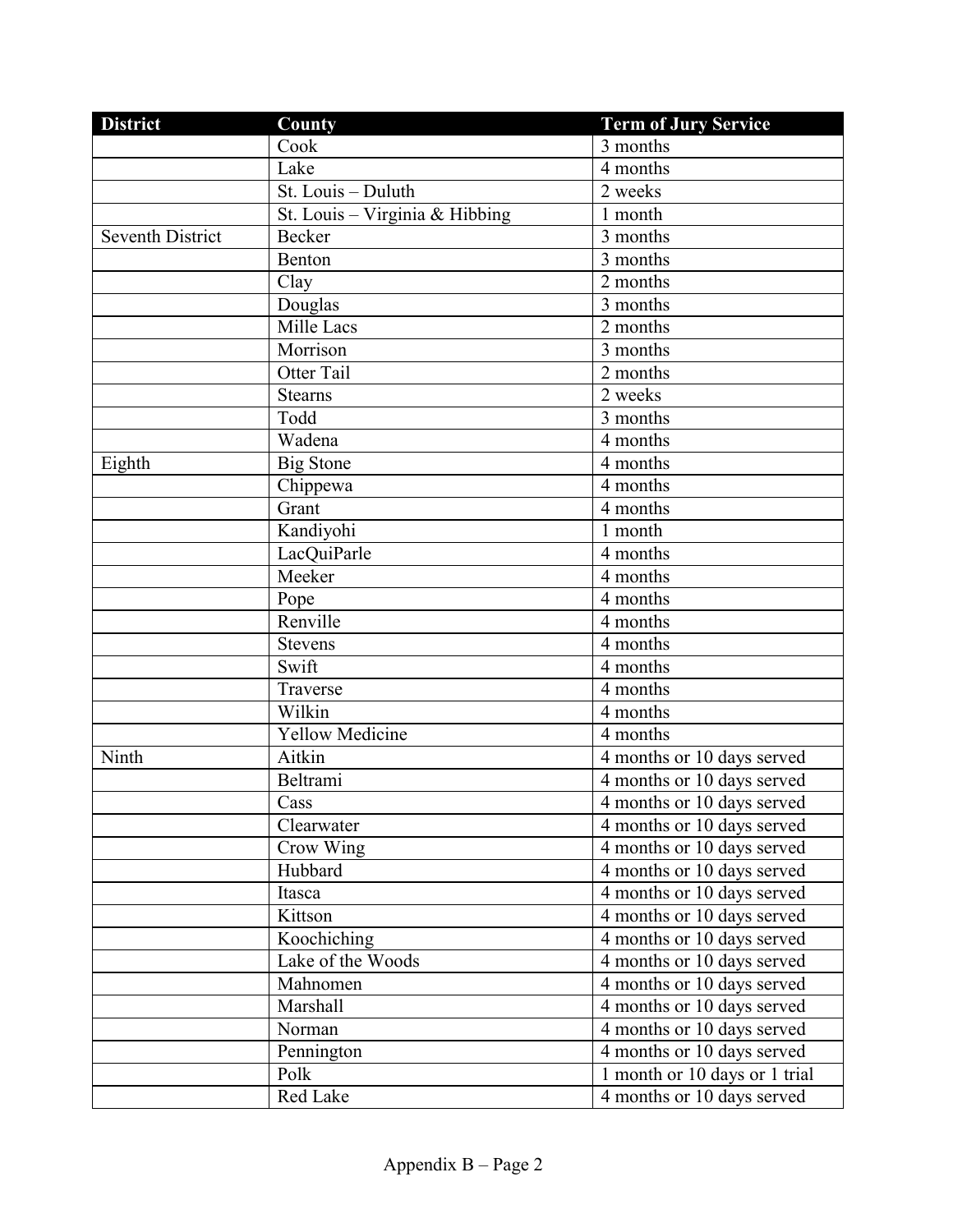| <b>District</b> | County     | <b>Term of Jury Service</b> |
|-----------------|------------|-----------------------------|
|                 | Roseau     | 4 months or 10 days served  |
| Tenth           | Anoka      | 2 weeks or 1 trial          |
|                 | Chisago    | 1 month*                    |
|                 | Isanti     | 2 months*                   |
|                 | Kanabec    | 4 months*                   |
|                 | Pine       | 3 months*                   |
|                 | Sherburne  | 2 months*                   |
|                 | Washington | 2 weeks*                    |
|                 | Wright     | 2 months*                   |

\* = However, no person shall be required to continue to serve after the person has reported to the courthouse for 10 days, or after the completion of 1 trial, whichever is longer.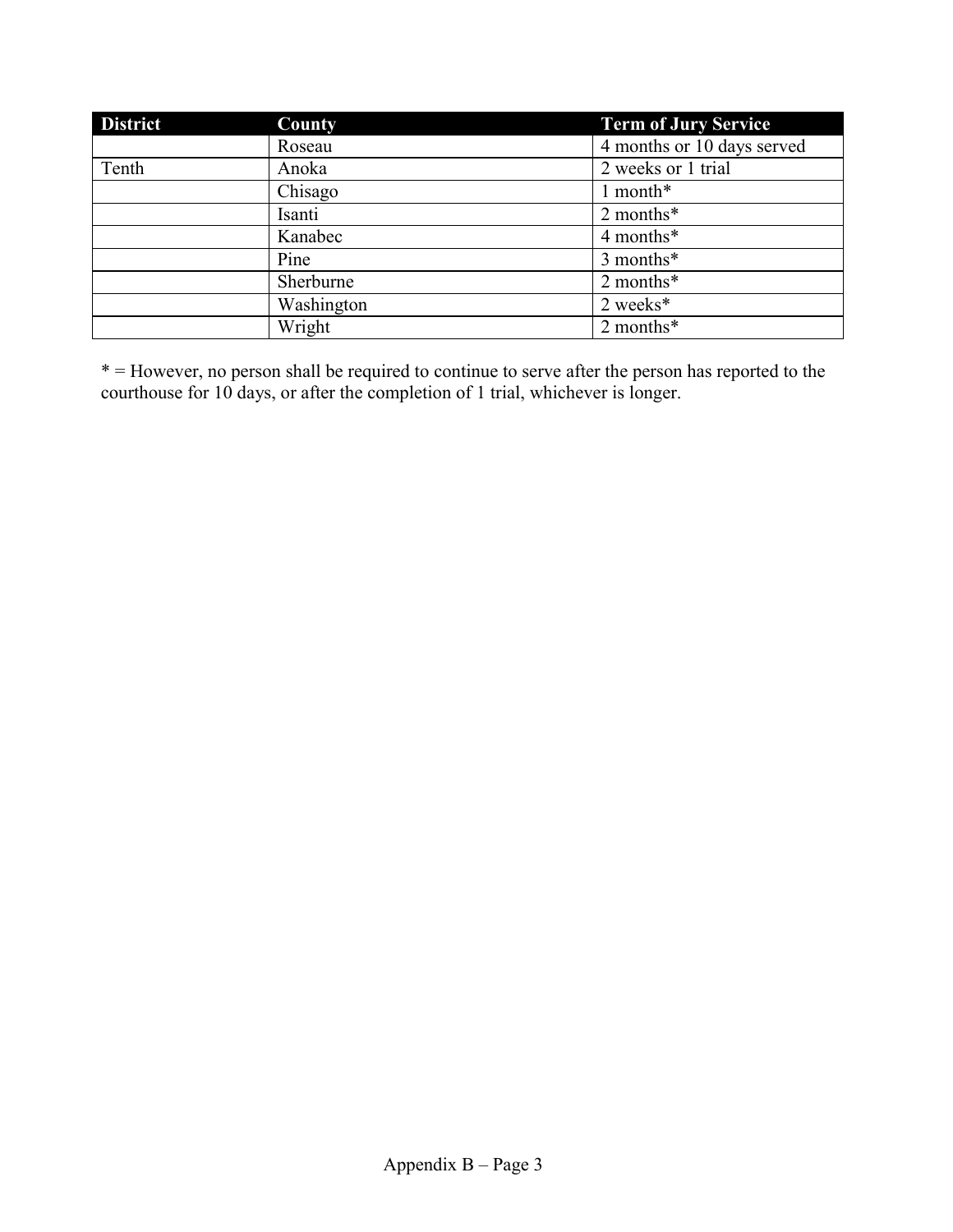#### **APPENDIX C**

#### **Memorandum Report to the Minnesota Supreme Court Jury Task Force: Issues to Consider in Planning for Reduced Terms of Juror Service**

**Criminal Courts Technical Assistance Project Report 98-048** 

**On-Site Work January 17 – 18, 2001** 

**Consultant:** 

**Frank Broccolina**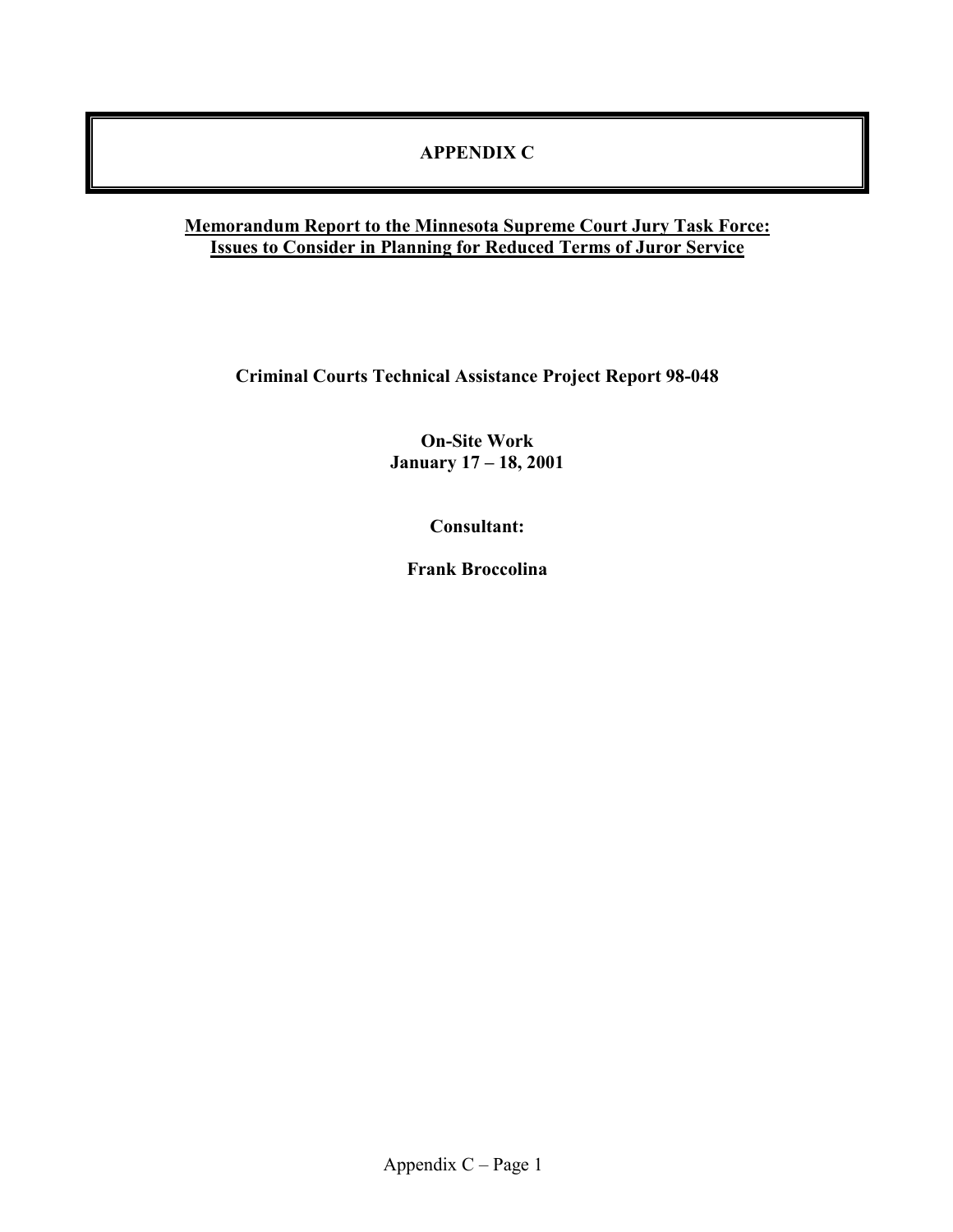#### **BJA-American University Criminal Courts Technical Assistance Project**

#### **Assignment Data Sheet**

| Technical Assistance No.:       | <b>CCTAP 98-048</b>                                                  |
|---------------------------------|----------------------------------------------------------------------|
| Requesting Jurisdiction:        | St. Paul, Minnesota                                                  |
| Requesting Agency:              | Minnesota Supreme Court Jury Task Force                              |
| Requesting Official:            | Ms. Lynae K.E. Olson<br>Court Specialist                             |
| Local Coordinator:              | Ms. Lynae K.E. Olson<br>Court Specialist                             |
| Date of On-Site Study:          | January $17 - 18$ , 2001                                             |
| Consultant Assigned:            | Frank Broccolina                                                     |
| <b>CCTAP Staff Coordinator:</b> | Joseph A. Trotter, Jr.<br>Project Director                           |
| Central Focus of Study:         | Issues to Consider in Planning for Reduced<br>Terms of Juror Service |

*This project was supported by Grant No. 97-DD-BX-0074, awarded to American University by the Bureau of Justice Assistance of the United States Department of Justice. The Bureau of Justice Assistance is a component of the Office of Justice Programs, which also includes the Bureau of Justice Statistics, the National Institute of Justice, the Office of Juvenile Justice and Delinquency Prevention, and the Office of Victims of Crime. Points of view or opinions in this document are those of the author and do not represent the official position of policies of the United States Department of Justice.*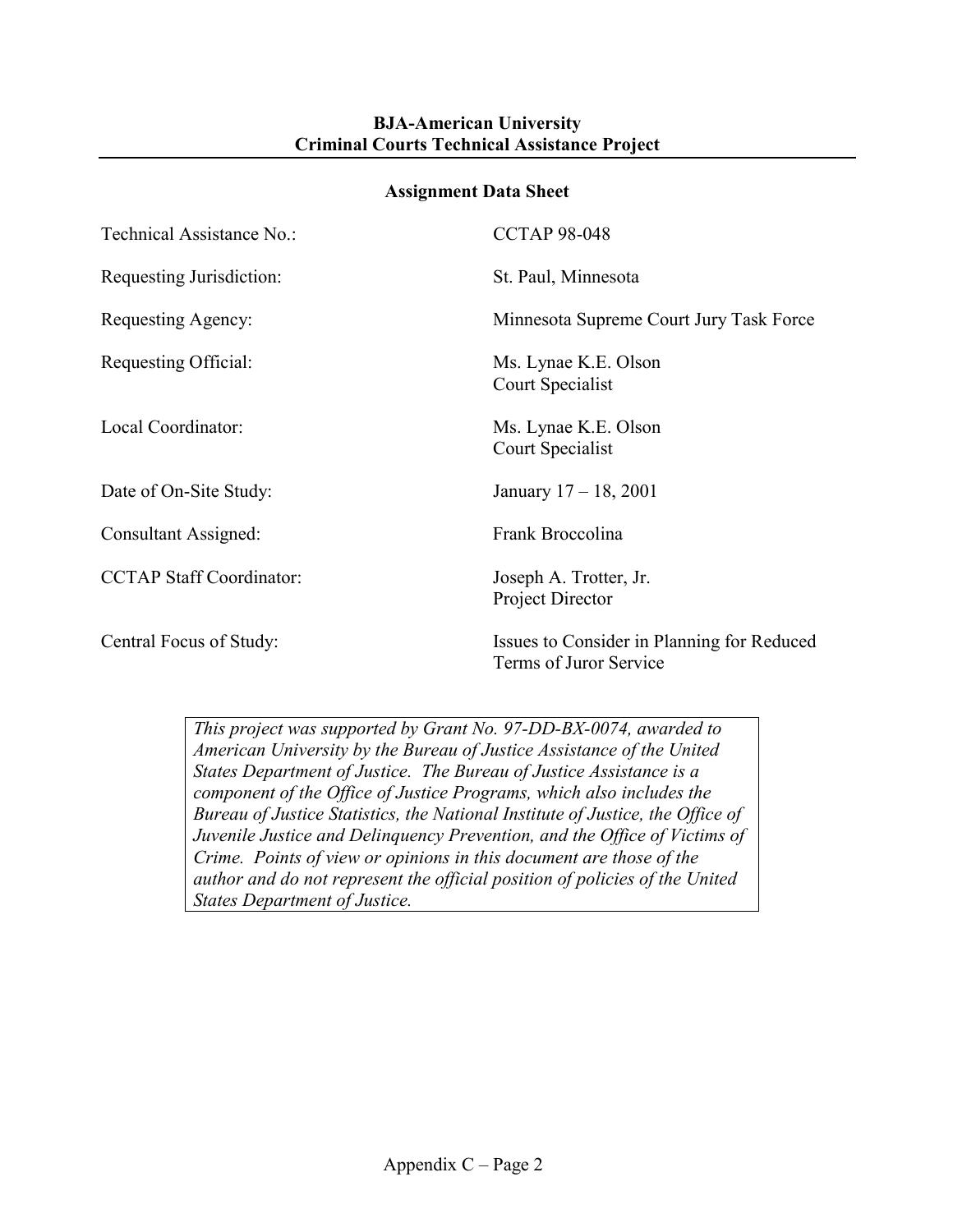## **Reduction in the Term of Juror Service Memorandum Report**

 The Minnesota Judiciary has undertaken a comprehensive statewide study of the structural and procedural components of its jury system. Part of that examination has focused on the term of juror service. While it seems well established that the length of service is the principal concern of prospective jurors, it should also be anticipated it will have the most significant bearing on jury system management. As such, the Judiciary has directed particular attention to this critical aspect of its jury renovation initiative.

 Because of its precipitous effect on virtually all other aspects of jury operation, reduction in the term of juror service raises concerns that need to be addressed. As part of its continuing dialogue relating to this issue, the Judiciary sought consultant assistance to provide a framework for its further deliberations. Through the Bureau of Justice Assistance-sponsored Criminal Courts Technical Assistance Project of American University, Frank Broccolina, the State Court Administrator for Maryland and the former Administrator for the Circuit Court for Baltimore County, was retained as a consultant on this issue. The consultant activities included a two-day site visit in January for discussions with project staff, a roundtable meeting with jury staff representatives, a site visit to Hennepin County, a brief presentation of preliminary reactions to the Jury Committee, and the report and recommendations that follow.

#### **Findings**

 As the Judiciary proceeds, it should be aware of the advantages and costs associated with any proposal to reduce the juror term significantly. Advantages include: (1) increased citizen participation; (2) improved jury representativeness and inclusiveness; (3) virtual elimination of service excusals; (4) increased service certainty for the prospective juror; and (5) reduced personal cost to the prospective juror, as well as productivity costs related to the juror's employer. Associated costs and concerns include: (1) increased processing (more telephone calls, more paper, and more frequent juror orientation); (2) increased system costs (additional jury staff and development of jury management automation; (3) reduces jury pool flexibility; (4) increased exposure of weaknesses in current case and jury management systems); and (5) increased stress of jury staff.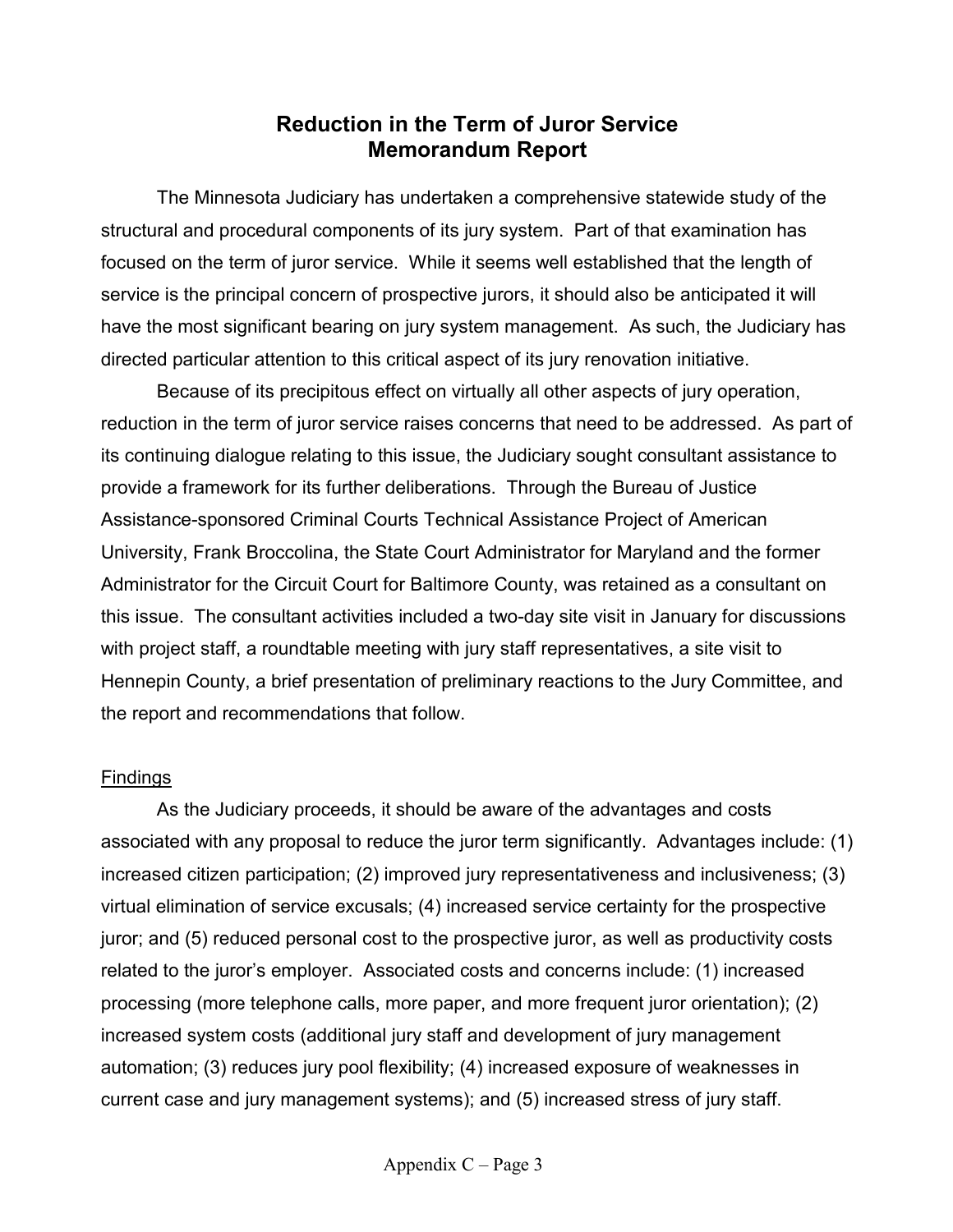As it moved to a decision on this issue, it becomes increasingly important that the Judiciary determines what value it places on increased citizen participation in the judicial process and the convenience of service to prospective jurors and their respective employers. If these two factors are of central importance to its efforts then the Judiciary needs to direct its attention on how best to implement significantly reduced terms of service in each trial court.

 Assuming that Minnesota has strong interest in such a reduction, the Judiciary needs to concentrate on three pivotal factors: (1) the development of automation tools; (2) increased staff assistance and support; and (3) adequate case and jury management. Each of these areas are interdependent and crucial for a successful reduction in term.

 The increased processing required in term reduction will be dependent upon a firm automation infrastructure to accommodate the geometric increases to qualification, summoning, deferrals, jury payment and other administrative matters. Realistically however, despite even the very best management programming available, it is inconceivable that a significant reduction in juror service will not require some level of increase in jury staff size. Effective technology cannot eliminate this most important ingredient to program implementation.

 Relatedly, the Judiciary needs to be sensitive to the stresses associated with such fundamental change. It is essential that the jury managers become and remain engaged fully in this project. Practically speaking, after all the high level policy making and planning is completed, implementation will be dependent principally on these managers. From the roundtable discussion with jury staff representatives it was clear that there was group concerns related to: (1) being help accountable for program implementation but not having sufficient resources; (2) the lack of cooperation of trial court leadership to control postponement of cases and the size of individual jury panels; and (3) perceived threats to professional competence, job security and personal self-worth.

 Finally, but perhaps most importantly, the significant reduction in juror term of service will expose current weaknesses in both case and jury management. If trial courts have not adopted effective case management practices, reduction in juror service will uncover system inadequacies. Courts must ensure that early and meaningful dispositive pretrial events are established, caseflow if differentiated to maximize expeditious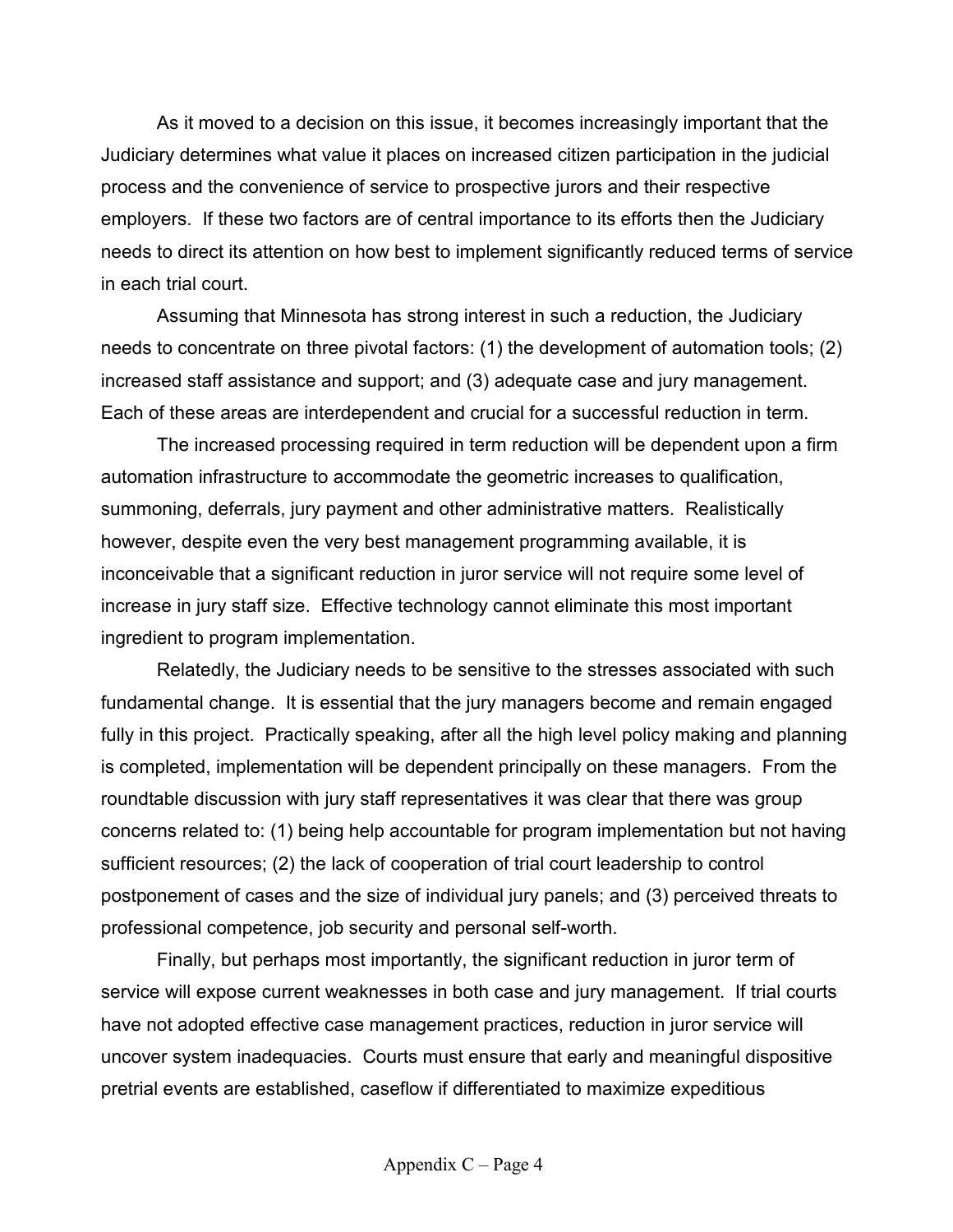disposition, trial dates are set only after the conclusion of pretrial disposition attempts, and case postponements are limited. Current systems of jury management equally must be efficient with its jury pool and jury panel utilization especially as it relates to qualification and summoning the size of voir dire panels.

## The Way Forward

 The Minnesota Judiciary is to be commended for its efforts in jury improvement. Nothing will be of greater significance to this initiative than the adoption of reduced terms of service. The Judiciary should consider the following implementation strategies as it advances its agenda:

- 1. Ensure that juror source lists are of sufficient number to accommodate the increased number of prospective jurors.
- 2. Examine current case and jury management systems to determine each is operating effectively.
- 3. Develop effective jury management automation and expand jury staffs.
- 4. Establish a permanent institutional body to oversee jury operations and serve as an on-going educational and informational center.
- 5. Create a means of providing on-going technical assistance to the jury management system.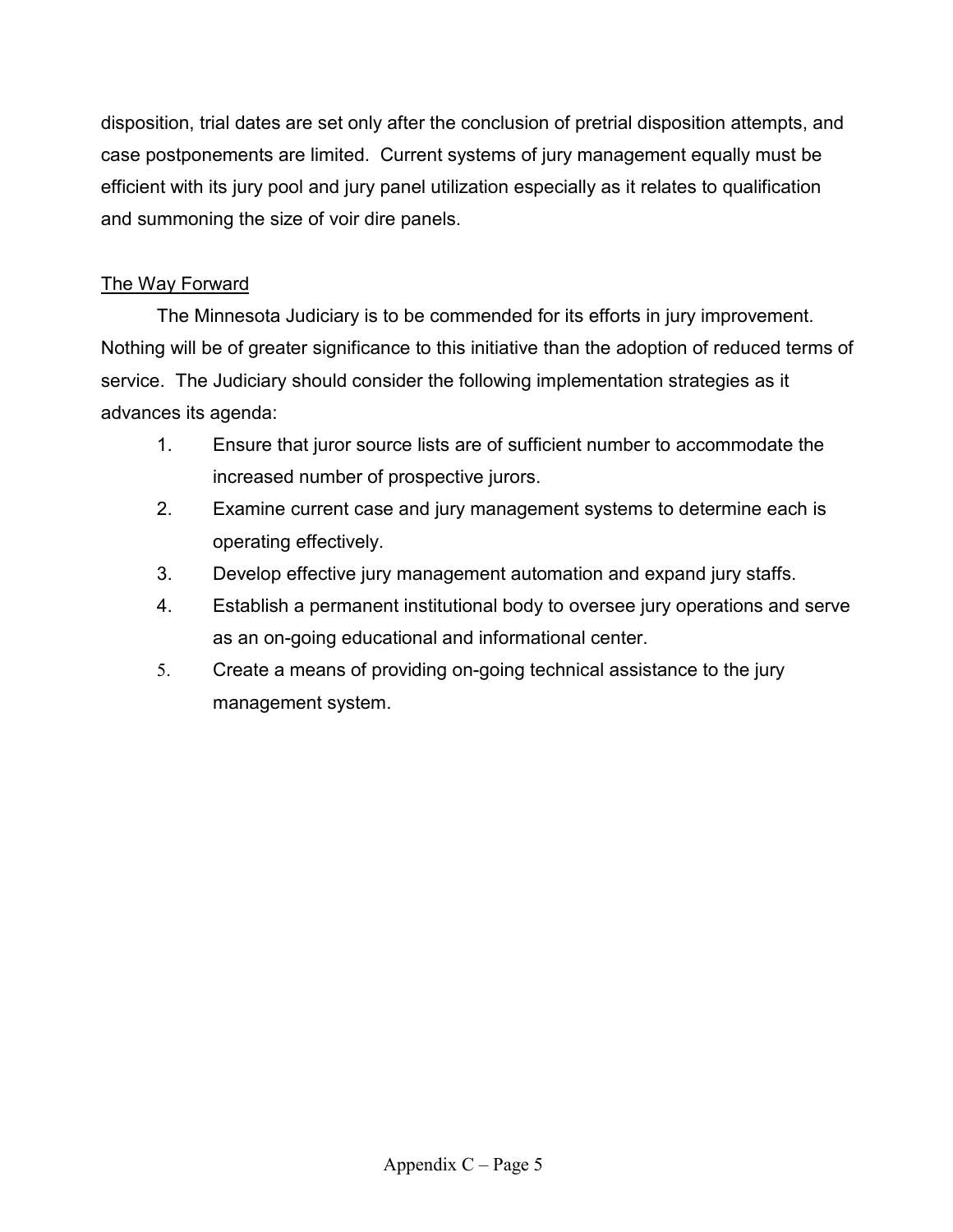#### **ATTACHMENT A**

#### **ROUNDTABLE DISCUSSION January 17, 2001**

Room Configuration (Room 230):

A large semi circle with Frank at the front Tape recorder, chalk board and/or easel.

Show 7 minute video (shown to Jury Task Force first meeting)

#### **Discussion Points/Issues**:

- Impetus for Change in Maryland:
	- Why was it considered and eventually adopted?
	- Opposition? If so by whom?
	- Strategy developed to address the concerns and issues?
- Major Concern: More people are required to be summoned under a severely limited term of service, which may result in a significant increase in administrative costs:
	- $\checkmark$  personnel and space, including phone lines, desks, etc
	- $\checkmark$  paper and postage
	- $\checkmark$  automated call-in systems/information system support
	- $\checkmark$  budget increase justification and acquisition
	- $\checkmark$  expenses related to juror fees and mileage: pressure to reduce to "make up" for increase in admin costs?
	- $\checkmark$  other "hidden" costs?
- Other Transition Issues and Costs: What are They?
- Frequent Juror Orientation: Reduce Length? How?
- Reduced Term of Service Relationship to Efficient Trial Scheduling and Continuance **Practices**
- Seasoned Jurors v. "Fresh" Jurors
- Reduced Chance of Participating in Voir Dire or Trial ?
- Jury Service Perception: Cheapens Jury Service?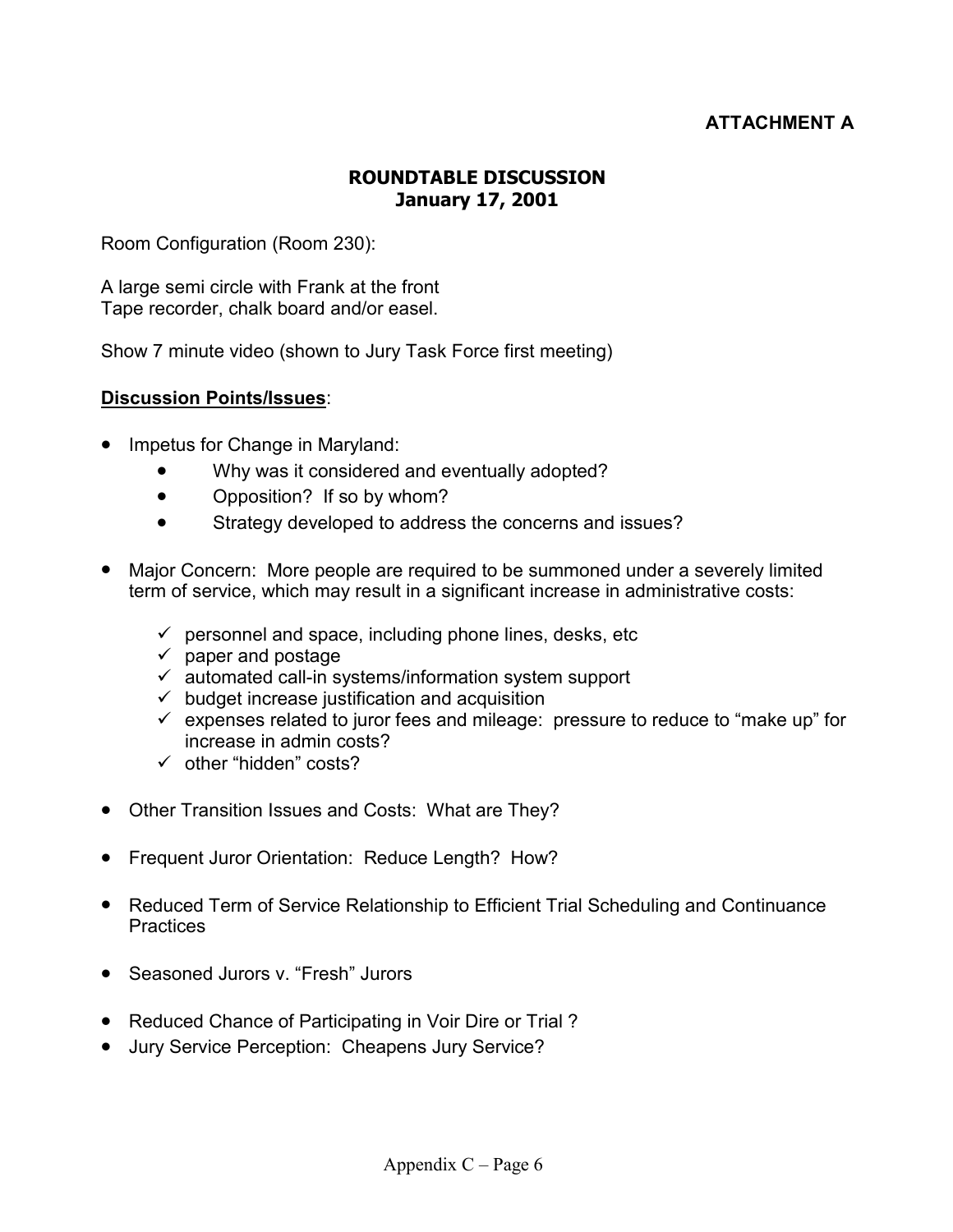• Small Court v. Mid-Size Court v. Large Court: Differences in cost? Challenges? Implementation Issues?

#### **Benefits**:

- Reduced Burden on Juror and Employer
- Greater Citizen Participation-improved representation and inclusiveness of the community
- Increased Opportunities for public education and experience with the court system
- Lower personal loss to citizens leads to "improved juror attitudes"
- Fewer Excusals
- Greater Certainty for the Juror
- Byproduct is more efficient use of juror time
- "Fresh" jurors assigned to cases

#### *Did Baltimore experience many, some or none of the benefits above?*

Background: Forty percent of U.S. Citizens live in jurisdictions that have a reduced term of service that require one day of service, or service on one jury trial. The following states/jurisdictions have this type of reduced term of service (mandatory or voluntary):

| <b>Mandated</b> | <b>Voluntary</b>      |  |
|-----------------|-----------------------|--|
| California      | Arizona               |  |
| Colorado        | Michigan              |  |
| Connecticut     | New York              |  |
| Florida         | North Dakota          |  |
| Massachusetts   | Pennsylvania          |  |
|                 | <b>Baltimore</b>      |  |
|                 | Houston               |  |
|                 | <b>Dallas</b>         |  |
|                 | Chicago               |  |
|                 | Atlanta               |  |
|                 | Wash., D.C.           |  |
|                 | <b>Salt Lake City</b> |  |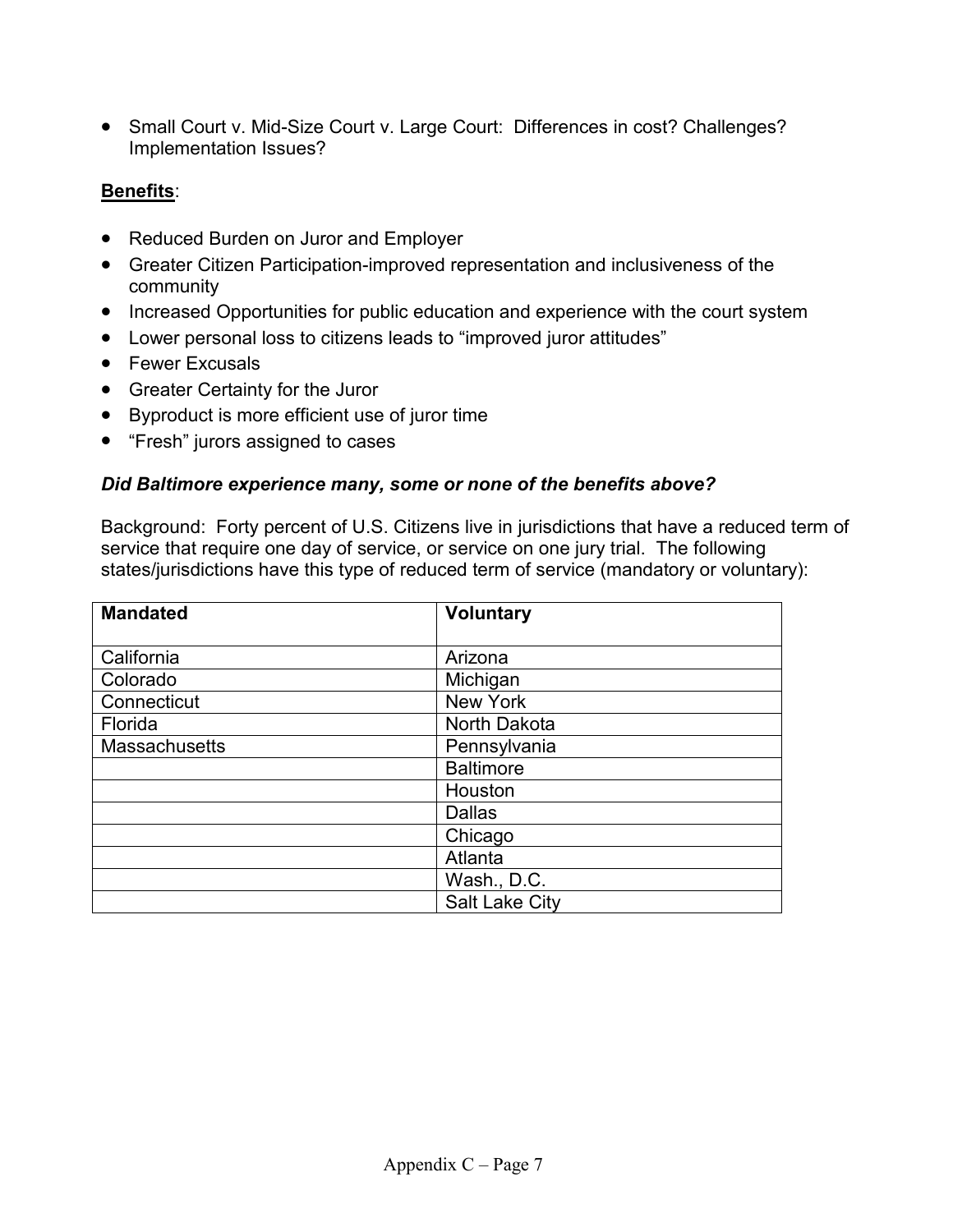## Attachment B

Participants in Focus Group on Jury System Management Issues January 17, 2001 Facilitator: Frank Broccolina, State Court Administrator, Maryland

| <b>Name</b>            | <u>Title</u>                            | Court/Office                      |
|------------------------|-----------------------------------------|-----------------------------------|
| <b>Bruce Alghren</b>   | <b>Court Administrator</b>              | <b>Carlton County</b>             |
| Joanne Bennett         | <b>Court Administrator</b>              | Anoka County                      |
| Van Brostrom           | <b>Court Administrator</b>              | Dakota County                     |
| <b>Barb Emslander</b>  | <b>TCIS Coordinator</b>                 | 7 <sup>th</sup> Judicial District |
| <b>Judy Gilbert</b>    | Supervisor of Jury Management           | Dakota County                     |
| Mark Haakinson         | Jury Office Manager                     | 2 <sup>nd</sup> Judicial District |
| <b>Sherilyn Hubert</b> | <b>Court Administrator</b>              | <b>Yellow Medicine County</b>     |
| Sheila Johnson         | <b>Court Administrator</b>              | Anoka County                      |
| Sam Junker             | <b>District Administrator</b>           | Anoka County                      |
| Peggy Kuisle           | Supervisor                              | 3rd Judicial District             |
| Lynn Lahd              | Jury Manager                            | <b>Hennepin County</b>            |
| David Marchetti        | Jury                                    | 2 <sup>nd</sup> Judicial District |
| Lois McBride           | <b>Senior Systems Analyst</b>           | Minnesota Supreme Court           |
| Nancy McCabe           | Deputy District Administrator           | Anoka County                      |
| Wayne Mitzke           | <b>Court Manager</b>                    | <b>Hennepin County</b>            |
| Lynae Olson            | <b>Court Specialist</b>                 | Minnesota Supreme Court           |
| Darrel Paske           | <b>Court Administrator</b>              | <b>Crow Wing County</b>           |
| Nancy Winger           | Asst. District Administrator            | <b>Beltrami County</b>            |
| <b>Barb Worrell</b>    | Asst. District Administrator            | <b>Blue Earth County</b>          |
| <b>Cindy Stratioti</b> | <b>Chief Deputy Court Administrator</b> | St. Louis County                  |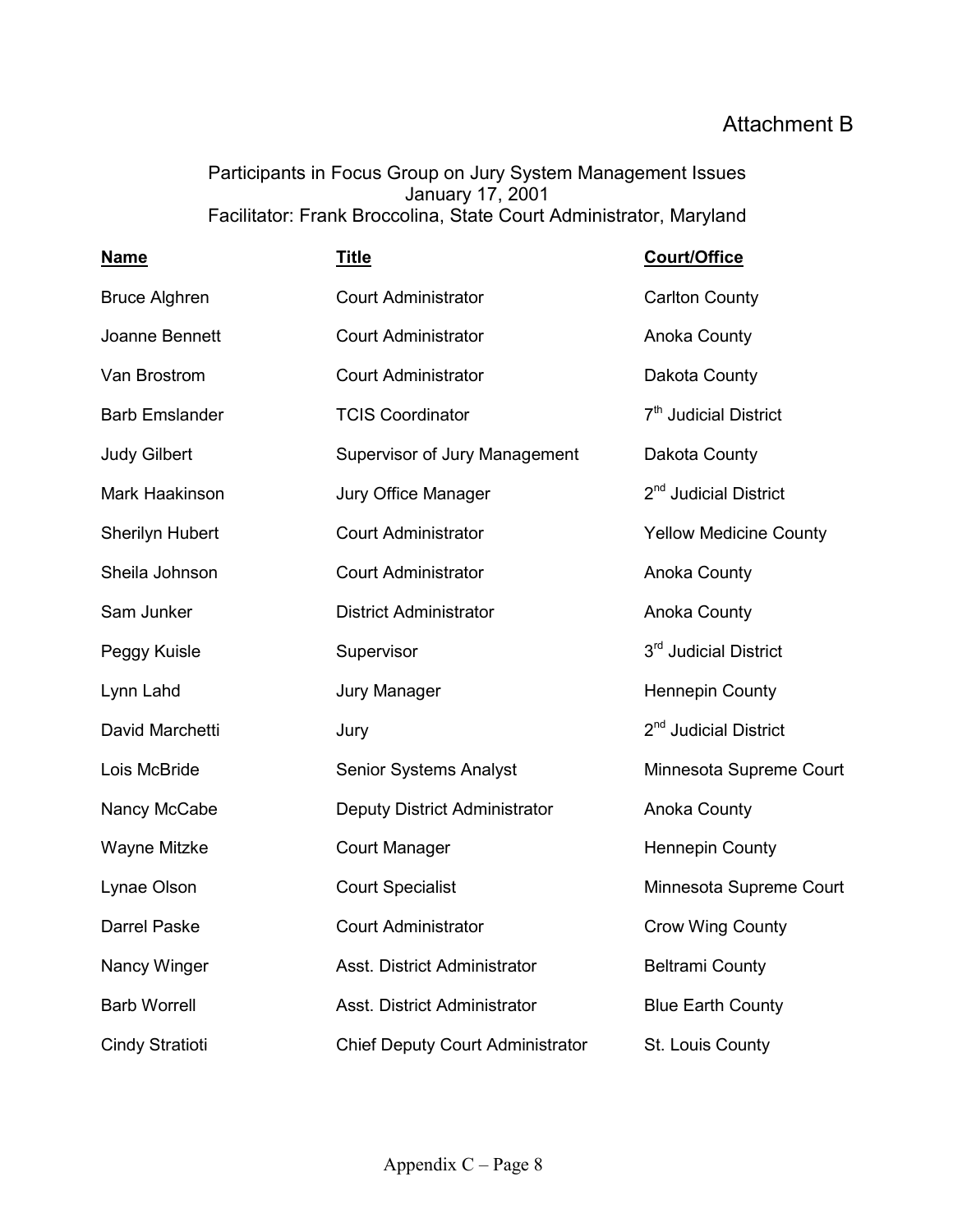## **APPENDIX D**

#### **Jury Best Practices Guide, Sections I and II**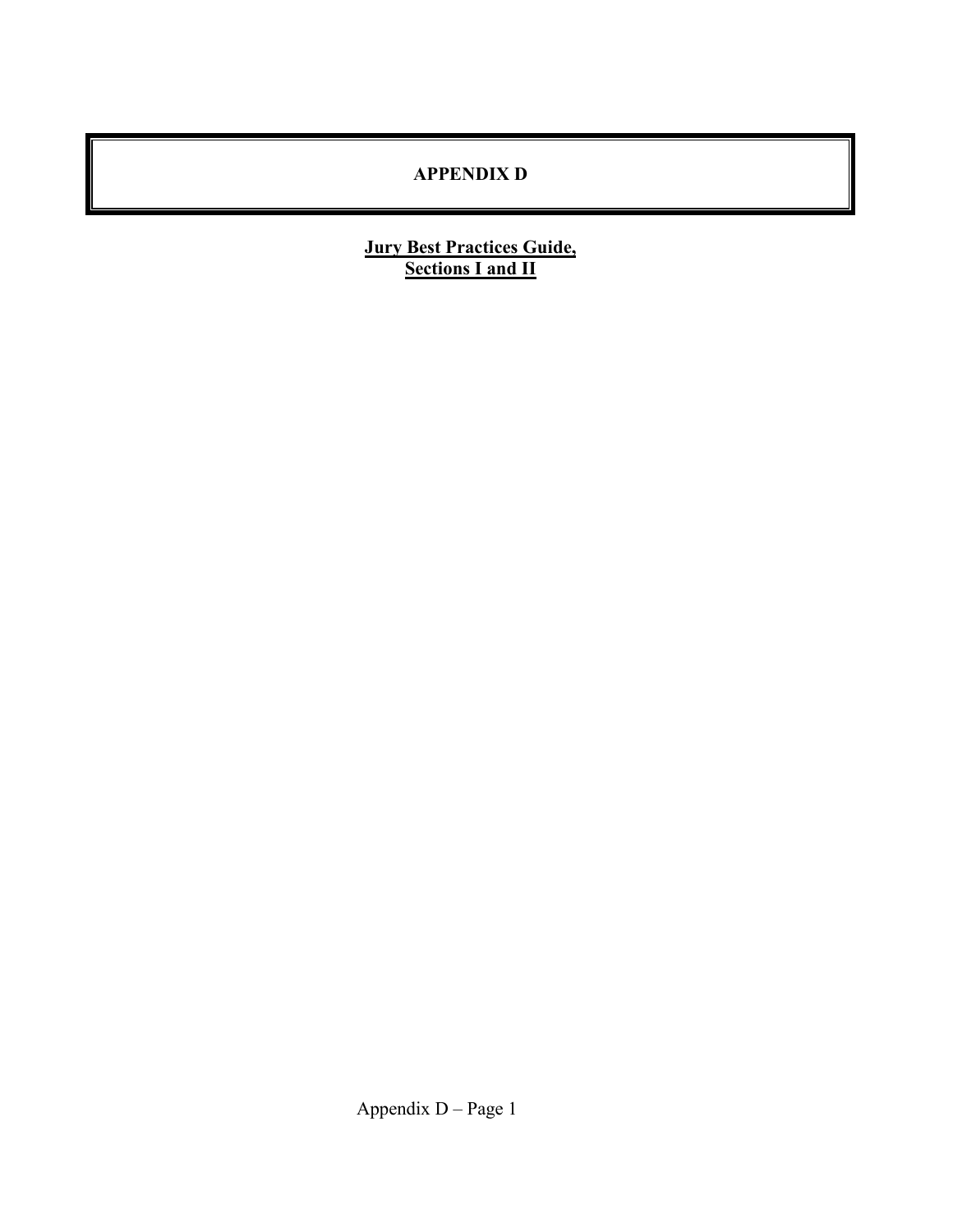## **RECOMMENDATION No. 97/01-01** Rule 803 Committee

## **TITLE**: Jury Best Practices Guide

**RECOMMENDATION**: The Rule 803 Committee recommends that Minnesota Jury Commissioners review the *Jury Best Practices Guide* and consider using it as a resource, as deemed relevant to their jurisdictions.

#### **Attachments**:

A. *Jury Best Practices Guide* (1996)

## **APPROVAL**:

| Rule 803 Committee             | Sam Juncker, Chair | 01/30/97 |  |
|--------------------------------|--------------------|----------|--|
| Group                          | Representative     | date     |  |
| <b>District Administrators</b> | Tim Ostby, Chair   | 02/20/97 |  |
| Group                          | Representative     | date     |  |

 **Notes**: The Committee determined that this recommendation pertains to internal operations rather than policy and therefore does not require approval from the Conference of Chief Judges.

## **DISTRIBUTION**:

| <b>District Administrators</b>                  | Sam Juncker, Chair                                    | 02/20/97                 | group/individual |
|-------------------------------------------------|-------------------------------------------------------|--------------------------|------------------|
| V1a                                             | date                                                  |                          |                  |
|                                                 |                                                       | District Administrators/ |                  |
| Sue Dosal, SCA<br>V1a                           | 803 Committee Chair 03/26/97 group/individual<br>date |                          |                  |
| <b>Court Administrators</b><br>V <sub>1</sub> a | Dist. Administrators<br>date                          | 03/26/97                 | group/individual |

g:\jury\803comm\recommen\9701-01.wp5

Appendix D – Page 2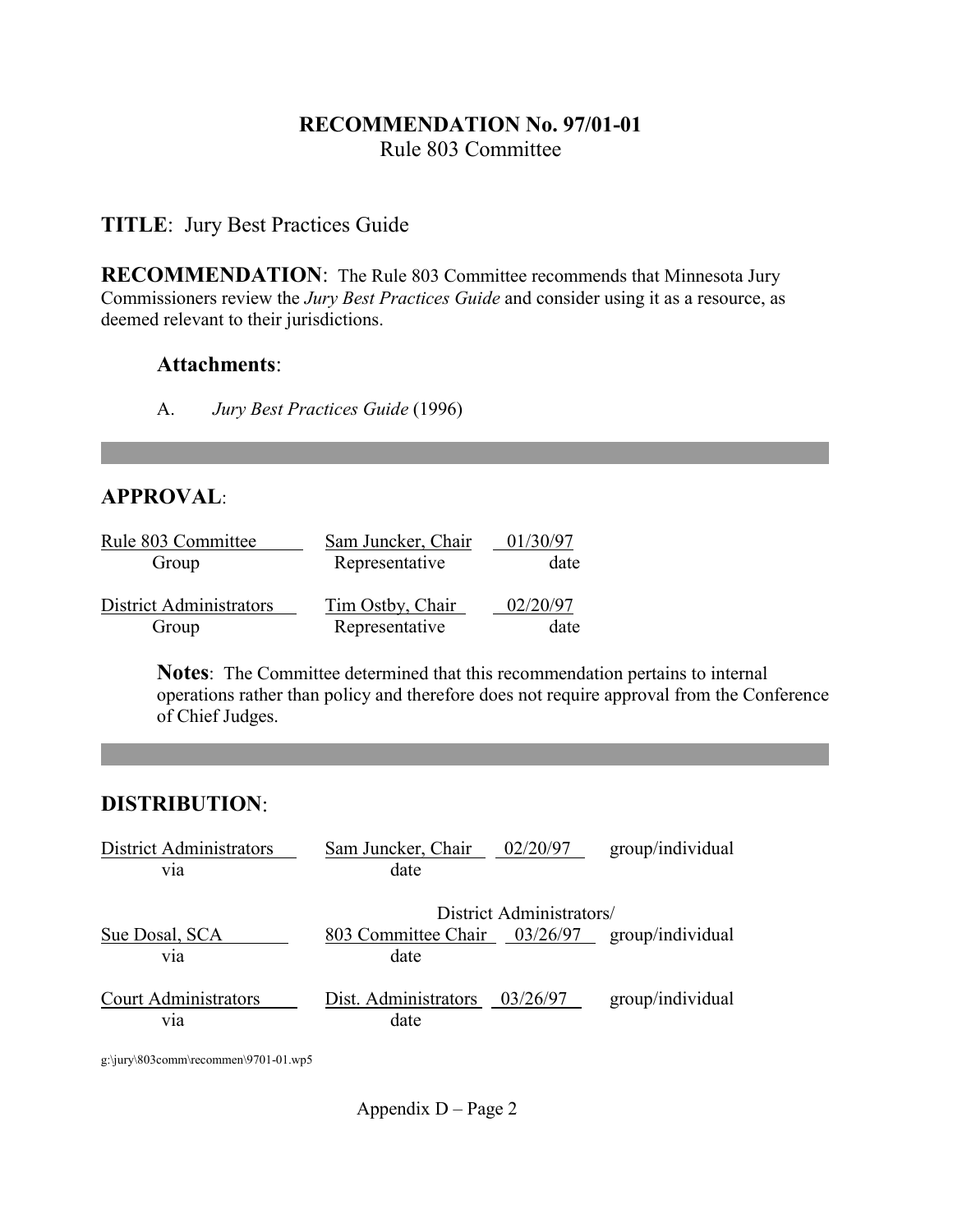# **JURY BEST PRACTICES GUIDE**

Prepared by a Subcommittee of the Rule 803 Committee State of Minnesota - 1996

#### **FORWARD**

This document is not a formal recommendation and has never been adopted as state-wide policy. It is merely an informational resource that may be of interest to some jurisdictions, but not necessarily to all. While this document has been recognized by the 803 Committee as a potentially useful resource, its contents do not necessarily reflect the views of the individual members of the 803 Committee.

## **INTRODUCTION**

The Court has the responsibility to see that jurors are utilized effectively and efficiently, that the cost of operating the jury system is minimized, and that jury service is viewed as a worthwhile and positive experience. The purpose of the Jury Best Practices Guide is to provide recommendations on juror utilization to see that these goals are implemented on a statewide basis.

Best practices have been developed in four areas: anticipating requirements for the pool, panel usage, conducting voir dire and sequestering jurors. These practices should be implemented through administrative policies and should be re-evaluated periodically to ensure that the goals governing juror utilization are met.

## I. **ANTICIPATING REQUIREMENTS FOR THE POOL**

A jury pool is the collection of jurors reporting for jury duty in a given term and not yet assigned to a panel for voir dire or selected to sit on a trial jury. In smaller courts, the pool and the panel are essentially the same. In larger courts, all judges share the same pool. Recommended best practices include:

- A. Daily and weekly patterns of usage:
- Develop and enforce judicial policies that will eliminate jury cases settling on the doorsteps. Such policies should include imposition of financial sanctions.
- Develop a scheduler position as liaison between courts and parties so that efficient use of calendar time is maximized. Maintain continuous communication between scheduler and jury management staff.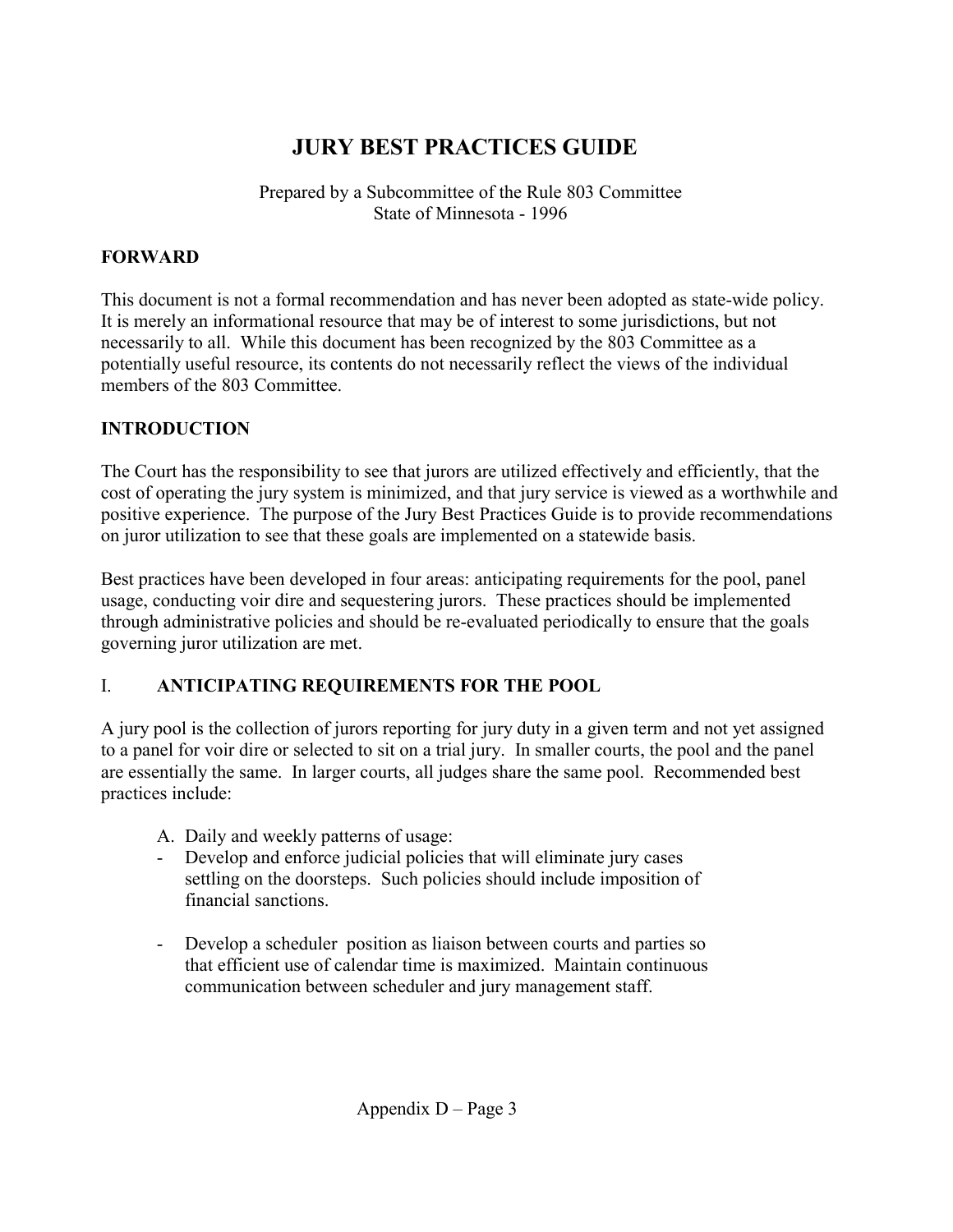- B. Number and types of scheduled trials:
	- Determine settlement rate based on criteria such as case types, attorney patterns; schedule backup cases to maximum; experiment to reach desired number.
	- Develop a strictly enforced continuance policy for all case types.
	- Do not set trials until later in the process when reasonable settlement possibilities or plea negotiations have been exhausted.
	- Do not negotiate pleas on the day of trial.
- C. Number of available judges:
	- If possible, have other judge available to take backup case if first case goes.
	- Have agreement among judges to have flexible calendars so if last minute removal occurs, another judge can step in to hear case without necessity of continuance.
- D. Available facilities:
	- Use jury assembly room if space is available.
	- Determine in advance most cost efficient meal and lodging accommodations.
	- Provide comfortable, functional waiting area for pool jurors with work areas, telephone access, reading materials, courtesy items.
- E. Use of standby and call-in:
	- For cases that will require individual voir dire, have mass orientation for questionnaires, group questions, etc; then stagger in at different time.
	- Use a juror call-in line and keep message updated.
	- Set guidelines for number of jurors needed for specific case types.
	- Scrutinize qualification questionnaires to eliminate those to be excused/deferred prior to appearance.
- F. When to dismiss jurors:
	- In counties where there is an assembly room, return unselected jurors back to pool for other cases same day.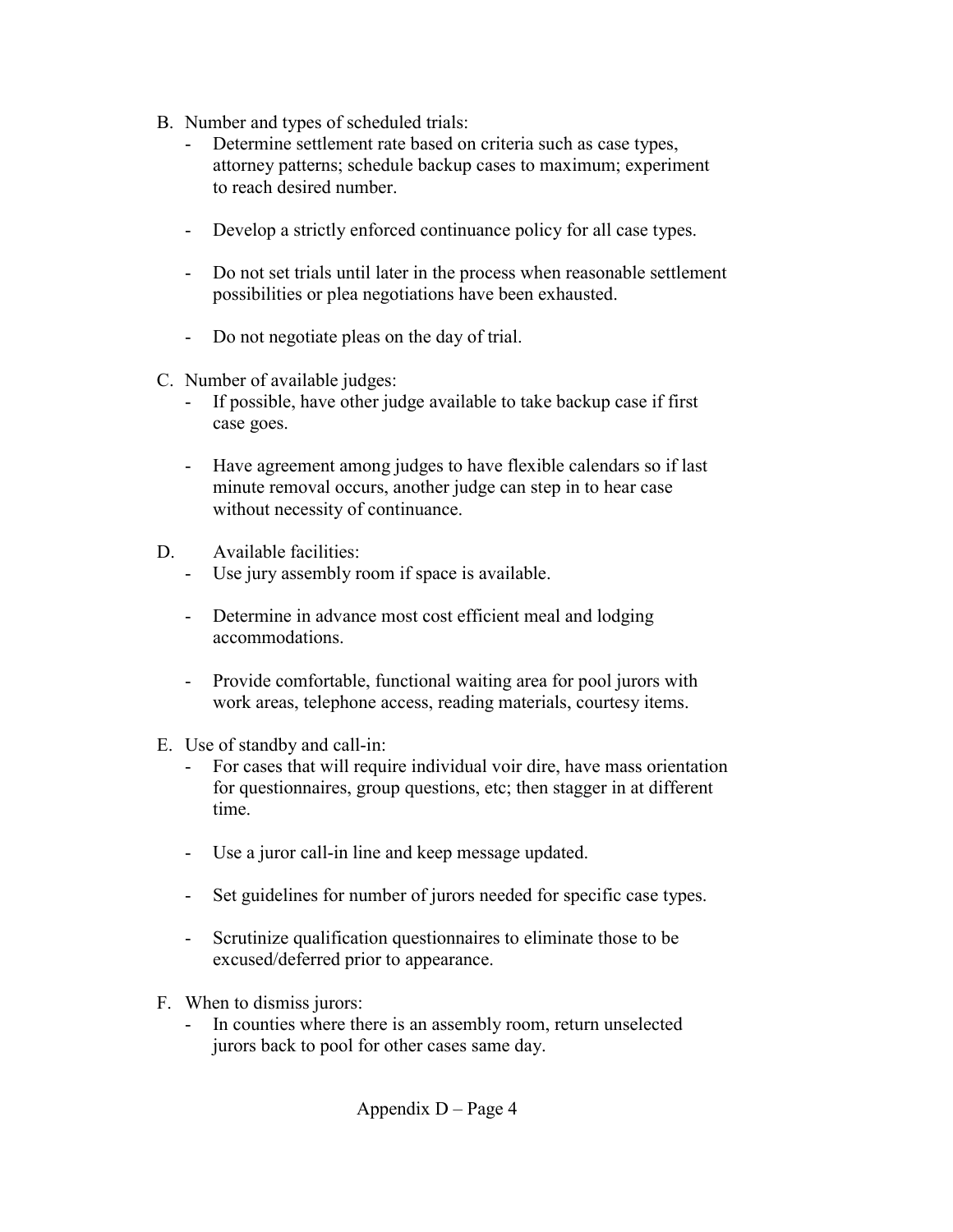- In smaller counties, select juries for more than one case on same day.
- Standardize jury debriefing by judges.

#### II. **PANEL USAGE**

A. Panel Size

 Panel sizes must be large enough to provide for adequate voir dire, that is, big enough to allow for all peremptory and challenges for cause as well as for sworn jurors and necessary alternates.

 If the panel is too large, some jurors will not be reached and an excessive and "artificial" demand will be placed on the pool. Inflation of panel sizes puts a heavy burden on juror requirements because of peak demands and blowing up short time juror needs far beyond trial requirements.

BEST PRACTICES: Establish adequate panel sizes for each type of case based on the following factors:

- 1. The size of the jury that is to hear the case
- 2. The type of case
- 3. The number of parties
- 4. The number of challenges most often exercised in the past in this type of case
- 5. The procedures used to exercise challenges

Suggested panel sizes for each case type

| First Degree Murder | 50 |
|---------------------|----|
| Felony              | 25 |
| Gross Misdemeanor   | 18 |
| Misdemeanor         | 18 |
| Civil               | ∗  |

\*For each party involved add two more jurors to the panel size.

These standard panel sizes should be adopted as court rule. Any changes needed in a particular case due to publicity, multiple defendants, etc. should be stipulated by the judge and attorneys and become part of a pretrial order so there is coordination with the jury office.

B. Arrangements for Unusual or High Publicity Cases

 Most courts will need large panels for highly publicized or multiple defendant cases - whether or not the court pools its jurors. This is to avoid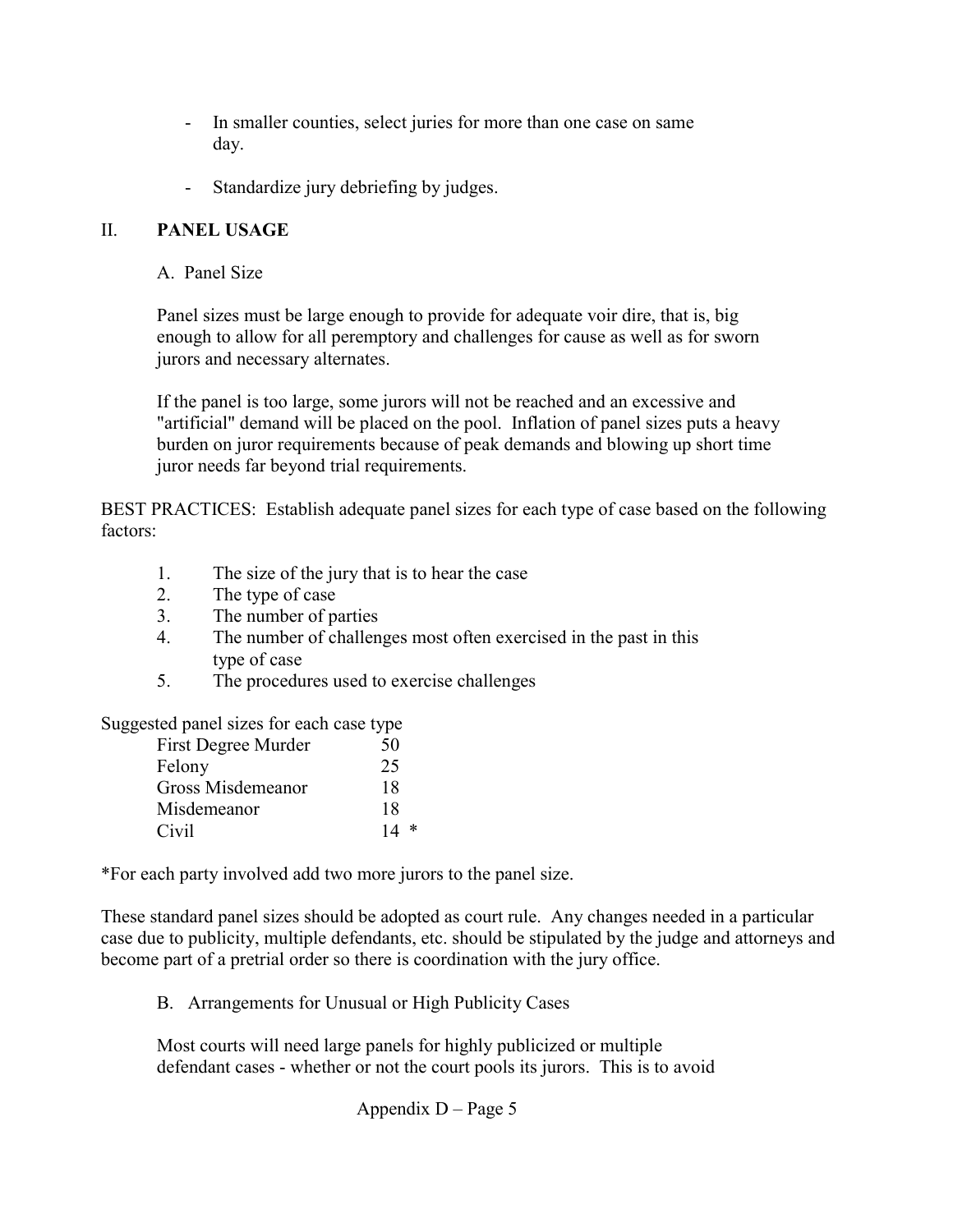disruption to the court's operations, delay of other trials and so as not to give the false impression left with judges that not enough jurors are being called.

#### BEST PRACTICES INCLUDE:

- 1. Call additional jurors for the scheduled trial day and release those not used
- 2. Call more jurors for the week and schedule other trials that require large panels for different days of that week
- 3. Schedule other judges' trial starts at different times
- 4. Schedule the large panel start during an off-peak day or hour
- 5. Call half of a large panel for the first day, another fraction for the second day, etc. If successive portions of the panel are not required, they may be notified.
- C. Stagger Trial Starts

 If the court's work flow is reasonably continuous and trials are started uniformly throughout the day or week, the demand for jurors should likewise be smooth. Sharp and large peak demands caused by many simultaneous voir dire on certain days of the week should be avoided.

## BEST PRACTICES:

- 1. Encourage trial starts during off-peak hours
- 2. Encourage piggy backing. Start a new trial while the jury in the previous trial is deliberating.
- 3. Set up juries in advance of trial. The two most commonly used practices to separate the voir dire from the actual trial are multiple voir dire and single day impanelment.
	- a. Multiple voir dire. A judge selects successive panels and conducts the voir dire to establish trial juries for future days. This obviates the need for a large daily pool of jurors waiting to be selected for each days' trials
	- b. Single day impanelment. All judges use the same day of the week to select jurors for all jury trials scheduled by the court for that week. Its effectiveness depends on the length of trials: it works fairly well if the judges average about one jury trial per week. If judges hear several trials per week, so many jurors would be required on impanelment day that the practice could overburden available facilities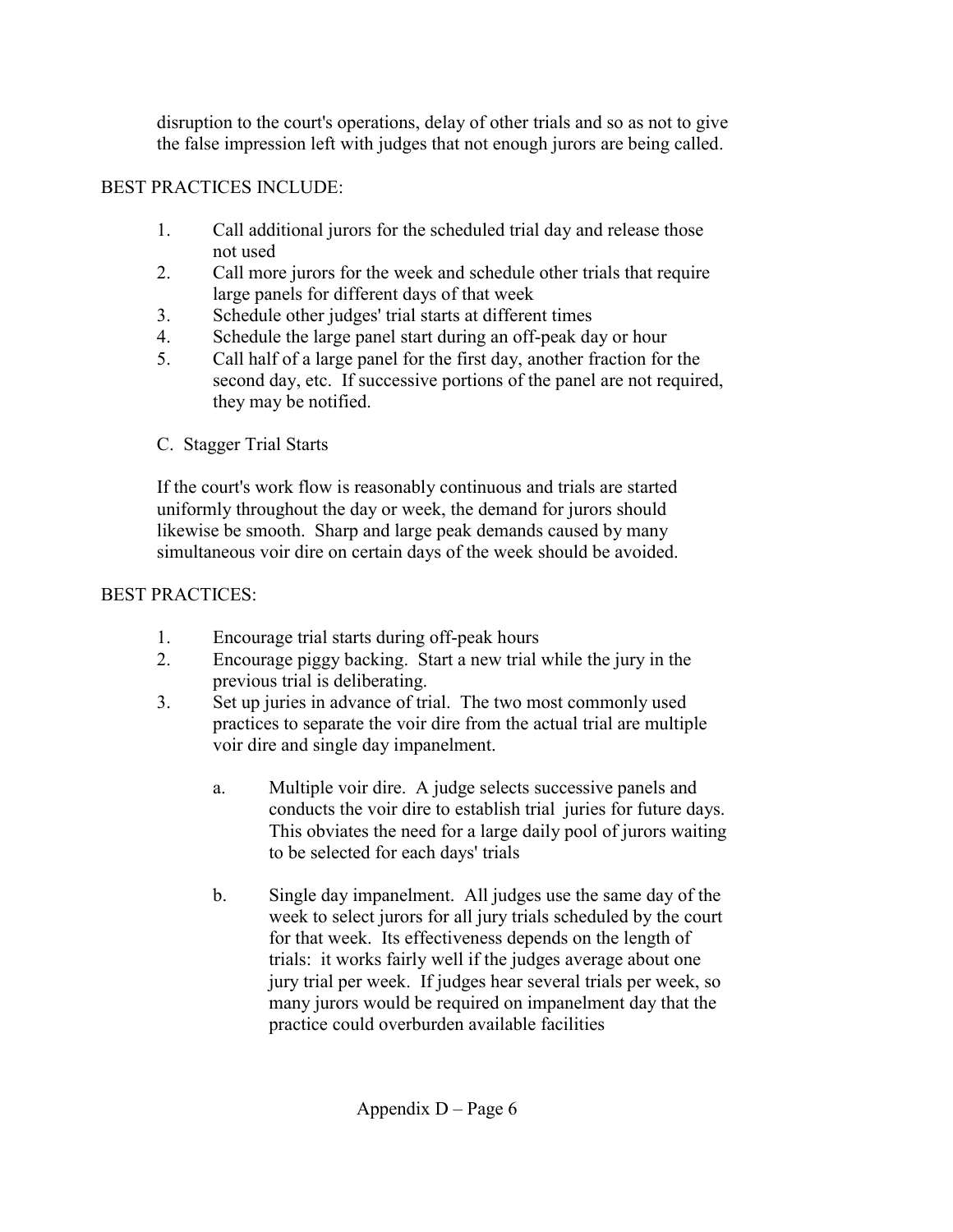c. In variation of the single day impanelment, courts which do not call jurors in on Friday select the jury in advance for a Friday trial.

## D. ADDITIONAL BEST PRACTICES FOR PANEL USAGE INCLUDE:

- 1. Continuous Operation
	- Maintain high juror usage throughout a week or a court term by starting a second jury trial almost as soon as the first trial is finished.
- 2. Dismiss and Excuse Jurors Whenever Possible:
	- Establish a policy to dismiss and excuse jurors early when the number summoned is found to be excessive or when the case or cases is canceled. The best system is prior day notification, for which many courts use recorded telephone messages. An explanation should be given to jurors after they have reported of what happened to the case and they should be thanked for their time.
- 3. Use of Standby Panels
	- Because many courts do not need the same number of prospective jurors every day, the use of standby panels provides a variable supply of prospective jurors corresponding to the varying court needs.
	- Prospective jurors are randomly selected as standbys when they are selected to receive their summons. Part or all of the persons summoned may be designated as standbys with instructions on the summons to call the court the evening before their reporting date to find out whether or not they will be needed. A variation would be to have all prospective jurors come in for orientation then put them on standby thus obviating the need to do multiple orientations. This variation, however, is not cost effective.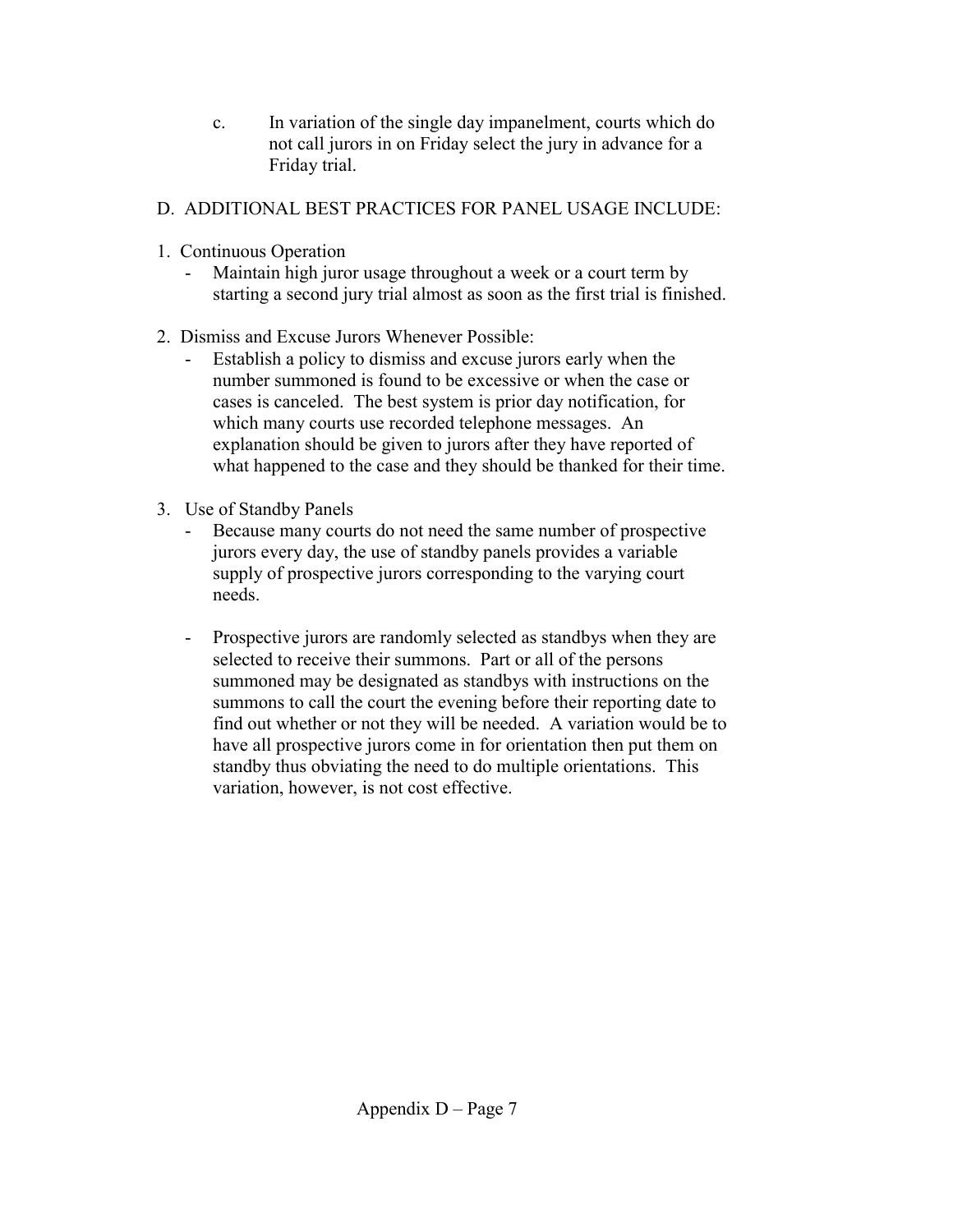The following Jury Panel Utilization Data Forms should be used to measure effectiveness.

|                        |             | JURY PANEL UTILIZATION DATA FORM |                                                                                                       |
|------------------------|-------------|----------------------------------|-------------------------------------------------------------------------------------------------------|
| CASE NUMBER<br>JUDGE   |             |                                  | 1st Degree Murder<br>$\Box$ Felony<br>$\Box$ Gross Misdemeanor<br>$\Box$ Misdemeanor<br>$\perp$ Civil |
| <b>EVENTS</b>          | <b>DATE</b> | TIME                             | <b>INTERVAL</b><br>(MINUTES)                                                                          |
| PANEL REQUESTED        |             | am<br>nm                         |                                                                                                       |
| VOIR DIRE STARTED      |             | am<br>pm                         |                                                                                                       |
| <b>VOIR DIRE ENDED</b> |             | am<br>pm                         |                                                                                                       |
| TRIAL STARTED          |             | am<br>pm                         |                                                                                                       |
| TRIAL ENDED            |             | am<br>pm                         |                                                                                                       |
| PANEL RETURNED UNUSED  |             | am<br>pm                         |                                                                                                       |
|                        |             | am<br><u>nm</u>                  |                                                                                                       |

| Total size of<br>panel furnished<br><b>CASE DISPOSITION DATA:</b> | Size of Jury $\&$<br>alternates | Challenges for<br>cause allowed | Peremptory<br>challenges<br>exercised | Jurors not<br>sworn or<br>challenged |
|-------------------------------------------------------------------|---------------------------------|---------------------------------|---------------------------------------|--------------------------------------|
| CRIMNAL                                                           |                                 | <b>CIVIL</b>                    |                                       |                                      |
| PREPARED BY                                                       |                                 | <b>RETURN TO</b>                |                                       |                                      |
|                                                                   |                                 |                                 |                                       |                                      |

Appendix D – Page 8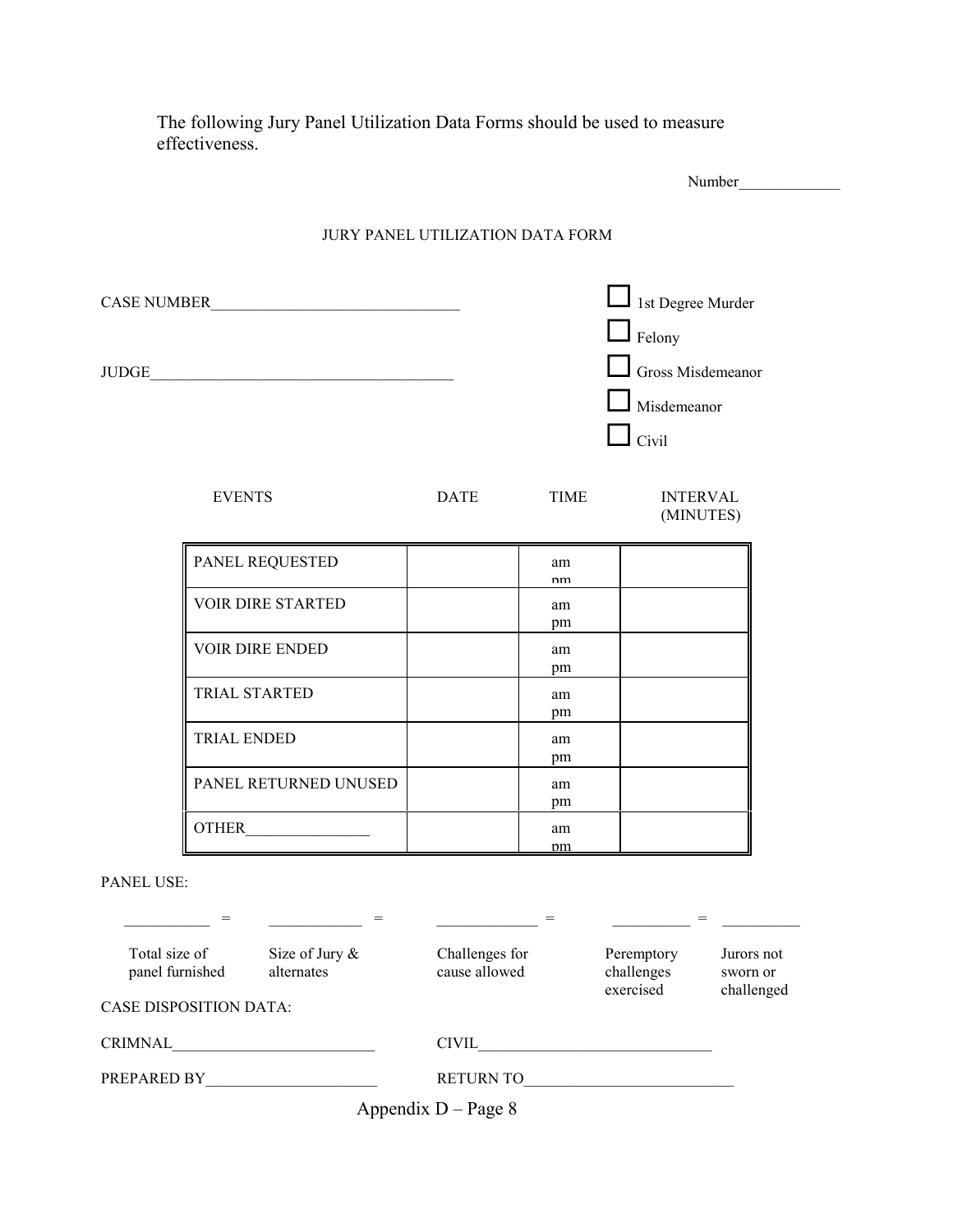#### **UNUSED JURY PANEL**

(Please fill out this questionnaire for any case in which jurors arrive at courthouse, but do not begin voir dire. Questions 1-7 should be answered by Court Administrator or responsible jury administrator. Questions 8-11 should be answered by assigned judge.)

| 1. | Date of scheduled trial:                                                                                                                                                                                                                                                                                                              |
|----|---------------------------------------------------------------------------------------------------------------------------------------------------------------------------------------------------------------------------------------------------------------------------------------------------------------------------------------|
| 2. |                                                                                                                                                                                                                                                                                                                                       |
| 3. |                                                                                                                                                                                                                                                                                                                                       |
| 4. | Attorneys: <u>and the contract of the contract of the contract of the contract of the contract of the contract of the contract of the contract of the contract of the contract of the contract of the contract of the contract o</u>                                                                                                  |
| 5. |                                                                                                                                                                                                                                                                                                                                       |
| 6. |                                                                                                                                                                                                                                                                                                                                       |
| 7. | no                                                                                                                                                                                                                                                                                                                                    |
| 8. | What was disposition of case i.e. plea bargain, straight guilty plea, settlement, dismissal,<br>continuance, warrant for failure to appear?<br><u>Continuance</u> of the set of the set of the set of the set of the set of the set of the set of the set of the set of the set of the set of the set of the set of the set of the se |
| 9. | Why do you feel the resolution of this case was so late we needed jurors present?                                                                                                                                                                                                                                                     |
|    |                                                                                                                                                                                                                                                                                                                                       |
|    | 10. What could the court system have done to avoid having jurors appear for this case?                                                                                                                                                                                                                                                |
|    |                                                                                                                                                                                                                                                                                                                                       |

11. Additional comments (Feel free to add sheet)

 $\mathcal{L}_\mathcal{L} = \mathcal{L}_\mathcal{L} = \mathcal{L}_\mathcal{L} = \mathcal{L}_\mathcal{L} = \mathcal{L}_\mathcal{L} = \mathcal{L}_\mathcal{L} = \mathcal{L}_\mathcal{L} = \mathcal{L}_\mathcal{L} = \mathcal{L}_\mathcal{L} = \mathcal{L}_\mathcal{L} = \mathcal{L}_\mathcal{L} = \mathcal{L}_\mathcal{L} = \mathcal{L}_\mathcal{L} = \mathcal{L}_\mathcal{L} = \mathcal{L}_\mathcal{L} = \mathcal{L}_\mathcal{L} = \mathcal{L}_\mathcal{L}$ 

 $\mathcal{L}_\text{max} = \frac{1}{2} \sum_{i=1}^n \mathcal{L}_\text{max} = \frac{1}{2} \sum_{i=1}^n \mathcal{L}_\text{max} = \frac{1}{2} \sum_{i=1}^n \mathcal{L}_\text{max} = \frac{1}{2} \sum_{i=1}^n \mathcal{L}_\text{max} = \frac{1}{2} \sum_{i=1}^n \mathcal{L}_\text{max} = \frac{1}{2} \sum_{i=1}^n \mathcal{L}_\text{max} = \frac{1}{2} \sum_{i=1}^n \mathcal{L}_\text{max} = \frac{1}{2} \sum_{i=$ 

 $\_$  ,  $\_$  ,  $\_$  ,  $\_$  ,  $\_$  ,  $\_$  ,  $\_$  ,  $\_$  ,  $\_$  ,  $\_$  ,  $\_$  ,  $\_$  ,  $\_$  ,  $\_$  ,  $\_$  ,  $\_$  ,  $\_$  ,  $\_$  ,  $\_$  ,  $\_$  ,  $\_$  ,  $\_$  ,  $\_$  ,  $\_$  ,  $\_$  ,  $\_$  ,  $\_$  ,  $\_$  ,  $\_$  ,  $\_$  ,  $\_$  ,  $\_$  ,  $\_$  ,  $\_$  ,  $\_$  ,  $\_$  ,  $\_$  ,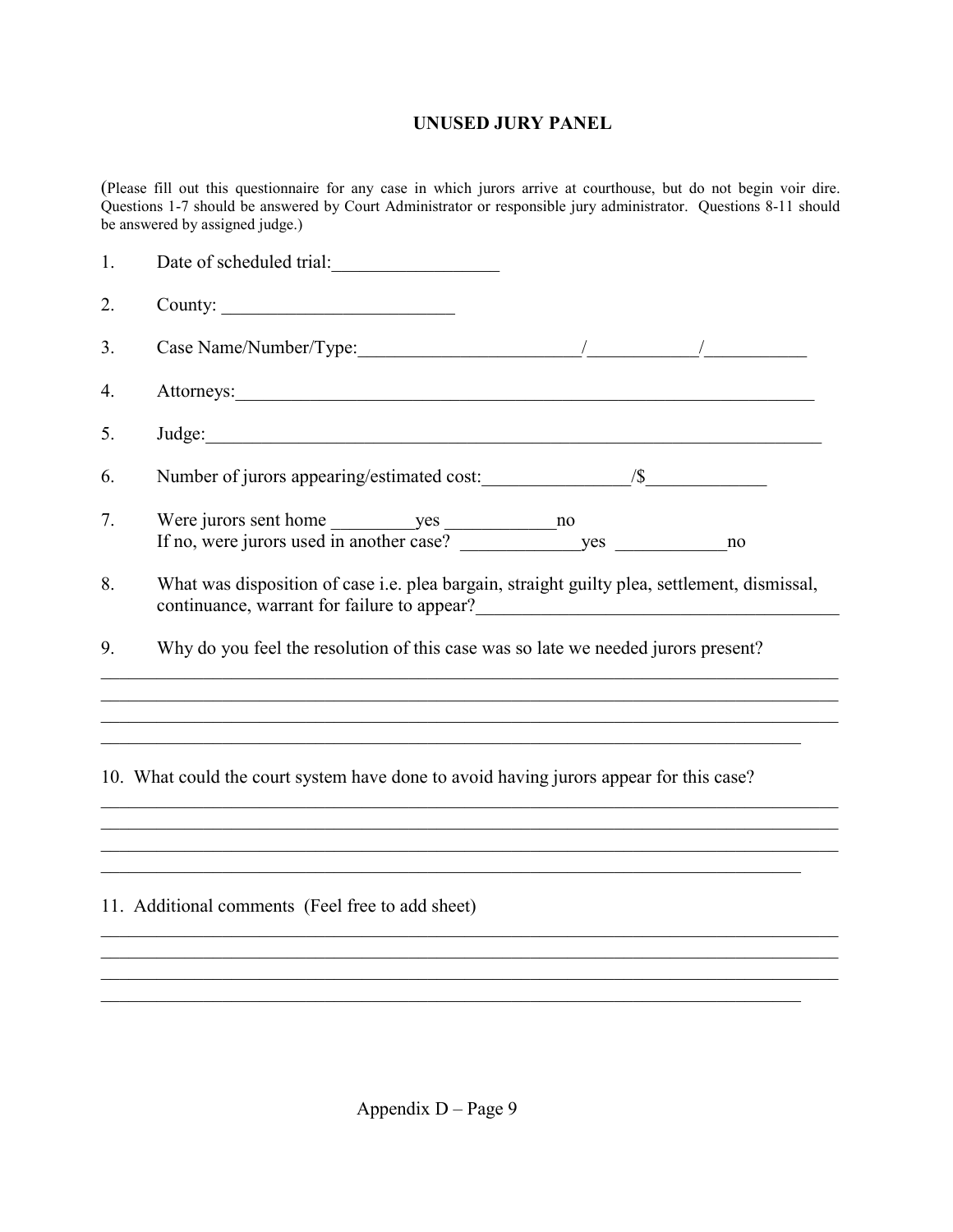#### **APPENDIX E**

**"Voir Dire: A Trial Judge's View," Hon. Gordon W. Shumaker (1997)**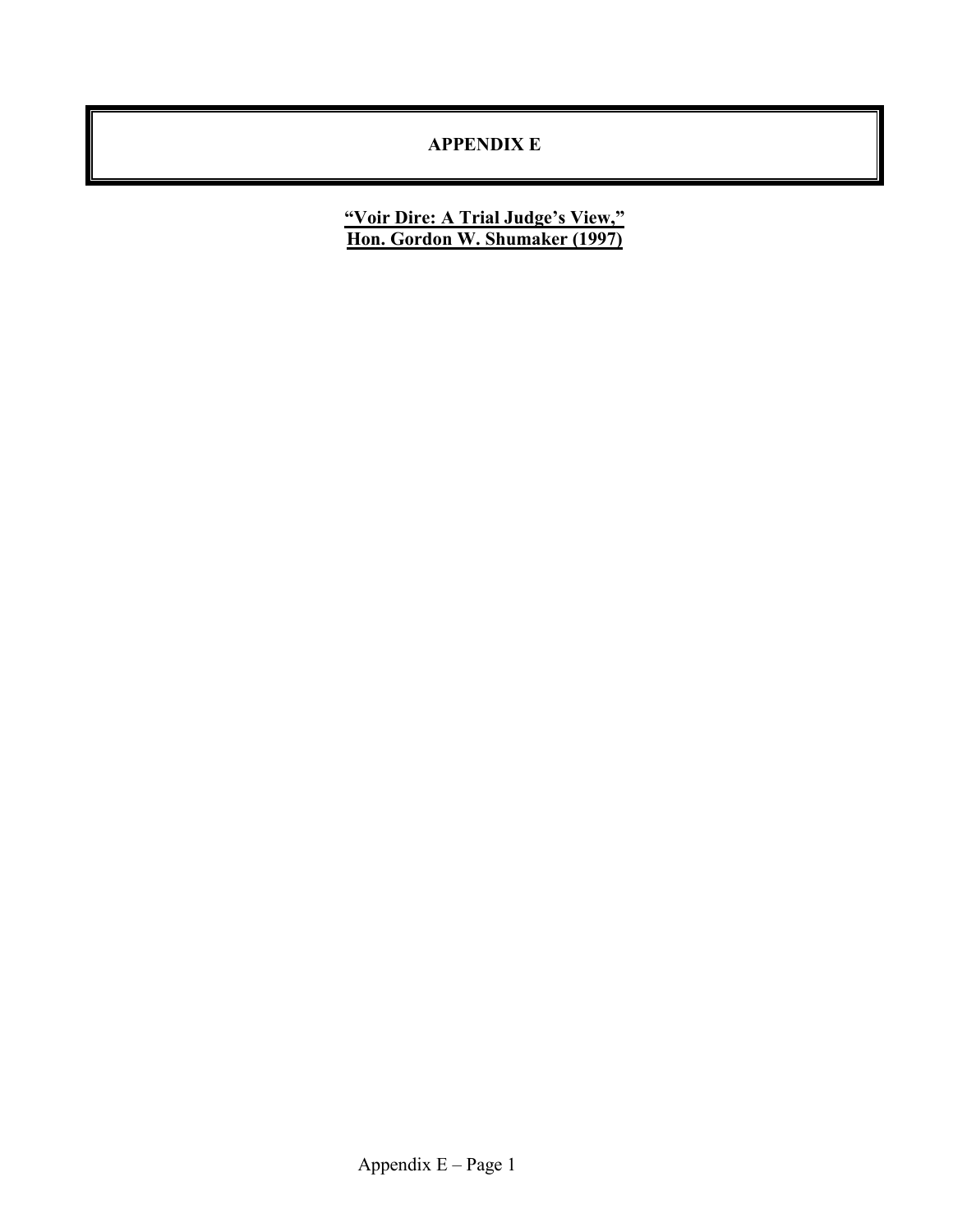# **VOIR DIRE**

# A TRIAL JUDGE'S VIEW

# Hon. Gordon W. Shumaker

| <b>B.</b> |  |  |  |
|-----------|--|--|--|
|           |  |  |  |
|           |  |  |  |
|           |  |  |  |
|           |  |  |  |
|           |  |  |  |
|           |  |  |  |
|           |  |  |  |
|           |  |  |  |
|           |  |  |  |
|           |  |  |  |
| 1.        |  |  |  |
| 2.        |  |  |  |
| 3.        |  |  |  |
| 4.        |  |  |  |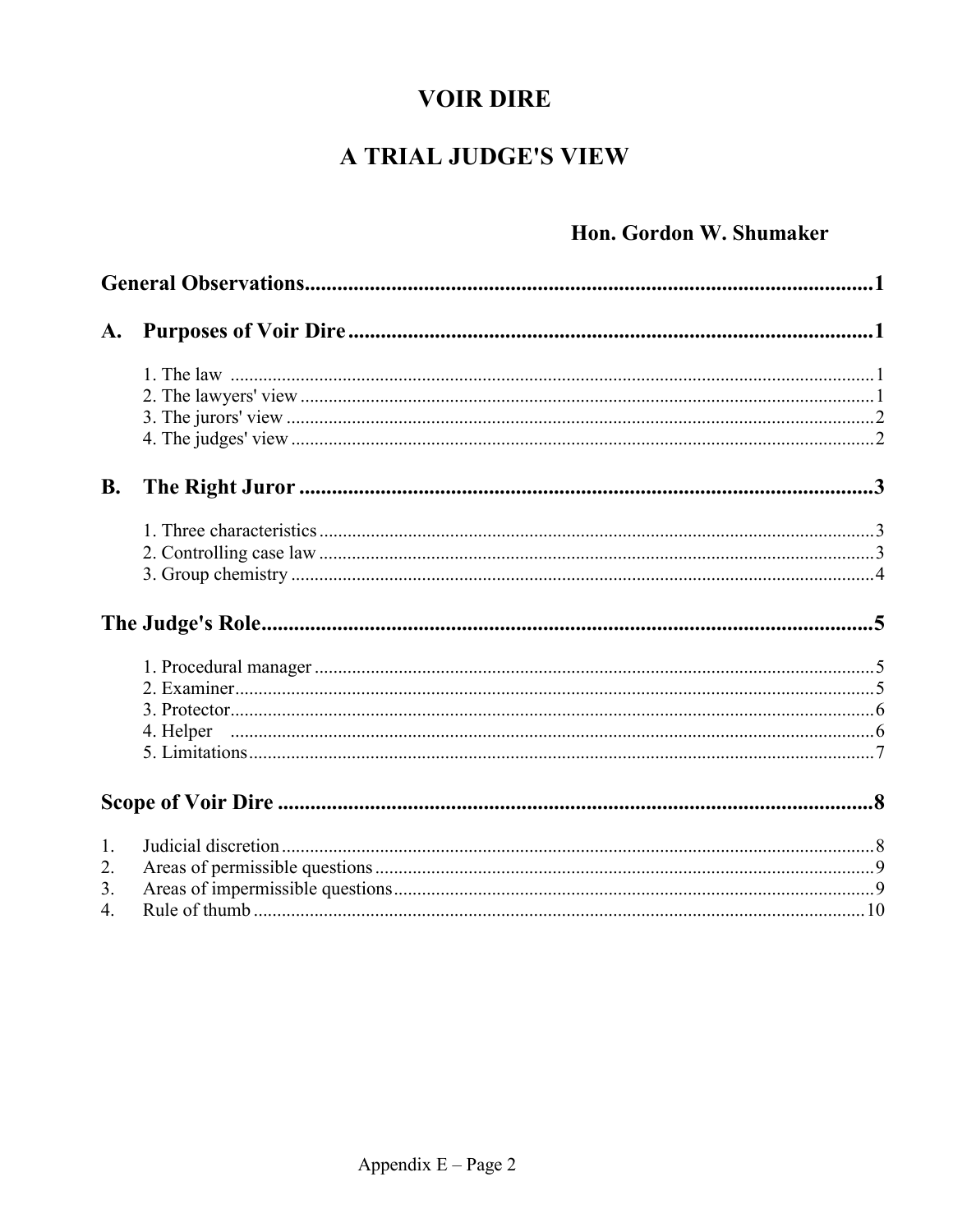| 1.<br>2. | a.<br>$\mathbf{b}$ .<br>$\mathbf{c}$ .<br>$d_{\cdot}$ |  |  |  |
|----------|-------------------------------------------------------|--|--|--|
|          |                                                       |  |  |  |
| 1.       |                                                       |  |  |  |
| 2        |                                                       |  |  |  |
|          | a.                                                    |  |  |  |
|          | b.                                                    |  |  |  |
|          | $\mathbf{c}$ .                                        |  |  |  |
|          | $d$ .                                                 |  |  |  |
|          | e.                                                    |  |  |  |
|          | f.                                                    |  |  |  |
|          | g.                                                    |  |  |  |
|          | h.                                                    |  |  |  |
|          |                                                       |  |  |  |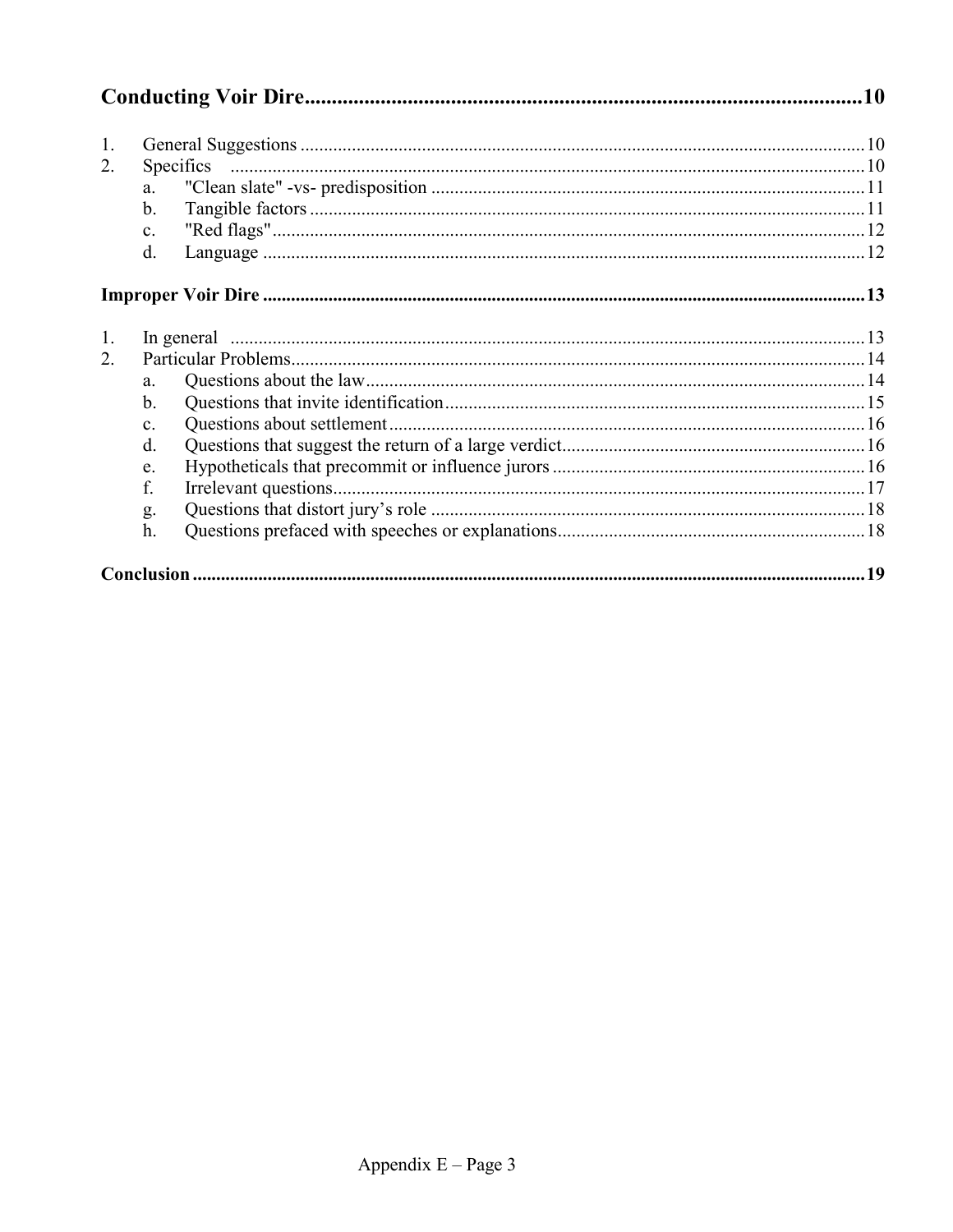# VOIR DIRE A Trial Judge's View Hon. Gordon W. Shumaker

## **General Observations**

#### **A. Purposes of Voir Dire ,**

- 1. **The law**: Voir dire examinations can be conducted:
	- a. for the purpose of discovering a basis for a. challenge for cause, or
	- b. to gain information that will help the lawyer to intelligently exercise a peremptory challenge.

(See Rule 26.02, subds. 4(1) and 5, Minn. R. Crim. P.; Minn. Stat. § 546.10; Rules 808 and 809, Gen. R. Pract.; and State v. Mulroy, 152 Minn. 423, 189 N.W. 441 (1922).

- 2. The Lawyers' View: Many lawyers believe, and in fact are taught, that the purposes of voir dire are to:
	- a. educate the prospective jurors
	- b. introduce trial themes
	- c. begin to persuade prospective jurors to the examiner's point of view
	- d. establish rapport with the jurors
	- e. extract certain commitments from jurors
	- f. obtain jurors who will decide in the examiner's favor

Typical of the lawyer's view is the advice given by the author of an article in Trial, October 1996, entitled, "Selecting a Jury for a Complex Trial." He said:

Voir dire in a business case is your chance to educate jurors about the facts, establish rapport with them, and set the tone for a trial that may last for months.

Another example of advice reflecting this view comes again from Trial, August 1985. In an article entitled, "Voir Dire - It's Just a Whiplash," the author suggests that the lawyer address the panel as follows: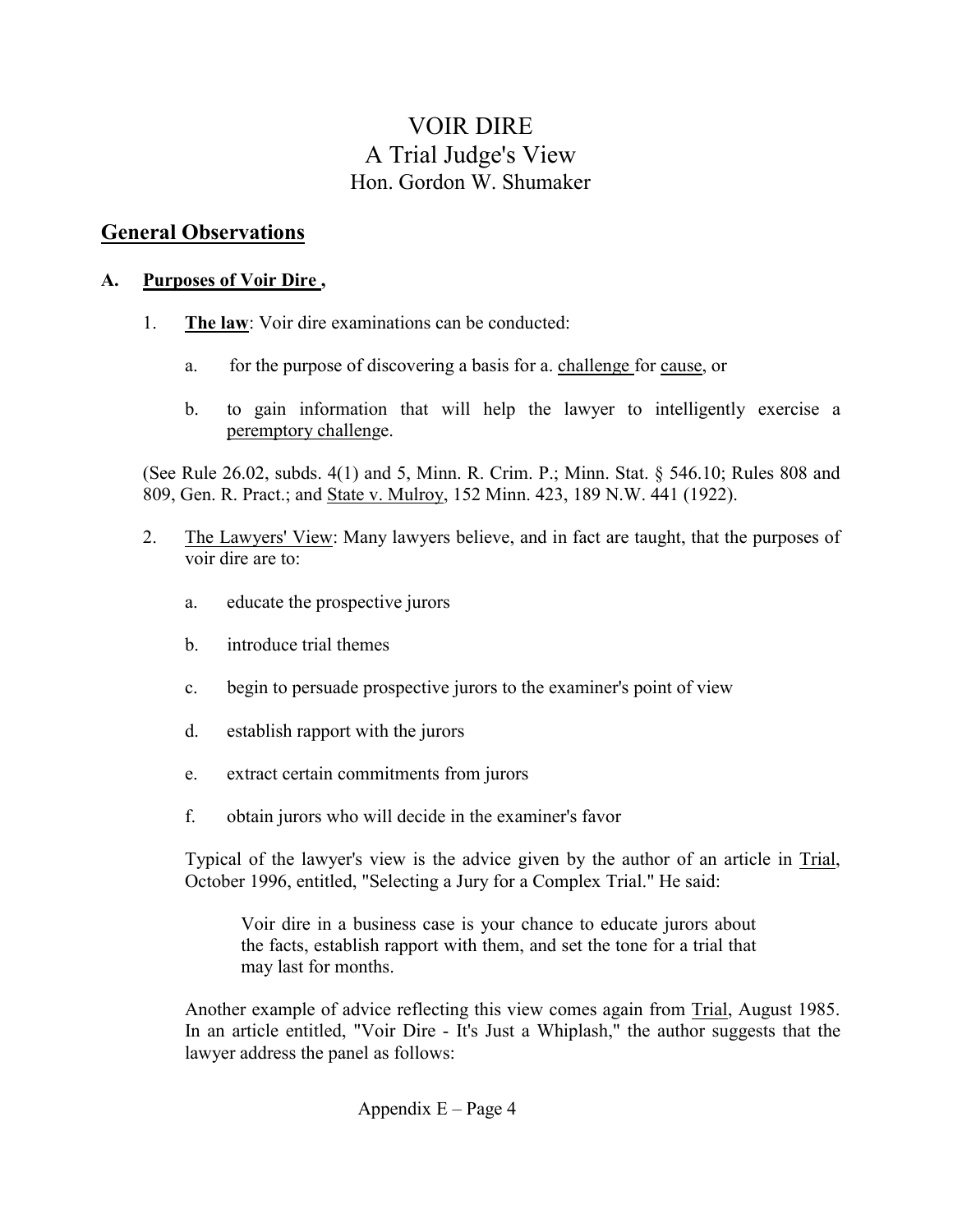Ladies and gentlemen, I believe the entire defense in this case will consist of Mr. Defense Lawyer calling my client's injury a "whiplash." Now is there anyone here who cannot put aside the negative thoughts this sort of name-calling creates and fairly evaluate my client's injuries?

- 3. **The Jurors' View:** Most jurors find voir dire to be:
	- a. embarrassing
	- b. unnecessarily personal
	- c. extremely repetitious
	- d. boring
	- e. time-wasting
	- f. insulting

Some jurors find it to be an opportunity to educate everyone else as to their attitudes, opinions and gripes about the law, the legal system, lawsuits and lawyers.

- 4. **The Judges' View:** Judges' attitudes toward voir dire vary widely, but, to the extent one can generalize, most judges probably would agree that:
	- a. voir dire is often needlessly long.
	- b. lawyers frequently attempt to try their cases at this stage.
	- c. the jurors' privacy needs to be protected by the judge.
	- d. questions are often unfair.
	- e. lawyers expect "perfect," not human, jurors.

It is useful to know the purposes of voir dire as prescribed by the law and as viewed by the lawyers, jurors and judges so that you can be more fully informed as you prepare to approach this phase of the trial.

# **B. The Right Juror**

1. Each lawyer wants to select the "right" jurors, that is, jurors who will decide in the client's favor. Or if that is too much to hope for at the outset, the "right" jurors are those who are not predisposed to find against the lawyer's client.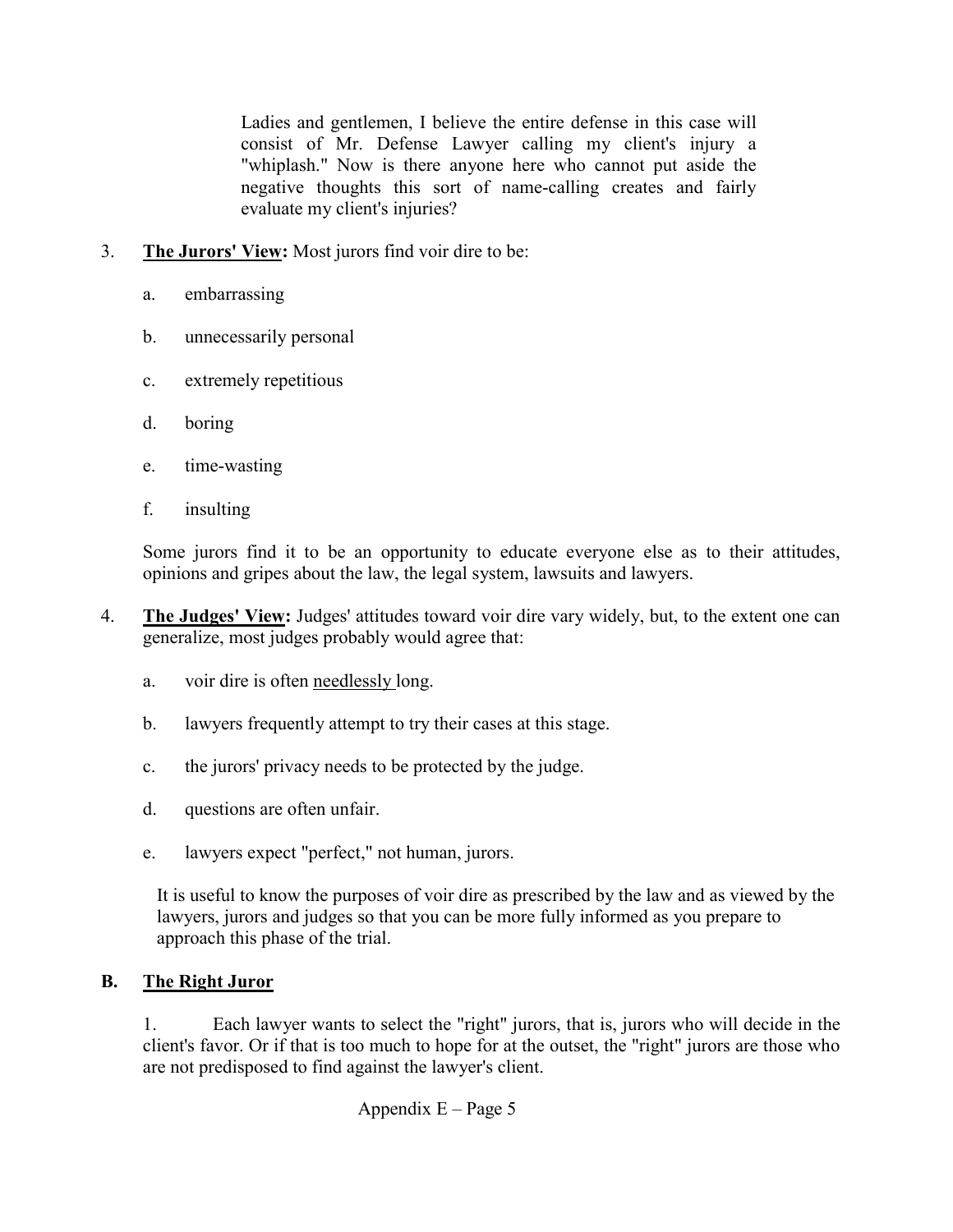- 2. From the standpoint of the law, the "right" juror is an impartial juror. In my view that is a juror who is both willing and able to be neutral, open-minded, and fair. These terms mean:
	- a. **Neutral**  does not start out favoring or disfavoring any party or claim or issue or witness or lawyer or other matter in the case.
	- b. Open-minded will not make up his or her mind until all the evidence has been presented, the judge has instructed on the law, the lawyers have given their final arguments, and there has been an ample opportunity for each juror to participate in deliberations.
	- c. Fair will base the verdict only on the evidence actually presented, the fair inferences to be drawn from that evidence, and the law, and will not use an anything else to arrive at a decision.
- 3. On the issue of the "right" juror, three cases should be noted
	- a. State v. Andrews, 165 N.W.2d 528, 534 (Minn. 1969):

The test of an impartial juror is not that he shall be completely ignorant of the facts and the issue, but that he can lay aside his impression or opinion and render a verdict based on the evidence presented in court.

b. State v. Howard, 324 N.W.2d 216, 220 (Minn. App. 1982):

A juror must simply try to undertake the case fairly, and the trial judge, being in the best position to observe the demeanor of the prospective juror, is to be given deference in determining whether the juror should be removed for cause.

c. State v. Larson, 447 N.W.2d 593, 599-600 (Minn. App. 1989). In this criminal sexual conduct case, a panel member said that her feelings regarding sex abuse cases could possibly affect her approach to the case. She survived a challenge for cause. The appellate court affirmed the denial of the challenge saying:

> Upon voir dire, the juror indicated that she 'Would try" to be unbiased, that she had success doing so in the past and that she did not have "any difficulty with the concept that the purpose of a juror is to determine whether or not there was abuse." However, she subsequently stated that her sympathy for abuse victims "may" get in the way of impartially determining whether abuse had occurred, but she would "try to set it aside."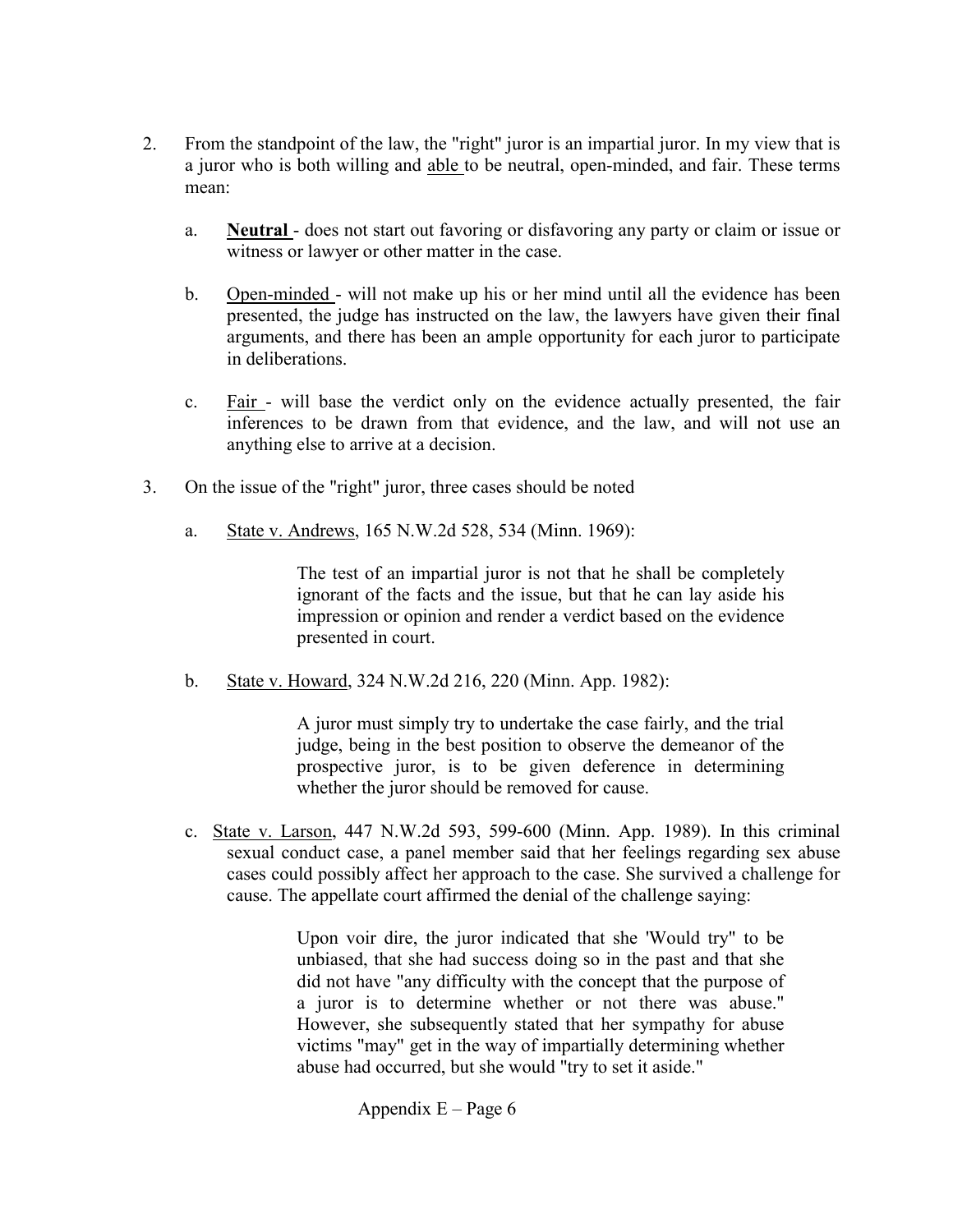Thus, the "right" juror can be one who knows something about the issues involved and who has some "leanings" but who also understands the nature and importance of the requirement of impartiality and is willing to try to be impartial.

## **C. Group Chemistry**

I believe that jury selection is a "weak art" and not a science. It is light years from being a science. It is an art, but a weak one.

Jury selection is a weak art because the lawyer cannot, in the selection format and with the restrictions imposed by law, ever discover all the ingredients that will provide a solid basis upon which to draw conclusions about how a particular juror is likely to decide the case. Even trained psychologists, after conducting tests and expert interviews, cannot accurately predict behavior.

But let's assume that if we ask enough of the right questions of a prospective juror we will get a good feel for that juror's predilections. We might conclude after a searching and open voir dire that this juror is methodical and is a "show me" kind of person and that she is fiscally quite conservative. She won't buy limp proof and won't award big damages. And then the *jury* returns a multi-million dollar verdict.

Note that the emphasis has shifted from juror to jury. The verdict is a product of the group. The group often seems to be larger than its individual members. The mix of individuals in the context of an instruction by the judge that the individuals are to try to become, a unanimous jury creates a group chemistry. The group chemistry is unknowable until the jury begins deliberating.

It is fine to work hard to select the right individuals, but you cannot ever be sure that you have the right group. Since it is the group that returns the verdict, I call voir dire a weak art.

## **The Judge's Role**

1. **Procedural Manager:** The trial judge is the procedural manager of the trial. He or she! is responsible for ensuring that rules are enforced and the dignity of the proceedings is preserved.

In voir dire, judges interpret this role in various ways. The extremes are:

- a. Don't involve me the passive judge who asks no questions and allows virtually everything.
- b. Federal mind the judge who reluctantly agrees that a few perfunctory questions would make things look good and who begrudgingly allows the lawyers to ask a few questions.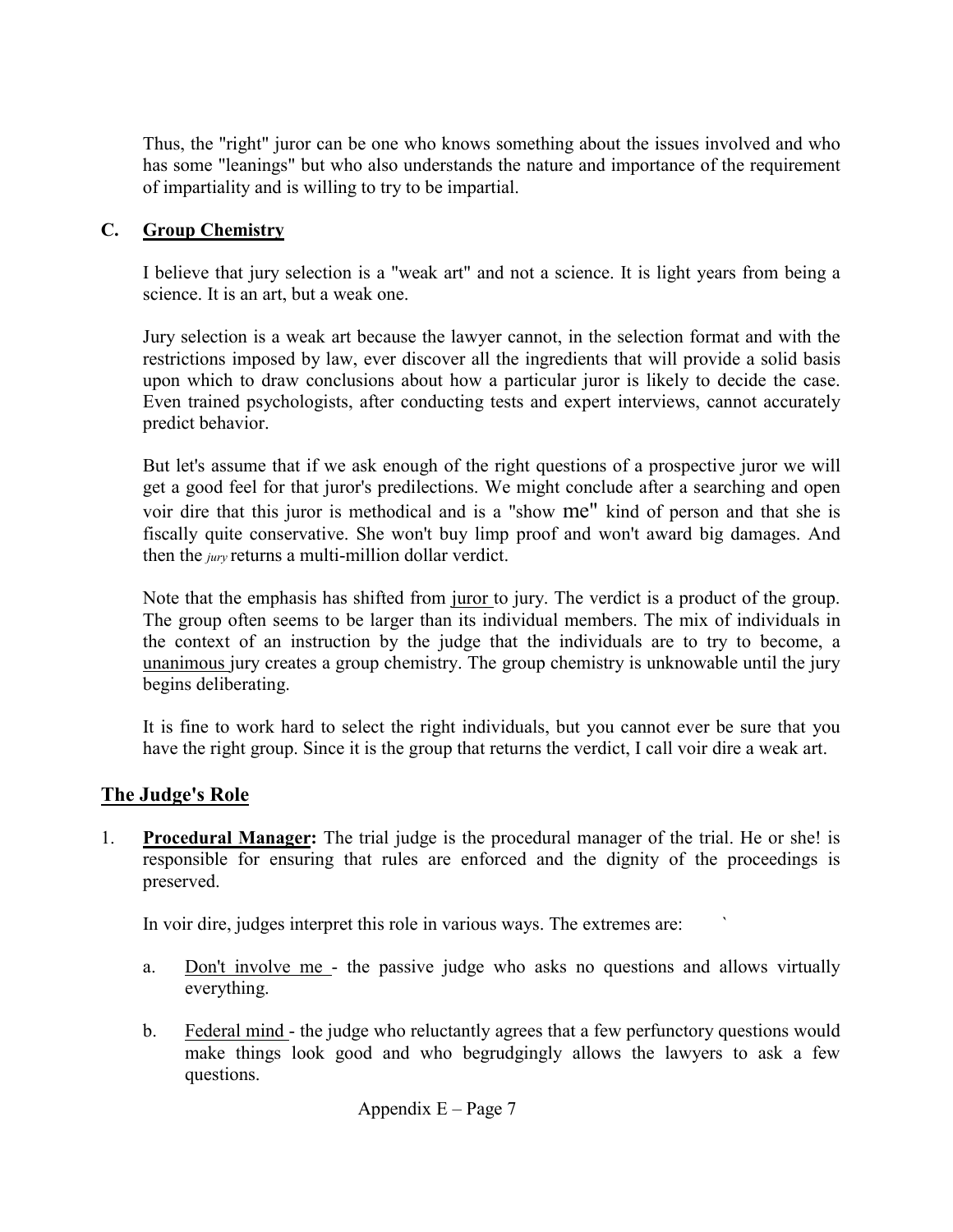Most trial judges fall in between these extremes.

2. **Examiner:** The judge in Minnesota civil and criminal trials shares with the lawyers the process of voir dire.

The civil rule is 47.01, Minn. R. Civ. P., which says:

The court may permit the parties or their attorneys to conduct the examination of prospective jurors or may itself conduct the examination. In the latter event, the court shall permit the parties or their attorneys to supplement the examination by such further inquiry as it deems proper.

Although one could read this rule as giving the judge the right to conduct the voir dire in its entirety, it is the better practice at least to allow the lawyers to "supplement" by asking their own proper questions.

A good reason for this is that lawyers often get more candid answers because some jurors are less intimidated by the lawyers than they are by the judge.

The criminal rule is 26.02, subd. 4(1). It says:

The judge shall initiate the voir dire examination . . . . The judge shall then put to the prospective juror or jurors any questions which the judge thinks necessary touching upon their qualifications to serve as jurors in the case on trial . . . . Before exercising challenges, either party may make a reasonable inquiry of a prospective juror or jurors in reference to their qualifications to sit as jurors in the case.

The Comment to this rule is worth noting: 'The court has the right and duty to assure that the inquiries by the parties during the voir dire examination are 'reasonable.' The court may therefore restrict or prohibit questions that are repetitious, irrelevant, or otherwise improper."

3. **Protector:** Prospective jurors should not be fair game for the testosterone spewing lawyer bent on exposing the juror's very soul.

 The trial judge should protect the jury against that unnecessarily invasive legal psychosurgery that some jurisdictions tolerate as proper voir dire.

 Although a juror gives up some privacy, he or she is not required to relive painful experiences; to defend deeply-held political, religious or philosophical beliefs; or to take a social studies quiz on the law.

 Cases sometimes use lofty language when condemning arbitrary restrictions of voir dire by trial judges. The 8th Circuit Court of Appeals in United States v. Bear Runner, 502 F.2d 908,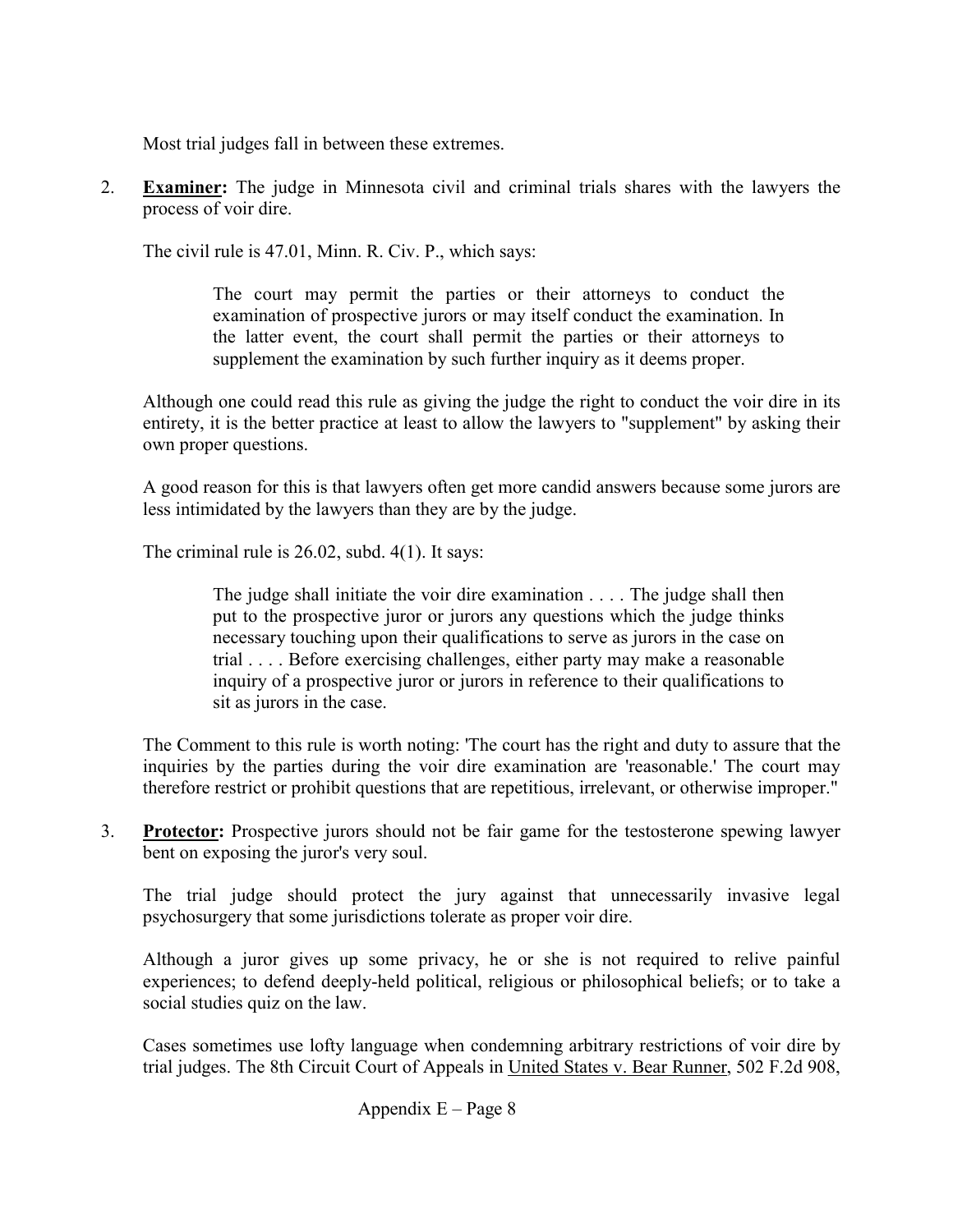911 (8th Circuit 1974) said that a "searching voir dire is a necessary incident to the right to an impartial jury." True, but "searching" is not tantamount to "eviscerating." Virtually everything in a democracy involves tradeoffs. Thus, the searching voir dire must be balanced against a juror's basic right to retain dignity and reasonable privacy.

The trial judge must protect that right.

4. **Helper:** Assume that the trial judge is interested in affording a fair trial and in obtaining a fair jury. In fact, the judge is professionally committed to both ideals.

With that assumption, lawyers should enlist the judge's help in asking delicate and sensitive questions. Maybe the judge will ask the questions; or maybe the judge will permit certain answers to be given at the bench.

The judge can also help in two other significant ways:

- a. By reviewing the scope of voir dire before beginning the process. The lawyers should inquire about the propriety of questions they are not sure about.
- b. By permitting the use of a written questionnaire. This is an excellent tool that has many benefits. Most significantly, it saves voir dire time (although there can be follow-up questions); it allows inquiry into more sensitive areas; it fosters more candid responses (because the panel member does not have to discuss them in detail in front of the others); and it better protects juror privacy.
- 5. **Limitations:** Although the judge can impose reasonable restrictions on voir dire, he or she cannot arbitrarily limit proper voir dire. The imposition of artificial time limits is an example of judicial abuse. As the appellate court noted in State v. Evans, 352 N.W.2d 824, 826-827 (Minn. App. 1984), a robbery and assault case in which the judge gave each lawyer one hour to conduct voir dire:

Although the trial court has broad discretion to determine the scope of voir dire, it cannot unreasonably and arbitrarily impose limitations without regard to the time and information reasonably necessary to accomplish the purposes of voir dire. Limitations in terms of time or content must be reasonable in light of the total circumstances of the case.

Note also State v. Petersen, 368 N.W.2d 320, 322 (Minn. App. 1985) in which it was held to be reversible error for the trial judge in a DWI case to limit the voir dire to five minutes per juror.

Arbitrary limitations on the form or content of questions are prohibited. This issue sometimes arises when parties to the case are racial or ethnic minorities. United States v. Bear Runner, supra, was one of the highly publicized "Wounded Knee" trials. The trial judge refused to ask questions that would probe the issue of the prospective jurors' racial bias,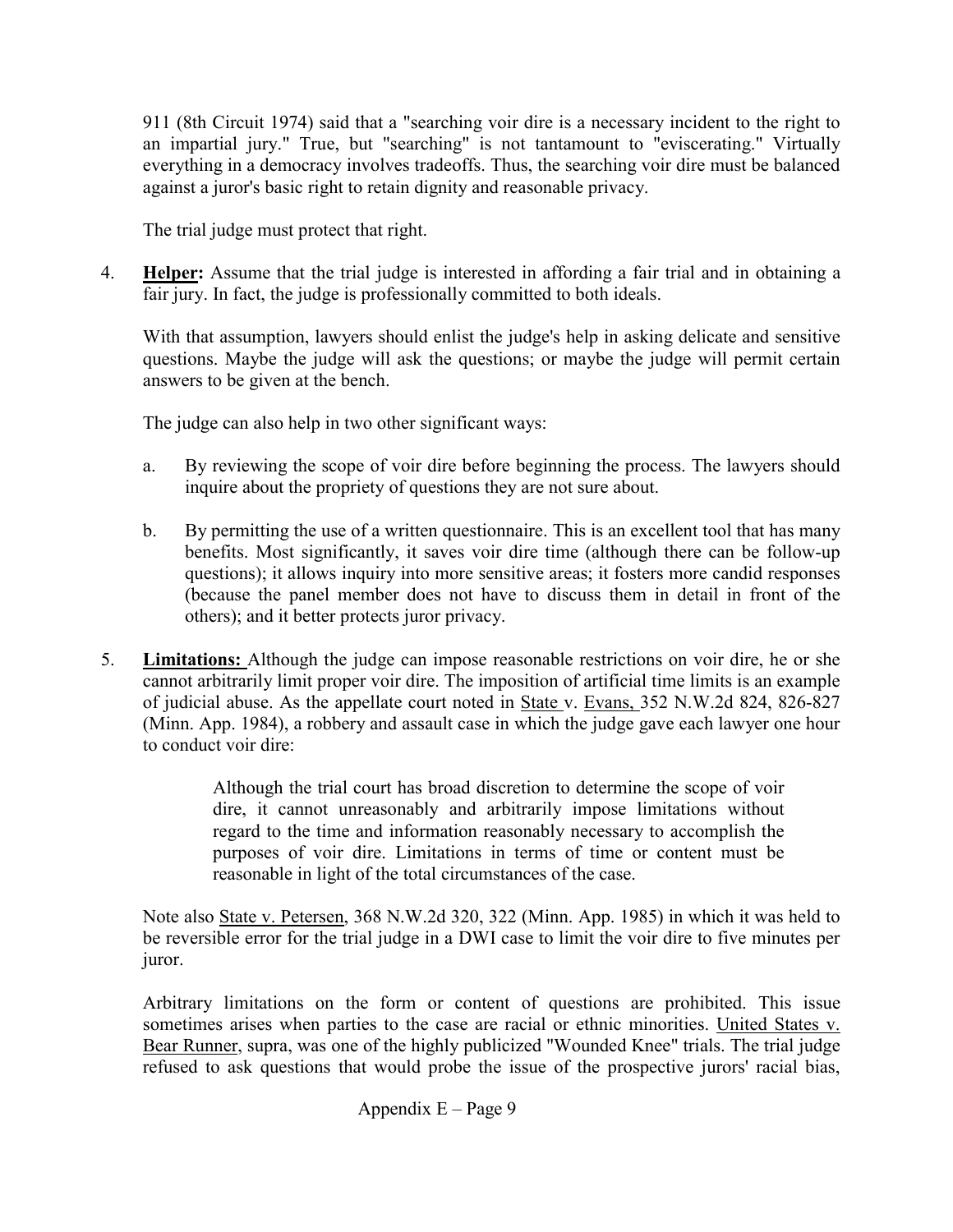favoring instead a broad question of whether the panel members could be fair and unbiased toward the defendant, an American Indian. The conviction was reversed because the content of that question did not sufficiently allow the exploration of the prospective jurors' racial attitudes:

Other examples of "content" restrictions that were found to be unreasonable are:

- Mickelson v. Kernkamo, 42 N.W.2d 18, 22 (Minn. 1950): The plaintiff was employed by a railroad and was injured while on duty. The judge refused to let defense counsel inquire of prospective jurors as to any interest any had in the railroad.
- Hunt v. Regents of Univ. of Minn., 460 N.W.2d 28, 33 (Minn. 1990): In a medical malpractice case the judge refused to permit plaintiffs counsel to inquire about the panel members' connection with the defendant's malpractice insurers. NOTE: In this regard be aware of Minn. Gen. R. Prac. 123 regarding voir dire inquiry about insurance companies that are not parties to the case. See also, Rosenthal v. Kolars, 231 N.W.2d 285, 287 (Minn. 1975) on medical malpractice voir dire; and Leonard v. Parrish, 420 N.W.2d 629, 634 (Minn. App. 1988) in which it was held not to be an abuse of discretion for the trial judge to refuse to permit counsel to ask panel members their attitudes about the "insurance crisis."
- Barrett v. Peterson, 868 P.2d 96 (Utah Ct. App. 1993): In the wake of pervasive "tort reform" information, it was error for the court to refuse to ask questions about that subject.
- State v. Evans, 352 N.W.2d 824, 826-827 (Minn. App. 1984): The trial judge criticized the lawyers for asking questions beyond the ultimate issue in the case. The appellate court noted that lawyers may go beyond the ultimate issue in an effort to ascertain jurors' competency.

Occasionally a judge abuses his or her voir dire discretion in a procedural way apart from the actual questioning process. In State v. Jurek, 376 N.W.2d 233, 235 (Minn. App. 1985) the defendant requested that the voir dire be recorded by a court reporter. The trial judge agreed but only if the defendant agreed to pay for the making of such a record. Holding that the judge's action was an abuse of discretion, the appellate court said that a party to a case has an absolute right to have the voir dire recorded.

## **Scope of Voir-Dire**

1. The scope of voir dire is almost entirely within the discretion of the trial judge:

The scope of inquiry is best governed by a wise and liberal discretion of the court. Reasonable latitude should be given parties in the examination of jurors to gain knowledge as to their mental attitude toward the issues to be tried, for the purpose of aiding them in striking jurors, if they are not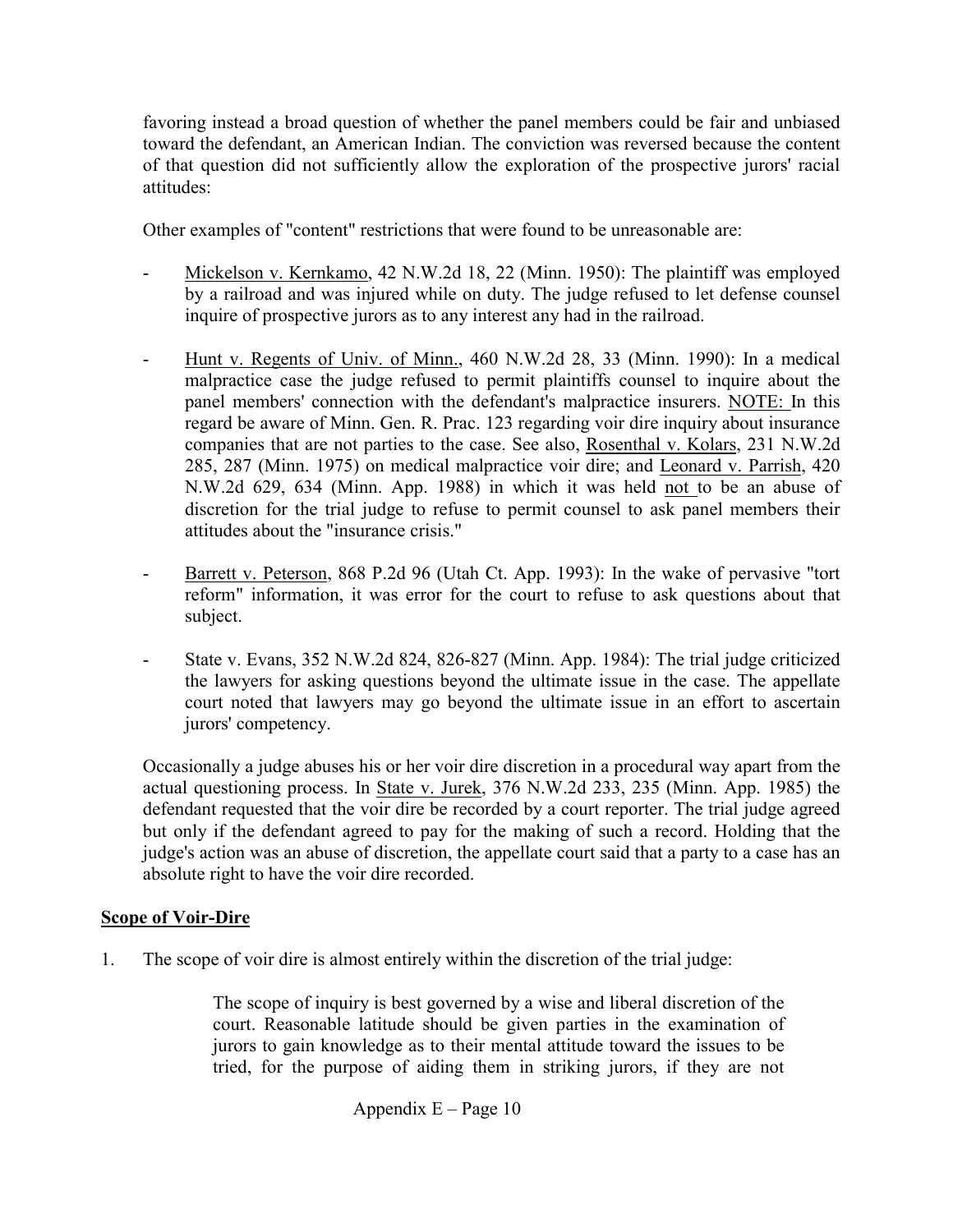successful in challenging them for cause. However, as a general rule, the examination of jurors on voir dire should be restricted to questions which are pertinent and proper for testing the capacity and competency of jurors.

## 31 Am. **Jur. 121,** Jury **Sec. 139.**

- 2. Any question that fairly relates to the grounds for challenge for cause in Minn. Stat. Sec. 546.10; Rule 26.02, subd. 5(1), Minn. R. Crim P.; and Rule 808(b) Minn. Gen. R. Prac. should be allowed by the trial judge.
- 3. Lawyers may ask only questions that directly and clearly relate to the purposes of voir dire. Thus, they may not ask questions that:
	- a. are designed primarily to educate or indoctrinate jurors as to theories, facts, strategies or problems in the case;
	- b. are intended or designed to predispose jurors to be in favor of or against a party, a witness or some aspect of the case, or which are likely to have that effect;
	- c. are merely arguments of the case;
	- d. are hypothetical in nature;
	- e. ask the jurors to commit themselves to vote in a certain way or to take any position whatsoever (other than a neutral one) before they hear the evidence;
	- f. instruct the jurors as to the law of the case;
	- g. seek explanations from the jurors as to their understanding of the law, legal concepts, the nature of the legal system, or the scope of their duties;
	- h. merely repeat questions already asked by the judge or opposing counsel and to which clear and complete answers have been given;
	- i. ask jurors to speculate as to what their reactions might be to hearing or seeing certain evidence;
	- j. invite jurors to identify with a party (or lawyer or witness) in the case;
	- k. ask jurors how certain evidence is likely to influence their verdict.
- 4. A good rule of thumb for voir dire is this: lawyers are entitled to receive information through questions designed to achieve the proper purposes of voir dire. They are not, however, entitled to give information about the facts or the issues or the parties or the witnesses or the law in the case.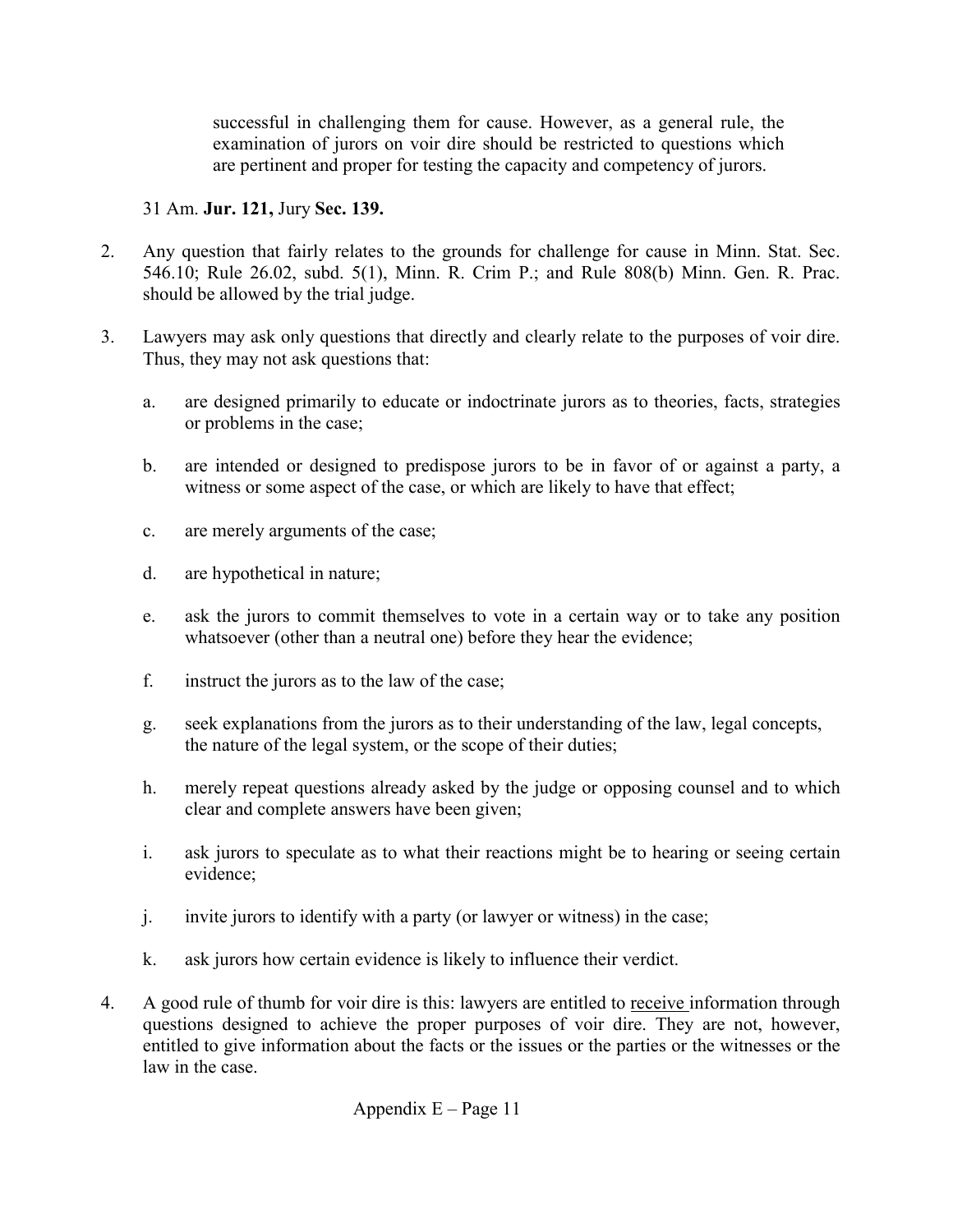## **Conducting Voir Dire**

### 1. **General Suggestions**

- a. Know the proper purposes of voir dire and stay within the bounds of those purposes. .
- b. Understand that jury selection is a highly subjective process. It is a weak art rather than a science. It is basically a matter of "educated guesses."
- c. Discard stereotypes based on race, gender and ethnicity. Many jury studies, have shown such stereotypes to be highly unreliable.
- d. Don't assume that the case is won or lost on voir dire.
- e. Remember that you don't really get to "select" a jury; rather you get to "eliminate" the least acceptable panel members.
- f. Listen to panel members' answers. They will provide valuable clues for selection. Simply to exhaust a list of a certain number of questions is not sufficient. "Reading" the answers through careful listening and observing is critical.

## 2. **Some Specifics**

- a. Your guiding principle should be: "A fox should not be one of the jurors at the goose's trial." (Thomas Fuller)
- b. With that guiding principle seek to detect the foxes and to eliminate them through challenges for cause or peremptory challenges.
- c. Either of two general approaches to jury selection can be used:
	- (1) "Clean slate" approach
		- (a) The idea is to try to eliminate any panel member who has anything in common with the case. For example, in a personal injury case involving a neck injury, the clean slate approach would try to eliminate prospective jurors who have had neck injuries or whose family members have had such injuries.
		- (b) The rationale is twofold:
			- [1] You cannot tell whether that background will favorably or unfavorably dispose the panel member to your case. Therefore, you do not take the risk.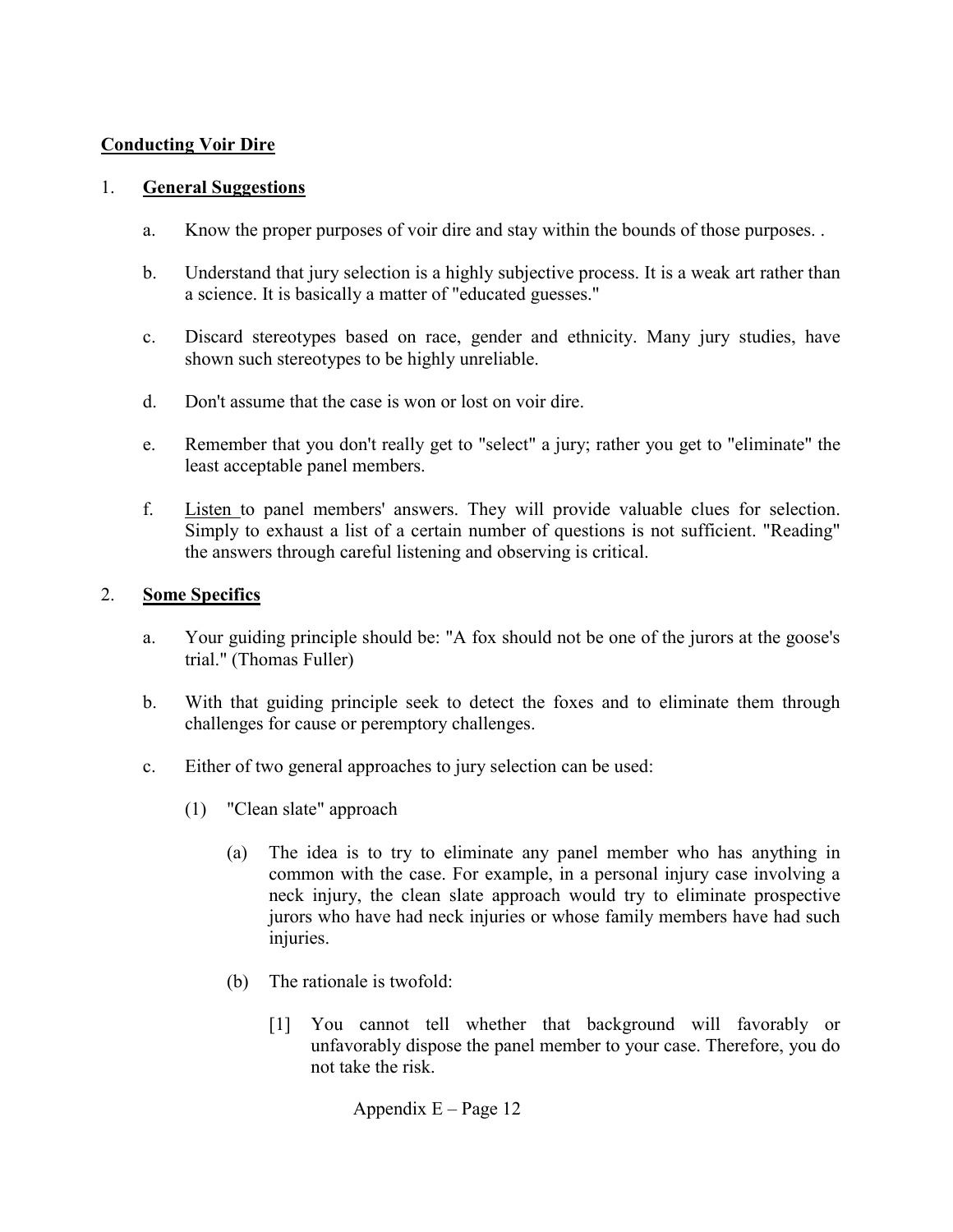- [2] You can educate the clean slate juror to your position without first having to overcome the obstacle of information and attitudes gained from his or her prior similar experience.
- (2) "Predisposed Jury" approach
	- (a) The idea is to try to eliminate panel members who seem to be predisposed to find against your client, and, conversely, retain members who might be disposed favorably toward your case.
	- (b) the jurors retained are not necessarily "clean slate'' jurors but are persons who share some commonality with the client, the case or the issues.
- d. Focus on tangible factors:
	- (1) Demeanor (but remember that body language can be ambiguous)
	- (2) Dress and appearance
	- (3) Tone of voice
	- (4) Manner of answering questions
	- (5) Apparent intelligence
	- (6) Apparent attitudes
- e. Look for "red flags," that is, things that give you a "gut feeling" that this person should not serve on your jury. For example:
	- (1) Demeanor: Watch out for the fidgety, impatient, easily distracted or bored panel member.
	- (2) Dress and appearance: All jurors have had reasonable prior notice of jury duty. Thus, watch out for the slob. If he or she doesn't care about how he or she looks in court, why should that juror care about your case?
	- (3) Tone of voice: Watch out for the defensive or sarcastic member or the know-it-all.
	- (4) Manner of answering questions: Watch out for the evasive member or the member who is unwilling to give a clear answer unless cross-examined. Also watch out for the individual who wants to make a speech or to get something off his or her chest. This person has an agenda and is likely to impose it on the case.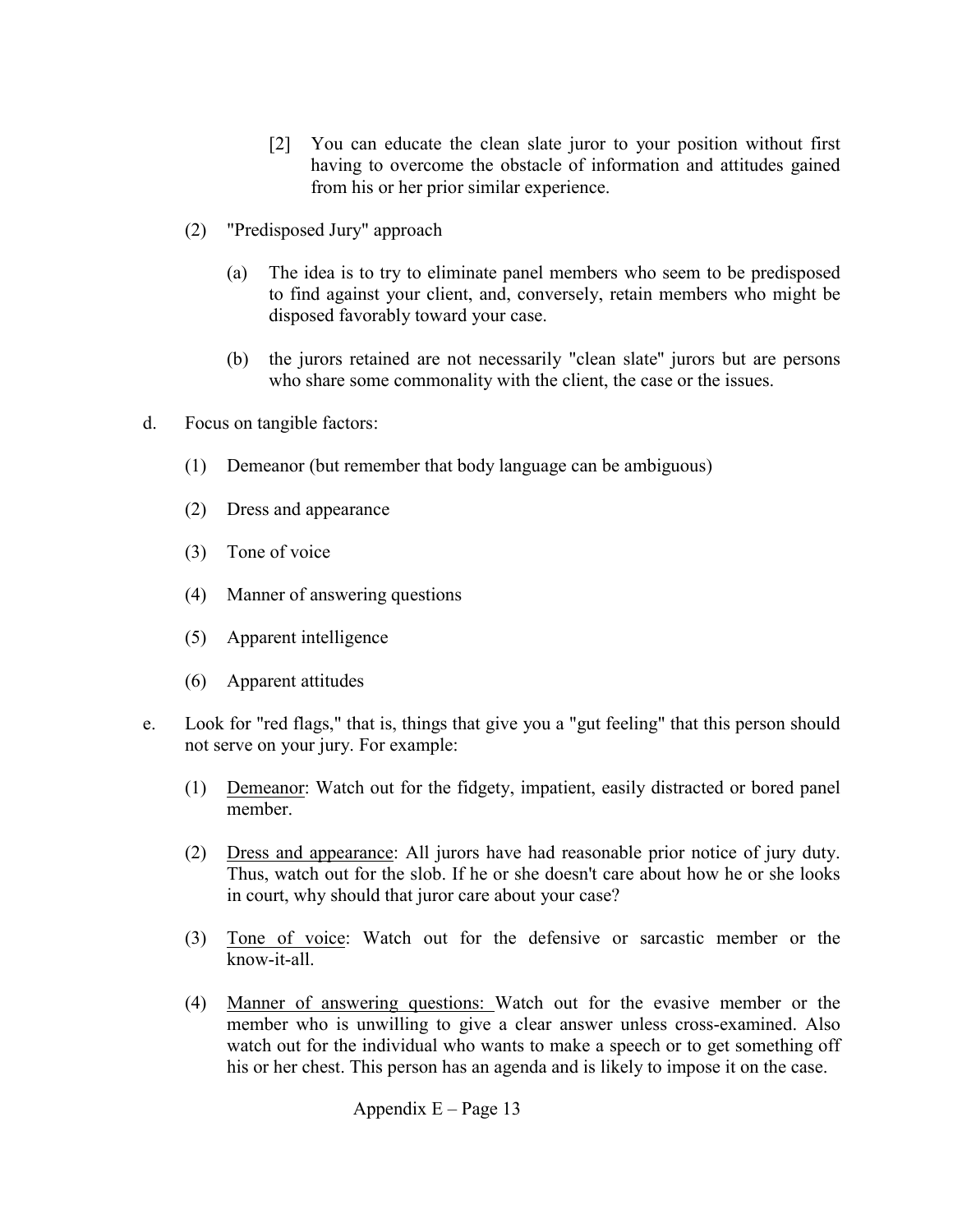- (5) Intelligence. Avoid persons who simply don't seem to comprehend what's going on. Caveat: Educational level is not determinative! There are many wise and astute elementary school dropouts and an equal number of dense and intellectually constipated Ph.D.'s.
- (6) Attitude. Avoid the juror who resents being here or who is not sure that he or she-likes the system. Be skeptical of the juror who is overly eager to serve. The concern with the latter is that he or she might have a personal agenda of sorts and might not follow the law.
- (7) Prior recent jury experience. When jurors are summoned for a one-week or two-week period, they could be called to serve on two or three short cases. Sometimes they get "sophisticated" and feel that they "know how it should be done"

Keep in mind that the foregoing tips are generalizations and should never be taken as absolutes. As to each panel member the lawyer should think and look and feel before deciding to retain or eliminate.

- f. Watch your language.
	- (1) Avoid legalese.
	- (2) Avoid technical language pertaining to the subject matter of the case. For example, don't ask: "Has anyone ever suffered a For example, don't ask: "Has anyone ever suffered a compound 'Comminuted fracture of the distal portion of the femur?"
	- (3) Avoid asking about "prejudice." Most people don't want to believe that they are prejudiced. Use instead words and phrases such as "opposed to," "disagree with," "have problems with;" "uncomfortable about," "have bad experiences with."
	- (4) Don't try to ingratiate yourself with the jury by being chatty or by trying to be just one of the boys or one of the girls. This leads to the illusion of rapport and it is a lawyer's delusion. Be candid and professional.
	- (5) Be courteous. Don't lecture or make speeches or scold.
	- (6) Be careful about putting jurors on the spot. Scrupulously avoid questions that make jurors feel that their ignorance will be exposed or that you are trying to show that they are not as smart as you. The following question is of that nature. Not only is it improper (to be explained later) but as a practical matter it is inadvisable: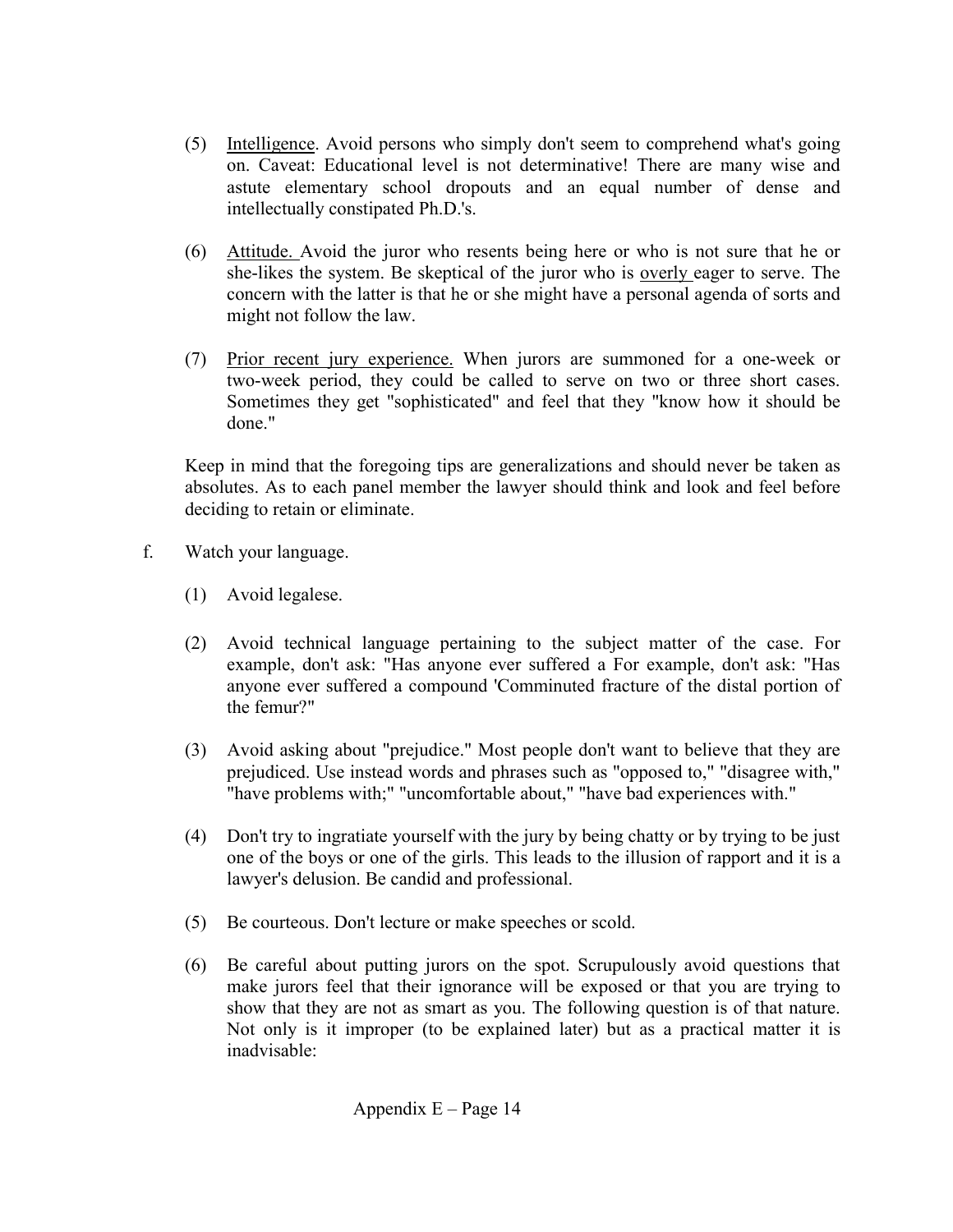"Mrs. Smith, the judge will tell you that the plaintiff must prove his case by the greater weight of the evidence. What does that mean to you?"

## **Improper Voir Dire**

### 1. **In General**

a. Improper voir dire can deprive a party of a fair trial:

Since jurors are to decide the case solely on the facts presented at trial, precommitting or influencing the jury on voir dire denies the non-questioning party his right to an impartial jury. .

Note, 50 Minn. L. Rev. 10881092 (1966)

b. Improper voir dire invariably protracts litigation unnecessarily:

The larger interest of the trial bar as a whole, and of equally earnest litigants who await a forum for their own trials, is frustrated by such dissipation of court time. We cannot expect the legislature to provide, or the people to pay for . . . overlong voir dire exercises.

### Sweet v. Stutch, 240

It is amazing that such a statement comes from a California court since it appears that the courts of that state, at least in high profile trials, set the record for unconscionably protracted voir dire.

In contemporary litigation, we simply do not have the luxury of needlessly long voir dire. There are too many cases waiting to- be called for trial. Jurors are too busy to interrupt their lives for extended periods of time.

## 2. **Particular problems**

### a. Questions about the law

Questions or instructions about the law are improper on voir dire. In State v. Bauer, 189 Minn. 280, 249 N.W. 40, 41 (1-933) the supreme court said:

> A juror cannot be a law to himself, but is bound to follow the instructions of the court in that respect, and hence his knowledge or ignorance concerning questions of law is not a proper subject of inquiry.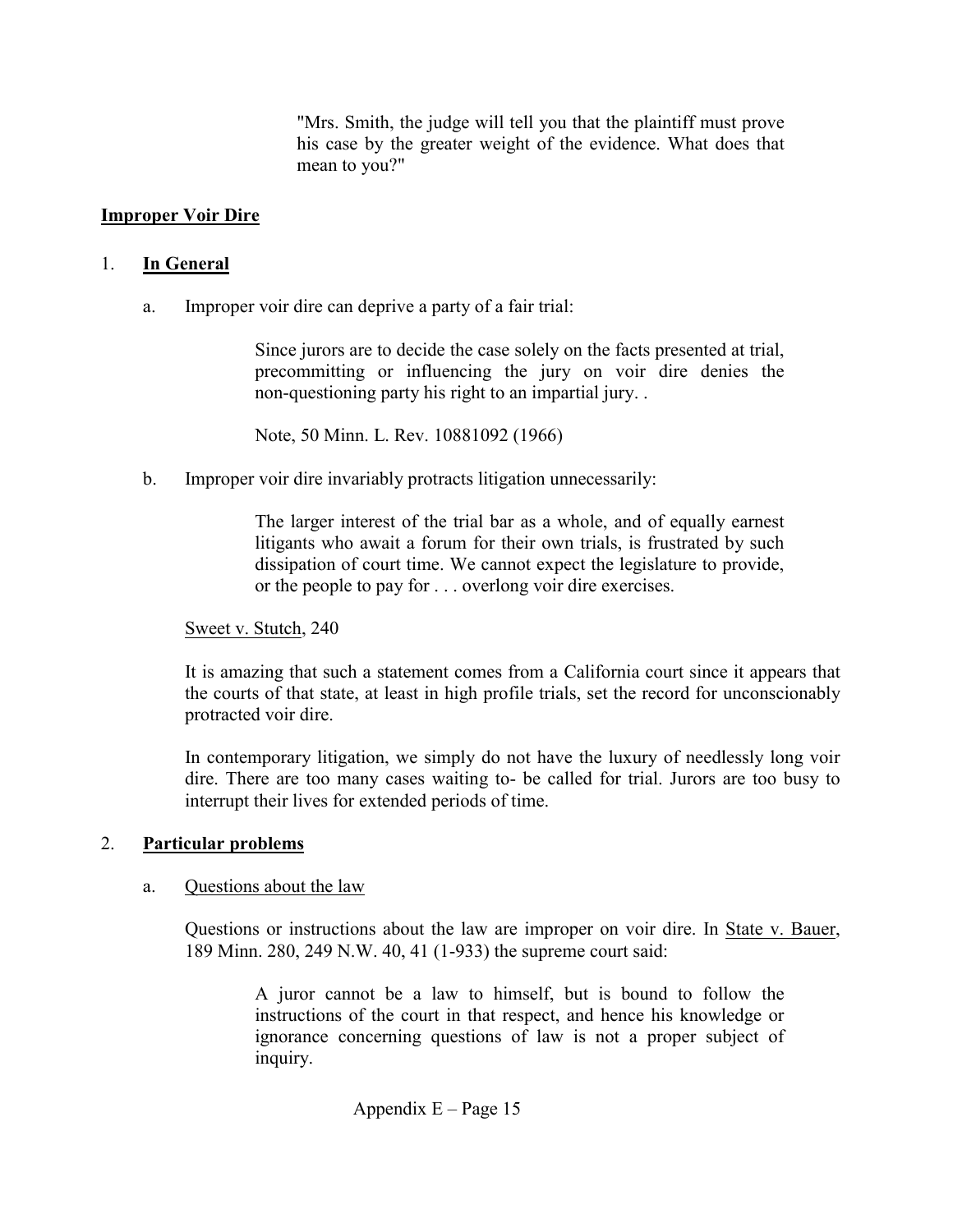The examination of jurors would be interminable if parties were allowed -to take up the whole law of the case, item by item, and inquire as to the belief of the jurors and their willingness to apply it.

More recently, the court of appeals in State v. Evans, 352 N.W.2d 824, 826-827 (Minn. App. 1984) said:

> Attorneys do not have the right to examine prospective jurors as to their understanding of the law to be applied in the case. It is the duty of each juror to follow the instructions of the court, and hence their knowledge or ignorance concerning questions of law is not a proper subject for voir dire.

There are two other problems with voir dire inquiries about the law. First, questions about certain rules are necessarily out of context since it is the instructions as a whole which must be followed.

Second, the law has true meaning only when it becomes operative in a factual context. That context does not exist until the end of the case. Voir dire questions about the law are thus inquiries into abstractions.

The following questions would be improper:

- Q. Do you understand that the plaintiff has to prove her case only by the fair preponderance of the evidence?
- Q. Do you realize that if you. have any reasonable doubt you must find my client not guilty?
- Q. Even if the evidence shows that my client is equally at fault with the defendant, do you understand that the law entitles him to an award?
- Q. The judge will instruct you that every driver is entitled to presume that all other drivers will exercise reasonable care. Do you have any disagreement with that presumption?

The jurors may, however, be asked if they would accept and apply the law given by the judge even if they felt the law should be otherwise. See Commonwealth v. Calhoun, 238 Pa. 474, 86A 472, 475 (1913).

## b. Questions which Identify a Juror with a Party

In State v. Backus, 358 N.W.2d 93,' 96 (Minn. App. 1984) a lawyer asked on voir dire: "If you were the defendant would you want yourself on the jury?" The trial court ruled that such a question was improper. The appellate court agreed, saying: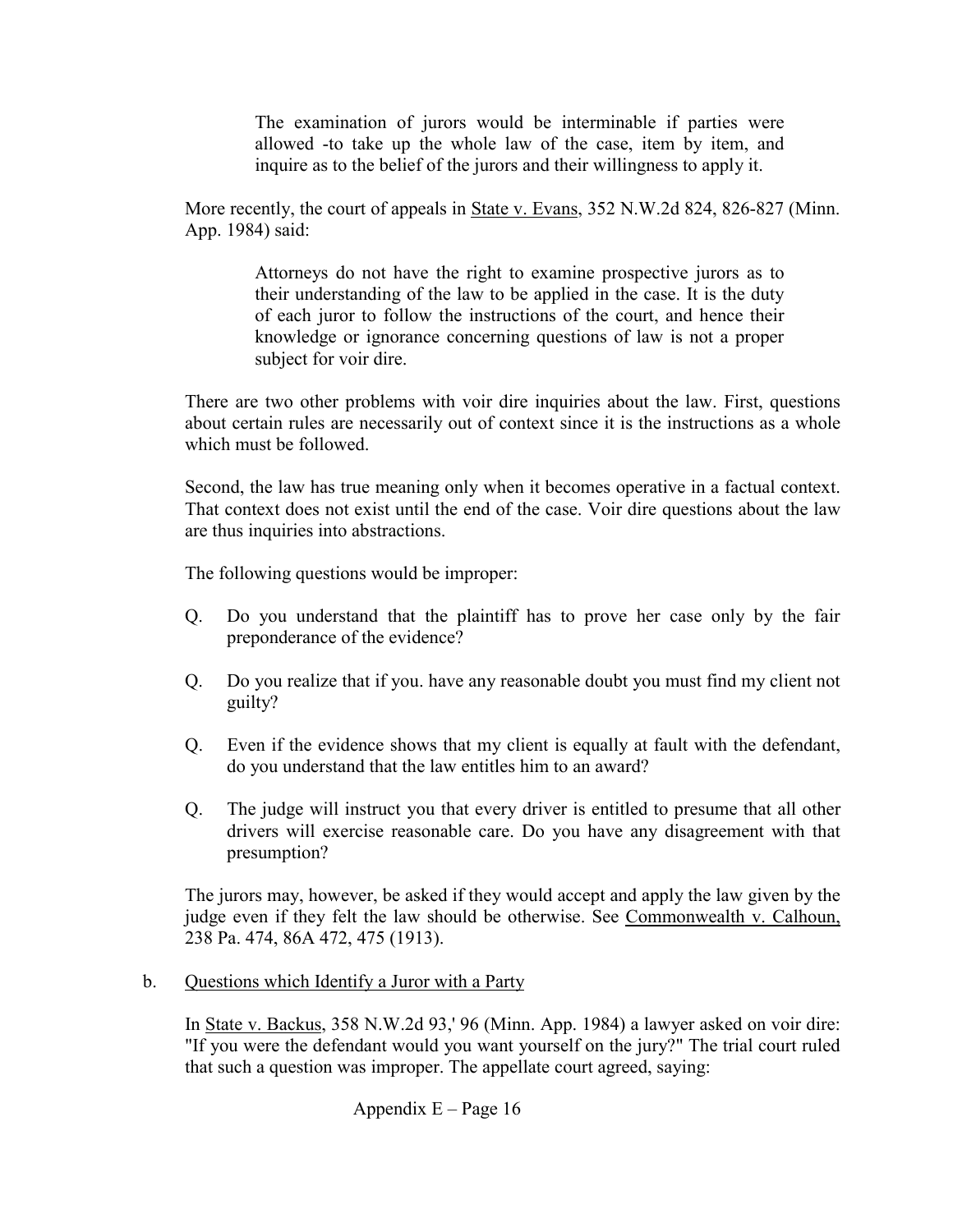The trial court properly excluded this question as improperly requiring the juror to identify with one side.

Another way this question is framed is as follows in a case brought on behalf of a minor:

Q. Are you in such a frame of mind that if Melinda was your daughter you could be fair to her?

Sometimes the invitation to identify is not so blatant but is buried in the factual proposition. In a case involving a car collision with a deer, the plaintiff's lawyer invited identification with the legal standard of the careful person with this question:

Q. Is there anyone on the panel who, if you saw a deer while you were driving, would continue at the same rate of speed?

This question probably also subtly commits the jurors to a legal position as to what the careful and prudent driver would be required to do.

## c. Questions About Settlement Efforts

Q. Now you understand that the plaintiff tried to settle this case with the defendant but was not able to do so. The fact that the plaintiff had to start a lawsuit will not influence your verdict, will it?

See Tellefsen v. Key System Transit Lines, 322 P. 2d 469, (Cal. App. 1958).

## d. Questions that Suggest that the Jury Should Return a Large Verdict

Q. Would you feel that we can't compensate this lady fully because if we do we will come out with a great big verdict?

See Goldstein v. Fendelman, 336 S.W.2d 661(Mo. 1960).

It is permissible, however, to ask whether any juror has a philosophical problem with awarding compensation, even if that results in a large verdict. See Temperley v. Sarrinoton's Admr., 293 S.W. 836, (Ky. 1956).

- e. Hypothetical Questions that Precommit or Improperly Influence the Verdict
	- Q. How would you decide if the evidence were equally balanced?

See Chicago & A.R. Co. v. Fisher, 14 III. 614, 31 N. E. 406 (1892).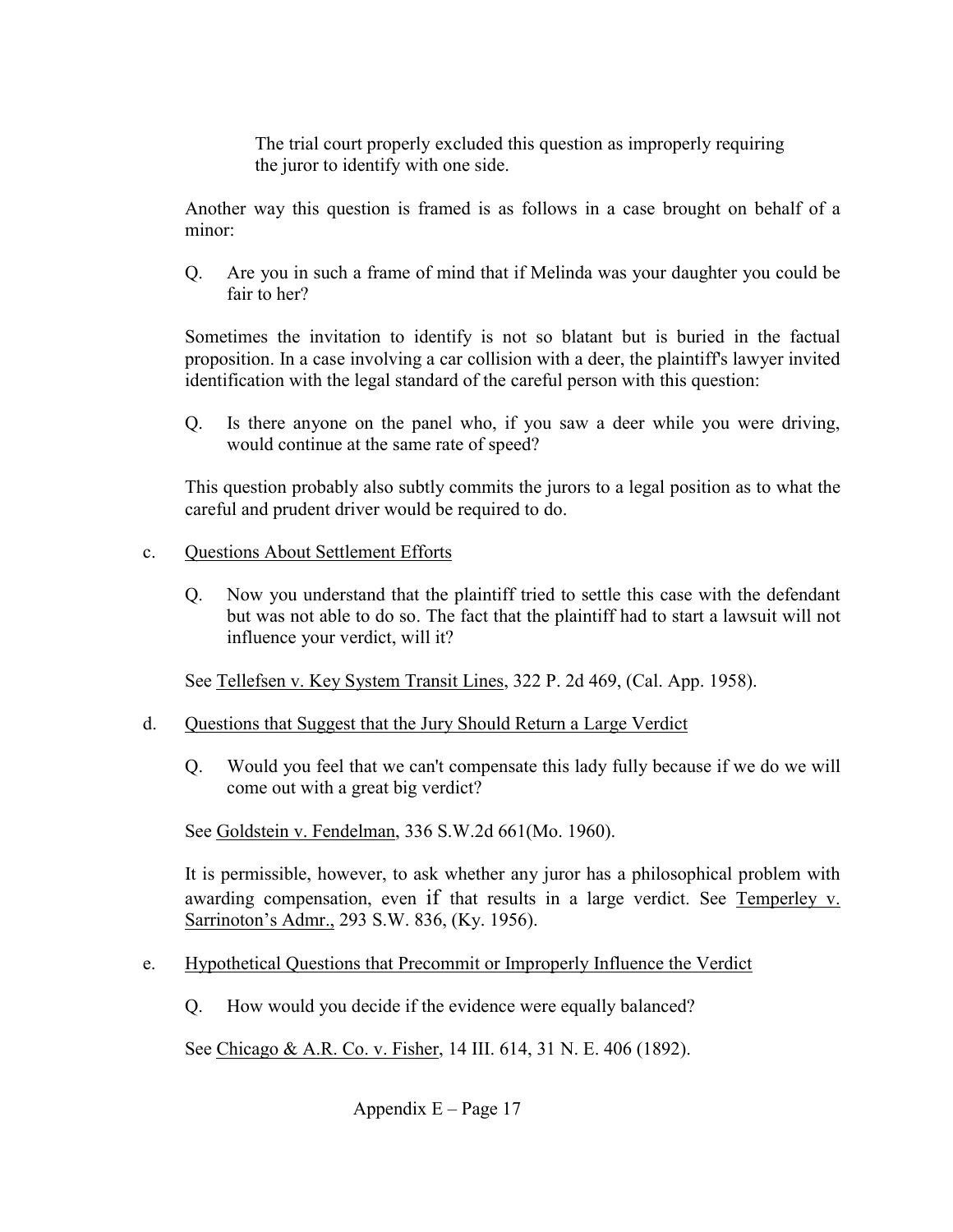Q. If the motorman, seeing the child's danger, did all he could to stop the car, would you find for the defendant if the court instructed the jury that if the motorman did all he could to stop he would have no legal liability?

See Tampa Electric Co. v. Bazemore, 85 Fla. 164, 96 So. 297 (1923).

Q. In a case where the plaintiff, who is a young man and a lawyer, took a promissory note from the defendant, who is an old man and a farmer, and the defendant thought he was signing an agency agreement, would you find in favor of the plaintiff or the defendant?

See Woolen v. Wire, 110 Ind. 251, 11 N.W. 230, (1887).

Q. If it were shown that the decedent, as he walked along, had a cap pulled down over his face, would that prejudice you in any way?

See Sherman v. William M. Ryan 8 Sons, 126 Conn. 574, 13 A.2d 134 (1940).

# f. Irrelevant Questions

Some questions appear to be proper but in fact are irrelevant.

Q. [In a rape case] Can you tell me the feelings you have about the crime of rape?

The issue is not what feelings the juror has but rather, whatever the feelings, can the juror be fair?

Any "what are your feelings?", "What is your attitude?," "What do you think about ?" are not only irrelevant but also invite potentially panel-tainting answers.

It is, of course, proper to ask more general questions to explore whether or not a panel member has any attitudes, feelings or opinions about a subject and then to find out whether the member could be fair. But since the rule is that a juror must set personal opinions aside, an inquiry directly into the content of any such opinion is irrelevant.

 Q. Has anyone heard or read any comments or opinions or criticisms of the legal system?

This is all right. But the follow-up is improper.

Q. What have you read or heard?

The content of the information received is not relevant. What is relevant is whether the information prevents the jurors from being fair.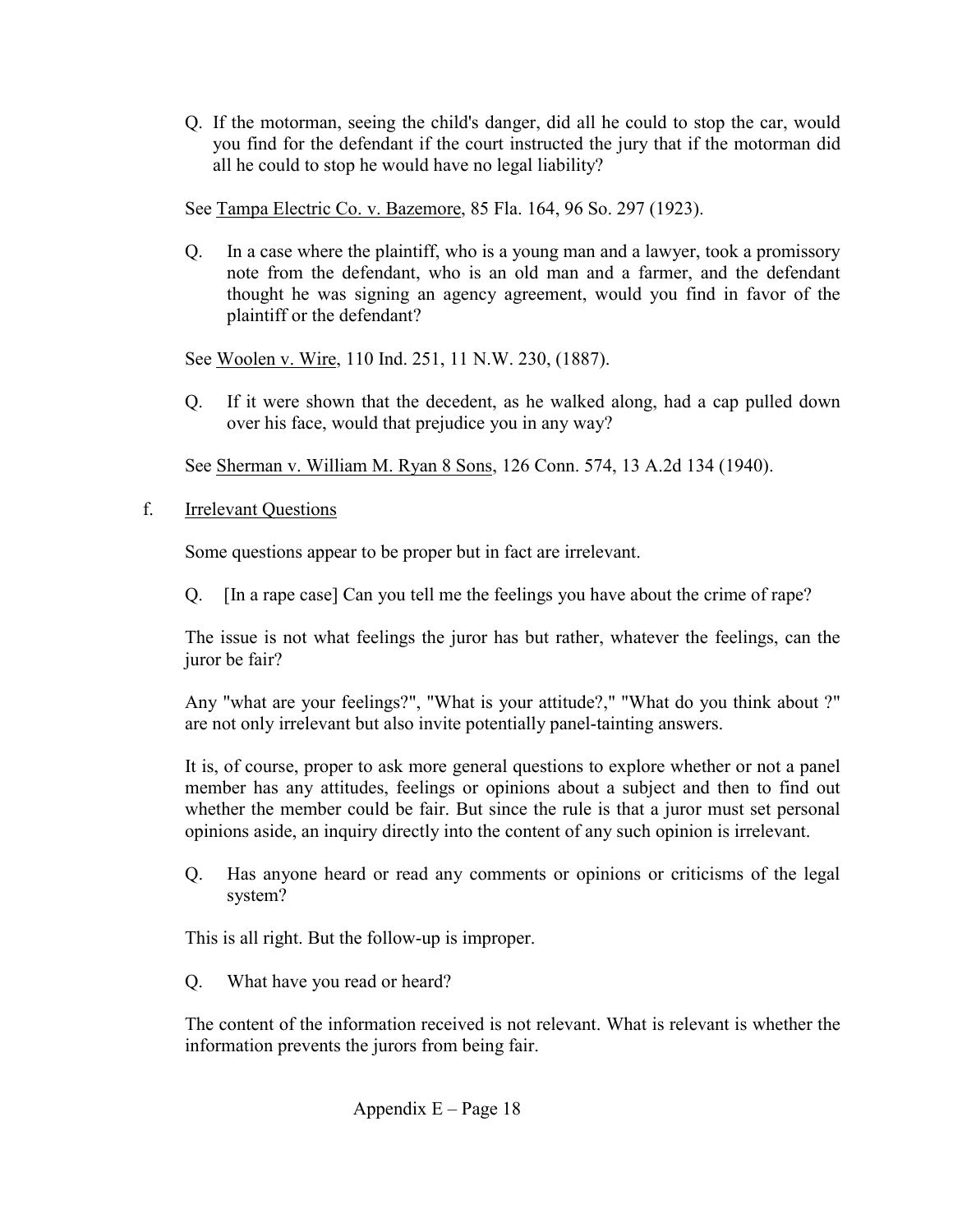### g. Questions that Distort the Jury's Role

 Q. Are you the kind of person who, if you saw the plaintiff on the street after the trial, could look her in the eye and say, "We made a fair decision?"

Jurors do not have to defend their verdicts or explain them or answer questions about them or make any comment whatsoever about them. This question seems to suggest otherwise.

Q. Do you understand that at the end of the trial you will have to decide either that he's guilty or that he's innocent?

First of all, there is the third option of unable to reach a verdict. Secondly, the issue is guilty or not guilty; jurors do not decide "innocence." The question distorts the jury's role.

Q. Do you think you are the type of person who if you heard two versions could decide who's lying and who's telling the truth'?

The problem with the question is that credibility is not solely the product of lying or truth-telling. In fact, it is more the product of mistake or faulty or incomplete perception or recall in litigation situations. Thus, the question distorts the jury's function.

- h. Questions that are Prefaced with Speeches or Explanations
	- Q. Now you realize that the law cannot bring little Billy back to life and the only thing we can do is give monetary compensation for the grief of this loss. Would anyone hesitate to award such compensation?
	- Q. The reason I am asking you this question is that I expect the evidence to  $\dots$ .

The jury does not need to know why a question is being asked.

It is not proper to preface questions on voir dire with:

- statements
- explanations
- descriptions of anticipated evidence
- arguments
- Appendix  $E Page 19$ - summaries of theories in the case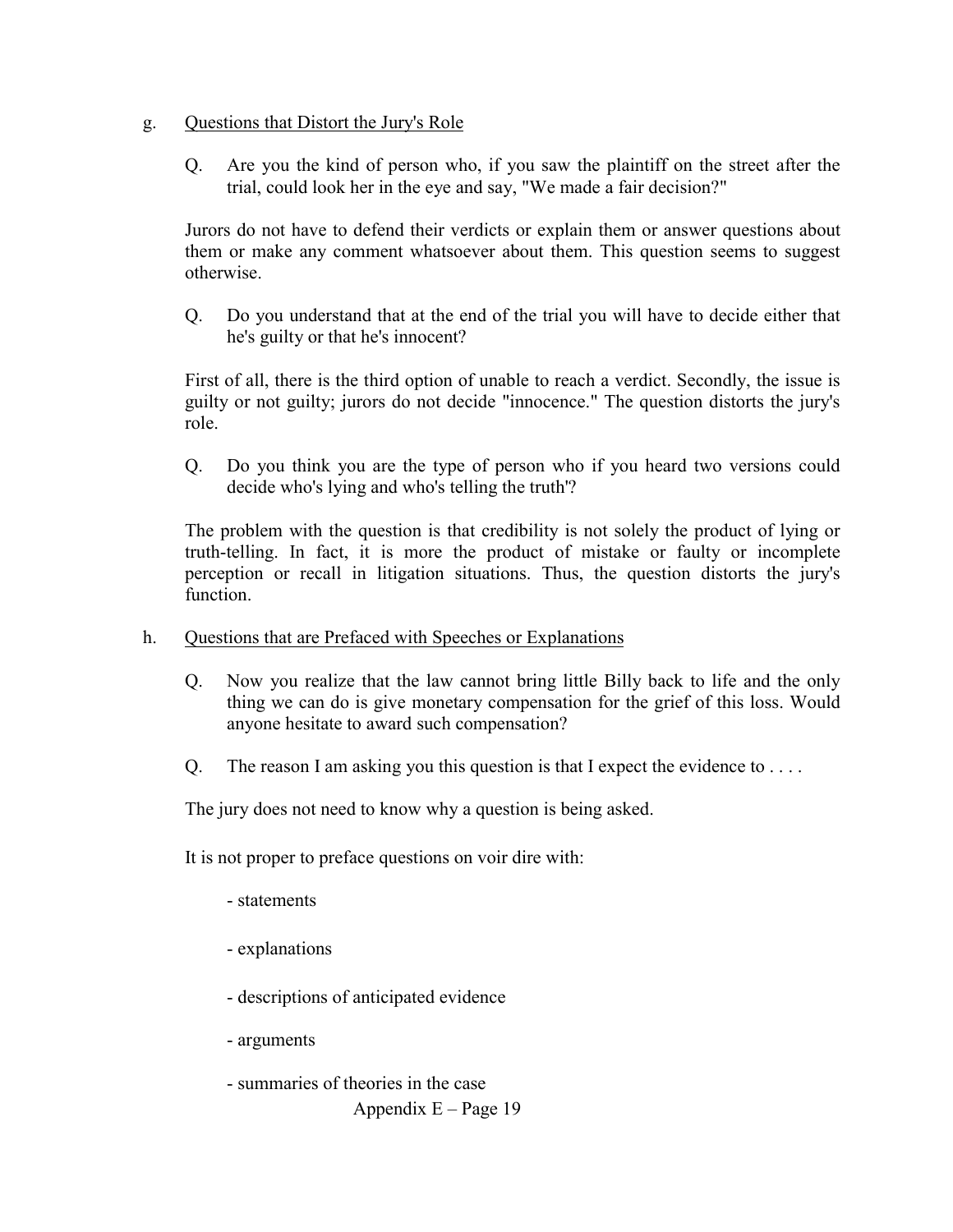- comments on the opponent's evidence
- discussions of the law
- speeches of any sort

One more example, which would seem to be improper:

 Q. The evidence in this case will show that the defendant used a .45 caliber Glock. Has anyone on the panel had any experience with such a weapon?

Why is the preface necessary? Why not just ask the question? Only the question is proper voir dire.

The following questions are from the voir dire in a second degree murder case:

## **[Defense counsel]**

Q. Do you agree that the verdict should be unanimous?

Objection: Irrelevant - Sustained

The jurors swear to follow the law whether they agree with it or not. Thus, it is irrelevant as to whether or not they agree that the verdict should be unanimous.

## **[Prosecutor]**

Q. Have you ever seen someone so intoxicated that he or she was not responsible for his or her own actions?

This question calls for an impermissible conclusion and tends to indoctrinate the jury. It should be disallowed.

### **[Defense counsel]**

- Q. In your questionnaire you said there is racism in the legal system. What did you mean?
- A. Well, there has been a study . . .

[Judge interrupts and disallows the answer.]

Attorneys can ask about jurors' attitudes and opinions but to allow too much detail is dangerous. There is a risk of tainting the panel. Here the "study" might well have done that.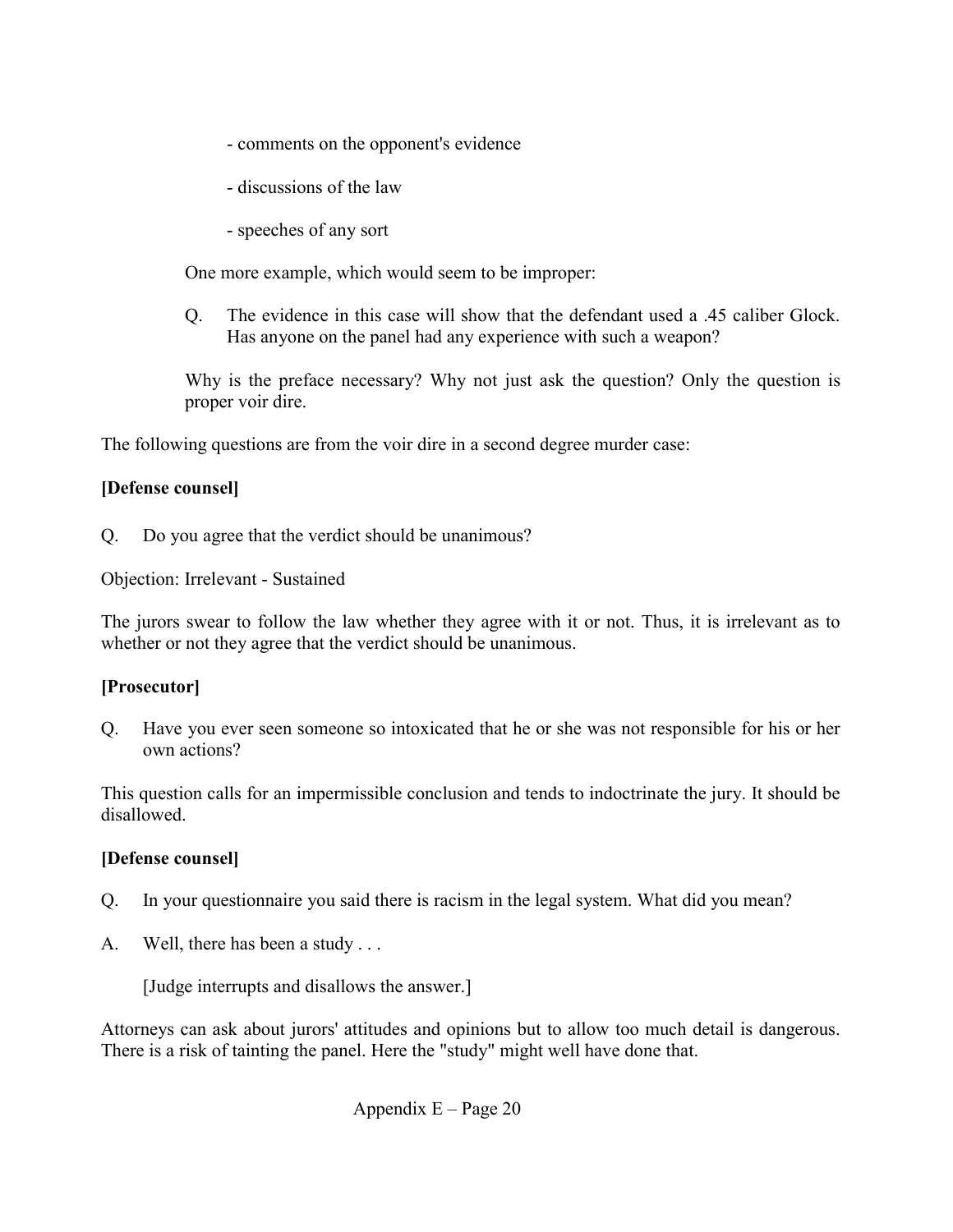# **[Defense counsel]**

Q. As a member of the NRA, tell us some of the general principles you agree with.

[Judge interrupts and disallows the answer.]

It is not necessary to hear the principles. The focus is on whether or not any such principles, whatever they are, might have created attitudes and opinions that will render the juror less than neutral.

# **Conclusion**

I will conclude with a quote from a jury consultant who does not share many of my views as to voir dire.

Many attorneys would argue that it is a legitimate purpose of voir dire to "educate" jurors as to the respective case theories. We would maintain that a properly conducted voir dire would require informing jurors of the opposing case theories in order for both the jurors and the attorneys to be able to evaluate the jurors' attitudes and predispositions towards both sides. However, the possibility of persuading jurors during the conduct of the voir dire is a pipe dream. This is not to say that jurors do not form impressions during the voir dire, but merely to point out that the voir dire lends itself best to obtaining information, not disseminating it.

From, "The Voir Dire as Interview," by Diane Wiley, National Jury Project - printed in "Taking the Magic Out of Jury Selection," Minnesota C.L.E., March 1984.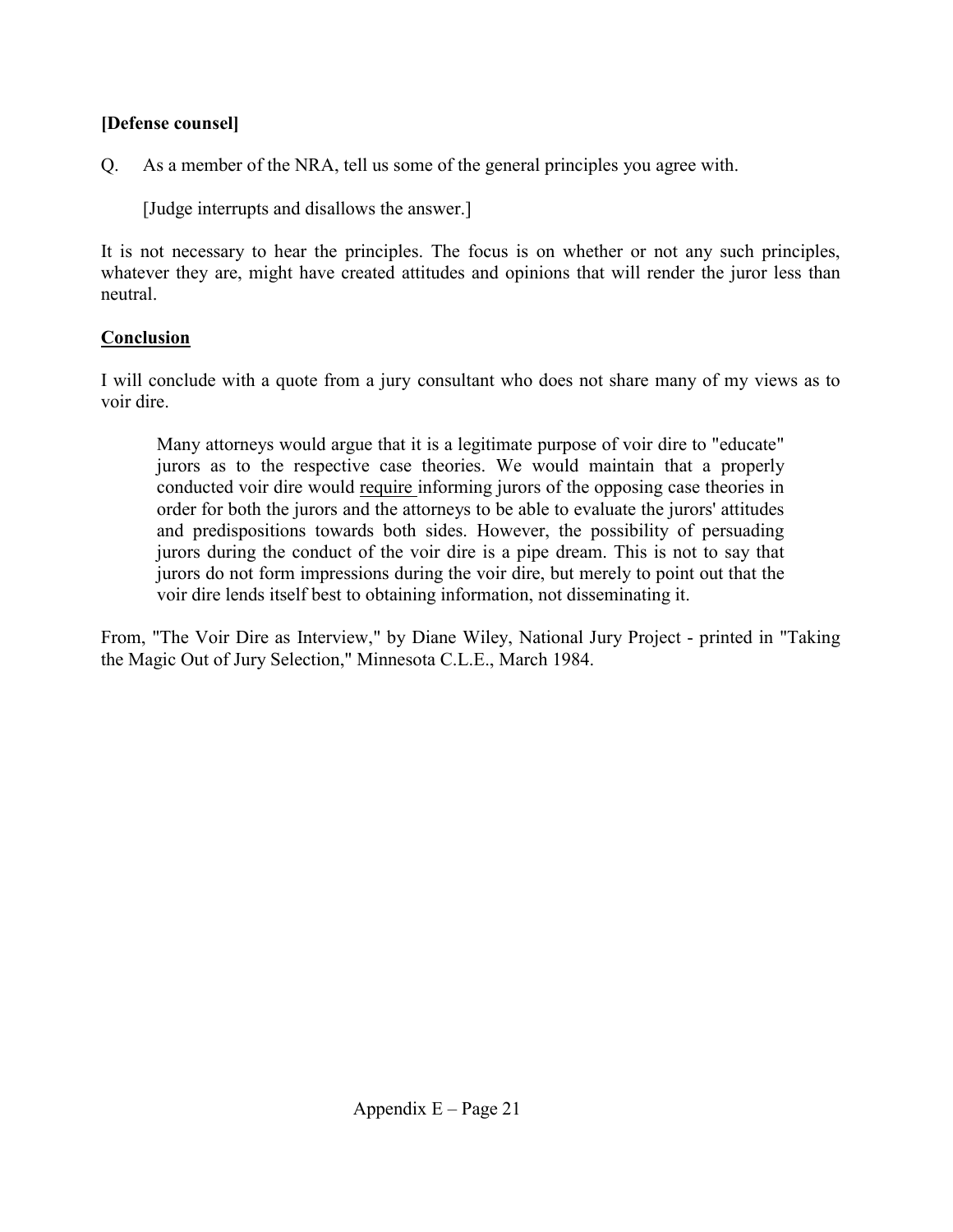# **VOIR DIRE GUIDELINES**

# **PURPOSES**

Voir dire examinations of prospective jurors may be conducted

- 1. for the purpose of discovering bases for challenge for cause, and
- 2. for the purpose of gaining knowledge to facilitate an informed exercise of peremptory challenges.

(See Minn. R. Crim. P. 26.02, subd. 4(1), and Minn. Stat. § 546.10.)

# **IMPARTIALITY**

The test of an impartial juror is not that he shall be completely ignorant of the facts and issues, but that he can lay aside his impression or opinion and render a verdict based on the evidence presented in court.

(See State v. Andrews, 282 Minn. 386, 165 N.W.2d 528, 534 (1969)).

# **SCOPE OF VOIR DIRE**

Attorneys may ask only questions that directly and clearly relate to the purpose of voir dire, stated above. They **may not** ask any of the following types or categories of questions:

- 1. Those designed primarily to educate or indoctrinate jurors as to theories, facts, strategies, or problems in the case;
- 2. Questions intended or designed to predispose jurors to be in favor of or against a party, a witness, or some aspect of the case; e.g.
	- a. Are you in favor of strict and strong enforcement of all criminal laws?
	- b. Do you agree that society as well as the defendant has rights that must be protected?
- 3. Questions that are merely arguments of the case;
- 4. Questions that are hypothetical in nature;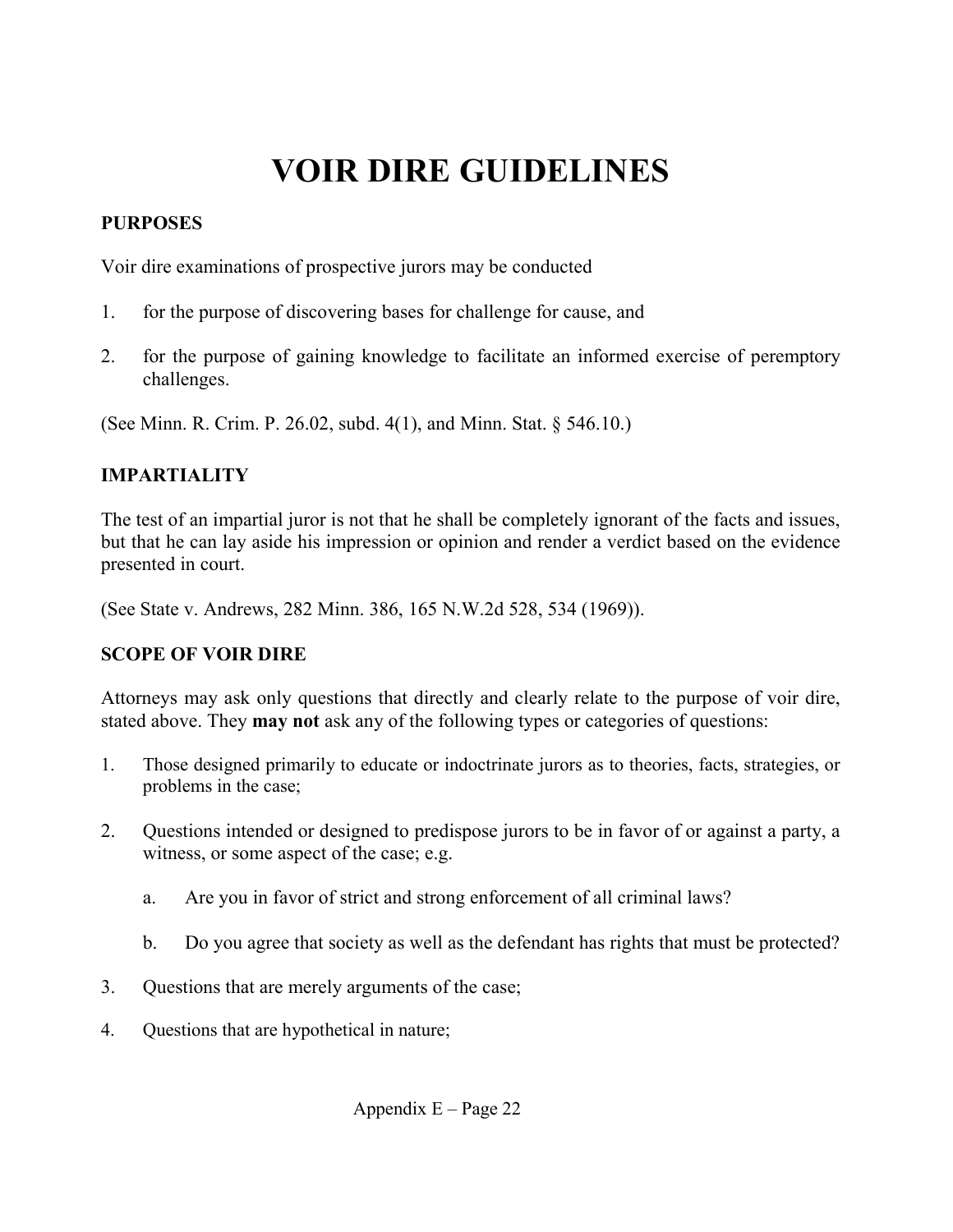- 5. Questions which ask the jurors to commit themselves to vote in a certain way or take any position whatsoever, before they heard the evidence;
- 6. Questions which instruct the jurors as to the law in the case;
- 7. Questions which attempt to present evidence;
- 8. Repeat questions already asked by the judge and to which clear and complete answers have been given;
- 9. Those asking jurors to speculate as to what their reactions might be to certain evidence; or
- 10. Those asking jurors how certain evidence is likely to influence their verdict.

# **BASIC APPROACH**

Attorneys on voir dire are entitled to receive information through questions designed to achieve the proper purposes of voir dire. They are not, however, entitled to give information about the facts or the law in the case.

# **ANNOTATIONS**

Cannot ask questions as to law: *State v. Bauer,* 189 Minn. 280, 249 N.W. 40 (1933).

Affirmed by *State v. Evans, 352* N.W.2d 824 (Minn. App. 1984).

*See also State v. Manley,* 54 N.J. 259, 255 A.2d 193 (ICJ., June 27, 1969) - lists many types of questions considered improper.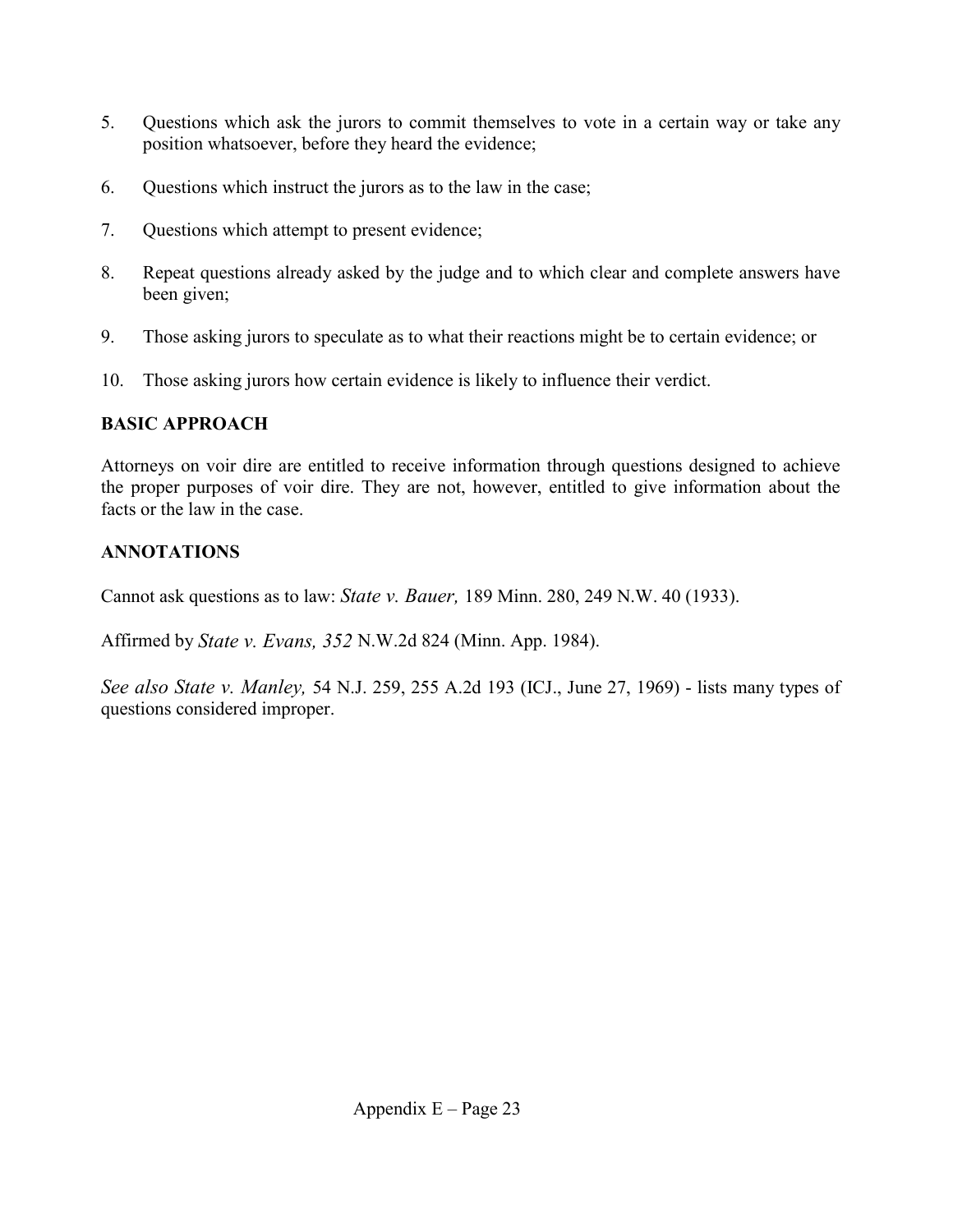# **APPENDIX F**

**Sample Juror Thank You Letter and Exit Questionnaire**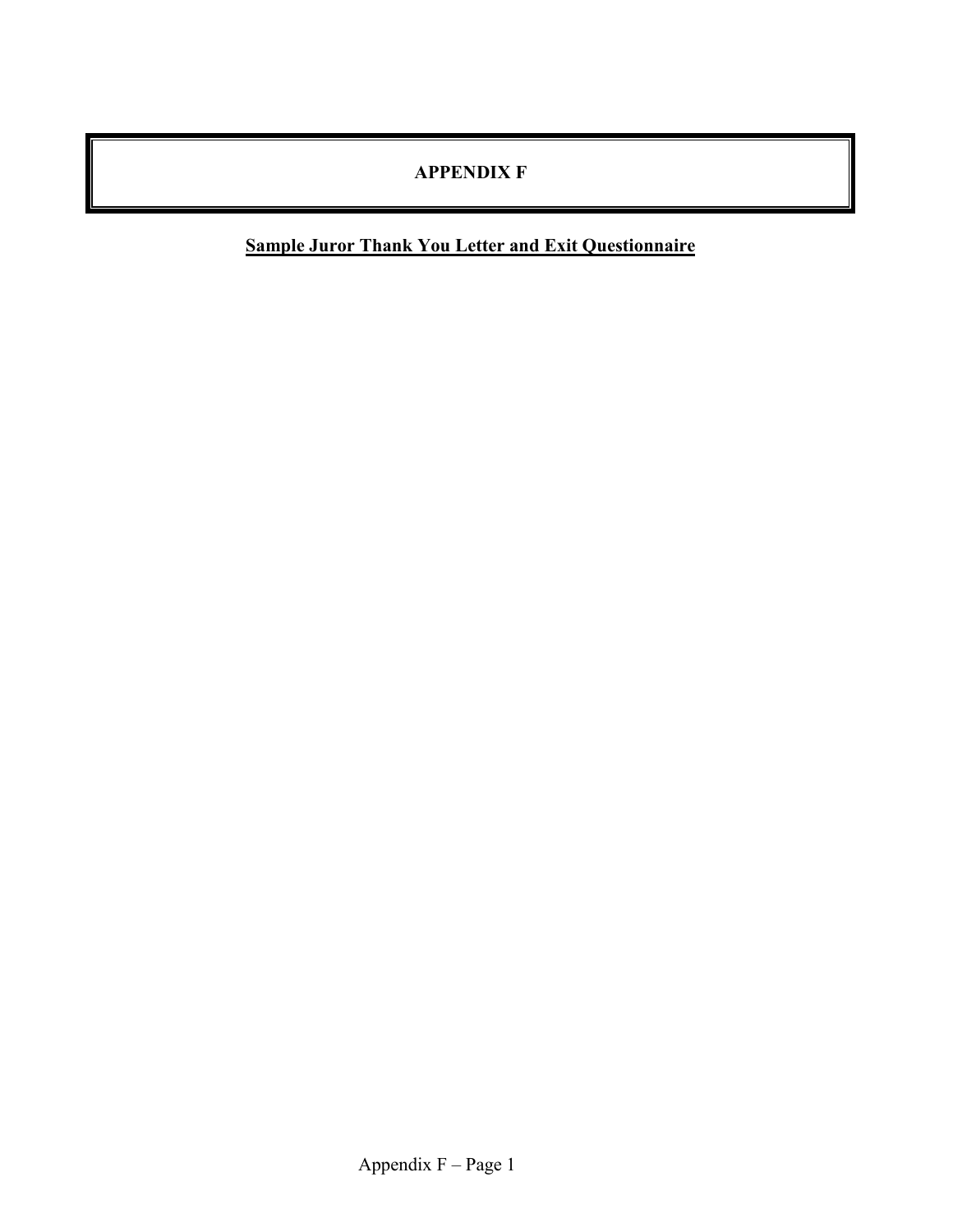«DATE»

«NAME» «STREETADDRESS» «CITYSTATEZIP»

Dear «PROPERNAME»:

Our American system of justice depends on citizens like you. The right to a jury trial is a basic tenant of our justice system and without you that right would be meaningless.

I appreciate your service as a juror in my courtroom for the trial held on «DATEOFTRIAL». I know that service involved personal sacrifice by you. You played an important role by acting as the judge of the facts. I hope your experience in this regard was rewarding.

Please be assured that your contribution to the justice system does not go unnoticed. I personally am grateful that you helped to make our system work; and on behalf of all of the people personally involved, as well as the entire community, I thank you.

Enclosed is a Juror's Evaluation Form. Please take a moment to fill it out and return it in the envelope provided. This information will help the lawyers and myself in our future cases.

Yours truly,

Thomas P. Knapp Judge of District Court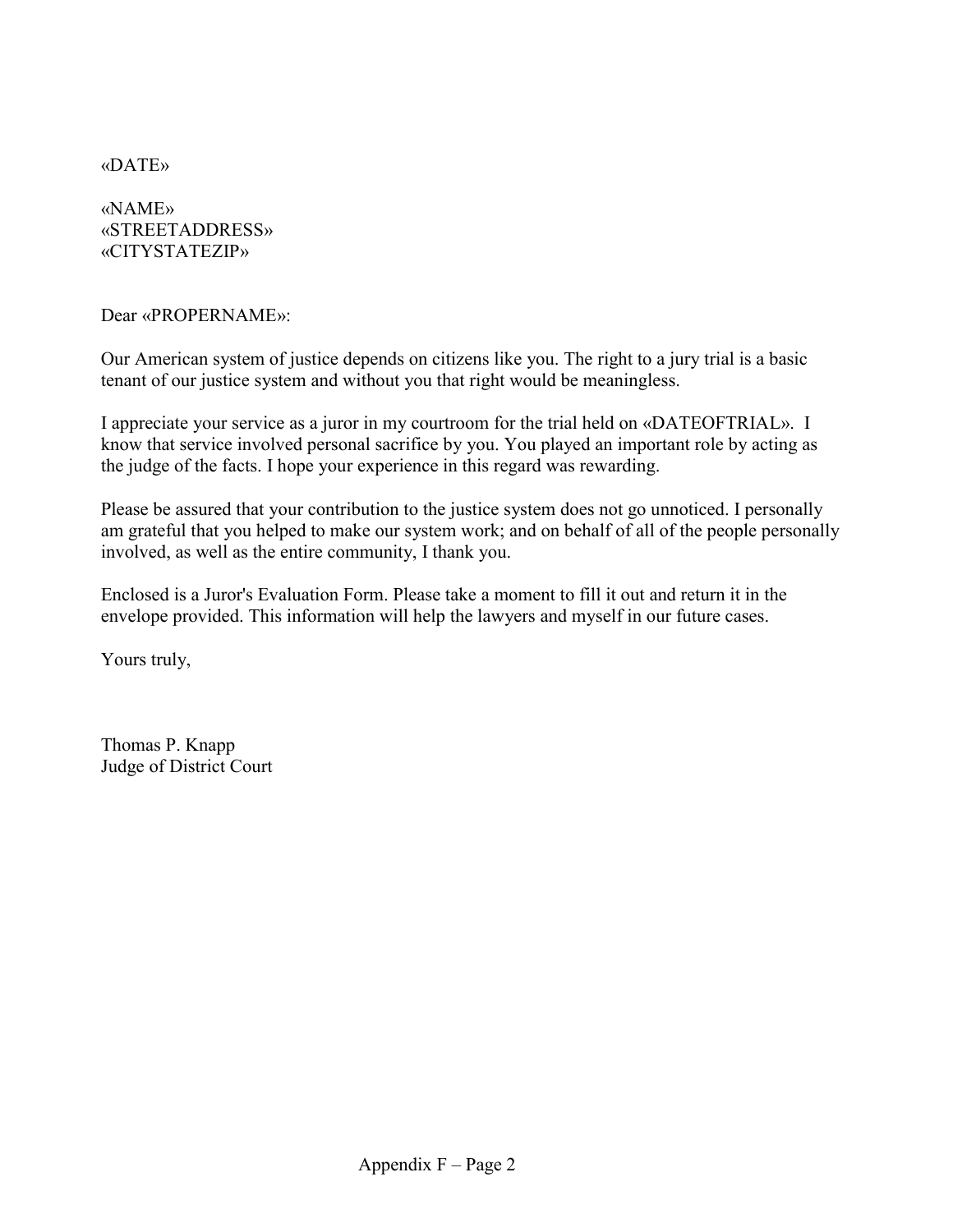### **JUROR'S EVALUATION FORM**

### **Case Name:**

| <b>County:</b>                                       |           |                |         |                |           |  |  |
|------------------------------------------------------|-----------|----------------|---------|----------------|-----------|--|--|
| I. THE JUDGE:                                        |           |                |         |                |           |  |  |
|                                                      |           |                |         |                |           |  |  |
|                                                      | Excellent | Good           | Neutral | Poor           | Very Poor |  |  |
| Attentiveness                                        |           | 2              | 3       | 4              |           |  |  |
| Competence                                           |           | 2              | 3       | 4              |           |  |  |
| Demeanor                                             |           | $\overline{2}$ |         | 4              |           |  |  |
| Fairness                                             |           | $\overline{2}$ | 3       | $\overline{4}$ |           |  |  |
| Patience                                             |           | $\overline{2}$ | 3       | 4              | 5         |  |  |
| Did the judge appear to favor one side or the other? |           |                |         |                |           |  |  |
|                                                      |           |                |         |                |           |  |  |
| If so, which side?                                   |           |                |         |                |           |  |  |
|                                                      |           |                |         |                |           |  |  |
|                                                      |           |                |         |                |           |  |  |
|                                                      |           |                |         |                |           |  |  |
|                                                      |           |                |         |                |           |  |  |

### II. WAS THE COURTROOM STAFF COURTEOUS AND PLEASANT?

|                                      | YES |  |
|--------------------------------------|-----|--|
| Court Clerk                          |     |  |
| Reporter                             |     |  |
| Court Security Officer/if applicable |     |  |

Comments:

 $\overline{a}$ 

 $\overline{a}$ 

### III. THE PHYSICAL FACILITIES AND CONVENIENCE FOR JURORS ARE:

| Excellent  |  |
|------------|--|
| Adequate   |  |
| Inadequate |  |

The following improvements should be made:

How did you feel about the jury selection process:

<u> 1989 - Johann Stoff, amerikansk politiker (d. 1989)</u>

<u> 1980 - Johann Stoff, deutscher Stoffen und der Stoffen und der Stoffen und der Stoffen und der Stoffen und de</u>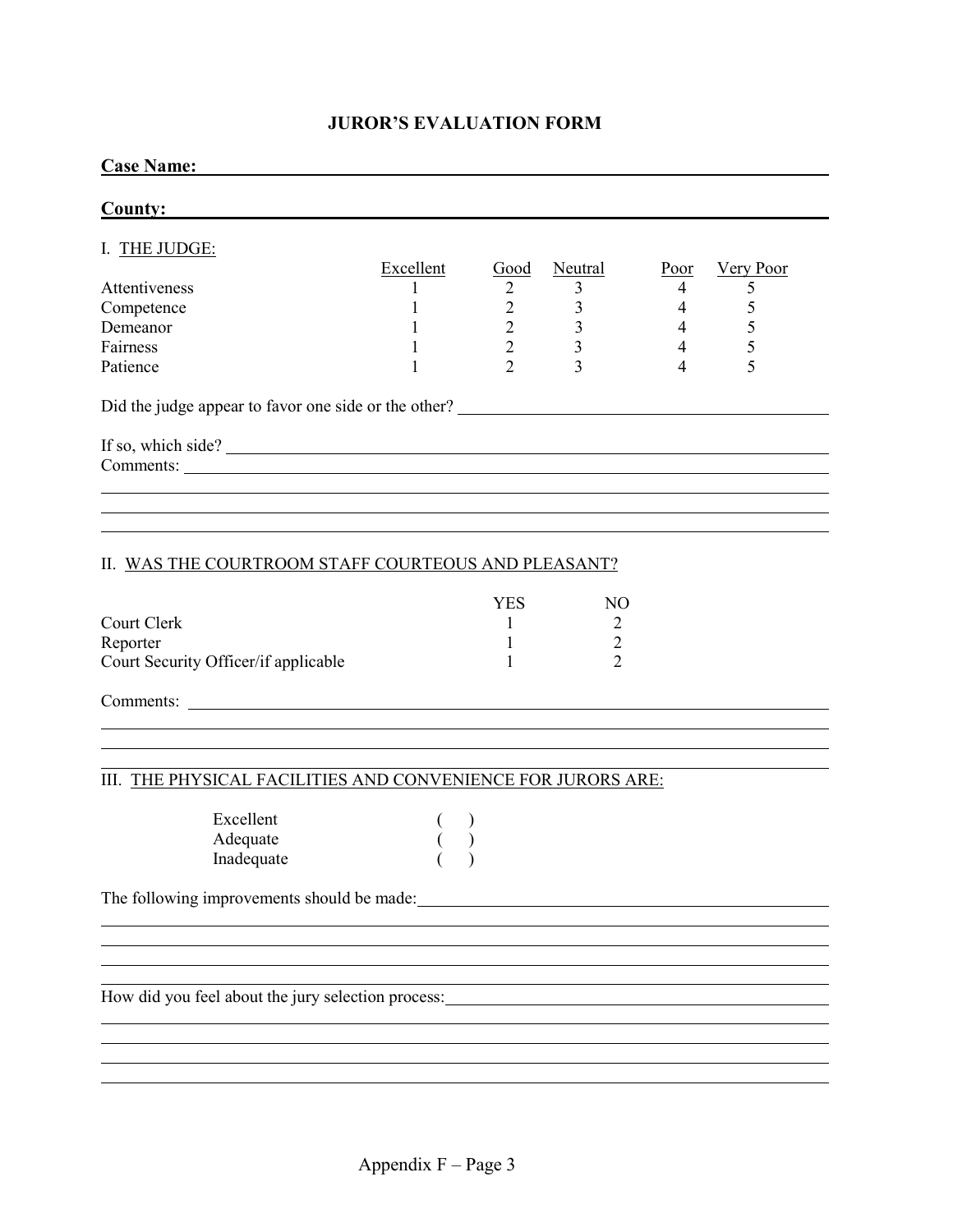Other comments concerning the trial: University of the trial:

 $\overline{a}$ 

What are your thoughts about the criminal justice system since your service as a juror:

<u> 1989 - Johann Stoff, amerikansk politiker (\* 1908)</u>

### IV. THE PROSECUTING/PLAINTIFF'S ATTORNEY

|                                                | Excellent | Good | Neutral | Poor | Very Poor |  |
|------------------------------------------------|-----------|------|---------|------|-----------|--|
| <b>Opening Statement</b>                       |           |      |         |      |           |  |
| <b>Evidence Presentation</b>                   |           |      |         |      |           |  |
| <b>Closing Argument</b>                        |           |      |         |      |           |  |
| Courtroom Demeanor                             |           |      |         |      |           |  |
| Sincerity                                      |           |      |         |      |           |  |
| Competence                                     |           |      |         |      |           |  |
| Preparedness                                   |           |      |         |      |           |  |
| What impressed you the most about this lawyer? |           |      |         |      |           |  |
|                                                |           |      |         |      |           |  |
|                                                |           |      |         |      |           |  |

What impressed you the least about this lawyer?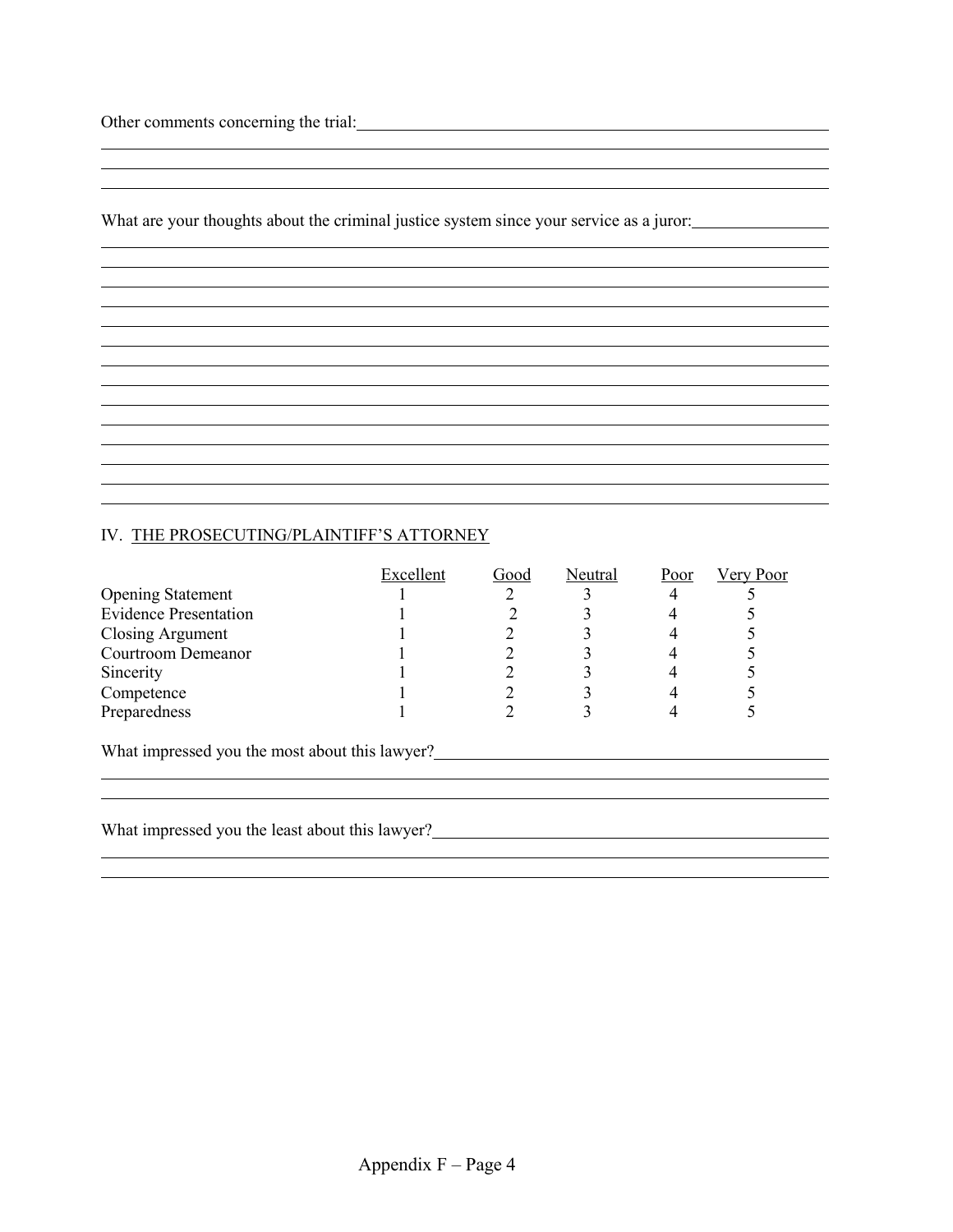$\overline{a}$ 

### V. THE DEFENSE ATTORNEY

|                                                 | Excellent | Good           | Neutral | Poor | <b>Very Poor</b> |  |  |
|-------------------------------------------------|-----------|----------------|---------|------|------------------|--|--|
| <b>Opening Statement</b>                        |           | $\overline{2}$ | 3       | 4    |                  |  |  |
| <b>Evidence Presentation</b>                    |           |                |         |      |                  |  |  |
| <b>Closing Argument</b>                         |           |                |         |      |                  |  |  |
| Courtroom Demeanor                              |           | 2              |         | 4    |                  |  |  |
| Sincerity                                       |           | 2              | 3       | 4    |                  |  |  |
| Competence                                      |           | 2              | 3       | 4    | 5                |  |  |
| Preparedness                                    |           | C              | 3       | 4    |                  |  |  |
| What impressed you the most about this lawyer?  |           |                |         |      |                  |  |  |
|                                                 |           |                |         |      |                  |  |  |
| What impressed you the least about this lawyer? |           |                |         |      |                  |  |  |
|                                                 |           |                |         |      |                  |  |  |
|                                                 |           |                |         |      |                  |  |  |
| Other comments?                                 |           |                |         |      |                  |  |  |
|                                                 |           |                |         |      |                  |  |  |
|                                                 |           |                |         |      |                  |  |  |
|                                                 |           |                |         |      |                  |  |  |
|                                                 |           |                |         |      |                  |  |  |

<u> 1989 - Johann Stoff, amerikansk politiker (d. 1989)</u>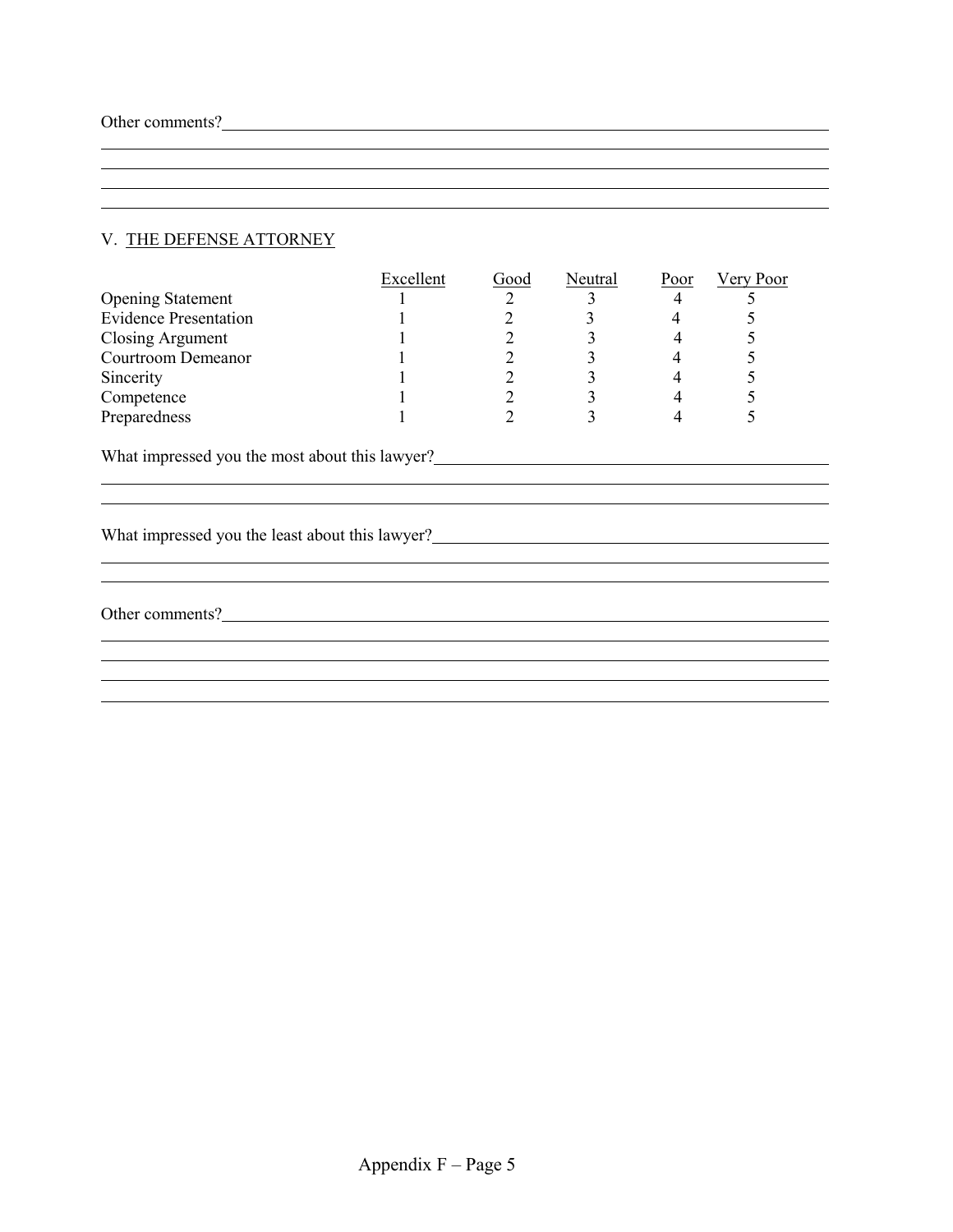# **APPENDIX G**

### **Tips for Coping After Jury Duty: From a Maricopa County, Arizona Brochure on Juror Stress**

## **THE JURY DUTY EXPERIENCE**

Thank you for serving your community. Being on a jury is a rewarding experience, which in some cases may be quite demanding. You were asked to listen to testimony and to examine facts and evidence. Coming to decisions is often not easy, but your participation is appreciated.

Serving on a jury is not a common experience and may cause some jurors to have temporary symptoms of distress. This booklet reviews ways to cope with symptoms of distress. Not everyone feels anxiety or increased stress after jury duty. However, it may be helpful to be aware of symptoms if they arise.

Some temporary signs of distress following jury duty include: anxiety, sleep or appetite changes, moodiness, physical problems (e.g., headaches, stomach aches, no energy, and the like), second guessing your verdict, feeling guilty, fear, trouble dealing with issues or topics related to the case, a desire to be by yourself, or decreased concentration or memory problems. Symptoms may come and go, but will eventually go away. To help yourself, it is important to admit any symptoms you have and deal with any unpleasant reactions.

## **COPING TECHNIQUES AFTER SERVING ON A JURY**

- Talk to family members and friends. One of the best ways to put your jury experience in perspective is to discuss your feelings and reactions with loved ones and friends. You may also want to talk with your family physician or a member of the clergy.
- Stick to your normal, daily routines. It is important to return to your normal schedule. Don't isolate yourself.
- Before you leave the court, you may wish to get the names and numbers of at least two of your fellow jurors. Sometimes it is helpful to talk to people who went through the experience with you. This can help you to remember that you were part of a group (jury) and not alone.
- Remember that you are having a normal response to an usual experience.
- You can deal with signs of distress by cutting down on alcohol, caffeine, and nicotine. These substances can increase anxiety, fatigue and make sleep problems worse.
- Relax with deep breathing. Breathe in slowly through your nose. Breathe out slowly through your mouth. Slow your thoughts down and think about a relaxing scene. Continue deep breathing until you feel more relaxed.
- Cope with sleep problems. Increase your daily exercise, but do not exercise just before bedtime. Decrease your caffeine consumption, especially in the afternoon or evening. Do "boring" activities before bedtime. Listen to relaxation tapes or relaxing music before bedtime.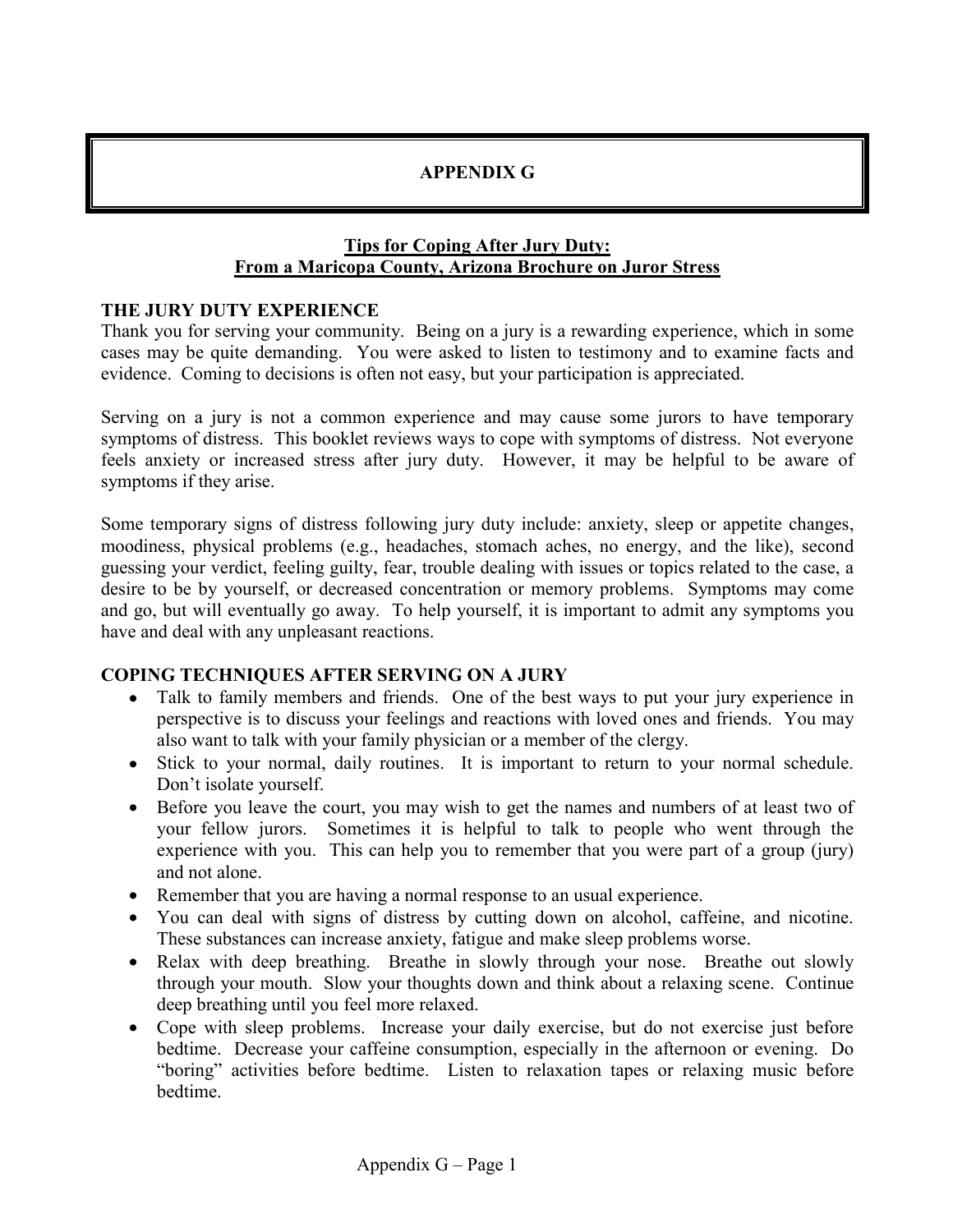## **FINAL THOUGHTS**

- Remember that jury service is the responsibility of good citizens.
- Resist negative thoughts about the verdict.
- No matter what others think about the verdict, your opinion is the only one that matters.
- You don't have to prove yourself to anyone.
- Sometimes it takes a lot of courage to serve on a jury. Some cases are very violent and brutal and hard to deal with. The case is now over and it is important for you to get on with your life.
- If you are fearful of retaliation or if you are threatened after the trial, tell the court and/or law enforcement immediately.

*If signs of distress persist for two weeks after jury service has ended, you may wish to contact your primary care physician or a counselor.*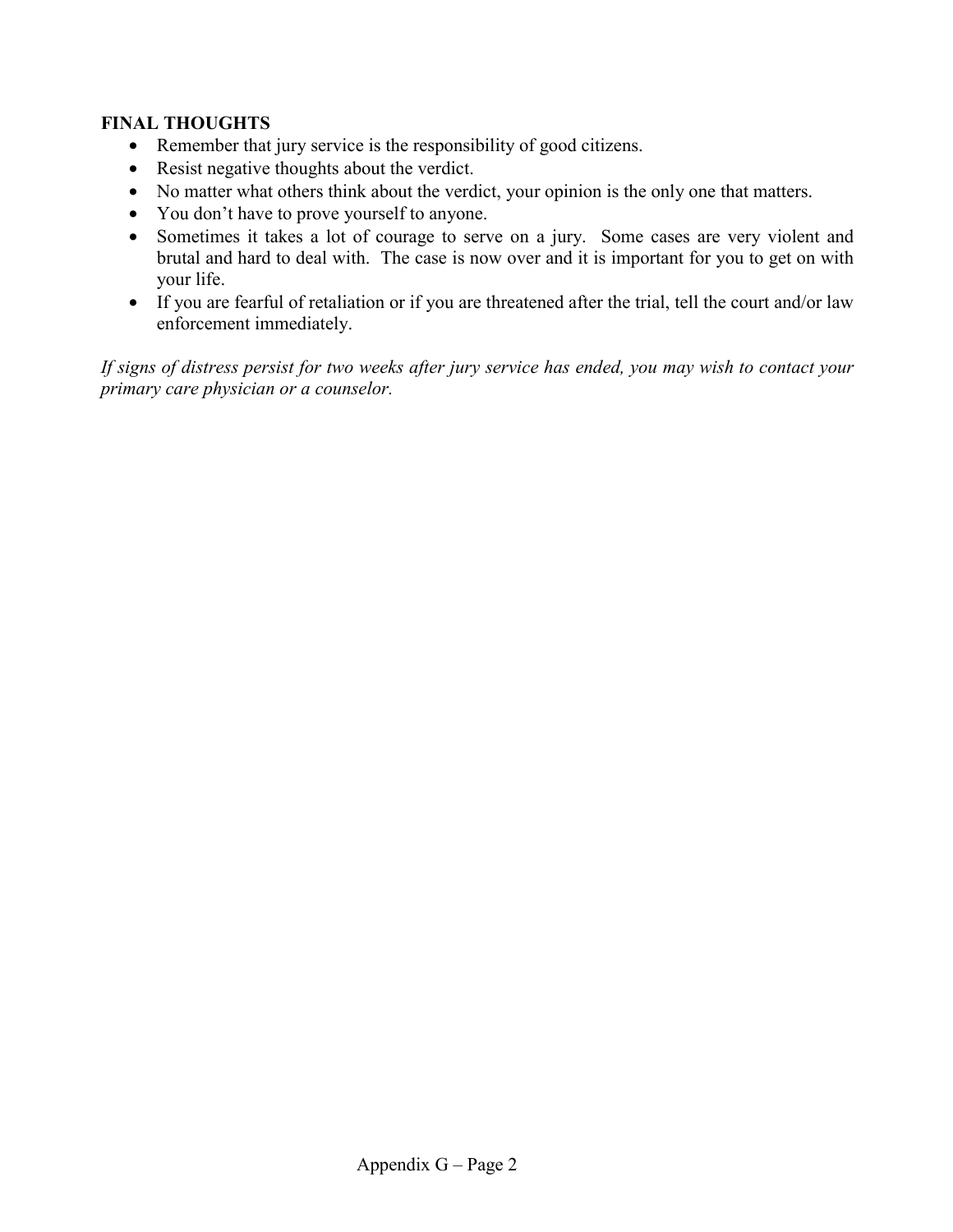# **APPENDIX H**

## **Issues Considered by the Task Force not Resulting in Recommendations**

A number of proposals, innovations and recommendations were presented to the Task Force but after discussion and debate, no action was taken. A partial list of these issues appears below.

**Number of Peremptory Challenges.** The Task Force decided to recommend no change in the number of available peremptory challenges during jury selection in either criminal or civil cases. Consequently, the following ideas, some of which have been tried in other jurisdiction, were rejected: (1) the elimination of peremptory challenges, (2) the reduction in the number available to each party, and (3) the equalization of the challenges available to prosecution and defense in criminal cases.

Comment: Supporters of the elimination of peremptory challenges argue that doing so would significantly reduce the time needed to conduct voir dire. They also argue that attorneys are protected by the availability of challenges for cause. The Task Force rejected these arguments and took the view that the existence of peremptory challenges actually streamlines the jury selection process because attorneys may remove objectionable jurors without pursuing the specific and detailed type of questioning that is necessary to remove a juror for cause. The Task Force also recognized that some jurors simply would not admit that they are sufficiently biased or predisposed to justify a removal for cause.

As to the number of peremptory challenges, Minnesota appears to be in the mainstream with respect to civil cases (two per side). Minnesota is more liberal than other states in criminal cases. The prosecution usually gets three strikes except for first degree murder cases in which case they get nine. The defense gets five and fifteen strikes respectively. In view of the liberty interests at stake in criminal cases, the Task Force decided not to recommend any change in these numbers.

**A Pilot Project on Time Limits.** The Task force considered a proposal from the Hennepin County Attorney's Office that would establish a pilot project in Hennepin County under which time limits would be used during jury selection in all but the most serious felony cases. In view of the recommendations that were ultimately adopted concerning subject matter limits and time limits during voir dire questioning, the Task Force decided that such a pilot was unnecessary.

**Allowing Alternates to Deliberate in Criminal Cases.** The Task Force declined to recommend that alternate jurors in criminal cases be permitted to take part in the jury's deliberations.

Comment: The Task Force viewed with favor the recent changes in the civil rules eliminating alternate jurors and providing that all seated jurors will deliberate. However, the Task Force felt that the idea could not be applied to criminal cases for two reasons. First, rule, statute, and constitutional principles specifically define the number of jurors that may ultimately deliberate or be present